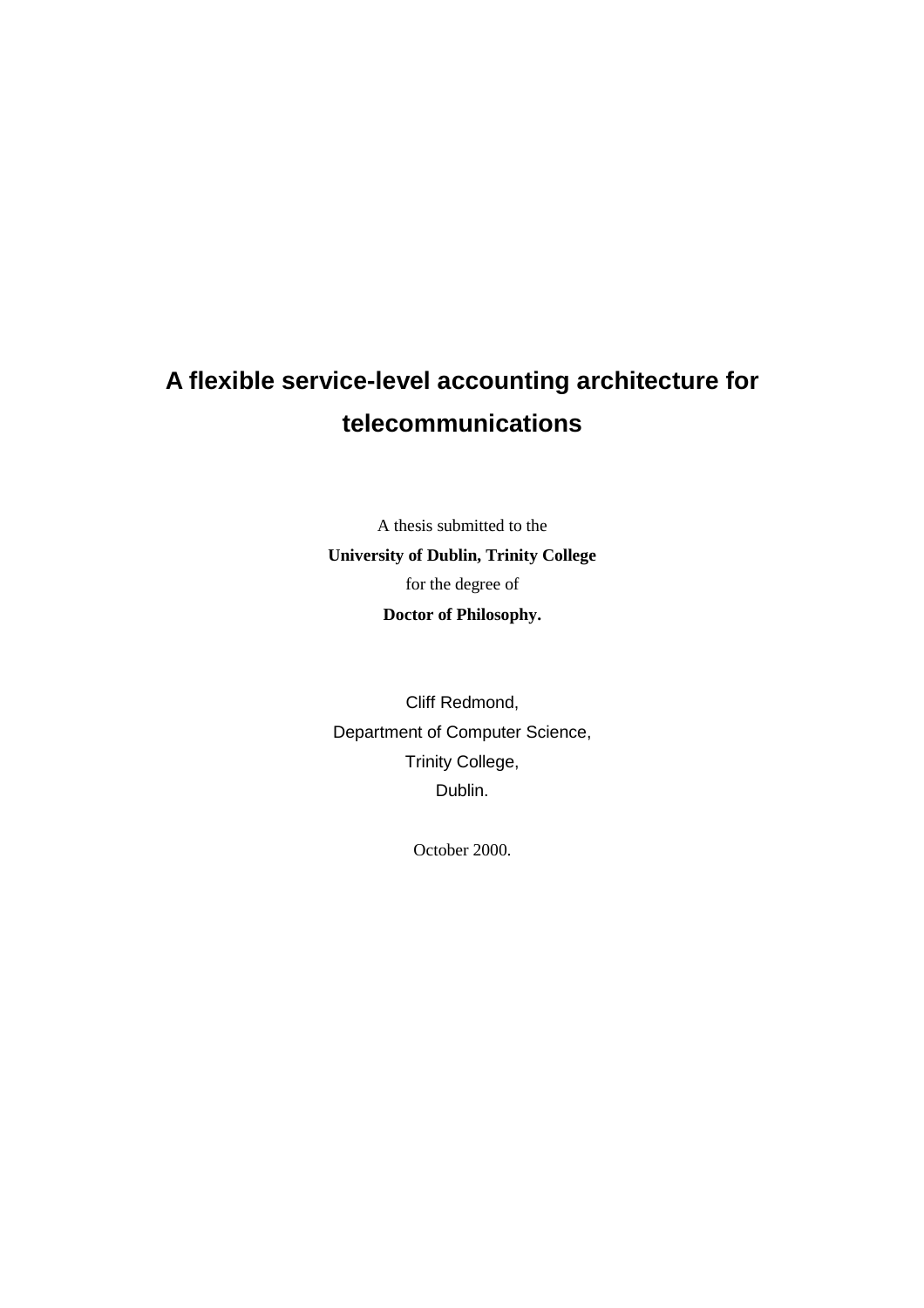## **Declaration**

I, the undersigned, declare that this work has not been previously submitted as an exercise for a degree at this or any other University, and that, unless otherwise stated, it is entirely my own work.

> Cliff Redmond October 2000.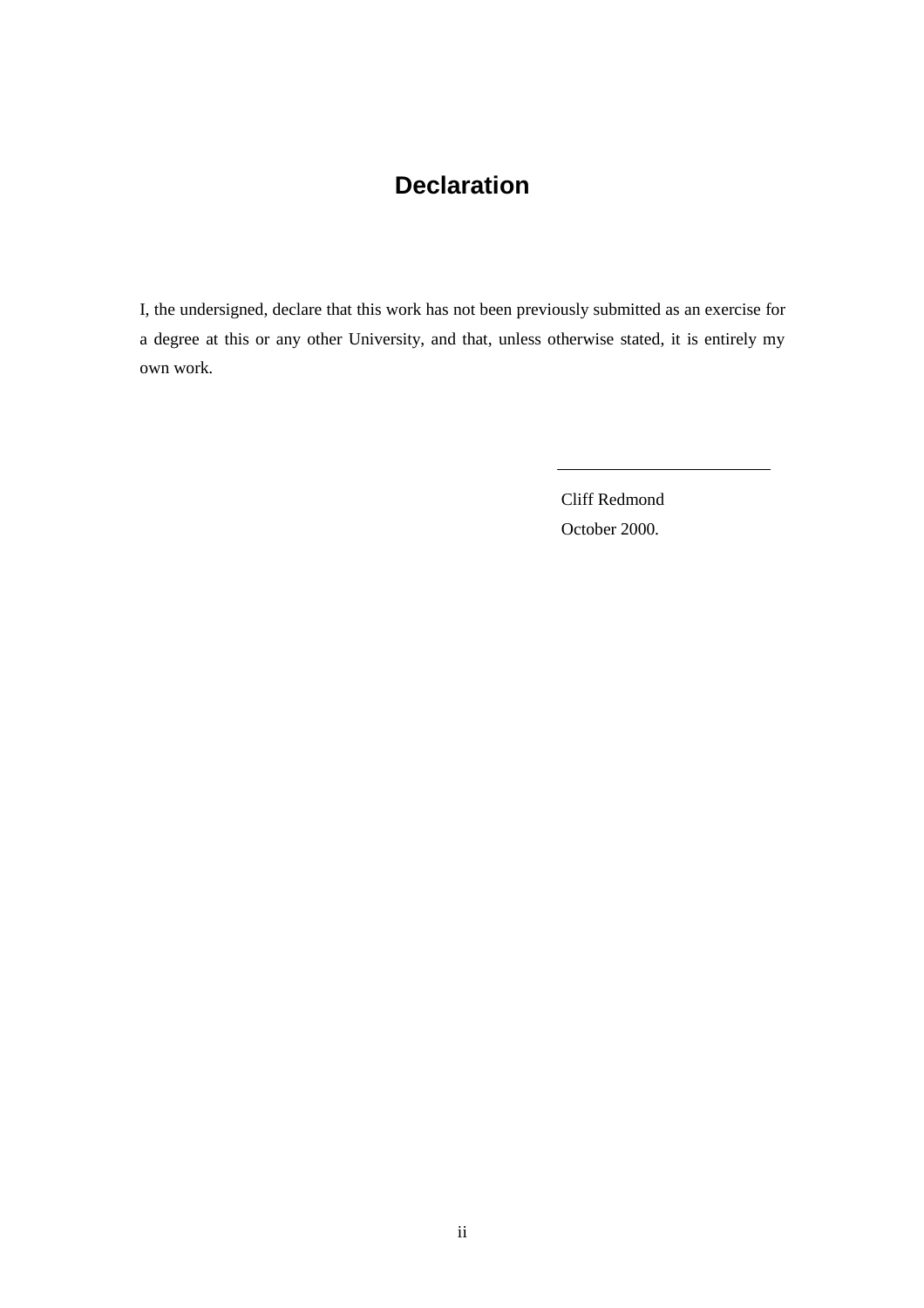# **Permission to lend or copy**

I, the undersigned, agree that the Trinity College Library may lend or copy this thesis upon request.

> Cliff Redmond October 2000.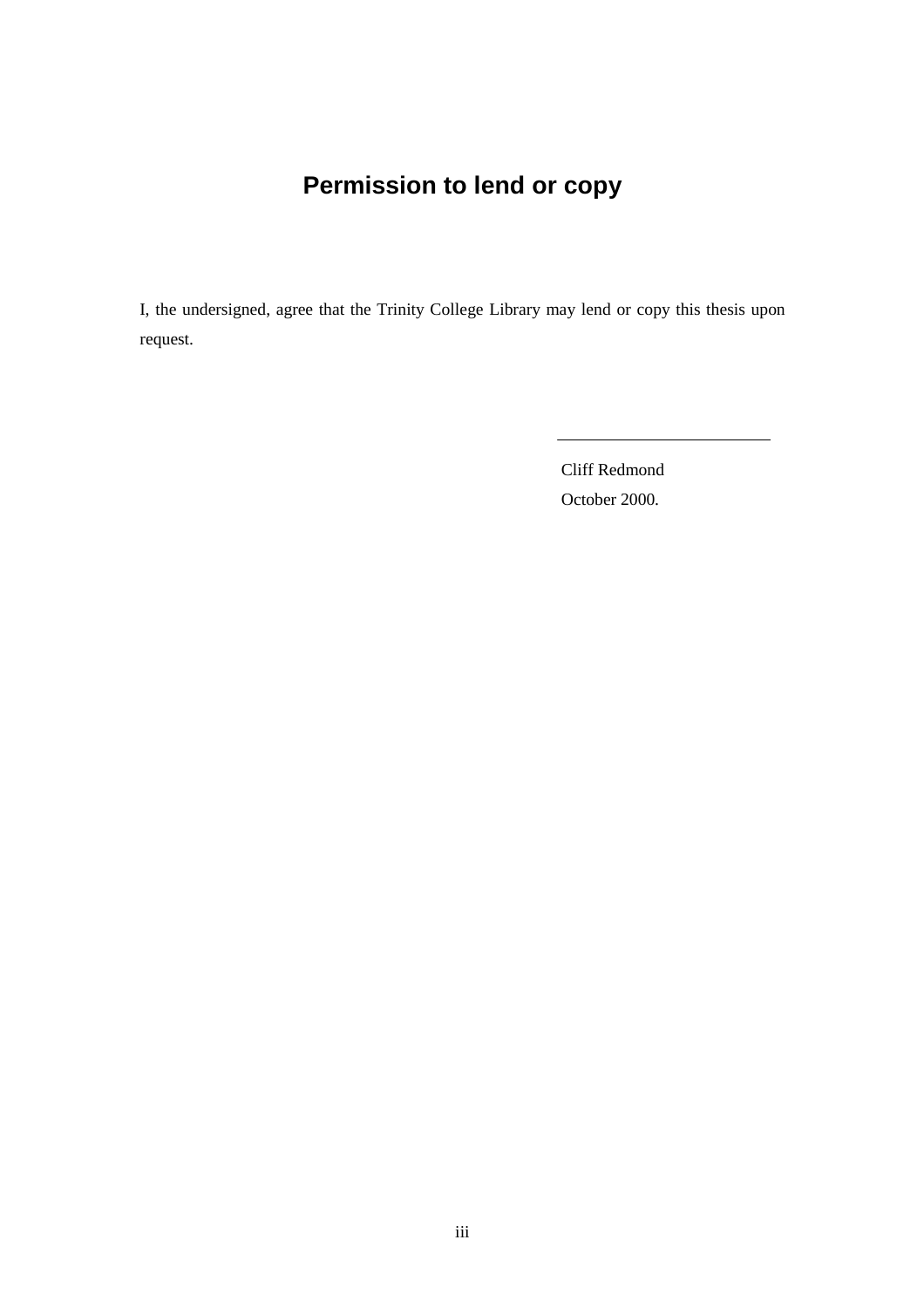## **Acknowledgements**

I would like to thank Vincent Wade for his support and patience, and Professor Jane Grimson for her encouragement and guidance throughout the writing of this thesis. There is little doubt that without Vinny this thesis could not exist, and that without Jane this thesis would not exist. I would also like to thank my parents, brother and sister for their encouragement and understanding, and also especially thank Maura for her love, encouragement and forbearance throughout the process.

Thanks are also due to the many people I have had the pleasure of working with, directly or indirectly, during this research. My colleagues in KDEG have been great a source of support and friendship, as have many others in the wider Department of Computer Science. Thanks are also due to those in the European project partner institutions and companies I have had the privilege of working with. Thanks to Andrew Nolan, Brian Cullen, John McKeown and Paul Doherty, the current inhabitants of the lab., and to those who have taken part in the recent exodus: Ben Jung, Gaye Stephens and Eoghan Felton. Thanks especially to Jesús Bisbal, who has been a great support as a fellow sufferer in the past year. Thanks are also due to Conor Power, John Fuller and Patrice Delorme – who was always there, even when he was back in France! I enjoyed working with Conor and John very much, as I have with Koen Daenen in Alcatel, Detlev Mattes in GMD Fokus, Alina Da Cruz and Chris Malbon in UCL, and Michéal Crotty in WIT; thanks for making research work such an enjoyable experience!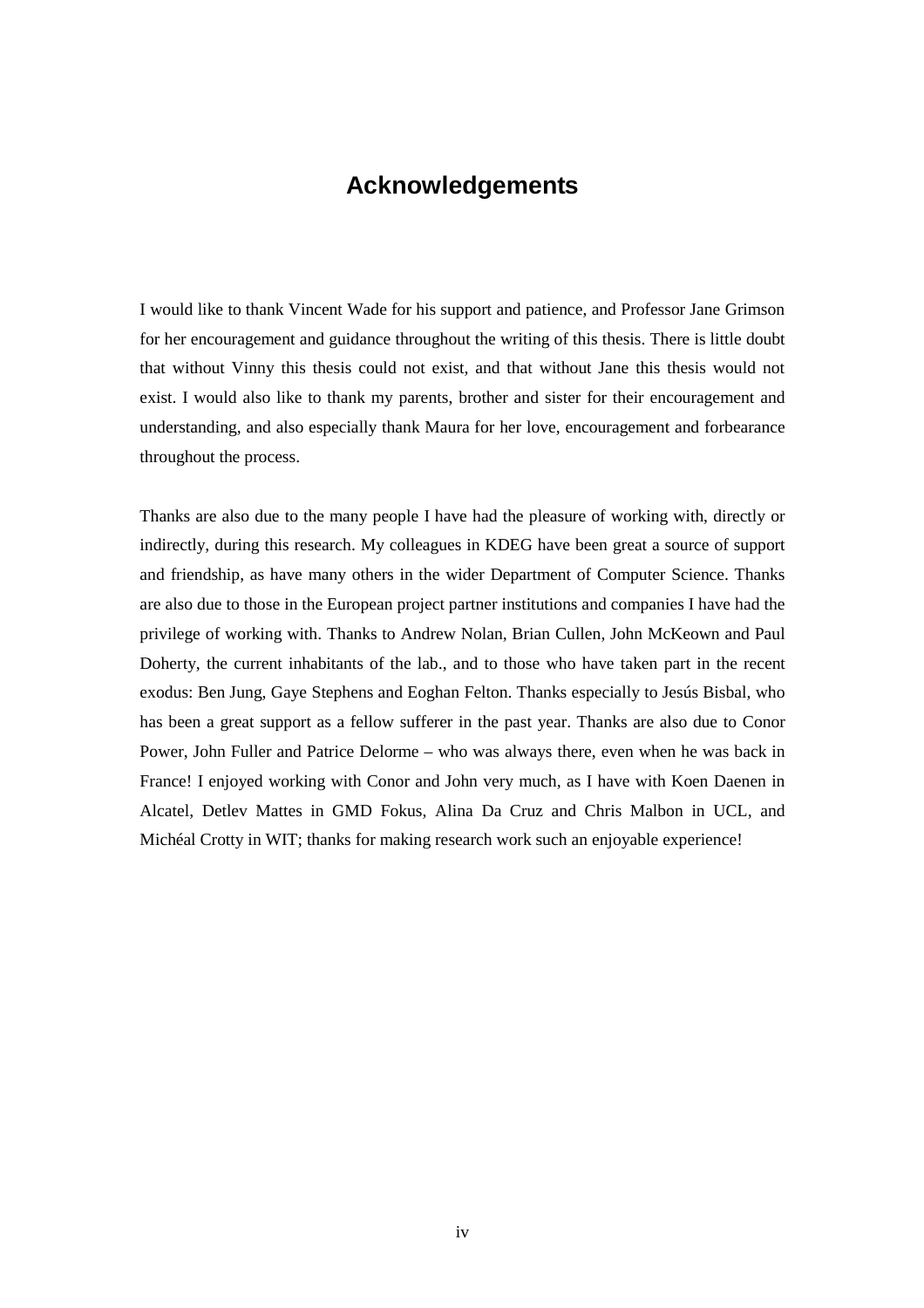## **Abstract**

The opening up of telecommunications markets has forced a differentiation between service and basic connectivity provision; many providers have accepted that new services will become their main source of income in the face of regulations that ensure that the market incumbent, and other providers with significant market power, provide unrestricted network access in the common-carrier model.

One basic requirement for a new service is that it is capable of, at least, recouping its costs. This is usually brought about by charging for service use, normally with a complementary need to account for this use. Thus far, standardisation for accounting has concentrated on mechanisms based on data collected from the resources used to support the communications channel at the network level. In the common model this data is then correlated and aggregated to produce a service transaction record which is in turn used as a basis for charges. The applicability of this to multi-service networks in an age of abundant bandwidth is questionable; the most successful of such multi-service networks, the Internet, depends on a packet based transport mechanism whose network level usage data are not easily related to specific users, or even specific services. Even with an agreed basis for charging, as is the case with telephony, the interpretation of network level usage data to produce charges has largely been declared out of scope of standardisation, and most usage data, although produced in a standardised way, is interpreted to produce charges in a service specific way.

This thesis argues that network level accounting measures are not appropriate when accounting for services provided on multi-service networks. It proposes a value, rather than cost, based pricing mechanism founded on economic pricing models for network industries. It then suggests an architecture to support this mechanism. This architecture promotes a clear separation between a service's operation and its accounting, enabling faster service deployment.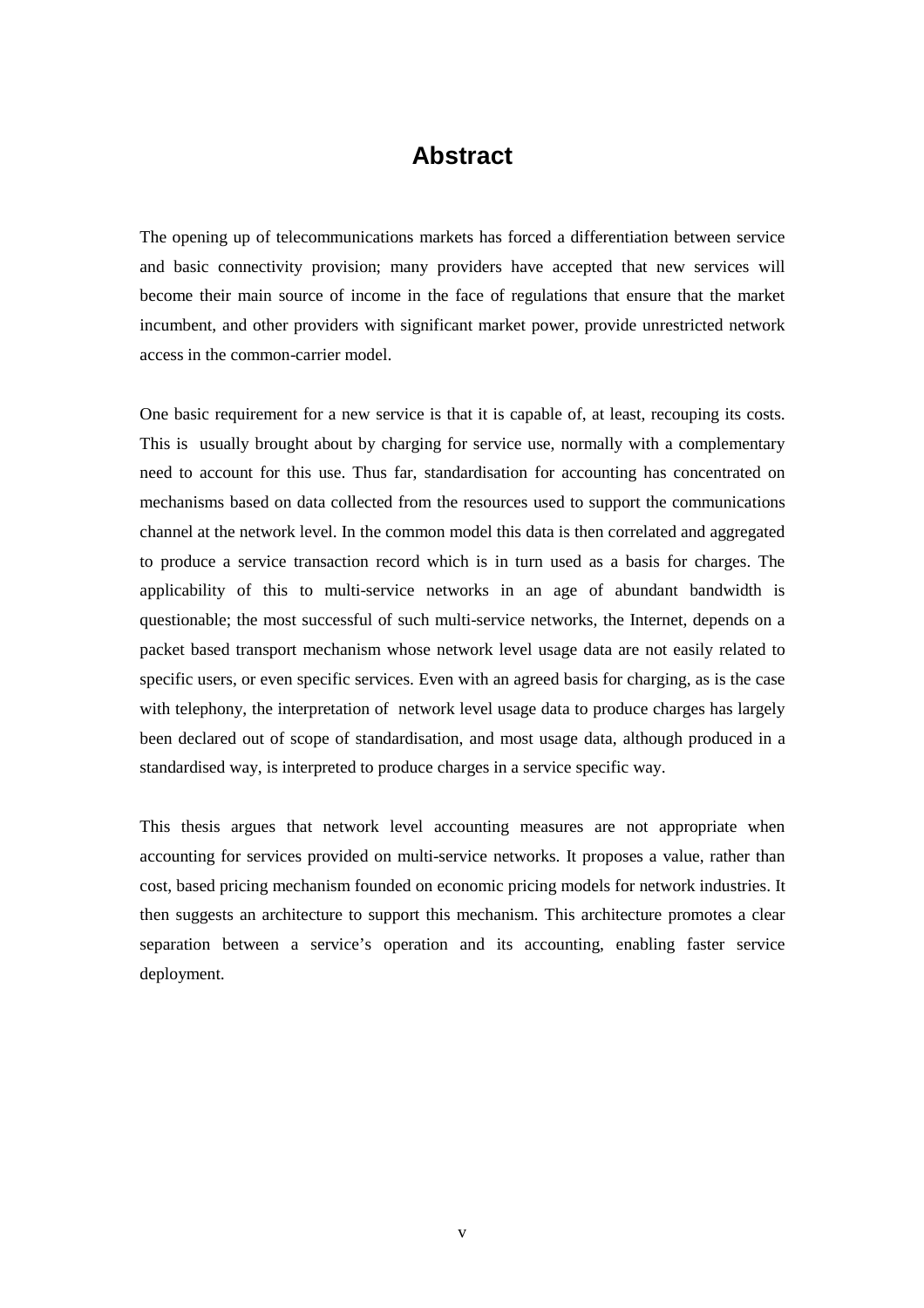# **Table of contents**

| 1              |     |               |                                                              |                |
|----------------|-----|---------------|--------------------------------------------------------------|----------------|
|                | 1.1 |               | PROBLEM CONTEXT                                              | 1              |
|                | 1.2 |               | <b>APPROACH</b>                                              | $\overline{c}$ |
|                | 1.3 | <b>THESIS</b> |                                                              | 2              |
|                | 1.4 |               | <b>CONTRIBUTION</b>                                          | 3              |
|                | 1.5 |               | <b>STRUCTURE OF REPORT</b>                                   | 3              |
| $\overline{2}$ |     |               |                                                              |                |
|                | 2.1 |               | <b>INTRODUCTION</b>                                          | 4              |
|                | 2.2 |               | THE DEVELOPMENT OF THE TELEPHONE INDUSTRY                    | 5              |
|                |     | 2.2.1         | Monopoly                                                     | 5              |
|                |     | 2.2.2         | Regulation                                                   | 7              |
|                |     | 2.2.3         | Oligopoly and oligopoly regulation                           | 11             |
|                | 2.3 |               | THE INTERNET                                                 | 14             |
|                | 2.4 |               | THE INFORMATION ECONOMY                                      | 17             |
|                | 2.5 |               | SUMMARY AND RECOMMENDATIONS                                  | 18             |
| $\mathbf{3}$   |     |               |                                                              | 19             |
|                | 3.1 |               | <b>INTRODUCTION</b>                                          | 19             |
|                | 3.2 |               | DEVELOPMENT OF TELECOMMUNICATIONS SERVICE SOFTWARE           | 20             |
|                | 3.3 |               | TELECOMMUNICATIONS SOFTWARE ARCHITECTURES                    | 21             |
|                |     | 3.3.1         | The 'Intelligent Network'                                    | 22             |
|                |     | 3.3.2         | The 'Telecommunications Management Network'                  | 29             |
|                |     | 3.3.3         | The 'Telecommunications Information Networking Architecture' | 37             |
|                |     |               | 3.4 CHARGING FOR TELECOMMUNICATIONS SERVICES                 | 48             |
|                |     | 3.4.1         | Background                                                   | 48             |
|                |     | 3.4.2         | Overview                                                     | 49             |
|                |     | 3.4.3         | Accounting in IN.                                            | 51             |
|                |     | 3.4.4         | Accounting in TMN                                            | 53             |
|                |     | 3.4.5         | Accounting in TINA                                           | 58             |
|                |     |               | 3.5 SUMMARY AND CONCLUSIONS                                  | 61             |
| 4              |     |               | DESIGN OF A GENERIC ACCOUNTING ARCHITECTURE FOR              |                |
|                |     |               |                                                              | .64            |
|                | 4.1 |               | <b>INTRODUCTION</b>                                          | 64             |
|                | 4.2 |               | <b>DESIGN INFLUENCES</b>                                     | 65             |
|                |     | 4.2.1         | DPE based software architectures                             | 66             |
|                |     | 4.2.2         | The regulatory environment                                   | 67             |
|                |     | 4.2.3         | The Internet                                                 | 68             |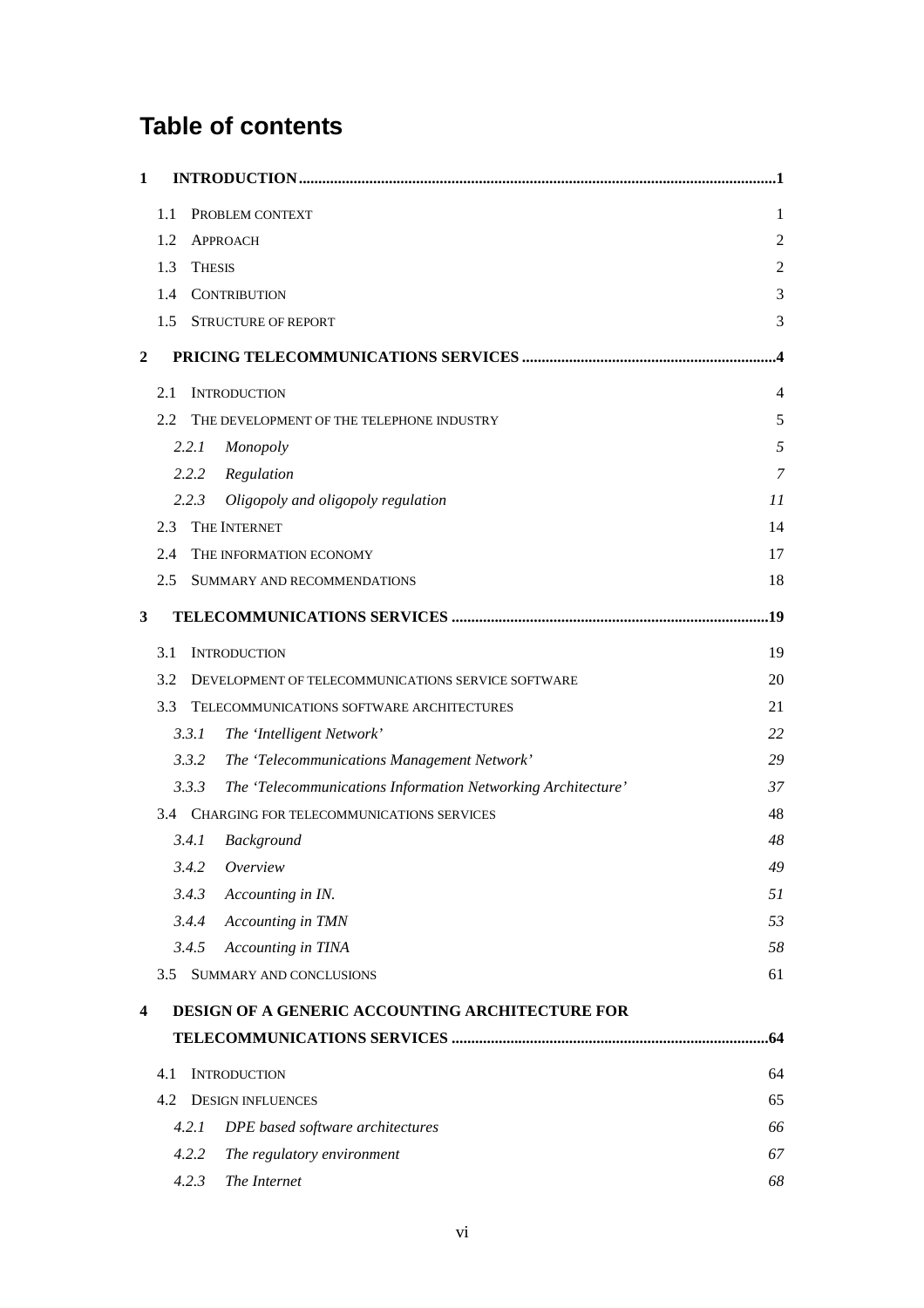|   |     | 4.2.4          | Network economics                                  | 68  |
|---|-----|----------------|----------------------------------------------------|-----|
|   | 4.3 |                | REQUIREMENTS FOR A GENERIC ACCOUNTING ARCHITECTURE | 69  |
|   |     | 4.3.1          | Re-usable components                               | 70  |
|   |     | 4.3.2          | Easily defined and extensible tariffs              | 71  |
|   |     | 4.3.3          | Service based charging                             | 72  |
|   |     | 4.3.4          | Adaptive per-user pricing                          | 73  |
|   |     |                | 4.4 A PROPOSED ARCHITECTURE                        | 73  |
|   |     | 4.4.1          | Service architecture and session basis             | 74  |
|   |     | 4.4.2          | Extensibility and interoperability                 | 75  |
|   |     | 4.4.3          | Separation of service and accounting               | 75  |
|   |     | 4.4.4          | Feedback                                           | 76  |
|   | 4.5 |                | <b>ARCHITECTURE DIAGRAMS</b>                       | 77  |
|   |     | 4.5.1          | Computational model                                | 77  |
|   |     | 4.5.2          | Information model                                  | 79  |
|   |     |                | 4.6 SUMMARY                                        | 81  |
| 5 |     |                | DESIGN AND IMPLEMENTATION OF ACCOUNTING COMPONENTS | .82 |
|   | 5.1 |                | <b>INTRODUCTION</b>                                | 82  |
|   | 5.2 |                | THE PROSPECT PROJECT                               | 83  |
|   |     | 5.2.1          | Background                                         | 83  |
|   |     | 5.2.2          | Project implementation overview                    | 86  |
|   |     | 5.2.3          | Accounting component implementation                | 95  |
|   |     | 5.2.4          | Trial                                              | 103 |
|   |     | 5.2.5          | Evaluation                                         | 104 |
|   | 5.3 |                | THE FLOWTHRU PROJECT                               | 106 |
|   |     | 5.3.1          | <b>Background</b>                                  | 106 |
|   |     | 5.3.2          | Project implementation overview                    | 109 |
|   |     | 5.3.3          | Accounting component implementation                | 111 |
|   |     | 5.4 SUMMARY    |                                                    | 114 |
| 6 |     |                |                                                    |     |
|   | 6.1 |                | <b>INTRODUCTION</b>                                | 115 |
|   | 6.2 |                | PLATFORM EVALUATION                                | 115 |
|   | 6.3 |                | <b>IMPLEMENTATION EVALUATION</b>                   | 118 |
|   | 6.4 | <b>CONTEXT</b> |                                                    | 124 |
|   | 6.5 |                | <b>CONTRIBUTION</b>                                | 124 |
|   | 6.6 |                | <b>COMMENTARY</b>                                  | 125 |
| 7 |     |                |                                                    | 127 |
|   | 7.1 |                | <b>SUMMARY OF RESEARCH</b>                         | 127 |
|   | 7.2 |                | CONCLUSIONS FROM RESEARCH WORK                     | 128 |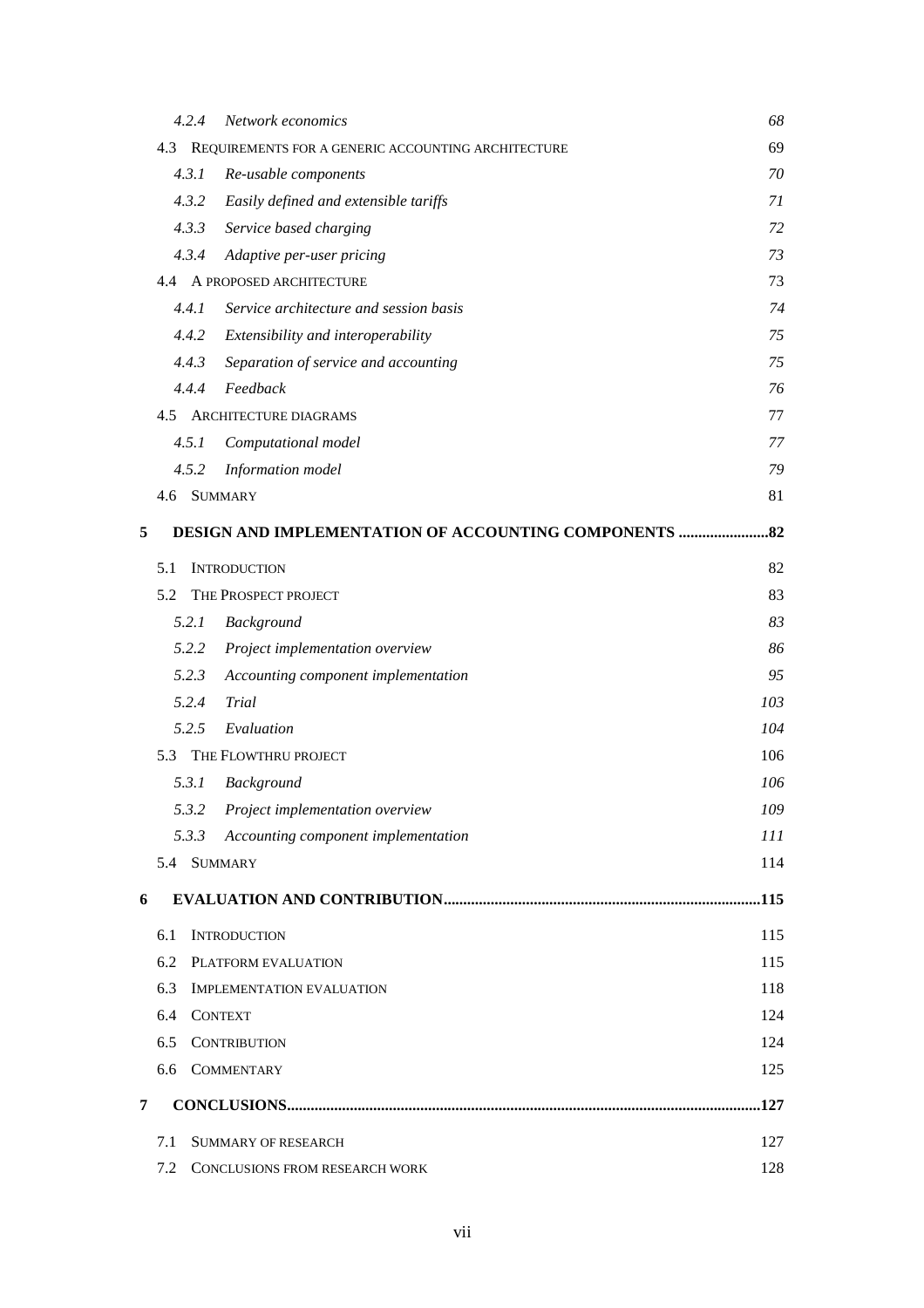| 7.3 LIMITATIONS AND SUGGESTIONS FOR FUTURE WORK | 128. |
|-------------------------------------------------|------|
|                                                 |      |
|                                                 |      |
|                                                 |      |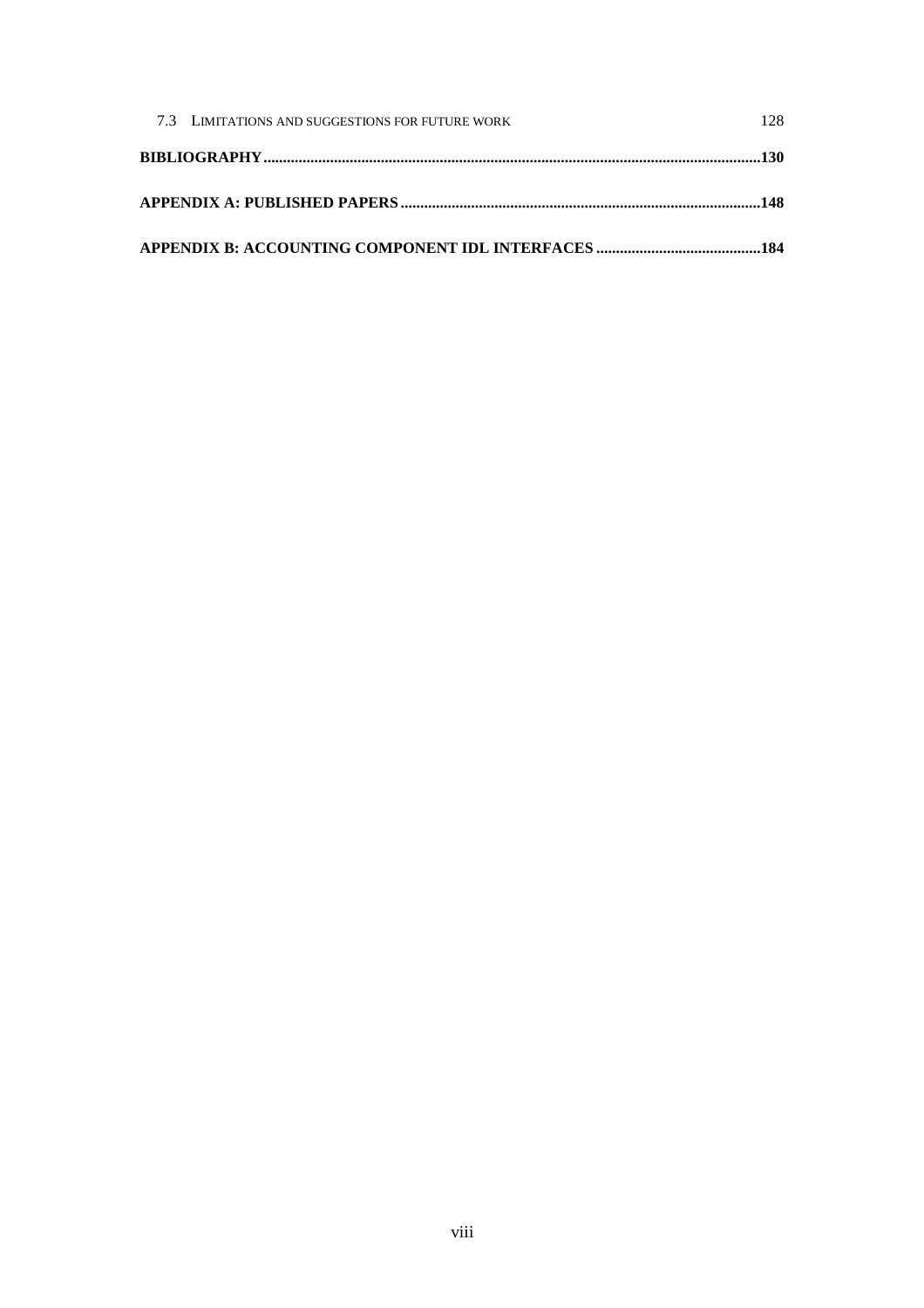# **Figures**

| FIGURE 2.1, AN ILLUSTRATION OF TARIFF TYPES (FIG 1.1 FROM [WILSON93])                          | 11  |
|------------------------------------------------------------------------------------------------|-----|
| FIGURE 3.1, THE IN ARCHITECTURE                                                                | 25  |
| FIGURE 3.2, TMN FUNCTIONAL ARCHITECTURE (BASED ON FIGURE 5 IN [M.3010]).                       | 32  |
| FIGURE 3.3, A SAMPLE TMN PHYSICAL ARCHITECTURE (BASED ON THAT IN [M.3010])                     | 34  |
| FIGURE 3.4, A TYPICAL LAYERED FUNCTIONAL HIERARCHY                                             | 35  |
| FIGURE 3.5, TINA COMPUTATIONAL SEPARATIONS (ADAPTED FROM [TT99])                               | 40  |
| FIGURE 3.6, TINA MANAGEMENT LAYERS (FROM [TSA97])                                              | 41  |
| FIGURE 3.7, THE UNIVERSAL SERVICE COMPONENT MODEL'                                             | 41  |
| FIGURE 3.8, A TINA CONNECTION GRAPH.                                                           | 43  |
| FIGURE 3.9, TINA SERVICE ARCHITECTURE COMPONENTS & INTERACTIONS (FROM [TSA97])                 | 44  |
| FIGURE 3.10, OVERVIEW INFORMATION MODEL FOR TELECOMMUNICATIONS ACCOUNTING                      | 51  |
| FIGURE 3.11, X.742 CONCEPTS                                                                    | 53  |
| FIGURE 3.12, SAMPLE TMN ACCOUNTING CONFIGURATIONS                                              | 56  |
| FIGURE 3.13, TINA ACCOUNTING INFORMATION MODEL (BASED ON THAT IN [TSA95])                      | 59  |
| FIGURE 4.1, THE TINA 'KEY BUSINESS AREAS' AND THEIR RELATIONSHIPS[TINABM97]                    | 65  |
| FIGURE 4.2, OVERVIEW COMPUTATIONAL MODEL                                                       | 77  |
| FIGURE 4.3, OVERVIEW TARIFF INFORMATION MODEL                                                  | 79  |
| FIGURE 4.4, OVERVIEW BILLING AND CHARGING INFORMATION MODEL                                    | 80  |
| FIGURE 5.1, THE PROSPECT GENERIC BUSINESS MODEL [PD14B98]                                      | 84  |
| FIGURE 5.2, THE CHOSEN PROSPECT BUSINESS MODEL [PD14B98]                                       | 85  |
| FIGURE 5.3, AN OVERVIEW COMPUTATIONAL MODEL OF THE SERVICE CONTROL AND MANAGEMENT              |     |
| SYSTEMS IN PROSPECT, BASED ON THAT IN [LEWIS97B]                                               | 87  |
| FIGURE 5.4, PART OF THE ACCESS CONTROL INTERFACE DEFINITION OF THE UA [UA.IDL]                 | 89  |
| FIGURE 5.5, SERVICE FACTORY INTERFACE DEFINITION [M_SF.IDL]                                    | 90  |
| FIGURE 5.6, USM INTERFACE DEFINITION [M_USM.IDL]                                               | 91  |
| FIGURE 5.7, USM SERVICE DEPENDENT INTERFACE DEFINITION FOR THE HM SERVICE                      | 92  |
| FIGURE 5.8, PROSPECT ACCOUNTING COMPONENT OBJECTS AND THEIR ASSOCIATIONS WITH OTHER            |     |
| COMPONENTS.                                                                                    | 95  |
| FIGURE 5.9,<br>TRIAL 2.1 UMDATA COMPUTATIONAL OBJECT DEFINITION SHOWING THE FACTORY            |     |
| <b>INTERFACE</b>                                                                               | 97  |
| <b>FIGURE 5.10,</b><br>TRIAL 2.1 UMDATA COMPUTATIONAL OBJECT DEFINITION SHOWING THE INTERFACES |     |
| IMPLEMENTED BY EACH UMDATA OBJECT                                                              | 98  |
| FIGURE 5.11, SPECIFICATION OF INFORMATION PERSISTED BY UMLOG IN THE FIRST TRIAL PHASE          | 99  |
| FIGURE 5.12, SPECIFICATION OF INFORMATION PERSISTED BY UMLOG IN THE SECOND TRIAL PHASE         | 99  |
| FIGURE 5.13, THE MANAGEMENT AND QUERY INTERFACES OF THE UMLOG CO                               | 100 |
| FIGURE 5.14, THE MANAGEMENT AND QUERY INTERFACES OF THE TARIFF CONTROL CO                      | 101 |
| FIGURE 5.15, THE QUERY INTERFACE OF THE CHARGECONTROL COMPUTATIONAL OBJECT                     | 102 |
| FIGURE 5.16, THE MANAGEMENT INTERFACE OF THE BILLCONTROL COMPUTATIONAL OBJECT                  | 103 |
| FIGURE 5.17, THE BASIC TARIFF USED FOR THE MMC SERVICE IN PROSPECT                             | 105 |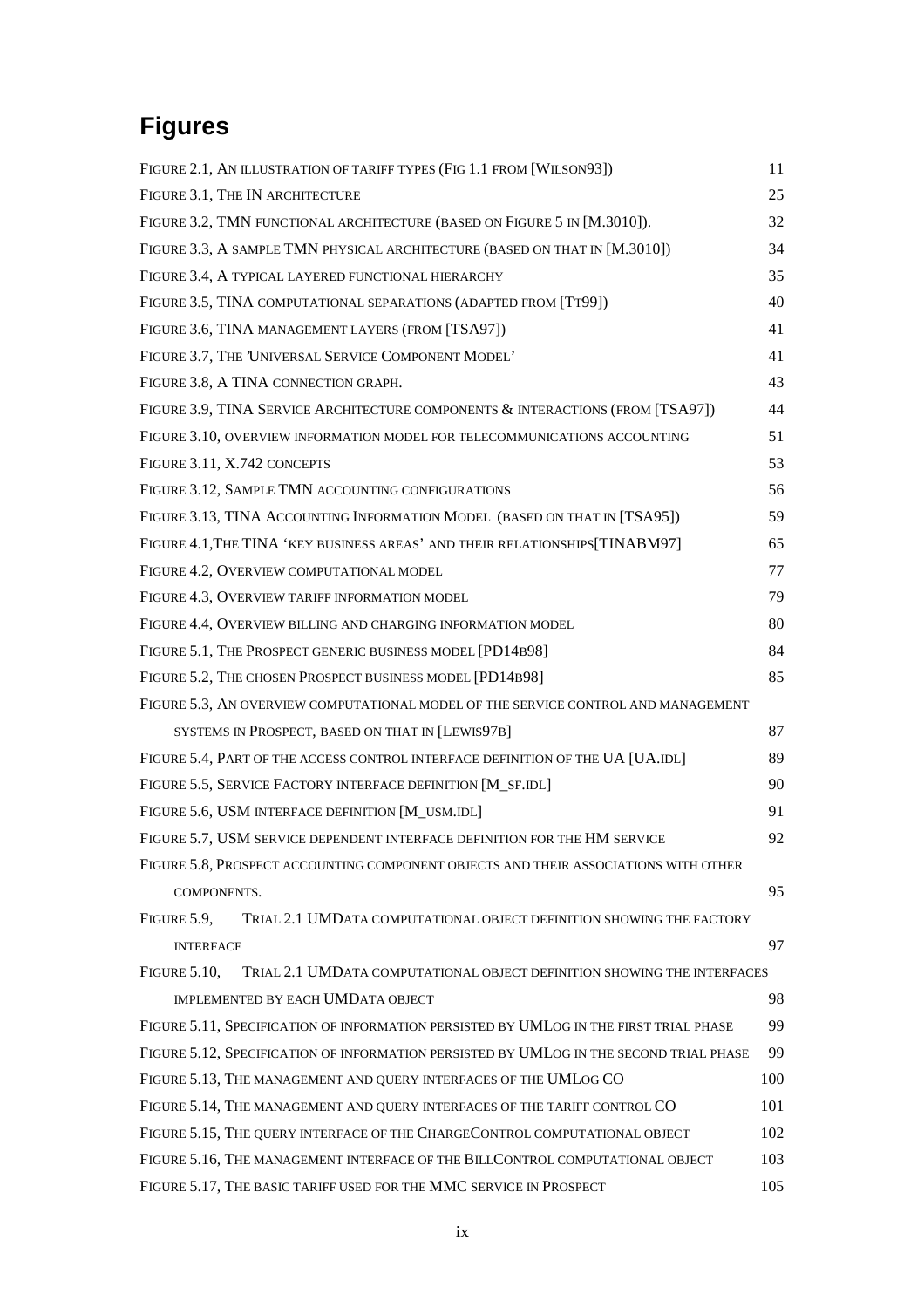| FIGURE 5.18, THE TMF TELECOMMUNICATIONS OPERATIONS MAP [TMFBOM98]                 | 107 |
|-----------------------------------------------------------------------------------|-----|
| FIGURE 5.19, MAPPING OF TMF BUSINESS PROCESSES ONTO TINA BUSINESS ROLES [FTD8]    | 108 |
| FIGURE 5.20. THE OVERALL ACCOUNTING SYSTEM BUSINESS MODEL                         | 108 |
| FIGURE 5.21, AN OVERALL ACCOUNTING SYSTEM COMPUTATIONAL MODEL                     | 109 |
| FIGURE 5.22. IN SERVICE' ACCOUNTING COMPONENT ASSOCIATIONS                        | 112 |
| FIGURE 5.23. POST SERVICE' ACCOUNTING COMPONENT ASSOCIATIONS                      | 113 |
| FIGURE 6.1, A MAPPING BETWEEN THE ARCHITECTURE'S REQUIREMENTS AND ITS PRINCIPLES. | 119 |

# **Tables**

| TABLE 3.1, POTENTIAL ACCOUNTABLE EVENTS IN X.742 (CLAUSES 8.2.3.1-7 [X.74298]54 |
|---------------------------------------------------------------------------------|
|                                                                                 |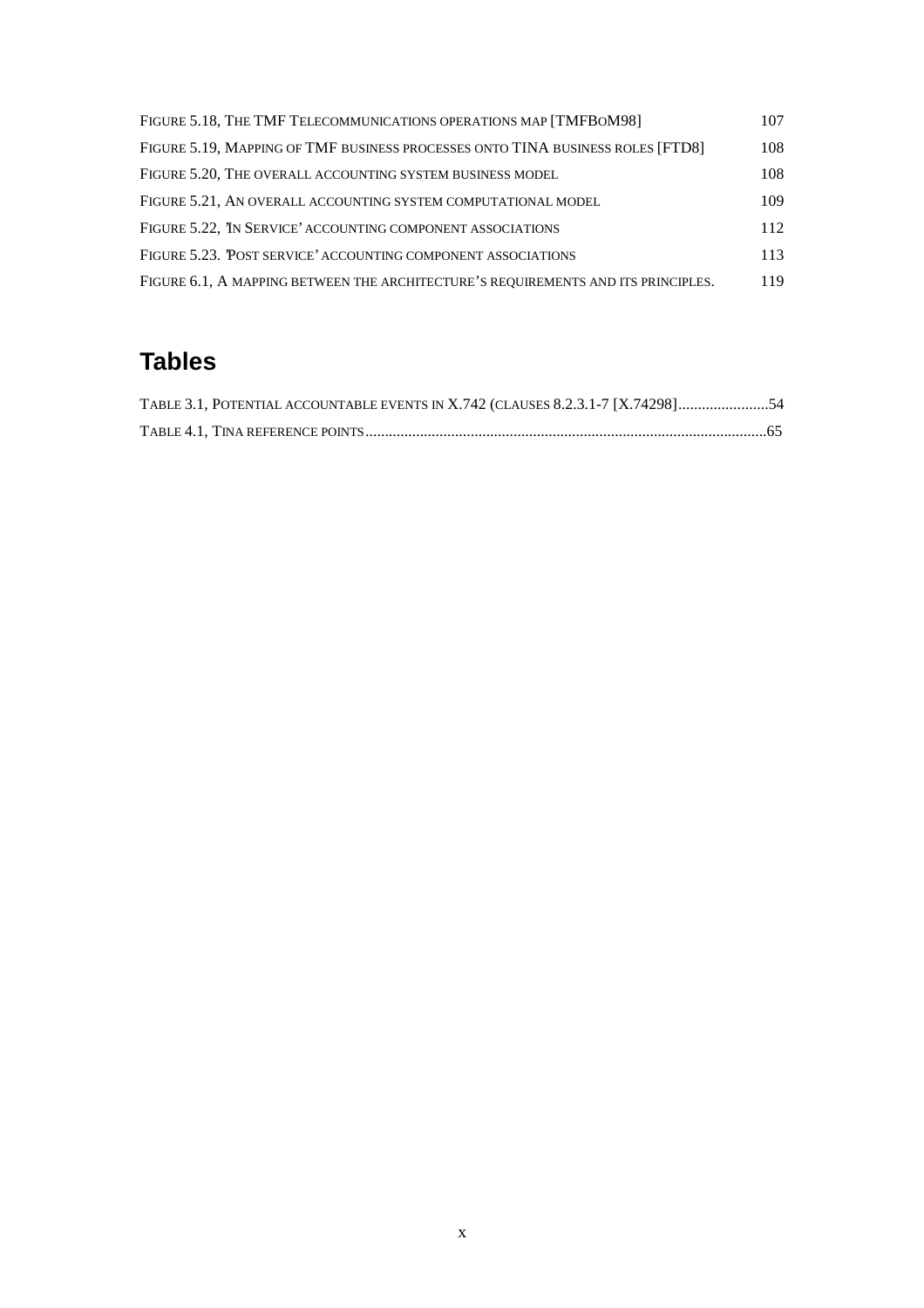## **1 Introduction**

#### **1.1 Problem context**

The deregulation of telecommunications markets the world over, starting in the United States, has lead to increased competition with consumer discrimination based on provider service offerings. Deregulation has forced a differentiation between service and basic connectivity provision; many providers have accepted that newer services will become their main source of income [McKinney98] in the face of regulations that ensure that the market incumbent, and other providers with significant market power, provide unrestricted network access in the common-carrier model (for example [90/388/EEC]).

One basic requirement for a new service is that it is capable of, at least, recouping its costs. The complementary need to account for service use remains even where costs may be covered indirectly, for example through advertising. Thus far, standardisation for accounting has concentrated on mechanisms based on data collected from the resources used to support the communications channel at the network level. In the common model this data is then correlated and aggregated to produce a service transaction record which is then used as a basis for charges [Q.82598].

In the case of a network largely optimised to support a single service, built using scarce resources with high running costs, as was historically the case with telephony, service charges based on the use of network level resources are an intuitive and apparently fair way of ensuring that users who use more, pay more. Their applicability to multi-service networks in an age of abundant bandwidth is questionable. The most successful of such multi-service networks, the Internet, depends on a packet based transport mechanism whose network level usage data are not easily related to specific users [Edell95], or even specific services (although there have been recent attempts at service 'level' differentiation, see section 2.3).

Even with an agreed basis for charging, as is the case with telephony, the interpretation of network level usage data to produce charges has largely been declared out of scope of standardisation, and most usage data, although produced in a standardised way, is interpreted to produce charges in a service specific way [X.74298]. Indeed the definition of the service depends on a different interpretation alone in some cases (e.g. called-party-pays or 'Freephone' services based on number translation. This is discussed in the review of charging for IN services in section 3.4.3)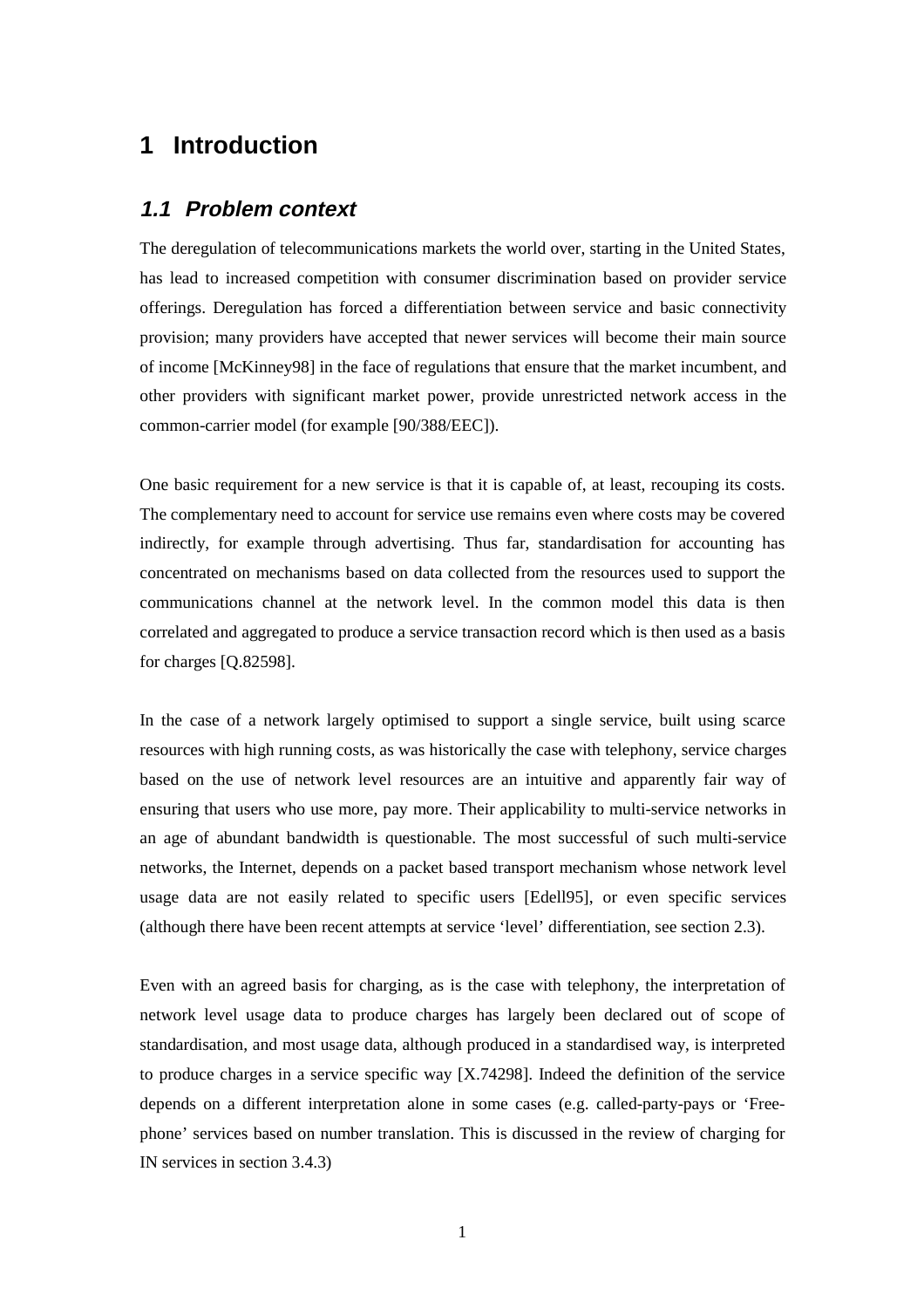### **1.2 Approach**

This thesis promotes an accounting framework, operating at the service layer, that can recognise and charge for the added value that new services offer over and above basic connectivity. It examines the price basis of telecommunications services and argues that an extensible, standardised, service accounting architecture will enable greater software re-use and thus facilitate rapid technological and market-led service innovation and deployment.

The architectural approach is demonstrated in its application to two service paradigms: videoconferencing services and information services, services which are usually seen to have divergent accounting requirements. It an extension of the telecommunications service architecture produced by the Telecommunications Information Networking Architecture Consortium (TINA-C), a market-led standardisation forum. The architecture embodies a separation between a service and the underlying network, a separation which endeavours to give TINA applications network technology independence. TINA has tried to increase the speed of new service creation and deployment by defining generic, reusable, service software and support components.

The proposed component-based service accounting architecture has at its heart a clear separation between a telecommunications service and accounting for that service. This separation required an extensible description of a service for accounting purposes and a clear interface between the accounted-for and the accounting services, incorporating a price feedback mechanism that can prove vital for information services, and useful for more traditional services.

#### **1.3 Thesis**

This thesis argues that network level accounting measures are not appropriate when accounting for services provided on multi-service networks. It proposes a value, rather than cost, based pricing mechanism founded on economic pricing models for network industries. It then suggests an architecture to support this mechanism. This architecture promotes a clear separation between a service's operation and its accounting, promoting re-use of accounting components for new services and thereby enabling faster service deployment. Accounting at the service level is based on a specialisation of the TINA service generic 'session' concept [TOCP95]. (Several 'session' specialisations are used to provide context for multi-party service interactions in TINA systems). The architecture ensures that the service independence of the accounting mechanism is maintained by enforcing a clear, yet extensible, definition of services for accounting purposes.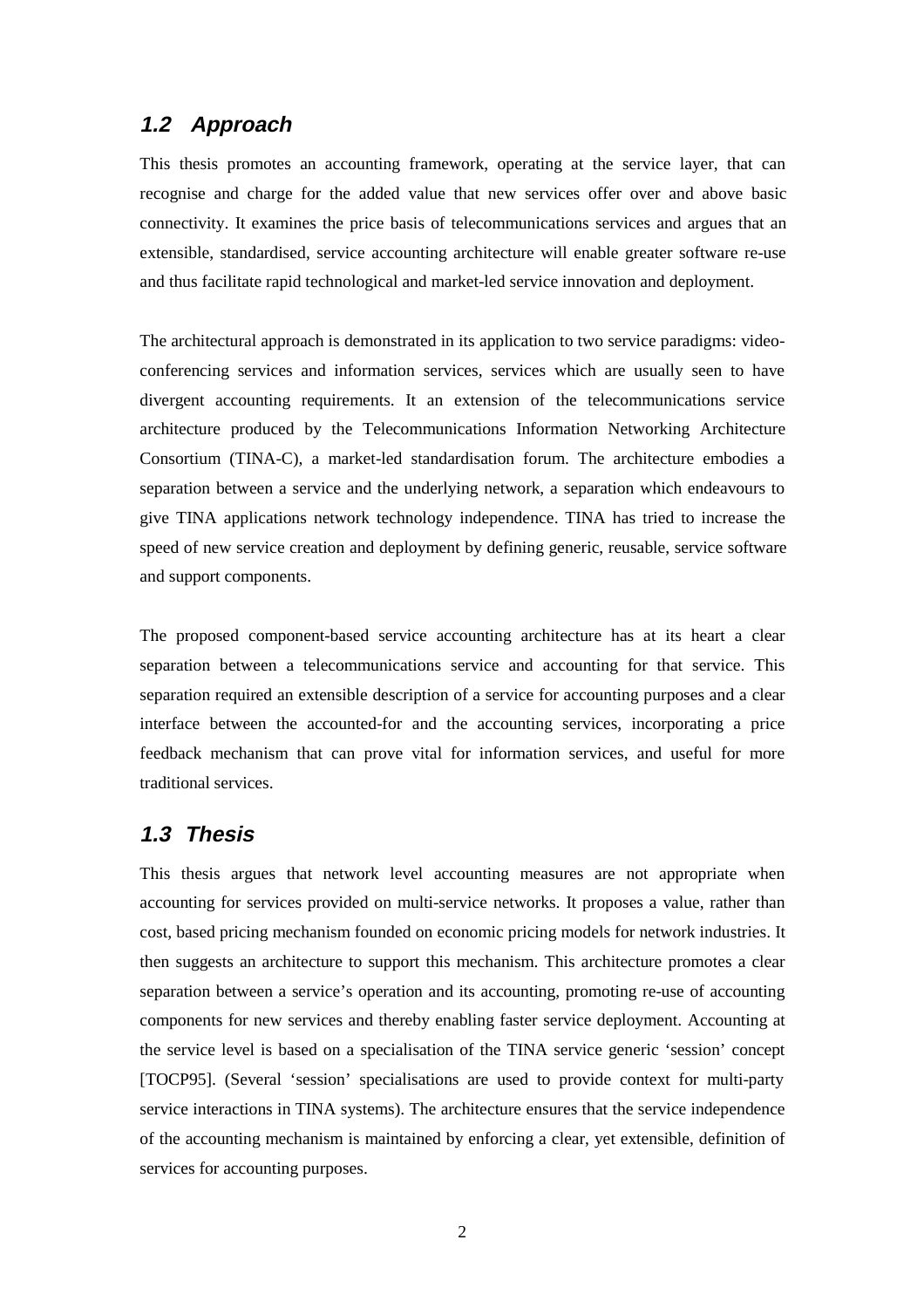### **1.4 Contribution**

This thesis outlines a common price basis for disparate telecommunication services. It then proposes a component based service accounting architecture that supports the pricing schemes implied, including service usage based, i.e. dynamic, price setting. The application of this architecture to two disparate service paradigms, video-conferencing services and content based services, is then described, as is the architecture's inherent ability to support real-time service accounting.

### **1.5 Structure of report**

This thesis begins, in the next chapter, with an examination of telecommunications pricing models. Chapter two also outlines requirements that the implementation of these models impose on accounting systems, particularly the charging mechanisms. Chapter three considers the development of software defined telecommunications services, then examines the ability of several important telecommunications software architectures to support a generic re-usable accounting mechanism, before examining the specific provisions made for accounting in these architectures. Chapter four outlines the primary design influences and requirements for a service accounting mechanism, and sketches an architecture to support these requirements. Chapter five outlines two successive and incremental renderings of this architecture, for four separate services, over the course of two research projects. Chapter six evaluates the architecture, its requirements and implementation, and summarises its contribution. Chapter seven summarises the thesis, outlines limitations in the approach and presents conclusions, then offers suggestions for further work based on this research.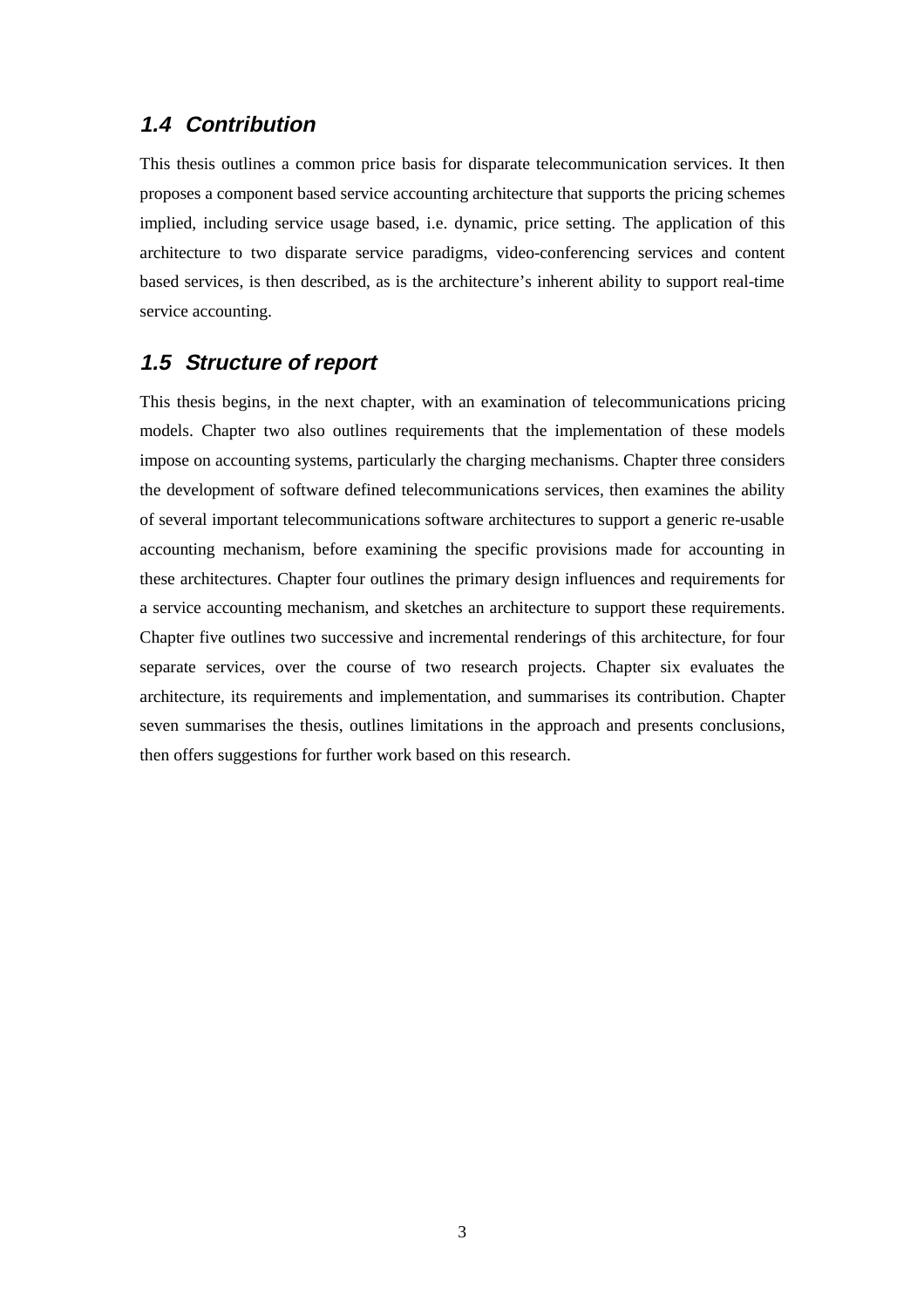## **2 Pricing telecommunications services**

#### **2.1 Introduction**

Telecommunications services have long been priced based on the scarcity of expensively run resources and the belief in the existence of a 'natural' monopoly for their provision [Fowler86]. Rapid and continuous technological progress has consistently challenged these assumptions which are the basis of economic models used to help regulate the industry. Regulation will nevertheless be seen to be necessary for some time; it is felt that telecommunications have become too vital to the health of nations to be left to the whim of the markets [97/51/EC]. While it is debatable whether 'natural' monopolies do, or did ever, exist in telecommunications [Fowler86], [Perez94], state sanctioned oligopolies are still being created; one need only regard how recent exorbitant wireless licence fees act to restrict new market entrants. (Models for oligopoly pricing are similar to those for monopoly pricing [Mitchell91]). The price levels and structures of telecommunications will be based on economic models that may or may not represent reality for the foreseeable future; in effect they dictate reality. Accounting systems must be capable of representing and interpreting these structures to price services appropriately.

The pricing for newer 'content' based telecommunications services can justifiably be based on the existence of a monopoly. Owning original content is a true 'natural' monopoly; the holder is the only one who can sell it. The original copy represents the same high initial costs (*fixed* or *sunken* costs) that first dictated monopoly pricing in telecommunications. The low costs for subsequent copies (*marginal* costs) reflect the low costs of telephone calls once the initial infrastructure is in place (e.g. an electronic exchange supporting the maximum number of calls has the same operating costs as one supporting none). However, the ease with which information in digital form can be replicated has further implications for role of time in pricing and puts additional requirements on accounting systems.

This chapter outlines historical and contemporary methods of pricing telecommunications services and the requirements they impose on accounting systems. The next section outlines the development of the telephone industry and the economic models used to regulate the price of service. Section 2.3 outlines the impact of the Internet on service provision and pricing, while section 2.4 describes the 'economics of information' and its price basis. The requirements for accounting systems are summarised in section 2.5.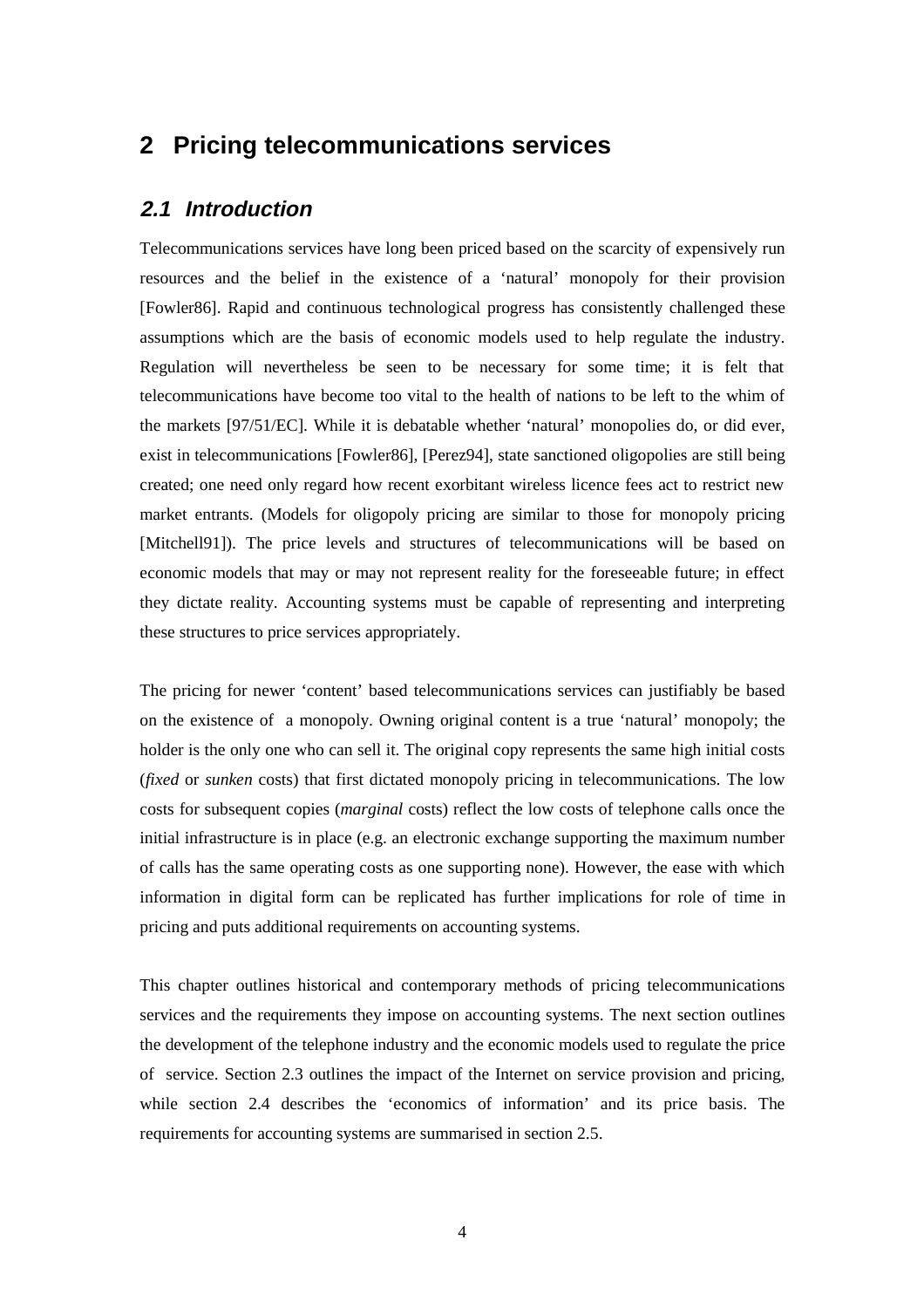### **2.2 The development of the telephone industry**

Until relatively recently most telecommunications service providers, or network operators, whether private or public, provided telephony services on monopoly basis. This section discusses the development of these monopolies and the regulated pricing regimes which applied to them and apply to the oligopolies which replaced them.

### 2.2.1 Monopoly

Alexander Graham Bell established the 'American Bell Telephone Company' in 1877, the year after he filed his initial telephone patent. This patent, upheld through a series of legal challenges on would-be competitors [Farley], granted his company monopoly status until it expired in 1893 [Perez94]. The company, by then called 'The American Telephone and Telegraph company' (AT&T), then overcame its many new competitors through various means (some, like limiting interconnection, would be regarded as anti-competitive now) until regulation was forced upon it (although not altogether reluctantly) in an agreement with the U.S. Department of Justice in 1913 (the 'Kingsbury' agreement [Perez94]).

The agreement was not opposed on economic grounds, as at the time, many economists felt that regulation was inevitable: telephony was seen as a 'natural monopoly', i.e. competition would ultimately prove wasteful as a single supplier could provide better service at lower costs than a number of competing suppliers [Fowler86]. The reasoning behind this included the assertion that subscribers would eventually exclusively join the largest network. This assertion is now attracting considerable scrutiny in the light of evidence that individuals did not necessarily "swing to the larger system": the competing telephone companies tended to cater to different market segments and subscribers often chose to join more than one network [Perez94].

Accepting the 'natural monopoly' hypothesis, other countries, particularly in Europe, opted to provide telephony service as a state monopoly, rendering separate regulatory bodies unnecessary. Typical of such state monopolies was the British General Post Office, which in 1912 extended its existing monopoly over posts and telegraphs to become the monopoly provider of telephone services in the United Kingdom [Littlechild79], [BThistory]. It accomplished this by buying independent telephone companies, with the exception of the Hull municipal system which remained independent. In the absence of competition such state monopolies relied on economic models to dictate a level of service and the pricing of that service.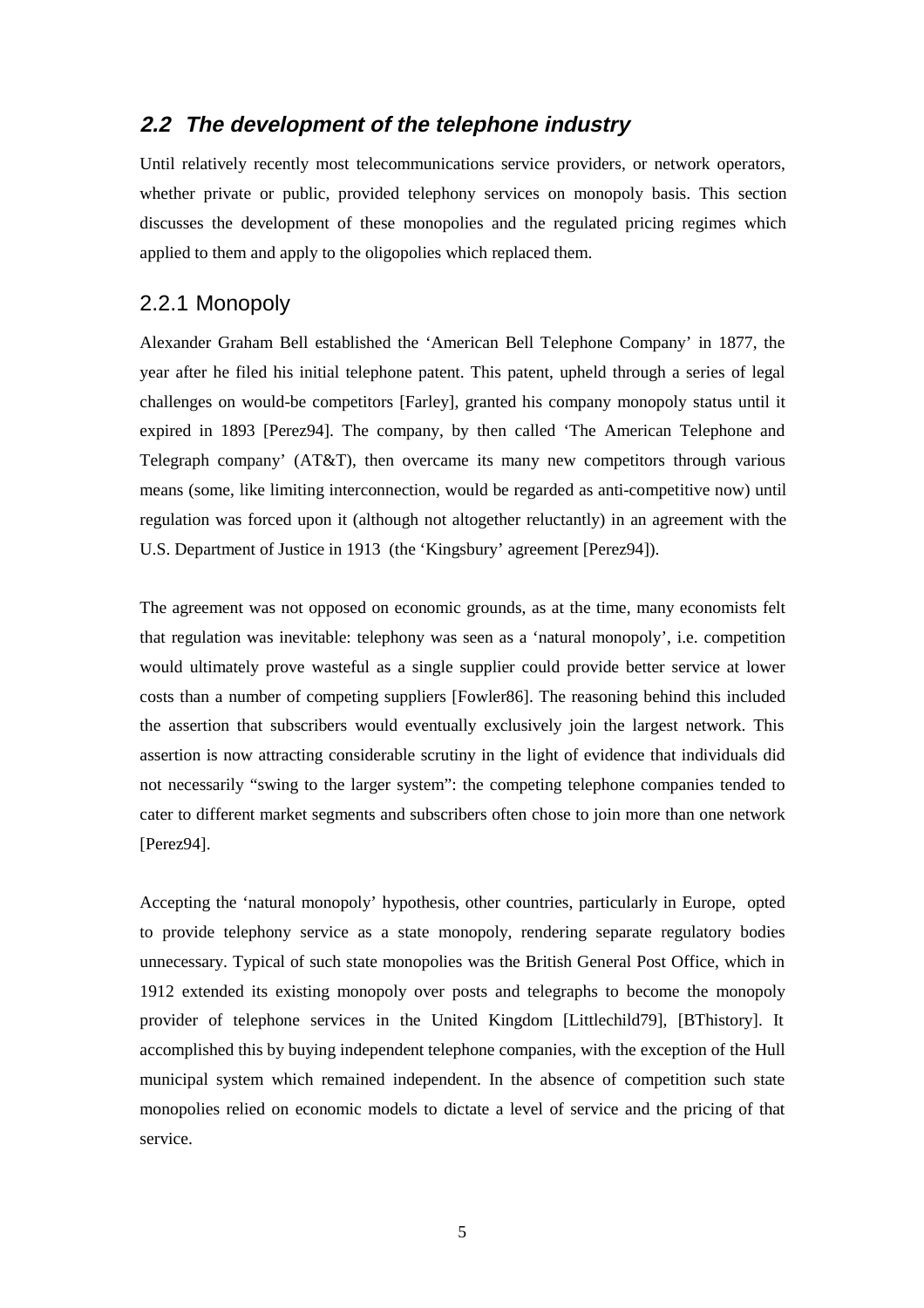Initially, two telephony services were available; local and long distance service. Local service was provided to subscribers using the same exchange, where no other facilities needed to be used to provision a call. Long distance service involved the use of trunk, or toll, lines accessed by local exchanges through trunk exchanges which existed at another level in the switching hierarchy.

Although they shared common plant, i.e. the telephone and local exchange, local and long distance were regarded as separate services: they had separate price schedules and applied to different market segments. At the outset both these services were labour intensive with significant running costs, for both labour and plant. Exchanges required paid switch board operators, and the facilities providing long distance service were expensive to run with power hungry, thus costly, valve based amplifiers in need of constant replacement (the transistor was invented to overcome these high costs). As technology improved, operators were replaced by electro-mechanical switches, but these still occasioned maintenance costs.

In economic terms, the sharing of facilities means that these telephone services have joint costs. The difficulty in the allocation of joint costs between separate local and long distance telephone companies was (and is!) the subject of considerable debate; some have regarded the 'separations procedures' which apply in these cases as arbitrary [Littlechild79]. State monopolies avoided this problem by their nature.

The high running costs meant that early telephone services had a significant variable cost for each call, i.e. each call cost the system money. Economic theory maintains that for industries where marginal cost<sup>\*</sup> *increases* with output, optimum allocation of resources is achieved by selling a product at its short run<sup>†</sup> marginal cost (where costs include 'normal' profit) [Yordon84], [Stanlake95]. Local telephony service was largely viewed as an increasing-cost activity in the first half of this century, but this view's "validity became dubious with the spread of mechanical switching" [Yordon84] with its low variable costs. Since then variable costs have continued to decrease; switch operating costs are now nearly independent of load.

<sup>\*</sup> "The word 'Marginal' is a used to designate the borderline unit; it is the economists' quaint term for what mathematicians call a first derivative" [Yordon84]. Marginal cost is the cost of an additional unit (i.e. the total cost (fixed  $&$  variable) of n units - the total cost of n-1 units).

<sup>†</sup> 'short run' means in the period between significant capital expenditures (e.g. for switches). Such expenditure imposes a 'fixed cost' per unit in the short term but this can change in the long term (e.g. with improving technology). Thus a 'short run marginal cost' is the cost of a marginal unit at present capacity.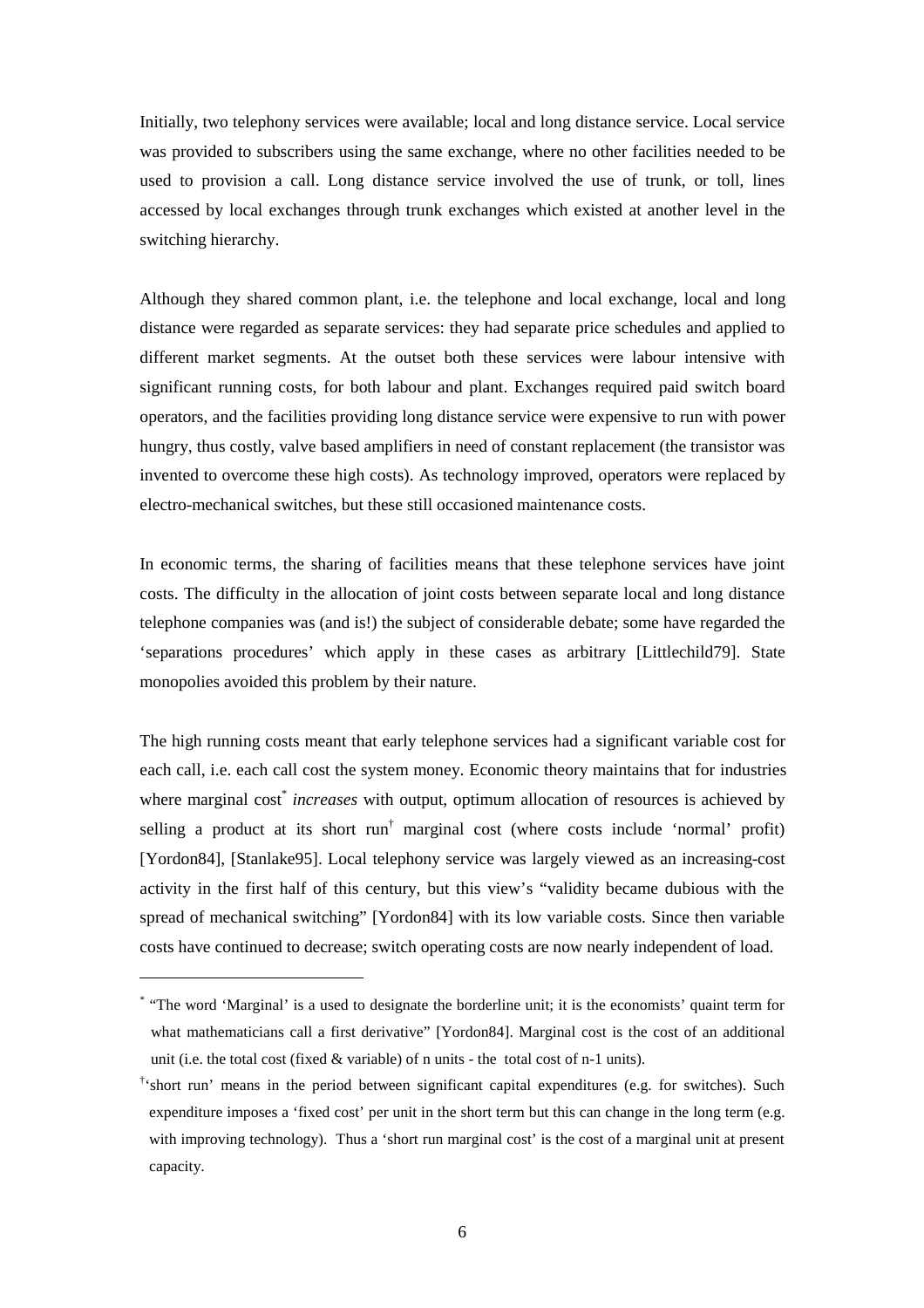With the advent of automatic switching the investment per subscriber began to fall as more people subscribed. The actual investment needed continues to fall as switching technologies have become cheaper and more reliable [Littlechild79], [Yordon84]. This leads to a decline in both short and long run marginal costs; the share of the fixed cost decreases with each subscriber and the fixed costs themselves decrease with technological progress.

The overall decline in marginal costs constitutes what economists variously call an 'externality', a 'network externality', a 'network effect' or a 'demand side economy of scale' [Yordon84], [Shapiro99]. Such externalities mean that the traditional economic solution, where prices are set to apparent marginal costs, "would probably result in deficits for the telephone companies" [Yordon84], because fixed costs could not be covered.

Such atypical economic conditions lead to considerable problems in choosing the right rate, or tariff, structures and in setting their levels. (Although it has been noted that in the public monopoly paradigm adopted by many European countries there was the consideration that any supernormal profits could be used as an alternative source of government revenue! [Cairncross95]). A dedicated communications regulator, the 'Federal Communications Commission' (FCC) was established to oversee the private monopoly regime in the United States under the 1934 Telecommunications Act. This act dictated 'Universal Service' in its preamble. This was an inclusive social policy mandating a single price for connection that also happened to suit the monopolist; while isolated and rural communities could get relatively cheap telephony service, higher density urban populations (with significantly less overhead per subscriber) got it at the same price. This concept still affects pricing policy although its applicability in a non monopoly market is dubious [Browning94], [Mueller97].

#### 2.2.2 Regulation

The goals of the regulator dictated the policies it used to control prices. Similar goals and policies still apply in many newly 'deregulated' markets and are used in framing tariffs. The goals of FCC regulation were to be fairness and efficiency, where fairness "encompasses the fundamental goals of reasonable rates, the absence of unjust discrimination and universal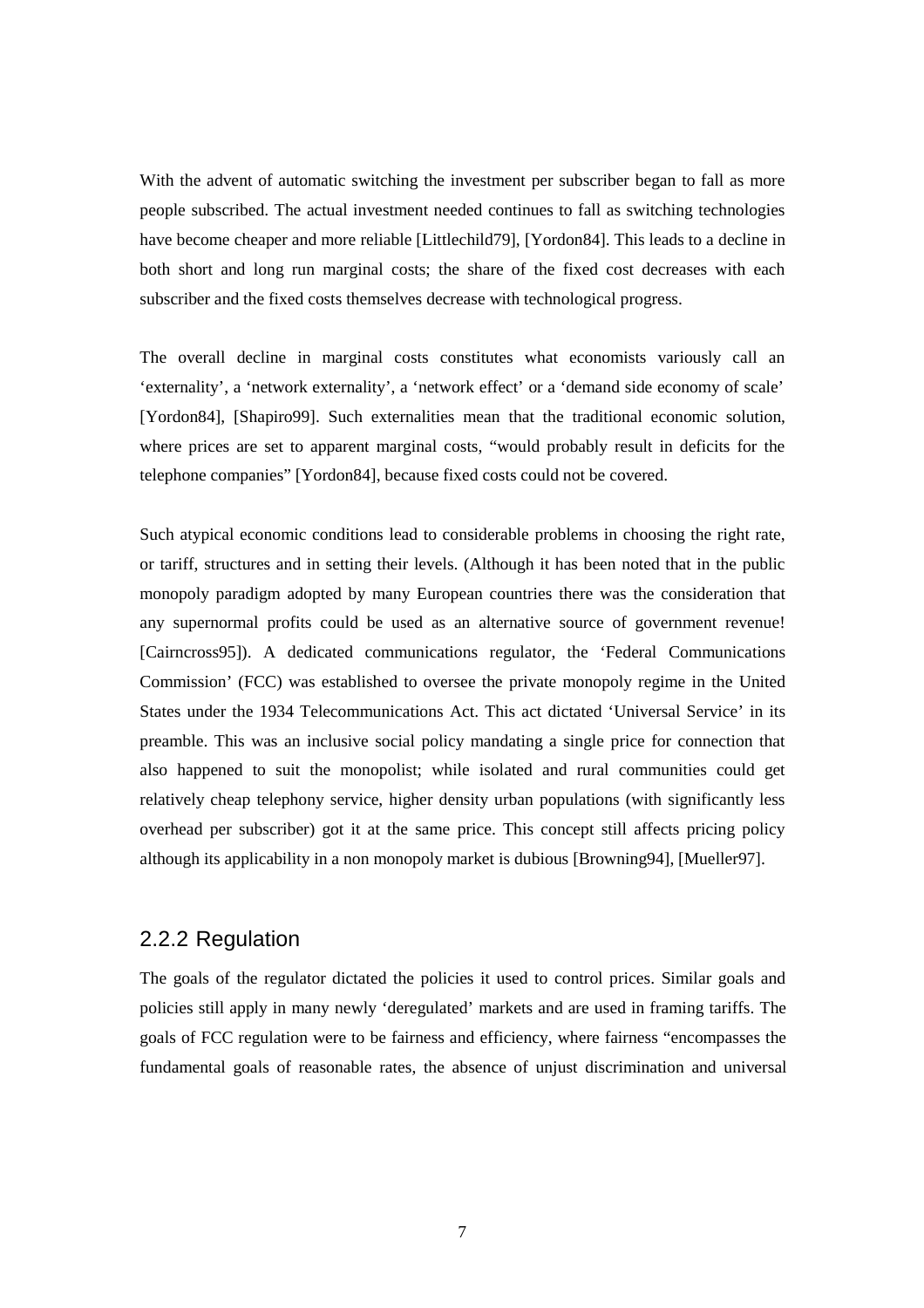service" [Fowler86]. Economic efficiency can be defined in terms of 'welfare maximisation' [Mitchell91], where welfare is a function of the utilities of all the members of society<sup>\*</sup>.

Regulators sought a theoretical basis for rate structures and levels, albeit while overall levels could be largely dictated by executive fiat. Unable to use the optimal price basis (i.e. 'price at marginal cost') because of the declining marginal cost nature of the industry they sought other ways to price service to allow operators to make profits at controlled rates of return.

Where service demand can be correctly anticipated, the 'peak-load' pricing rule can be used [Mitchell91]. In off peak periods the price can be set equal to short run marginal cost (i.e. near zero for local exchange service) while at peak load the price is set equal to long run marginal cost (i.e. a unit cost for expanding capacity in the long term is added). While theoretically viable, in practice this method of pricing would lead to a "shifting peak" which would make the pricing rule inconsistent because the peak-load price would be significantly more than the off peak price. This problem can be mitigated by spreading the cost of expanding capacity over many peaks where prices are set high enough (but not too high) to constrain demand to just equal the capacity available [Mitchell91].

There are numerous problems with peak-load pricing, including accurately forecasting demand. Inaccurate forecasting can lead either to excess capacity resulting in operator losses or 'non-price rationing' (i.e. busy tone) and subscriber frustration! Feasible tariffs were also limited to a "few prices per day … so a period with a single price may include a range of demand levels". A possible solution to irregular demand was the notion of 'real-time' pricing, but in [Mitchell91] the authors poured scorn on the idea of such 'spot' pricing because "under regulation, tariffs will have to be steady and therefore based on anticipated long-run patterns of demand" (an exquisitely circular argument). (It is worth noting that the Internet now

<sup>\*</sup> Utility is the basis of neo-classical economics' theory of value, and although derided as "a metaphysical concept of impregnable circularity" ("utility is the quality in commodities that makes individuals want to buy them, and the fact that individuals want to buy commodities shows that they have utility"), brought mathematics to economics and "seemed to promise a new dawn for economics as truly scientific subject" [Robinson62].

The concept of welfare itself has been attacked by members of the 'Austrian school' of economics: "The truth, as seen by the Austrians, is that economic welfare – consisting as it does of nothing but the subjective sense of well-being of separate individuals – displays an interpersonal incommensurability which simply defies aggregation." [Kirzner81].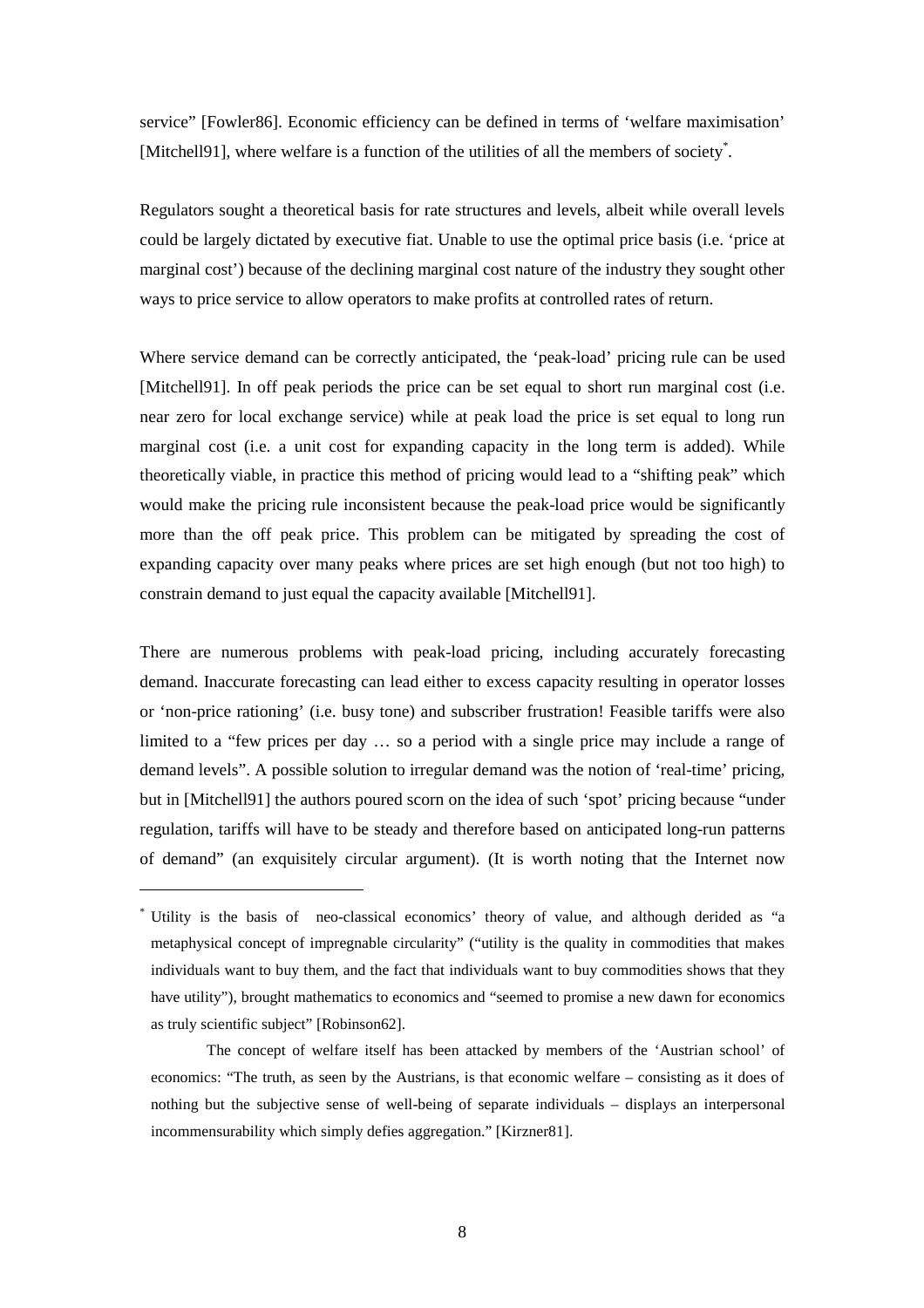supports several 'bandwidth exchanges' supporting just such spot markets for wholesale capacity [BandX97], [RateXchange98]).

Other problems included the basis of peak-load pricing, the notion of 'marginal cost' itself. According to [Littlechild79] "the injunction to set prices equal to marginal cost does not specify in an objective way the price to be set. The calculation of the cost is necessarily left to the discretion of the industry… The point is that the injunction to set price equal to marginal cost is an empty one: it amounts to no more than an injunction to set prices in a 'reasonable' way."

Telecommunications regulators turned to quasi-optimal pricing, or Ramsey pricing. This method of pricing "allows the firm sufficient use of monopoly power to meet its revenue requirement." [Wilson93]. Ramsey pricing seeks to maximise welfare and can be expressed non-mathematically as the "inverse elasticity" rule:

"All relative deviations of prices from marginal costs should be inversely proportional to the corresponding demand elasticities." [Mitchell91]

This basically states that products that are deemed necessary and that have no near substitutes can be priced higher for certain market segments (this is also used as the basis of some taxes!). A measure of welfare is "the money value of consumers' utility minus the money cost of production", which "assumes that a dollar has equal value to rich and poor alike" [Yordon84]. This made Ramsey prices "hard to implement politically if they imply a price structure that is quite different from the status quo" [Mitchell91]. Taking account of this, constraints, including 'Pareto optimality'† , were then used to "ensure customers' and regulators' acceptance of Ramsey pricing as an improvement over an existing uniform price schedule." The effect of these constraints is "usually to put a cap on the prices charged for small purchases" [Wilson93].

<sup>\*</sup> elasticity is the ratio of the relative change in quantity demanded to the relative change in price. In effect elastic demand is characterised by a product with close substitutes or potential for delayed consumption.

<sup>†</sup> 'Pareto optimality' is brought about when one individual's utility can rise without a consequent fall in another's.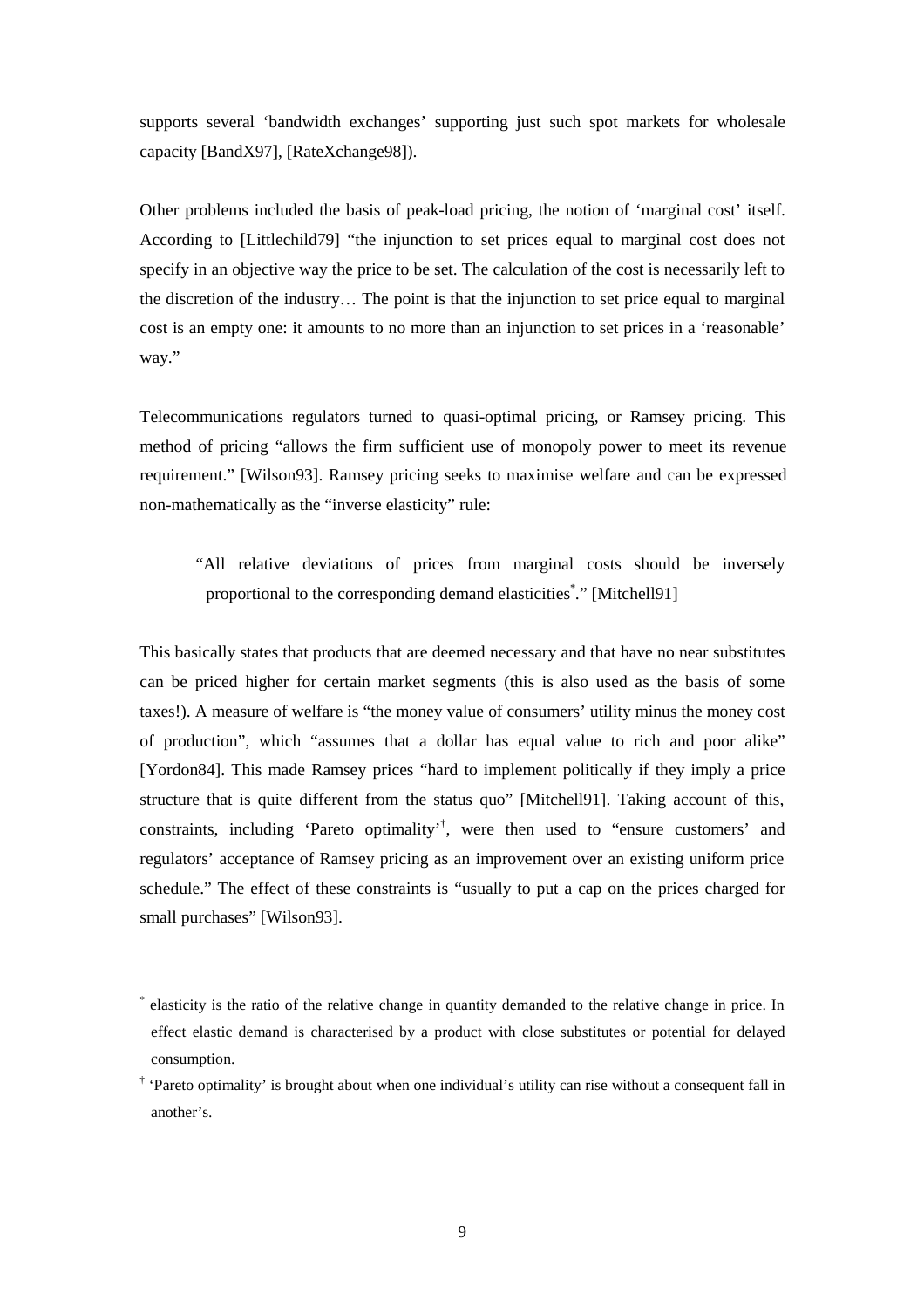Ramsey pricing is a form of 'value-of-service' or discriminatory<sup>\*</sup> pricing, in that "if it is possible to segregate users who will not be deterred by a high fee, they can be made to bear the financial burden of the construction cost without curtailing the use of the facility … more generally it is a system where cost of service establishes the minimum charge and a variable mark-up is added to collect additional revenue from those who value the service highly" [Yordon84].

Ramsey prices can be improved upon by selling additional units nearer to their marginal cost; this is called 'non-linear pricing' or 'non-uniform' pricing [Mitchell91], [Wilson93]. This is another form of discriminatory pricing; different units of the same service are still sold at different prices, but this time to the same consumer. Such prices are "widely applied in telecommunications" although "their derivation requires more detailed information about individual demands" [Mitchell91].

The simplest non-linear tariffs are 'two-part' where there is an entry fee, normally fixed, and a fee for each additional unit, perhaps the marginal price [Mitchell91]. Such tariffs can be inefficient "if the fixed fee excludes some customers from purchasing" the main effect being "a reduction in market penetration in exchange for higher fixed fees collected from the market remaining." [Wilson93]. Any commitment to universal service would therefore appear to have some bearing on the level of any fixed fee. Other non-linear tariffs are 'multi-part' and 'smooth' tariffs which allow smoother price changes with the quantity purchased and can iron out "distortion" caused by applying a relatively simple 'two-part' tariff [Mitchell91]. Figure 2.1 illustrates several tariff types.

In common with unaltered Ramsey tariffs, non-linear tariffs are thought best applied where the seller has monopoly power, although "feasible in markets that are imperfectly competitive" like oligopolistic competition [Wilson93]. The Ramsey inverse elasticity rule (as stated above) also applies to non-linear pricing [Mitchell91].

The monopoly status of AT&T was continually challenged throughout the early part of the century. Competition gradually resulted; first based on acoustically coupled interconnection, then in the equipment market. With electrical interconnection a legal possibility, competition soon followed in the long distance market. The FCC granted licences to Microwave

<sup>\*</sup> [Yordon84] states that "no normative significance should attached to the term 'discrimination' in the context of public utility economics; one must make an effort to avoid the common language connotation of wrong doing."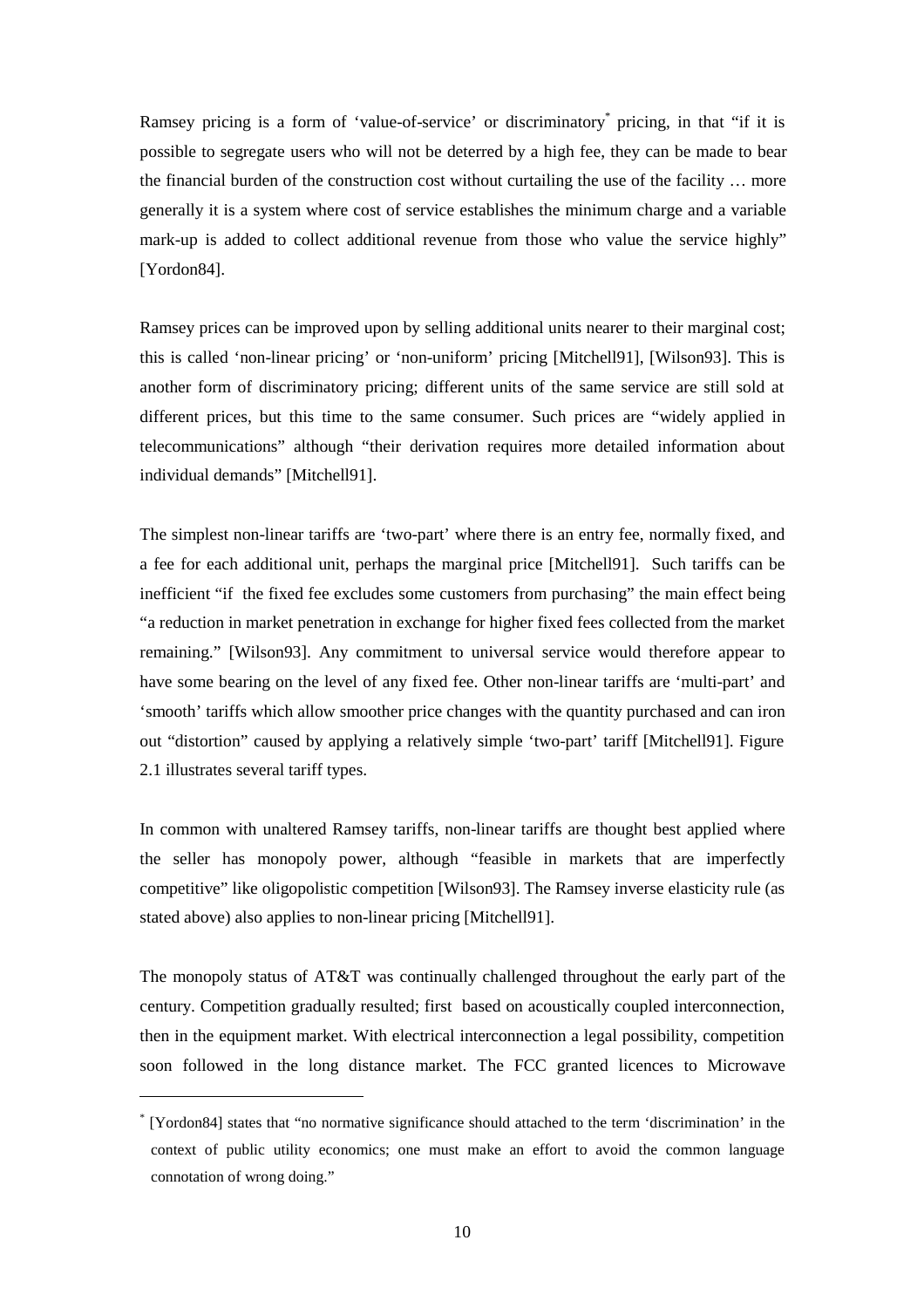Communications Incorporated (MCI) to be a carriers in the US long distance market, direct competition for AT&T's 'Long Lines' service. Cross-subsidisation of local service was becoming increasingly untenable, and 'usage-sensitive', i.e. metered, local calls were introduced to replace flat rates by a number of regional telephone companies [Garfinkel75], [Carlton75]. Ironically, this 'message rate service' replaced flat rates for local calls at a time when extremely efficient electronic switching systems were coming to the fore.



**Figure 2.1, An illustration of tariff types (Fig 1.1 from [Wilson93])** 

### 2.2.3 Oligopoly and oligopoly regulation

Competition came to the United States' telecommunications market with a gradual recognition that "governmentally bestowed monopoly … creates strong incentives for overpricing and reduced output of the monopoly services" and that it had "extracted significant efficiency costs in resource allocation: distorting investment decisions, limiting private incentive to innovate with new technology, and worse, affirmatively discouraging innovation that would render obsolete vast amounts of embedded equipment that is included in the rate base." [Fowler86]. Similar inefficiencies were to be seen in the state run monopolies of Europe. AT&T was broken up into separate local and national service providers in 1984, its monopoly in long distance telephony having been completely removed in 1980 [Yordon84].

Writing in 1986, the Chairman of the FCC stated that "the past thirty years have made it clear that the public utility paradigm does not apply, and perhaps never should have been applied to the entire telecommunications industry. The persistence of potential competitors, plus the development of new technologies, has effectively undermined the notion that outside companies can never become effective competitors of the telephone companies", suggesting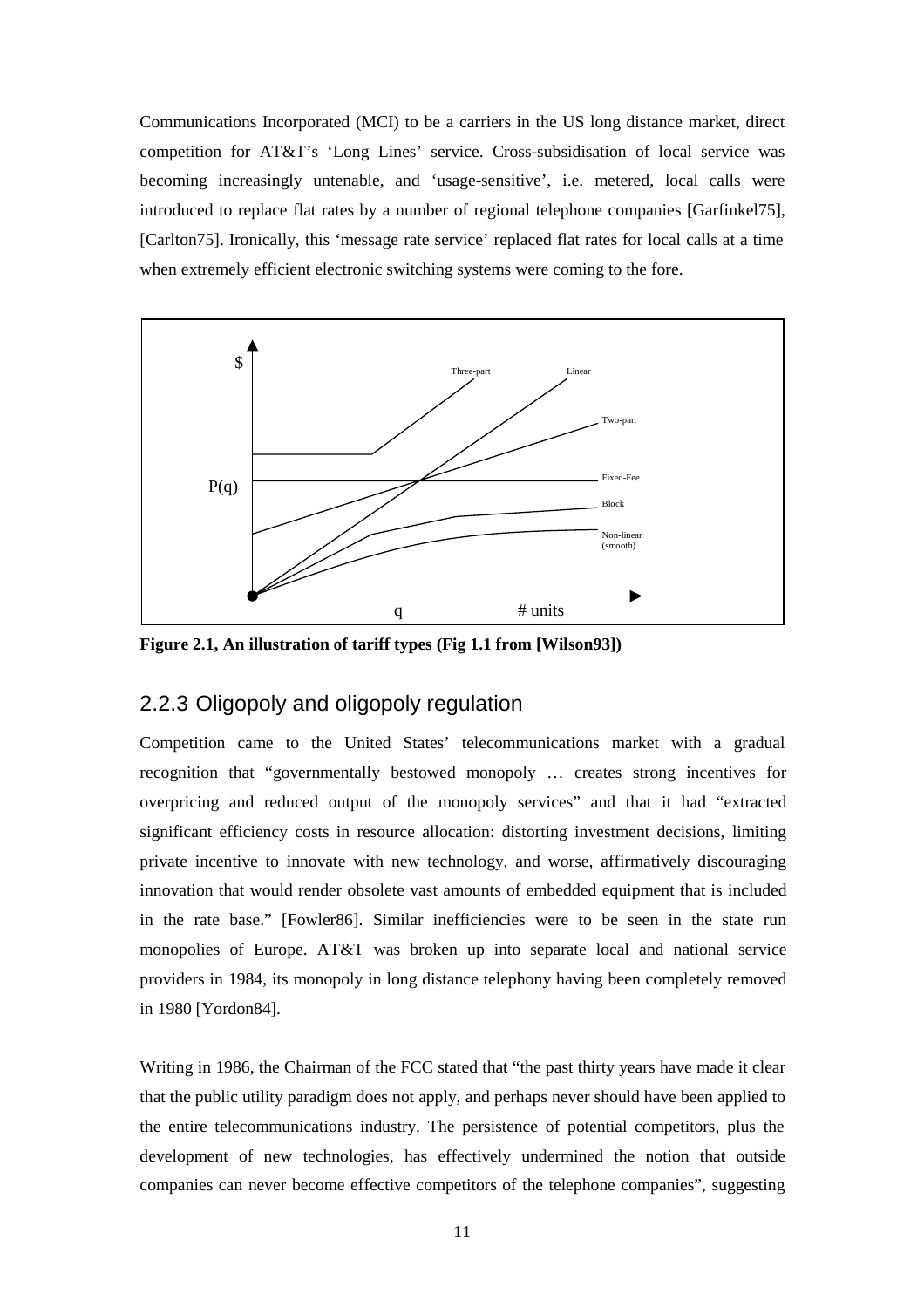that that "the competitive industry paradigm" might also be the best "long-term" model for local telephony with the (perhaps idealistic) belief that competition would drive prices so low that "no need will exist for subsidies for telephone service to any American consumer". [Fowler86].

Defenders of the public monopoly paradigm, popular in Europe, ceded that "the regulation of profits, or constraints on the pricing system adopted, may have the effect of reducing the financial incentive to provide a telephone system free of congestion" before suggesting that public monopoly reduced financial constraints! [Littlechild79]. This view was expressed before the renaissance of orthodox neo-classical economics in the 1980's<sup>\*</sup>. Observing the successes of competition in the United States, and realising that Britain needed to be competitive in a global market (perhaps especially because it was English speaking), the British government passed the 1984 Telecommunications Act, privatising its public telecommunications provider while abolishing its exclusive privilege to run telecommunications systems and establishing a regulatory framework to "safeguard the workings of competition" [BThistory].

Britain was at the vanguard of market 'liberalisation' in European telecommunications. Competition was introduced in other European markets under the aegis of the European Commission, first in the telecommunications equipment market under directive 88/301/EEC and then some telecommunications service markets under directive 90/388/EEC and council directive 90/387/EEC ('Open Network Provision' (ONP)). Competition was extended to voice services under directive (95/62/EC) [EUTP99]. Competition was accepted reluctantly by some member states, including Ireland, which sought, and obtained a derogation to delay its introduction by two years [97/114/EC]. In reality the introduction of regulated competition, perversely called 'deregulation', was achieved a year ahead of schedule in the Irish market.

Regulation was necessary for a number of reasons; without it, new operators could 'cream skim', i.e. they could take business away from the former monopolist (now called an 'incumbent operator' or 'incumbent') in profitable market segments without serving the less profitable segments [Yordon84]. Regulation was also thought necessary to prevent the incumbent from abusing its erstwhile dominant market position by temporarily undercutting

<sup>\*</sup> An eminent Cambridge economist remarked that "economics itself has always been partially a vehicle for the ruling ideology of each period as well as partly a method of scientific investigation" [Robinson62].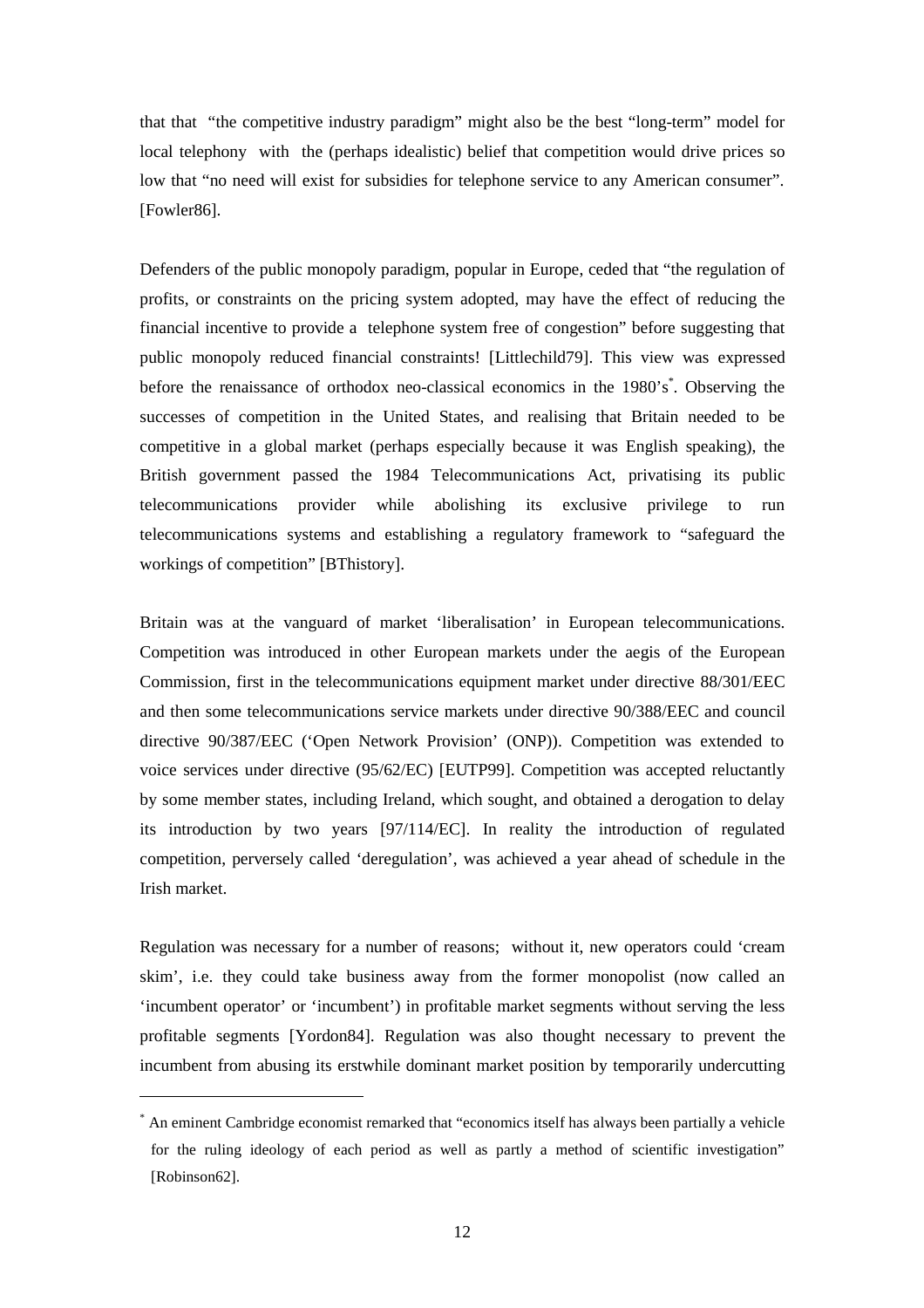any competitors to force them out of the market, and to enforce 'Universal Service' obligations, usually befalling the incumbent.

Monopoly regulators, where they existed, had previously examined potential competition where "the emphasis [was] on the existence and properties of tariffs that exclude inefficient [market] entry", [Mitchell91], i.e. to dissuade new entrants. With the introduction of competition, both newly formed regulators and established former monopoly regulators needed to take this new environment into account when framing tariff structures.

Economists adapted oligopoly, or dominant firm, models interpreting an oligopoly as "a 'monopoly' with adjusted elasticities", where "a small firm in a fiercely competitive market can be viewed as a monopolist in a highly elastic market." [Mitchell91]. Thus second best pricing policies, like Ramsey pricing, were still deemed applicable, particularly because "economies of scale can prevail at the outputs produced by some of the oligopolists in equilibrium". In [Mitchell91], the authors demonstrated that profit maximising oligopoly tariffs had a similar structure to welfare maximising tariffs, but that the price level would differ; because of this they expected that "under profit maximisation the tariff innovations will be quite similar to those required under welfare maximisation".

Recent European telecommunications legislation has tended to dictate cost based tariffs, for example directive 97/51/EC, an amendment to the ONP directive, states:

"…tariffs must be based on objective criteria and, until such time as competition becomes effective in keeping down prices for users, must in principle be cost oriented, on the understanding that the fixing of the actual tariff level will continue to be the province of national legislation and is not the subject of open network provisions conditions. Where an organization no longer has significant market power in the relevant market, the requirement for cost orientation may be set aside by the competent national regulatory authority" [97/51/EC].

Such legislation is intended to reduce service cross-subsidisation, which, in effect, mandates the allocation of joint costs between different services. Traditionally, this was done using 'fully distributed cost pricing' where joint costs were allocated by applying an agreed formula. These 'separations procedures' were regarded as arbitrary [Littlechild79], were held to have "limited fairness properties" and were "quite fragile in situations of competitive entry" [Mitchell91]. Access charges (or interconnect charges), as they are now known, are now predominantly based on 'forward looking long-run incremental costs' which is a form of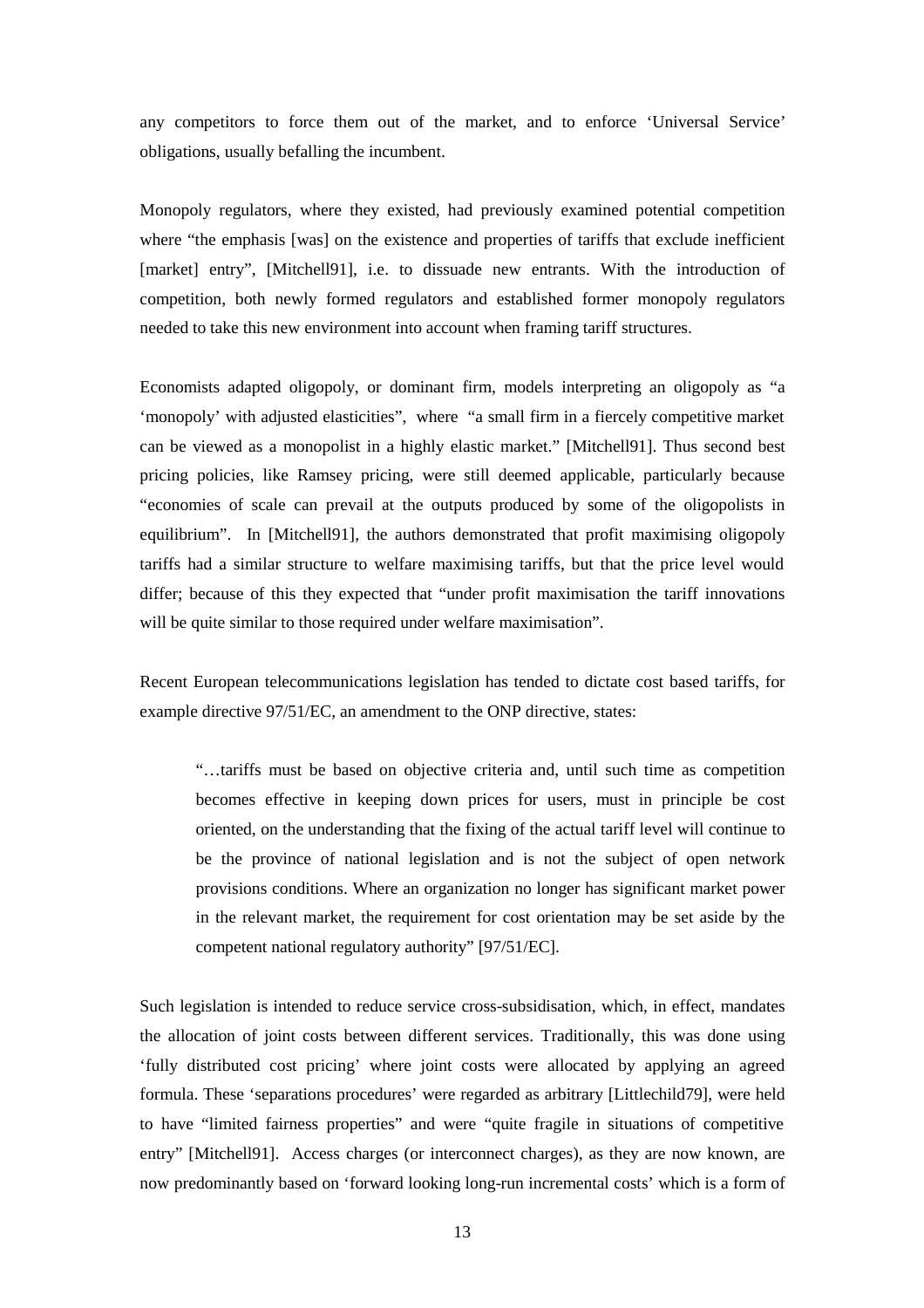long run marginal cost pricing<sup>†</sup> which takes into account such factors as depreciation and technological progress [Laffont00].

### **2.3 The Internet**

The history of the early Internet is well documented (e.g. [RFC1642]), as are the technical differences between its underlying network and that underlying conventional telecommunications services (e.g. [RFC1958]). One of the most important aspects of the Internet is the fact that its packet switched transport mechanism enables multiple services to share the same telecommunications infrastructure easily. The importance of a multi-service network was recognised by traditional telecommunications service providers, but their attempts at an 'Integrated Services Digital Network' has so far met with little market success [Anania97]. Perhaps one reason is that the Internet also significantly eases service creation; Internet services are by their nature software defined and network technology independent, with services running between edge nodes of the network [Isenberg98]. Traditional telecommunications service providers' attempts to enable easier service creation are documented in the next chapter.

At the moment the majority of pricing schemes in use for the Internet are based on 'connection pricing' or 'flat-rate' pricing, where a user, or an organisation representing a number of users, pays a fixed fee for a fixed bandwidth connection. These schemes suffer limitations which many consider a 'tragedy of the commons'\* . In economic terms a negative externality arises because a marginal packet sent by a user imposes a cost on all other users because the resources are then not available to them: "without an incentive to economise on usage, congestion can become quite serious" [Mackie-Mason97a]. This has led to a number of pricing schemes which internalise<sup>‡</sup> this negative externality, examples include various general usage sensitive, congestion pricing and/or priority pricing schemes [Edell95], [Brownlee97], [Mackie-Mason95a], [Mackie-Mason97b], [Gupta97].

 The 'Smart Market' responsive pricing approach mooted in [Mackie-Mason97b], requires that an already congested router devote some of its resources to holding an auction based on

<sup>†</sup> Long run marginal cost pricing can take into account the 'lumpy' (i.e. infrequent but capital intensive) nature of investment in new plant.

<sup>\*</sup> This is the common moniker for the concept, but as noted in [Ridley97] the originator of the idea (G. Hardin) now accepts that it would be more correctly referred to as 'the tragedy of the unmanaged commons'.

<sup>‡</sup> Internalising an external cost means making it a part of the price.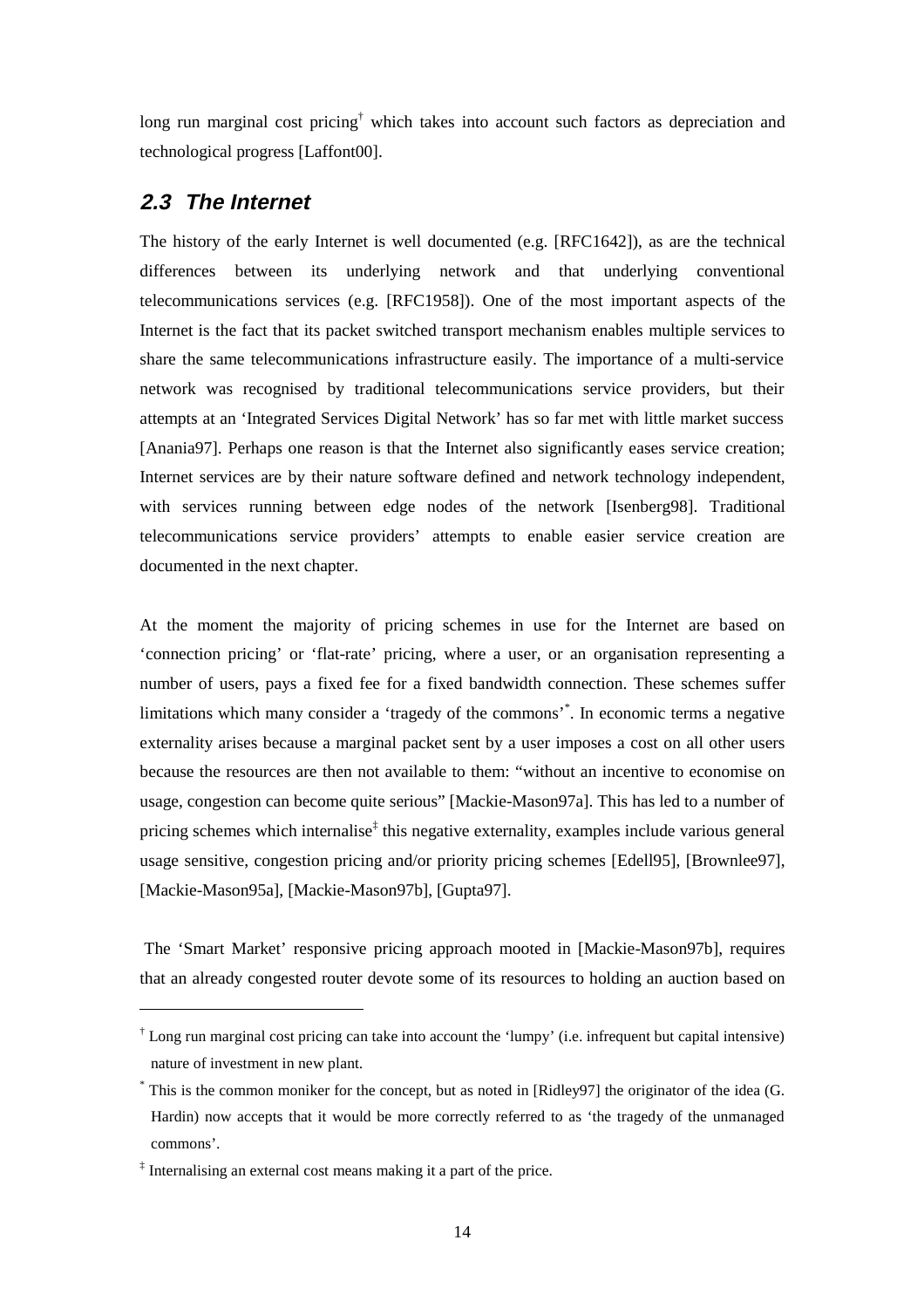willingness to pay indications in each packet header. Any such non-edge based congestion accounting mechanism must be very efficient [Schnizlein98]. This scheme means that the user must be willing to make price based decisions in a 'closed loop' price feedback scheme. Each packet must also be directly attributable to a particular account. The additional overheads have lead one critic to remark that "the pricing solutions [are] getting more intricate than the networked interconnection itself" , while extolling the virtues of flat-rate pricing [Anania97]. However, the long-term viability of flat-rate pricing for Internet access has been questioned [Pioneer97], [CNET98] while congestion based prices can generate revenue for capacity expansion [Mackie-Mason95a].

Priority pricing schemes (e.g. [Gupta97]) benefit from architectural support for a simple packet priority differentiation mechanism in the Internet protocol (IPv4) which can be used to provide explicit differentiated service classes, unlike the 'Smart Market' approach which can only offer relative priorities. Such differentiated service classes also form the technical basis for 'Paris Metro Pricing' (PMP) [Odlyzko97], [Odlyzko98a] which the author explains "is about as simple as that of any usage-sensitive pricing scheme that has been proposed for the Internet … the additional complexity it would introduce is minimal, and appears inevitable, since usage-sensitive pricing appears inevitable" [Odlyzko97]. PMP intends to "reduce the traffic management task by inducing users to separate themselves into classes with different requirements", each with a different capacity and priced differentially. This, the author hoped would "permit dispensing with measures such as RSVP and their complexity, and go back to the simpler model of the traditional Internet".

Other, usage based, if not usage sensitive, network level charging schemes include one based on "expected capacity" [Clark96], [Clark97]. Here the idea of an expectation, as opposed to a guarantee, of service is used to provide a compromise between the current 'best-effort' service and guaranteed service [Clark96]. Users negotiate a traffic contract within an expected capacity profile and packets are marked as being within or without the profile, in a scheme similar to token schemes used for ATM Variable Bit Rate service [Bodamer98]. The pricing scheme is then used to ensure that asking for a better service has a higher price.

Usage sensitive schemes built on network level parameters have been criticised for a number of reasons. Some say such schemes often fail to recognise that different services have different performance objectives and that, for example, delay as well as through-put ought to be considered [Wang96], for example with voice services. Network-usage based schemes are objected to in general in [Anania97]: "It is impossible to simply count bits and come to any conclusion about the relationship between tariff structure and value". This was reduced to the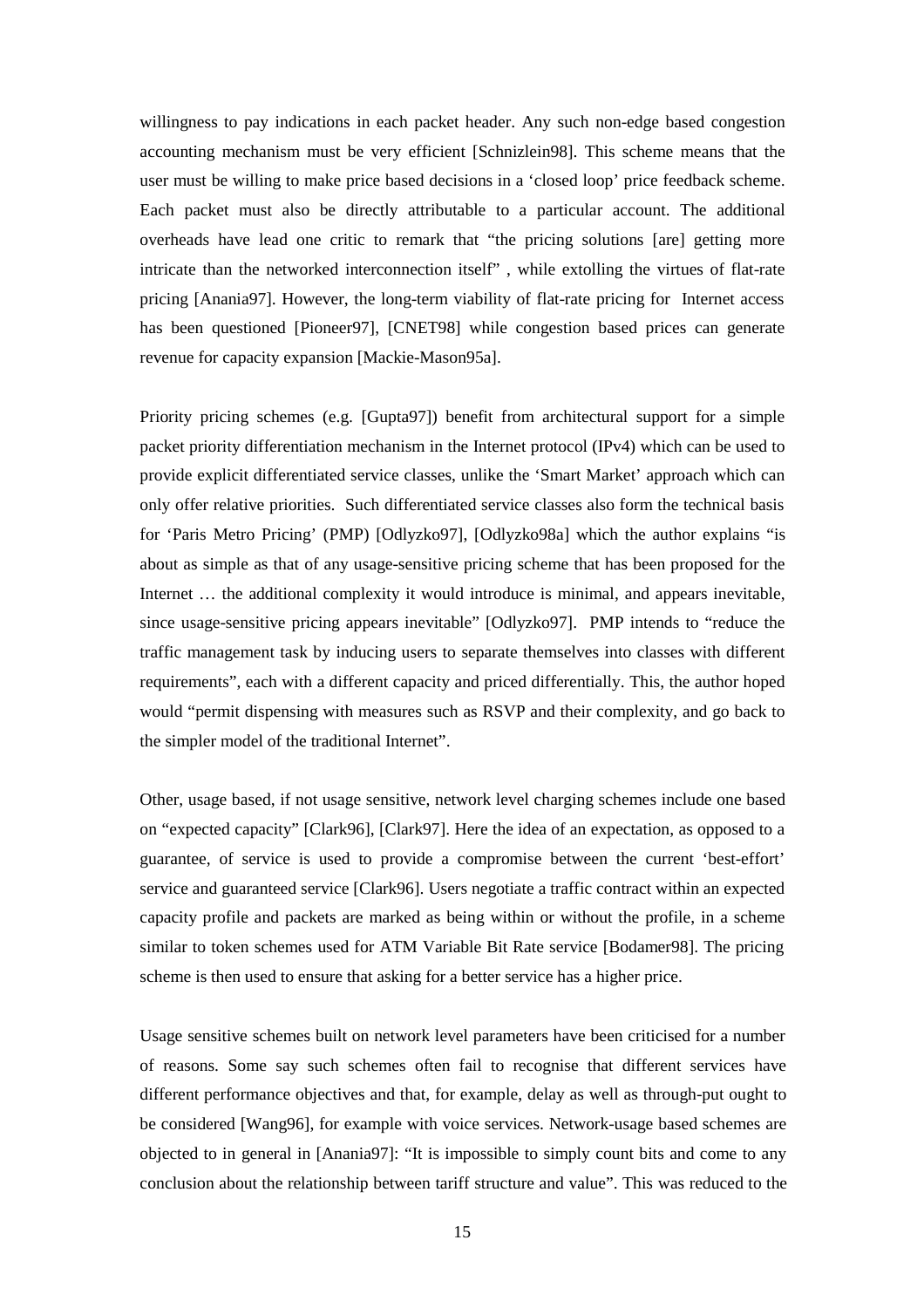pithy maxim "not all bits are equal" in [Huber97]. In general network level charging schemes also fail to address some fundamental cost attribution issues that exist at the service layer, for instance those of multi-cast based services and whether the receiver or sender should pay for services like the World Wide Web [Clark96]. This has lead to attempts at mixed service level and network level charging [FTD398]. Very few of these charging schemes have been applied in practice, due to user and official antipathy as much as any technical difficulty in their application. Given the positive externality of the benefit of additional Internet users, flat rate pricing may continue for the medium term, perhaps with indirect government encouragement, in an attempt to stimulate more users to join.

Services on the Internet are not regulated. Indeed in the U.S., ISPs are exempt from Universal Service obligations under the 1996 Telecommunications Act. Without regulation, service providers, which will be software providers, can set prices for new services to encourage demand side economies of scale (e.g. free applications). In the absence of other sources of income, these providers could receive a stream of income by building-in functionality that supports service based accounting; this is similar to Cox's scheme for 'meterware' [Cox96] except the charges would be for communication, not software functionality. The infrastructure provider could then receive an indirect payment, if they were not already owned by the service provider; such convergence has already started.

To be successful, such services should provide enough advantages to encourage users to continue to use them in the presence of a suitable substitute. The advantages could include ease of use and ease of discovery, but in the medium term quality of service guarantees will probably be important, if not in the long term [Fishburn98]. If persuasion does not work, it likely that subtle 'lock-in' techniques like making inter-communication with substitutes difficult, or more blatant ones, equivalent to refusing inter-communication, will evolve. If the service provider abuses their position of dominance wholesale service migration is always an option but it is likely that in such service markets, as in all software markets, there will always be significant 'first mover' advantages<sup>\*</sup> [Shapiro99]. In such a scenario, regulation may make a comeback [MitchellR97].

<sup>\*</sup> If conventional wisdom, i.e. that of the 'New Economy', is to be believed.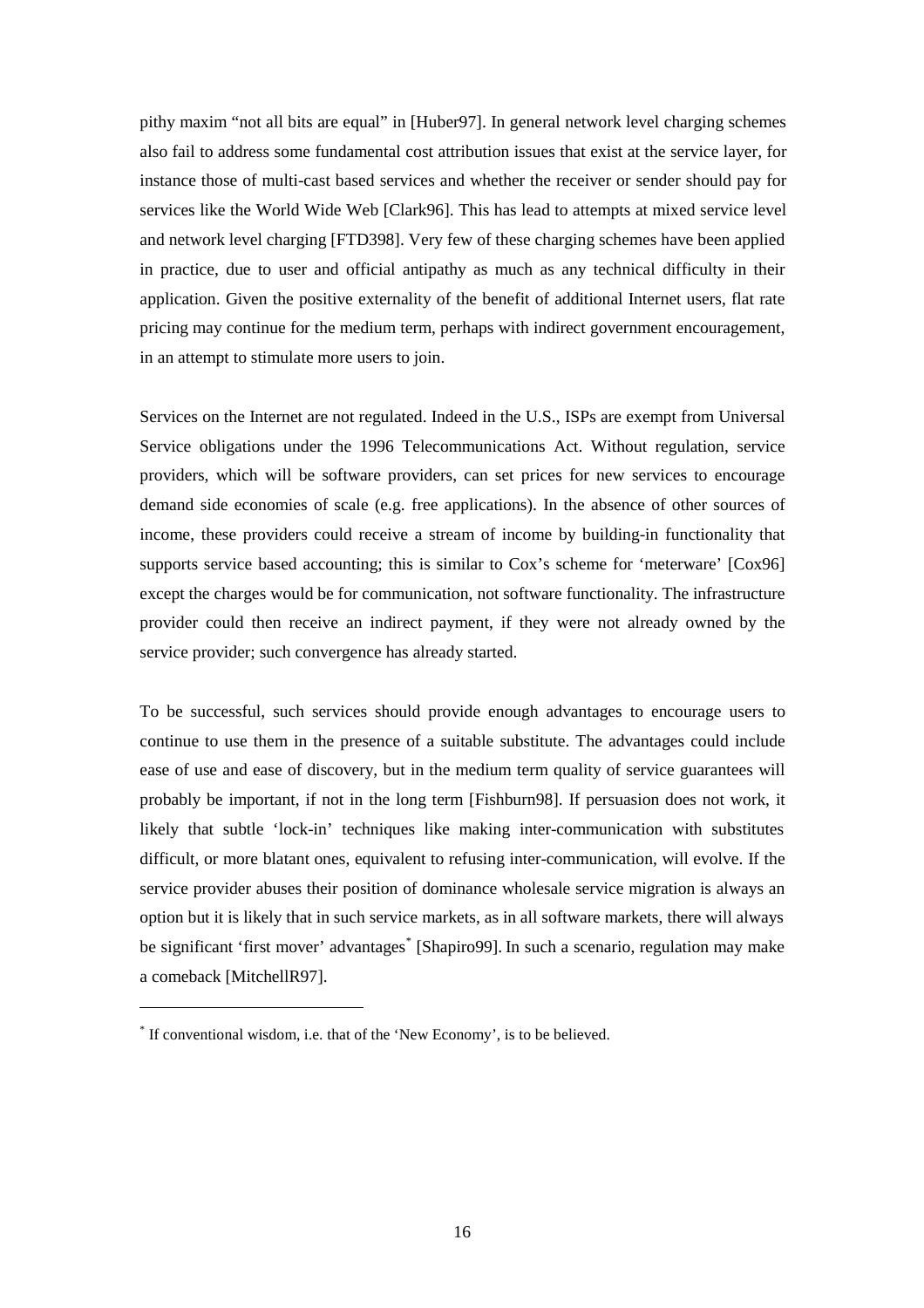### **2.4 The information economy**

Information is the basis of many new services available on the Internet. The growing importance of the 'information economy' has made the traditional economic debate revolving around information's role as a private or public good all the more critical. This debate considers how to balance the rights of creators and the people that use their creations. As information has become divorced from physical media, its property of being easily copied and communicated has caused considerable problems to content providers, the creators of information. Network delivered information exhibits a "first copy" problem, in that once the costs for the first copy are sunk, additional copies can be produced at almost zero marginal cost [Shapiro99]. Recognising this, Barlow claimed that "almost everything we think we know about intellectual property is wrong", proposing that a predictable reward for creation will be unlikely in the future: "Humanity now seems bent on creating a world economy primarily based on goods that take no material form. In doing so, we may be eliminating any predictable connection between creators and fair reward for the utility or pleasure others may find in their works" [Barlow94].

Dyson suggests that "the trick is not to control copies of your work but instead a relationship with the customers – subscriptions or membership" [Dyson97]. She notes that "the only fungible, unreplicable value in the new economy will be people's presence, time, and attention; to sell that presence, time and attention outside their own community, creators will have to give away content for free". (This mirrors an economic theory based on the finiteness of a person's attention [Goldhaber96]). Dyson suggests a service based approach: "aside form a few leaders who manage to sell brand-name content widely and cheaply, the most promising business in the Net will be services and processes."

In [Shapiro99], the authors echo this sentiment. It is asserted that there are only two sustainable structures in an information market; the dominant firm model and the differentiated product model. The dominant firm model resembles that of a monopoly service provider. Economies of scale gives the firm a cost advantage over competitors. In the differentiated product model, different varieties of the same good are produced and sold. If it is possible to produce personalised versions of information, then price personalisation is also possible; this is called "first degree price discrimination", or one-to-one marketing [Shaprio99]. Other degrees of price discrimination are also possible, with third degree, or group pricing being the most common.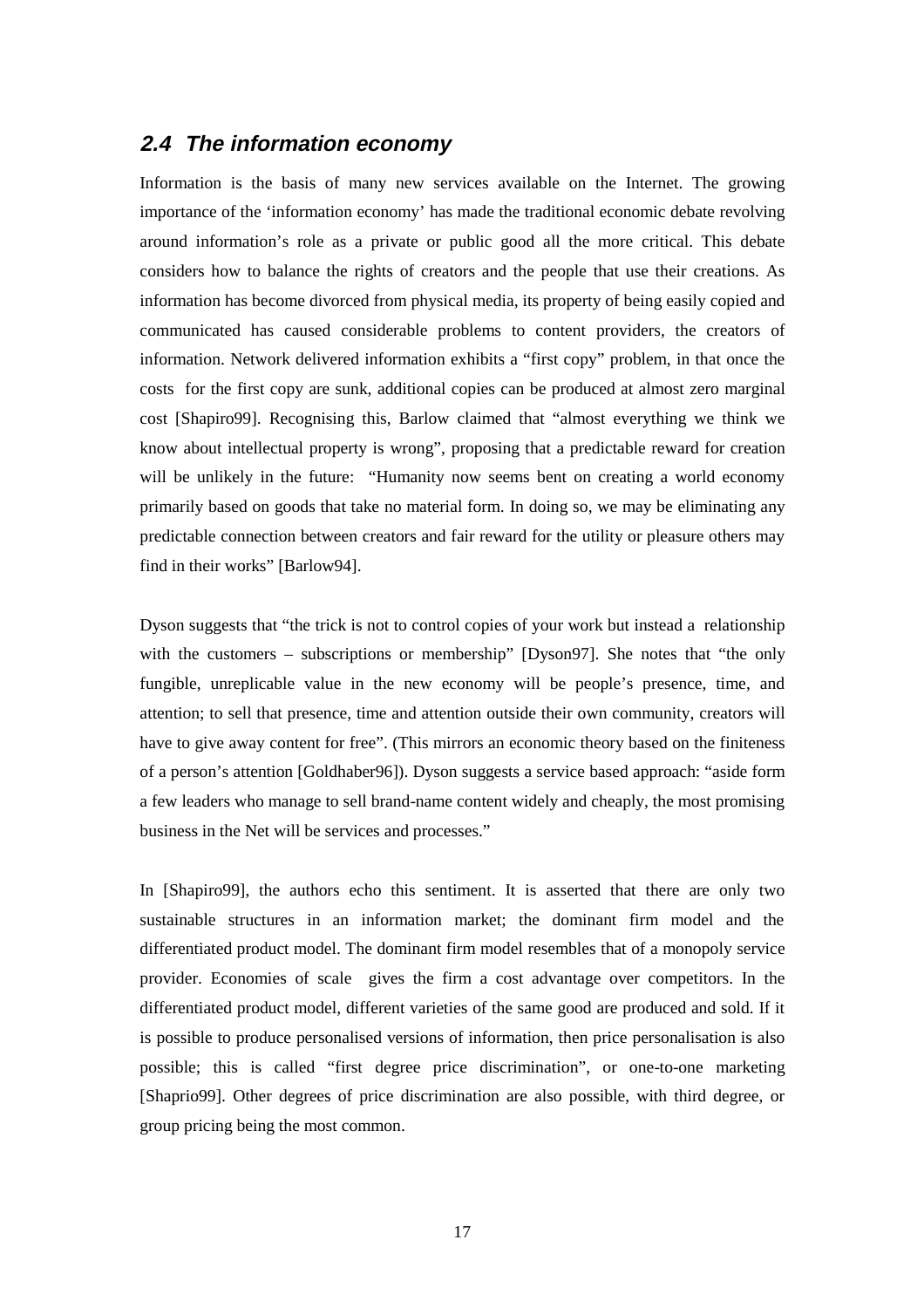First degree price discrimination is possible without personalisation; different users could have a different willingness to pay for the same information, but as pointed out in [Huber93], "few customers will volunteer to be on the pricey end of price discrimination[!]" The author points out that it is illegal under U.S. Law, but asserts that "there's no way to avoid usagesensitive pricing in the info-biz. So law or no law, you find some way to measure just how much each consumer really likes your product and charge accordingly," before brazenly predicting change: "Information just doesn't obey the ordinary laws of economics, so the people who sell it can't obey ordinary anti-trust laws. Judges had better get used to that. What we're talking about here is the future of our entire economy".

#### **2.5 Summary and recommendations**

 $\overline{a}$ 

The price basis of telecommunications is changing. Regulation is forcing network providers to open their networks to other service providers; the providers themselves accept that new services will become their main source of income [McKinney98]. At the same time, if true competition occurs, cross-subsidisation of services is unlikely to be viable in the long term. The contemporaneous move towards multi-service networks with edge-defined services leaves network operators finding it increasingly difficult to extract benefit from the sunken costs of network provision. Operators need a means to extract value from the services running on their networks, but thus far there have been few suggestions. Their long term viability seems to be increasingly dependent on content based services, witnessed by recent mergers between the two. Pricing for content, rather than network provision, looks increasingly likely in this scenario.

The requirements for a telecommunications accounting system coming from the analysis in this chapter, include; flexibility of price setting in the face of regulatory reform, with an allowance for price caps to prevent over and under pricing; the ability to model the range of tariffs identified in section 2.2.2, including non-linear tariffs\* ; the ability to give price based feedback to users and the ability to have per-user tariffs.

<sup>\*</sup> It is noted in [Wilson93] that "… a non-linear tariff is costly or impractical to implement in most applications, so nonlinear tariffs are approximated by a menu with several optional two part tariffs, a single tariff with several linear segements, or a block defining price schedule with several steps".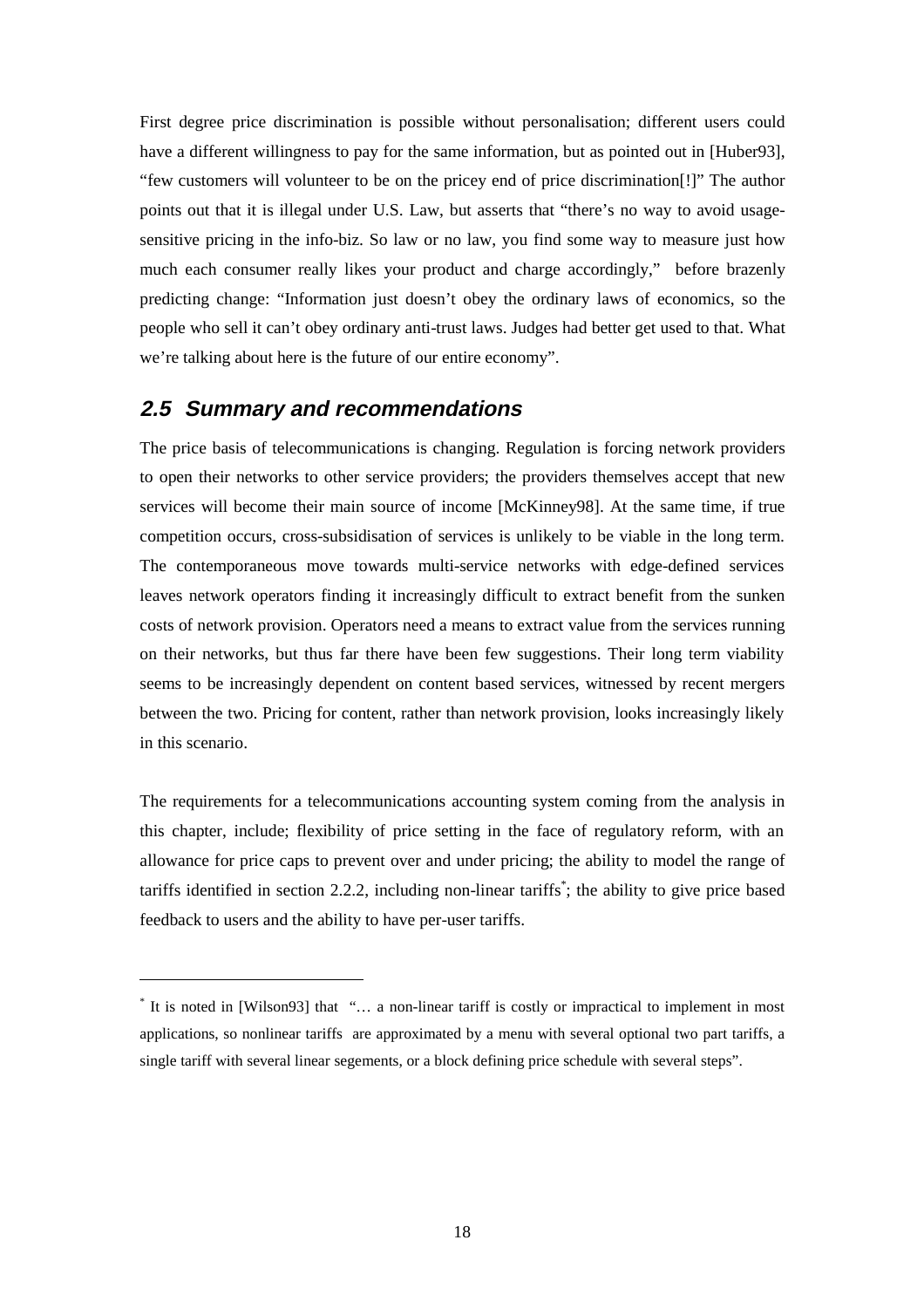## **3 Telecommunications services**

### **3.1 Introduction**

In the previous chapter some of the economic and pricing aspects of network based service provisioning were examined; this chapter examines telecommunications services, and accounting for those services, as seen from the telecommunication service engineer's viewpoint. It examines the nature of telecommunications, revealing the move towards software defined services and examines the ability of several telecommunications software architectures to support a generic re-usable accounting mechanism, before examining the specific provisions made for accounting in these architectures.

The next section traces the development of software based telecommunications services, giving a brief history of software in telecommunications. Section 3.3 then describes software architectures underlying many current services and one which may underlie future services. It evaluates the possibility of each defining a generic and re-usable means of accounting for telecommunication services. The first subsection discusses IN, the 'Intelligent Network'. An analysis shows that, overall, the IN initiative was limited by technology and failed to sufficiently consider operations support issues for new services. The next subsection discusses an operations architecture, TMN, the 'Telecommunications Management Network' which, amongst other aims, intended to standardise management (operations) systems for telecommunications; it is shown that while the architecture was moderately successful in supporting standardised and well defined services, it failed to support new services or service creation. The last subsection discusses TINA, the 'Telecommunications Information Networking Architecture', an architecture which combined management and service issues. It is analysed with reference to the perceived shortcomings of the previous architectures and its use as the architecture underlying this research is explained.

Section 3.4 describes telecommunications accounting in general before describing the support for accounting in each of the software architectures described in the previous section. The analysis demonstrates that the general criticisms of both IN and TMN apply to their support for accounting and also highlights several shortcomings in the TINA accounting models. Section 3.5 contains a brief summary of the models and their accounting and billing facilities, highlighting the general requirements for accounting systems.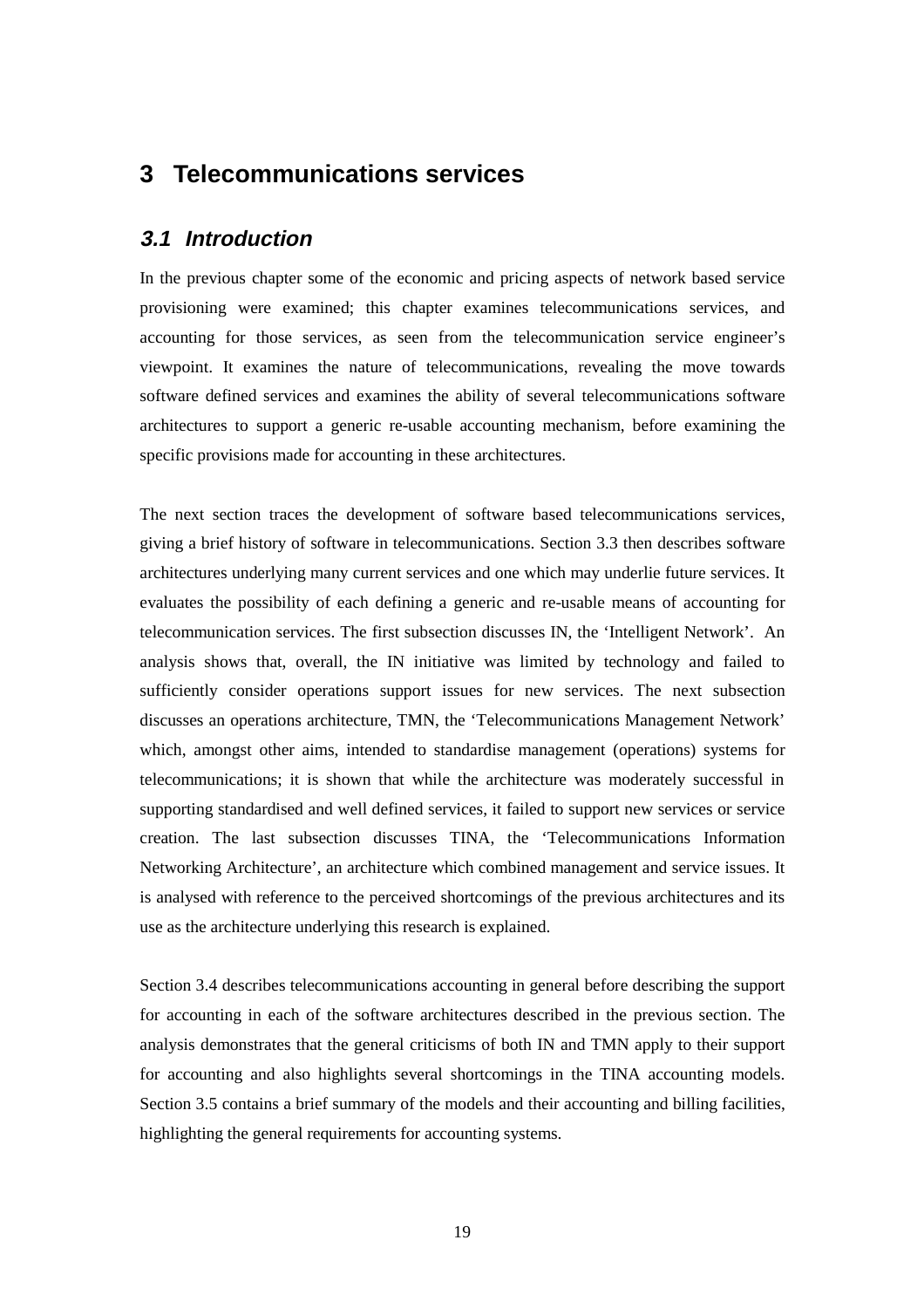It is worth outlining the meaning of the term 'telecommunications service' for the purposes of this research. The Telecommunications Information Networking Architecture Consortium (TINA-C or TINA Consortium) proposes this definition of a service:

**Service** : A meaningful set of capabilities provided by an existing or intended set of systems to all who utilize it. [TINAGOT97].

The scope of this quite general definition can then be reduced so that a telecommunications service is a 'meaningful set of capabilities' provided to the users of a telecommunications network. In economic terms different services correspond to different markets [Mitchell91], so while the 'meaningful set of capabilities' might be similar, they may be priced differently for each market. This research therefore uses a combination of these definitions when considering services for accounting purposes: a service is 'a meaningful set of capabilities' provided to a specific market which consists of a subset of telecommunications network users.

It has been asserted that the history of telecommunications service engineering has revealed the need to define services independently of the underlying communications technology (i.e. 'the network') in a manner analogous to the hardware independence compilers afforded early software engineers [MaA94a]. Many industry groups and standards bodies can be seen to have acted in the light of this demand, even if it was never explicitly stated in their documentation (although it has been by some [TReq95]). In the following sections it can be seen that the architectures generally differ by the degree to which they recognise, acknowledge or hold to this demand. The following section outlines the gradual development of software based telecommunications services.

#### **3.2 Development of telecommunications service software**

The introduction of computer technology into telecommunications started in the 1960's when analogue switching systems had their common control facilities replaced by a 'control program' (common control refers to the use of a pool of registers to facilitate number translation and hence routing). These 'stored program control' switches initially replaced facilities implemented using electromechanical relays. Later as fully electronic switching systems based on digital switching techniques became available [Ithell89], it became easier to extend and amend the 'control program' to provide services over and above basic telephony to telecommunications subscribers. The replacement of electromechanical hardware with programmable controllers thus facilitated easier introduction of new services, i.e. hardware modifications were no longer necessary.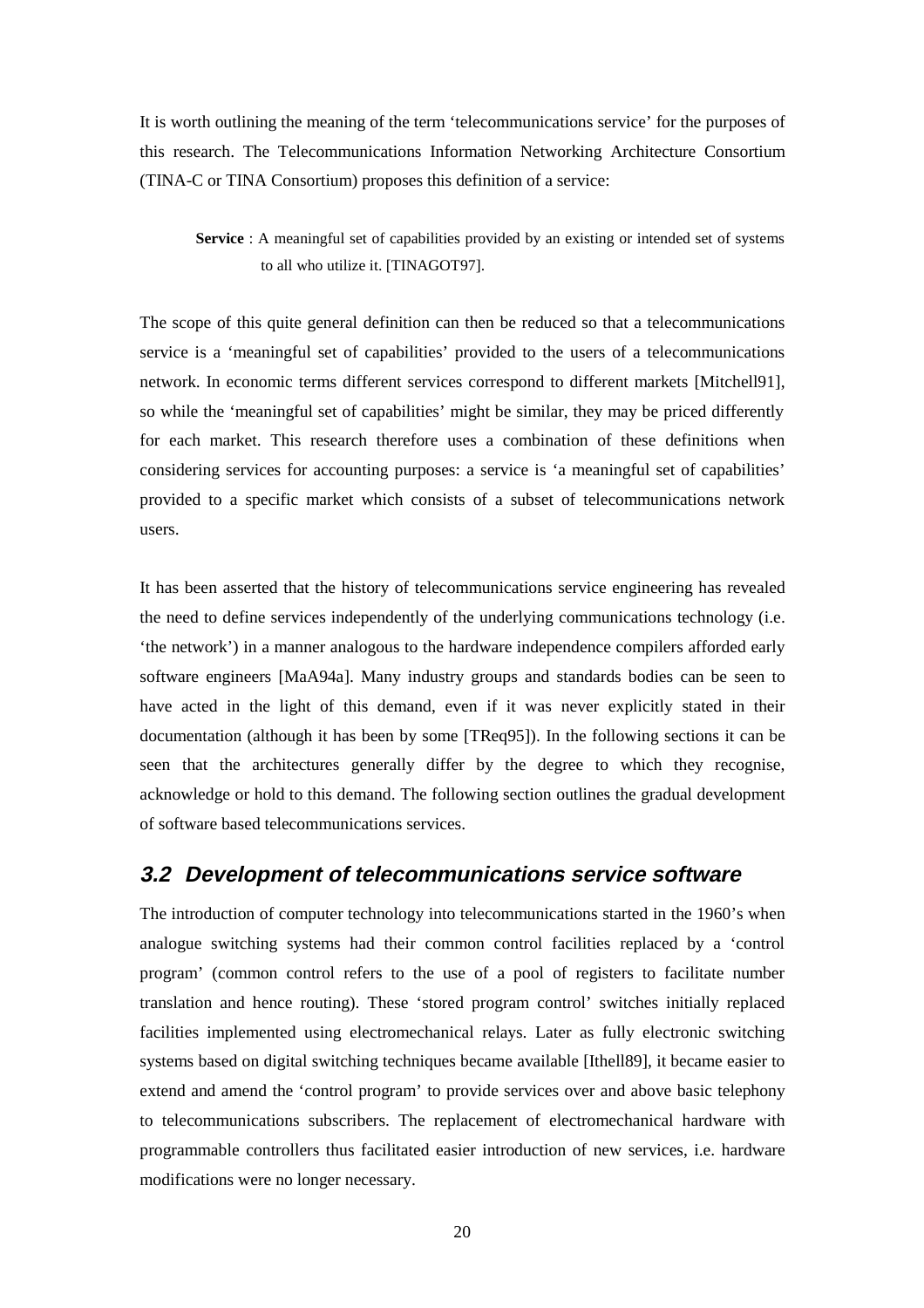The advent of centralised control put new requirements on the reliability of the control system (both hardware and software), with at least duplication of facilities to provide the redundancy necessary to counteract catastrophic failures causing loss of service [Littlechild79]. The importance of the control program and the implications of its failure are clear; software reliability is paramount if the high standards of reliability and availability the telecommunications community has set itself are to be maintained; for example, an allowance is made for a maximum of two hours outage every forty years! [Scherer88].

A variety of 'switch based services' soon followed to take advantage of facilities made easily accessible by software control. These early services mirrored previous hardware based switch services and were normally just functional extensions to enable service providers to extract more value from existing services like POTS (plain old telephone service); Call Waiting and Call Answering are examples of such services. These facilities were, and still are, the basis of 'switch based services'. In this scenario manufacturers were in control of the development and delivery of new services [YoungJ88] , and could virtually hold operators to ransom for new service development costs because operators were locked into using what were indispensable propriety systems [Shapiro99].

#### **3.3 Telecommunications software architectures**

This section describes several standards based telecommunications software architectures in approximate order of their creation. It evaluates the possibility of each defining a generic and re-usable means of accounting for newly created services. Subsection 3.3.1 discusses IN, outlining its history and objectives before describing its architecture and evaluating it. It is shown that while the architecture was moderately successful in facilitating the creation of new services it was network technology specific, limited by the state of the art in software engineering and failed to take operations issues sufficiently into account. Subsection 3.3.2 discusses an operations architecture, TMN, the 'Telecommunications Management Network' standards for telecommunications management systems. TMN's origins and history are outlined, along with its objectives and architecture. In its evaluation it is shown that while the architecture was moderately successful in supporting standardised and well defined services, it lacked the concept of service creation and failed to encourage standardised software re-use, thereby denying management support for new services. It was also limited by information models and protocols which had become largely telecommunications specific. The last subsection discusses TINA, the 'Telecommunications Information Networking Architecture', an architecture which combined management and service issues, evaluates its progress to date and explains its use as the architecture underlying this research.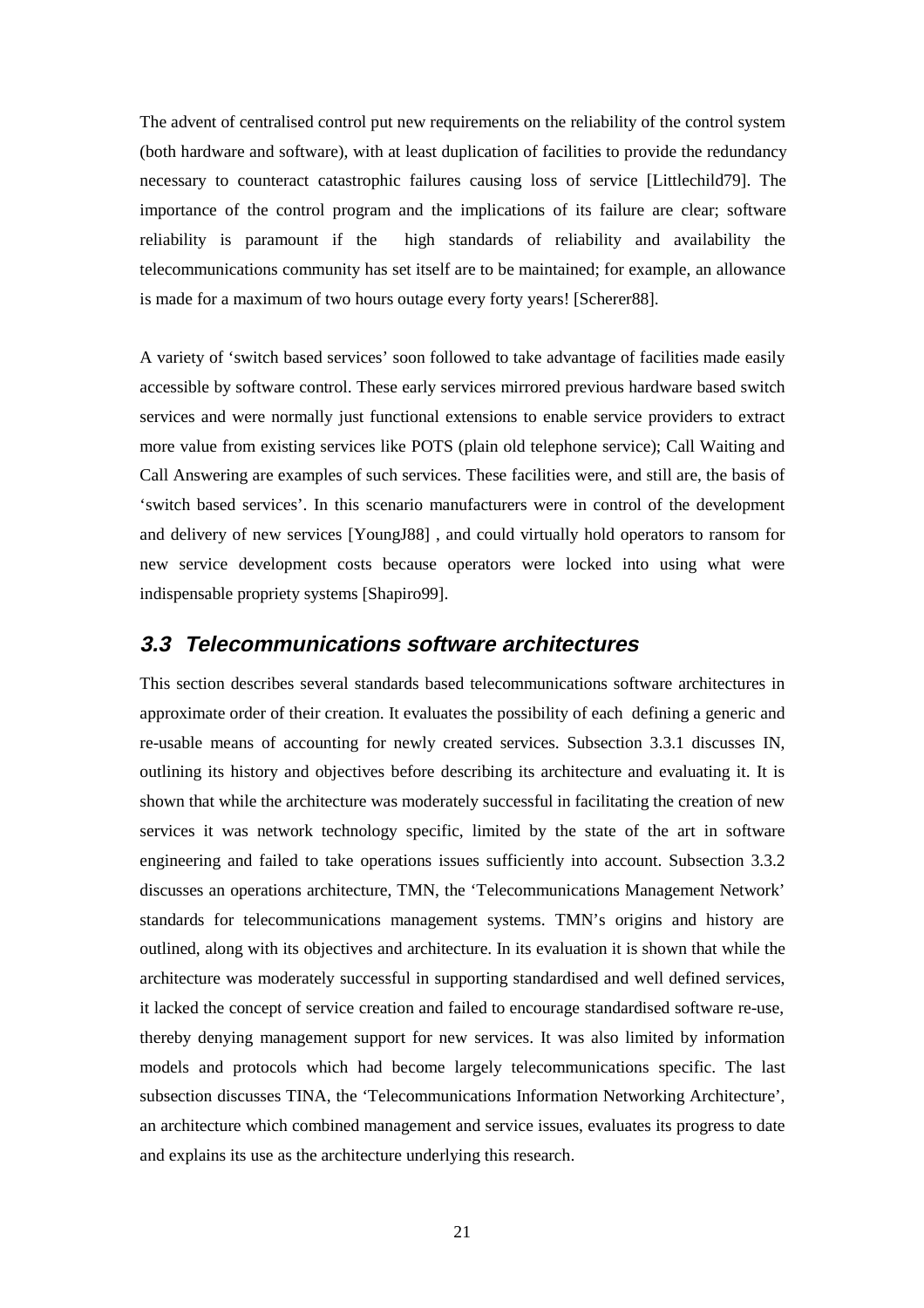#### 3.3.1 The 'Intelligent Network'

The 'Intelligent Network' (IN) was first described in 1985 [Hass88]; it was the first significant attempt by the telecommunications industry to specify a service platform and architecture. While its services can be seen as quite basic in software terms, IN was the first standards based approach to facilitate software based service deployment on public telecommunications networks. The IN architecture still underlies many current telecommunications service implementations, e.g. GSM location registers [TINAB99].

#### **3.3.1.1 History**

As competition was introduced into telecommunications, first in the United States and later in other markets, service providers found it necessary to speedily deploy new services to differentiate themselves from their competitors and to respond to customer requirements. Service providers found themselves increasingly at the mercy of equipment manufacturers ('switch vendors') who remained in total control of the development and deployment of new services [YoungJ88]. Often there was a clash of interests: the equipment manufacturer could be offering subscriber products which were substitutes for the very services that service providers wanted them to implement! An example of this is the 'Centrex' service, where local service providers offered a bundle of services providing a 'virtual' PBX (private branch exchange) and equipment manufacturers offered actual PBXs installed on a subscriber's premises.

In response to what could charitably be regarded as tardiness on the part of their equipment manufacturers, several regional Bell operating companies (companies providing local telecommunications services to regions of the United States, i.e. service providers) joined with Bellcore, their central research and standard setting body, to produce a standards based service architecture; the 'Intelligent Network'. Standards were seen by operators as a means to extract themselves from their 'lock-in' to specific switching platforms by promoting competition between manufacturers and facilitating manufacturer independent service creation and deployment.

The term 'Intelligent Network' is a blanket term for a number of telecommunications industry and standards body initiatives that started in the mid 1980's. The first intelligent network proposals owed their existence to an *ad hoc* industry consortium [Hass88]; this produced an architecture subsequently known as IN/1 in 1985. IN/1's intent was to facilitate rapid service introduction by separating service logic from switches, however the major software elements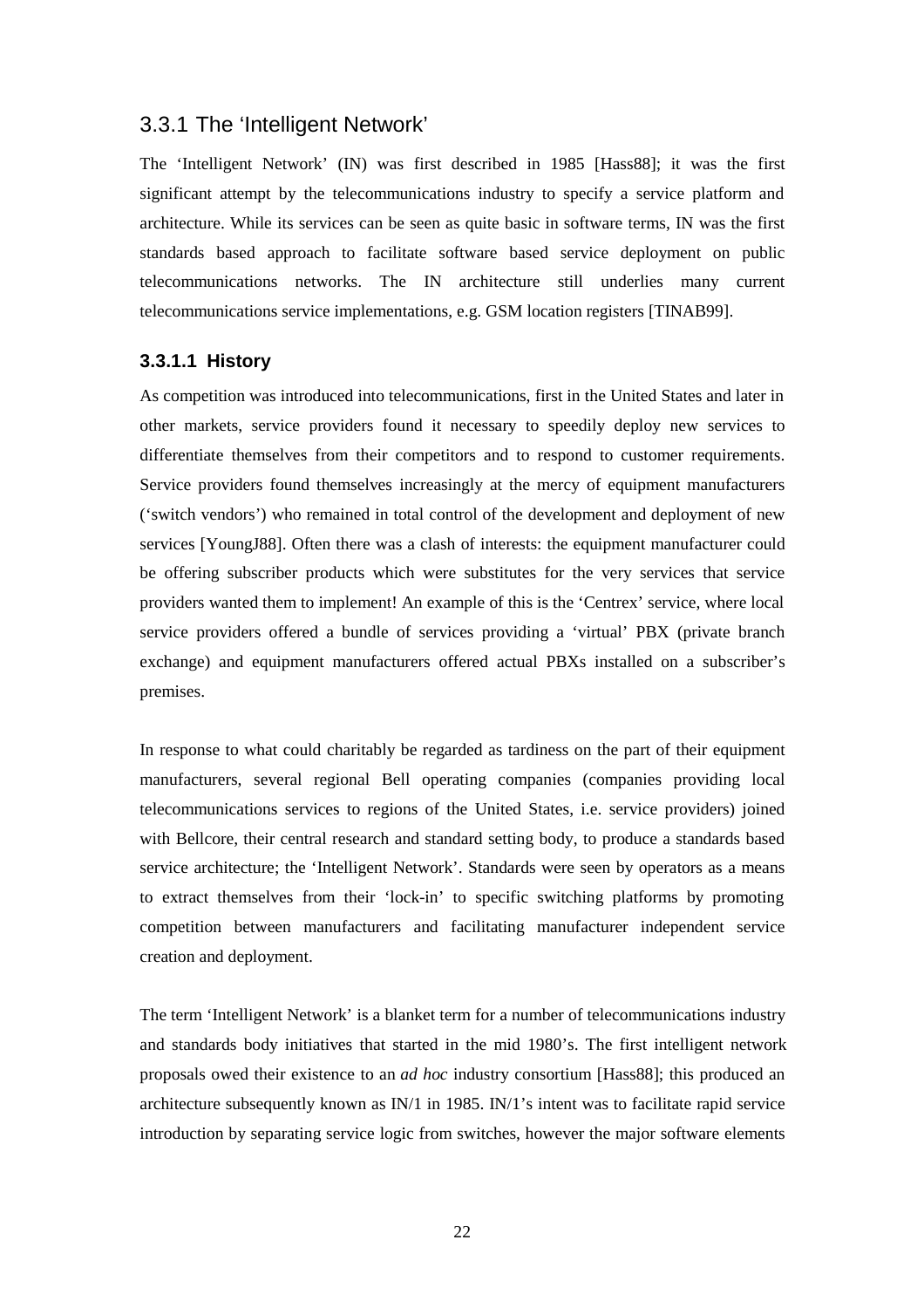were service specific and needed to be developed anew for each new service [Gansert88]. IN/2 followed soon after in late 1986.

In its time, the 'second generation' intelligent network was billed as a near panacea [Humes88]; it was specifically designed to enable the rapid development and deployment of new services [Gansert88], [Berman92]. It augmented the IN/1 architecture by expanding the set of switch and service capabilities, defining 'Functional Components' (FCs) to facilitate rapid service creation and adding better user interface capabilities through an 'Intelligent Peripheral' connected to the switch. It was soon realised that IN/2 was "an overly ambitious proposal which would entail unacceptably high risks and could not be implemented in a sufficiently short time" [Berman92]. The risks were mainly financial, not technical.

Based on this realisation, Bellcore released the  $IN/1+$  architecture; this incorporated the 'Functional Components' and 'Intelligent Peripheral' of IN/2, but used just a subset of the functions specified - those needed for voiceband services. IN/1+ was to:

- Be attainable by 1991.
- Offer a profitable set of service opportunities.
- Offer an evolutionary step towards IN/2 [Gansert88].

As a short term solution,  $IN/1+$  soon revealed its limitations; concern grew about the load on the signalling network that was also used to support the new services' switch independence [Pierce88].

In the late 1980's the  $IN/1+$  initiative was shelved, and an industry forum called the Multi Vendor Interaction (MVI) was convened [Berman92]. This was launched in early 1989 and produced standards in 1990; the initial standards called Advanced Intelligent Network (AIN) Release 1, unified the many IN/1 architectures (relabelled 'Release 0' architectures) which by then existed. 'AIN Release 1' was an aspirational standard; it was seen as a model towards which the IN would evolve - its architecture was highly correlated with IN/2. 'Release 0.1' and 'Release 0.2' were introduced as realisable intermediate architectures towards 'Release 1'; 0.1 introduced a common formal call model and 0.2 ISDN (integrated services digital network) announcement capabilities and default routing amongst other features. AIN Release 2 was announced in 1995.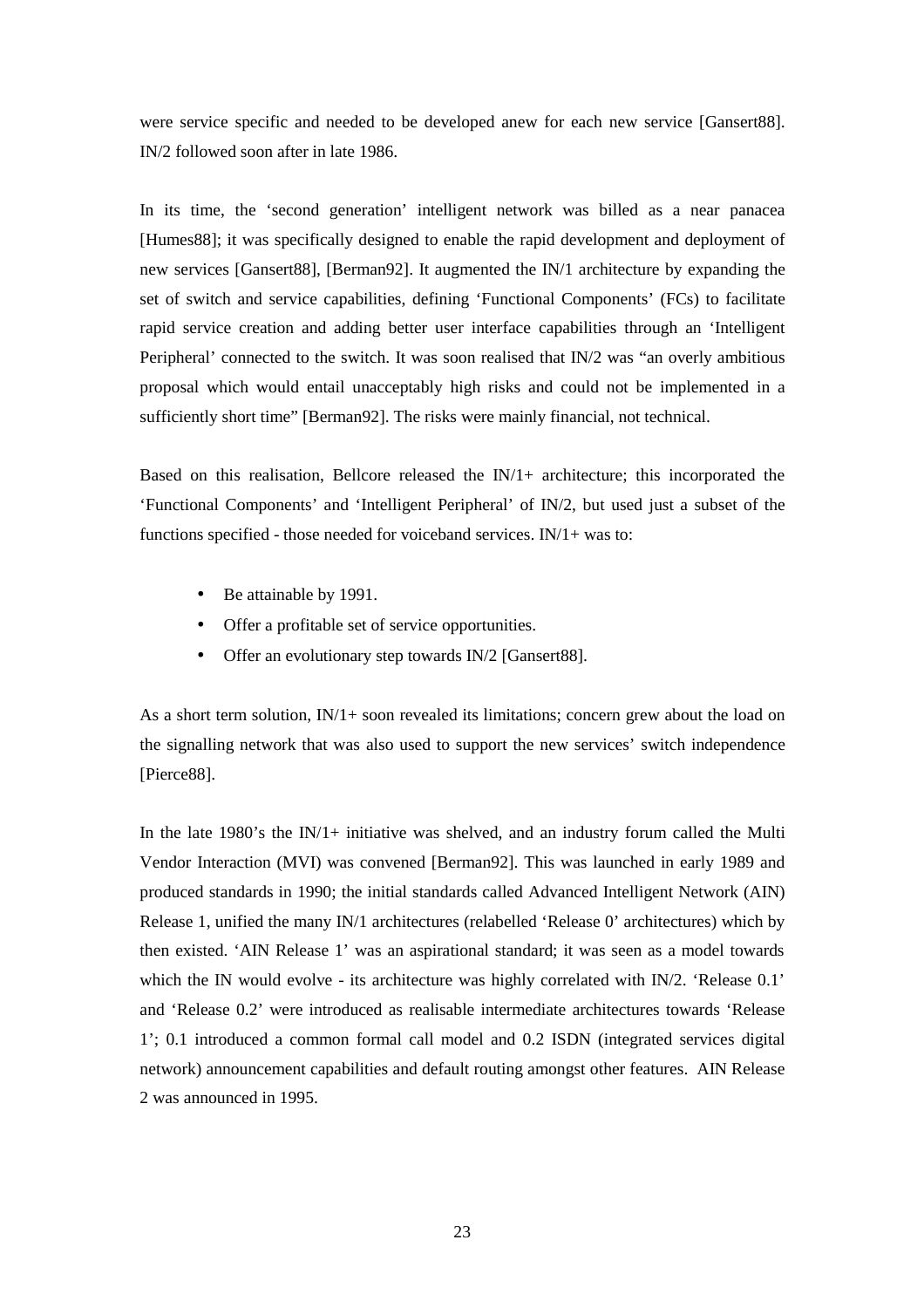Concurrent with these standards set in the United States' telecommunications market, the CCITT (*Comité Consultatif Internationale Télégraphique et Téléphonique*, now the ITU-T International Telecommunications Union – Telecommunications Services Sector) in conjunction with ETSI (the European Telecommunication Standards Institute), attempted to standardise the IN for other service providers [Garrahan93]. It defined Capability Sets (CS), with CS-1 roughly equivalent to AIN Release 1, and constructed a coherent IN conceptual model [Duran92]. Bellcore has since migrated its standards to use the terms defined in the ITU-T standards.

#### **3.3.1.2 Objectives**

This section outlines the overall objectives of the IN initiatives.

#### • **A market for telecommunications equipment**

By specifying a minimum functionality that they expected telecommunications equipment to have, telecommunications service providers hoped that price based competition between equipment vendors would help drive their costs down.

#### • **Rapid service introduction**

The key objective of IN/1 was "the ability to rapidly and flexibly add new services without requiring upgrades to the embedded switching system software" [Homayoon88]. IN/1 facilitated rapid service introduction by allowing centralised service deployment into a telecommunications network [Gilmour88], covering a "wide geographic area" (namely a U.S. regional operator or other administrative domain); it also allowed services to use the facilities of a number of switches.

It was thought that the 'Service Control Point' (SCP), the primary architectural element enabling this flexibility, would provide a suitable basis for the introduction and evolution of new services, but that ultimately, when proven (both technically and economically) the services would be incorporated into the switch [Head88] due, amongst other things, to the performance overhead added by using a separate service control point.

#### • **Service independent capabilities**

IN/2 sought to "reduce the interval between new service introduction", i.e. to reduce the time needed to create new services. Its key means to realise this objective was the specification of service independent capabilities that could be re-used in the definition of new services. A subset of these capabilities was adopted for IN/1+ [Bauer88].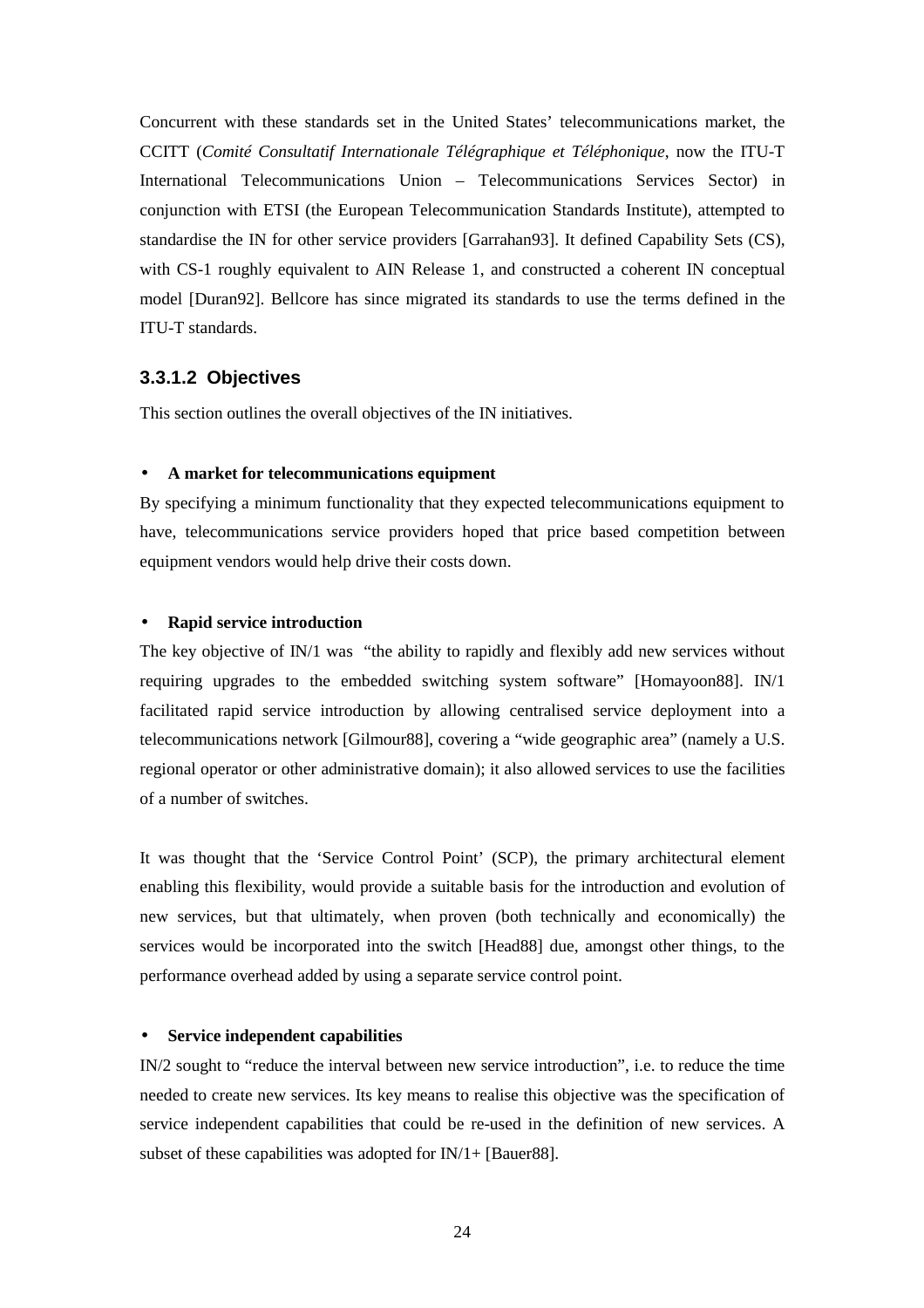#### • **Easier service creation**

Ultimately, it was recognised that it was better to support service creation at service provider rather than manufacturer level [Pinkham88], [YoungJ88], [Bauer88], [Berman92] and that "the success of IN [depended] on the ability of operator company personnel to create new services" [ Pierce88].

#### **3.3.1.3 Architecture**

The key elements of the IN architecture are outlined in Figure 3.1. This figure uses the symbols commonly used to describe the IN architecture as used in [Gilmour88], [Weisser88] and [Berman92], and combines the elements described therein.



**Figure 3.1, The IN architecture**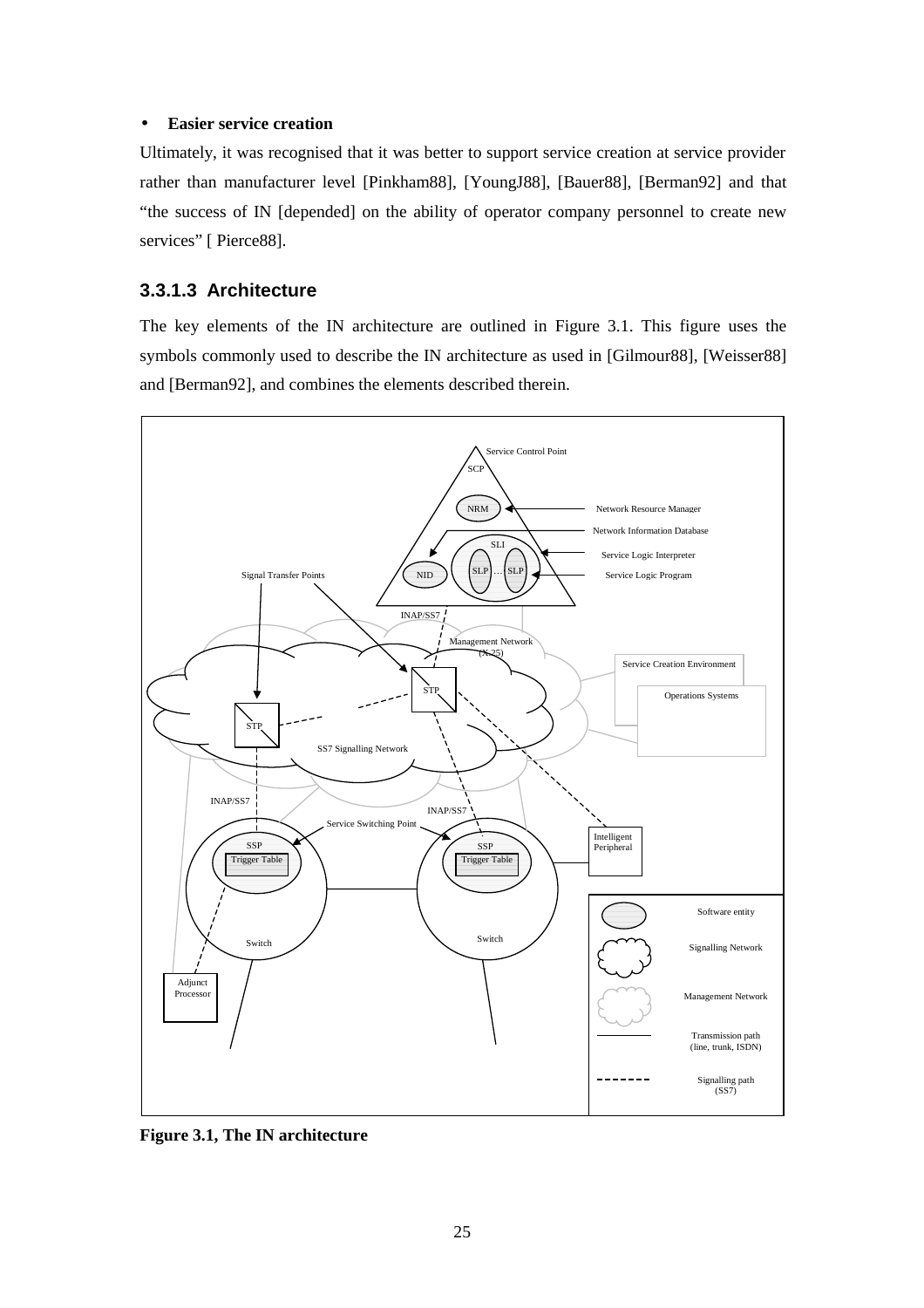A brief explanation which outlines the function of each element in Figure 3.1 follows. It has been noted that the relative simplicity of the IN is obfuscated by the abundance of acronyms which appear to serve to confuse the "uninitiated"! [Mercury93]. In deference to this, the explanations offer approximately equivalent, and more common, terms for many of the elements described.

The invocation of an IN service starts by the detection of a 'trigger', or event, at predefined 'trigger detection points' within the call (the specification of these detection points thus required the definition of a generic IN call model). When a trigger is detected, normal call processing is suspended, and information in the trigger table is used to formulate a query to the 'Service Control Point' (SCP). The query is expressed in a special purpose protocol (the IN Application Protocol (INAP)) then sent to the SCP over the signalling network, through 'Signal Transfer Points' (STPs), or packet switches.

The 'Service Control Point' processes this query and can either return a set of instructions to the 'Service Switching Point' in the switch, or execute them in its own 'Service Logic Interpreter' (SLI), with performance and signalling network traffic implications influencing the choice of execution environment [Gilmour88]. The set of instructions is called the 'Service Logic Program' (SLP). (The 'Service Logic Interpreter' was defined in IN/2 - prior to his IN services did not share control facilities; each service had its own 'Service Control Point' [Gansert88]).

The instructions consist of a set of 'Functional Components' (FCs) to be executed for the call, these are defined as "elemental network call processing actions" [Gilmour88]. (Example instructions include those to control call 'legs' (e.g. *create*, *join*, *free*) and those to give and receive information from call participants (e.g. *send* and *receive*) [Bauer88]). The 'Functional Components' were the key to service independence; as primitives they were designed to be reusable at quite a high level and well defined enough to be externally invokable on a 'Service Switching Point' (SSP) [Bauer88].

The other elements in the architecture include the 'Adjunct Processor': this is similar to the 'Service Control Point' except that it is not accessible through the signalling network, and is therefore not shareable: it has a direct communication link to the switch, and the 'Intelligent Peripheral', which offered an "enhanced" user interface to IN services through voice synthesis, announcements, speech recognition and digit collection [Berman92]. Logical elements included the 'Network Information Database' (NID) which kept information about access lines and trunks, and the 'Network Resource Manager' (NRM) which provided a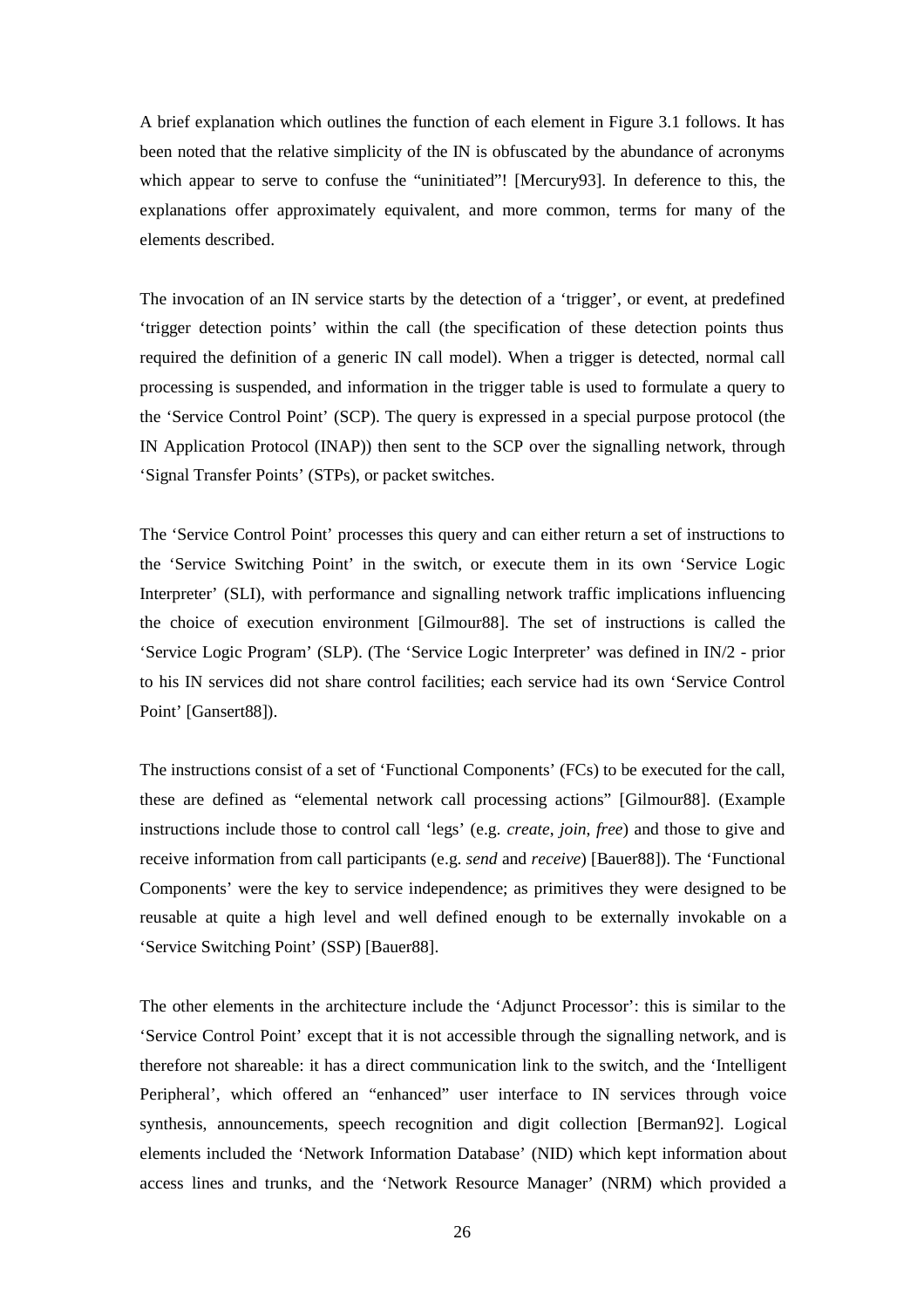location function enabling the correct switch to be invoked to continue call processing [Gilmour88].

The 'Service Creation Environment' provides an environment to compose IN services from 'Functional Components', it is usually present in an IN administrative domain, but not subject to IN standardisation - it is normally supplied by the SCP vendor, i.e. it is proprietary [MaA94a], [Kockelmans95].

'Operations Systems' offer support and management services variously called Operations, Administration and Maintenance (OA&M) [Bauer88], Operations, Administration, Maintenance and Provisioning (OAM&P) [Glitho95] or simply Operations Support Systems (OSS) or Operations Systems (OS). Some of these management systems are described in section 3.3.2

## **3.3.1.4 Evaluation**

This section outlines the achievements and deficiencies of the 'Intelligent Network' architecture as defined and deployed in telecommunications networks throughout the world.

IN is technology specific. Most IN telecommunications services can be regarded as supplements to basic telephony service [Hellemans96]. In common with other telephony services, IN services must suffer the limited nature of their user interface [MaA94a]. Service processing is dependent on the detection, by the 'Service Switching Point' within the switch, of 'triggers' at 'trigger detection points' in the context of a 'call' prior to connection set-up, i.e. services are invoked for the end user by the transport provider [LaPorta97]. Within the switch, the call is modelled by either of two finite state machines: the Originating and Terminating Basic Call Models (BCM) [Berman92], which are, by their nature, strongly telephony oriented - states include those for routing, set-up and release. Each state is called a 'point in call' (PIC) and has an associated detection point where call processing can be handed over to a 'Service Control Point' (SCP).

The 'Service Control Point' has a standardised, generic, 'Connection View' of the call processing resources an IN switch offers [Berman92]. This standard model, while enabling some switch vendor independence, offers little in the way of transport technology independence to IN services; this was evidenced by the difficulty faced in modelling multiparty calls for IN Capability Set 2 (CS-2) - to enable such IN services as call waiting, call transfer and conference calls - because they necessitated changes to the connectivity of an existing call [O'RR98].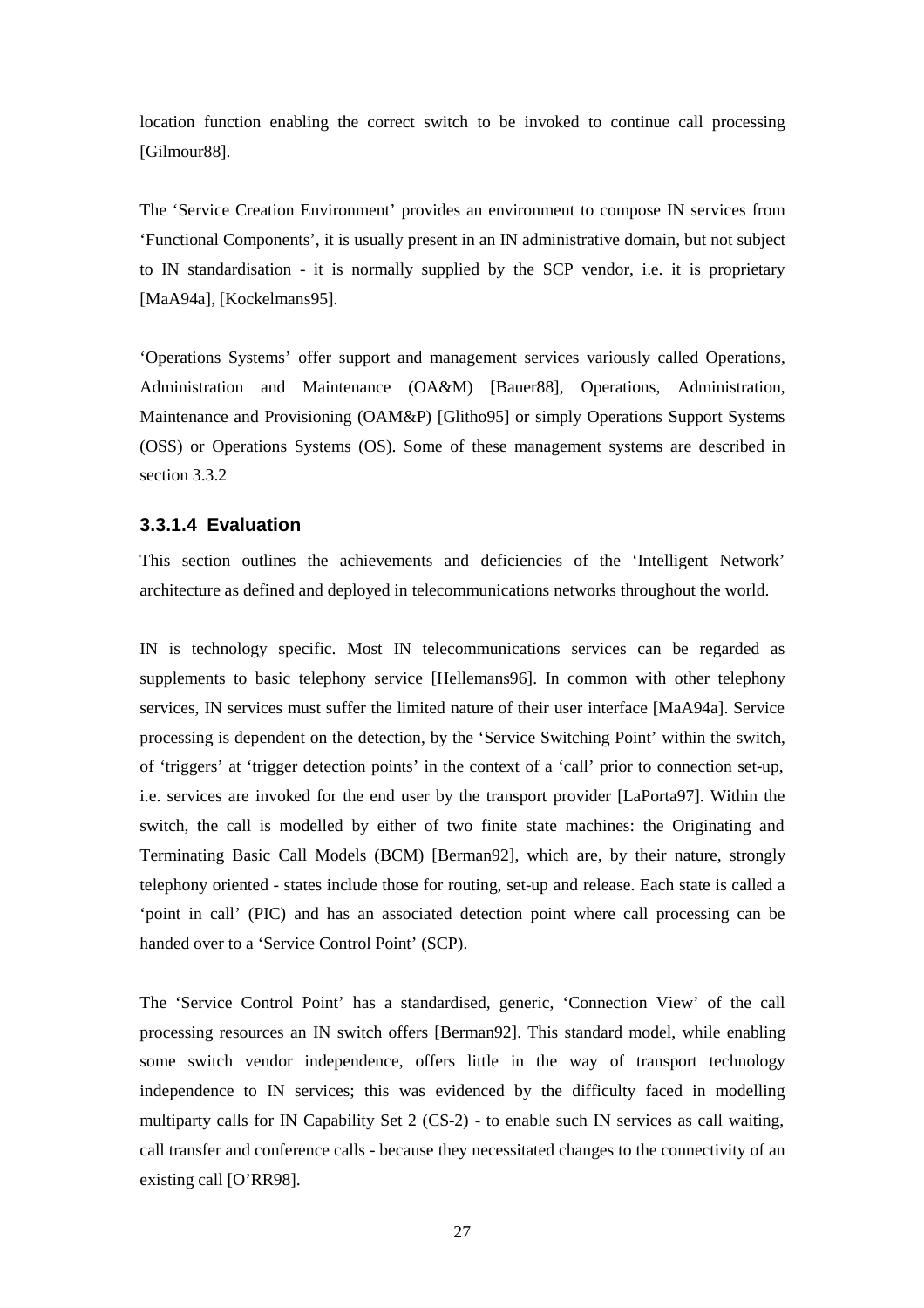The physical separation of the 'Service Switching Point' (SSP) and the 'Service Control Point' (SCP), attempted to provide the reliability required for telecommunications services by provisioning expensive centralised facilities. IN did not attempt to distribute the service itself [Barr93] either by endeavouring to build a reliable system by redundantly deploying relatively cheap and unreliable facilities, or by any other means. This was reasonable given the state of the art in distributed systems at the outset of IN standardisation [Head88], but ultimately it leaves the IN looking like a legacy centralised system, by its nature more prone to catastrophic failure than a counterpart with distributed intelligence.

While failing to achieve a complete logical separation between a service and its underlying communications technology realisation, IN nevertheless established a physical separation between a service and its delivery [Hellemans96] that provided a useful basis for further service modelling work.

IN succeeded in creating a market for telecommunications equipment through standards, but detractors consider the inflexibility caused by over-specification in these standards acts to stifle innovation in offering new services [Isenberg98].

IN partially succeeded in its attempt to enable service providers to define their own services; switch vendors now sell 'Service Creation Environments' that take advantage of the 'service independent' facilities defined by IN. While it is unknown whether the overall costs of services developed using these environments is significantly less than the cost of purchasing services previously developed by switch vendors, service providers have been empowered to create and deploy their own services, albeit within the confines of proprietary environments [MaA94a], the currently deployed version of the IN Application Protocol (INAP) [TINAB99], and other technology constraints.

One of the reasons for the limited success of 'Service Creation Environments' was the advent of 'feature interactions' between IN services. In this context a 'feature' was either a service constituent [Zave93] or a simple service itself, used as a synonym because the term 'service' had become overloaded [Cameron93a]; similarly, the term 'service interaction' referred to the interaction of IN and switch based services (i.e. pre-IN services wholly implemented within the switch).

New services introduced into the public telecommunications network showed unwanted and adverse interactions [Griffeth93], [Zave93], [MaA94a], i.e. where the use of one service was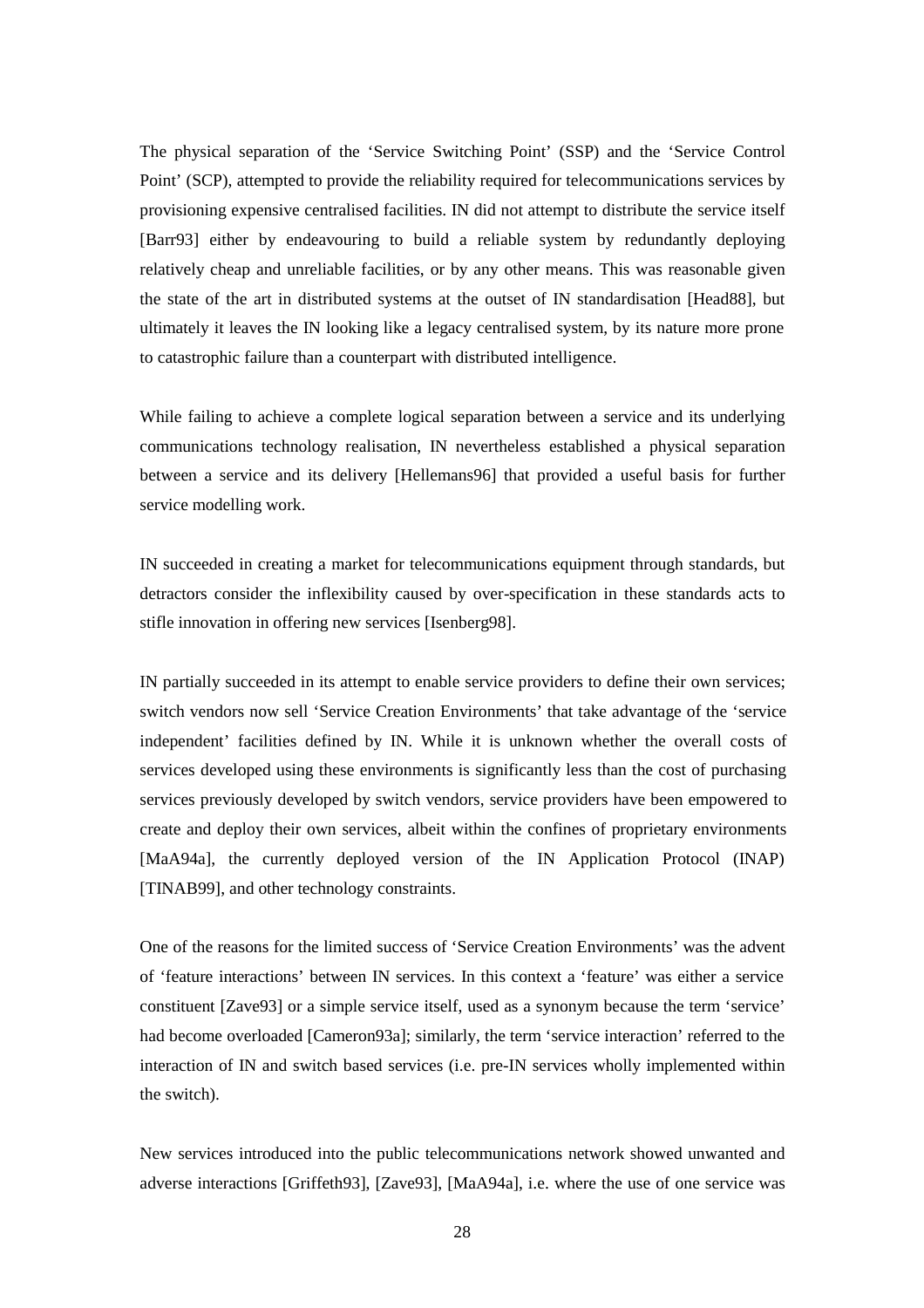altered by the use of another; for example call forwarding and call waiting [Cameron93b]. The problem was variously seen as one of incomplete system specification [Zave93], [Cameron93a] [MaA94a], of software re-use and maintenance [Griffeth93], [Cameron93a], of distributed systems (timing and race-conditions) and of artificial intelligence (dynamic resolution of conflicting end-user needs) [Cameron93a]. IN still exists, but the need to solve the problem of adverse interactions between service features has led to the adoption of contemporary computer science techniques, in a combined application of the approaches mentioned above, towards the definition of a wholly software based service architecture [TINAB99].

'Service Creation Environments' are also limited by the effects that the underlying service transport mechanism has on the flexibility of service definition. IN services are designed to use a dedicated underlying transport protocol (i.e. SS7), with the asynchronous IN Application Protocol (INAP) interactions facilitating the soft real time requirements of the signalling network. Unfortunately this requirement, while providing reliability, restricts the flexibility of service definition [Hellemans96].

IN neglected operations aspects of service provision, failing to specify standardised functional components that could be used to manage IN services. While the importance of management aspects was acknowledged [Bauer88], the IN initiative concentrated standardisation effort on service switching and control [Kockelmans95]. The creation of a software dichotomy ultimately proved harmful; later telecommunications service architectures recognised the need to support the concurrent development of services and their management facilities [TOCP95]. Separate management support for IN services is considered in the next section within the context of the telecommunications management standardisation effort.

# 3.3.2 The 'Telecommunications Management Network'

The telecommunications management network (TMN) was originally conceived as a separate physical network used to manage a telecommunications network (TCN) [Scherer88], later relaxed to a logical separation [Shrewsbury95] due to the costs associated with maintaining a distinct physical network [Glitho95]. The TMN was defined to allow standards based management of telecommunications resources like transmission systems, switches and IN service elements (all called 'Network Elements', NE), and to facilitate the communication of management information between these resources and systems used to support their operation, administration, maintenance and provisioning (called 'Operations Systems', OS). TMN is considered as it endeavours to provide the management support necessary for telecommunications services.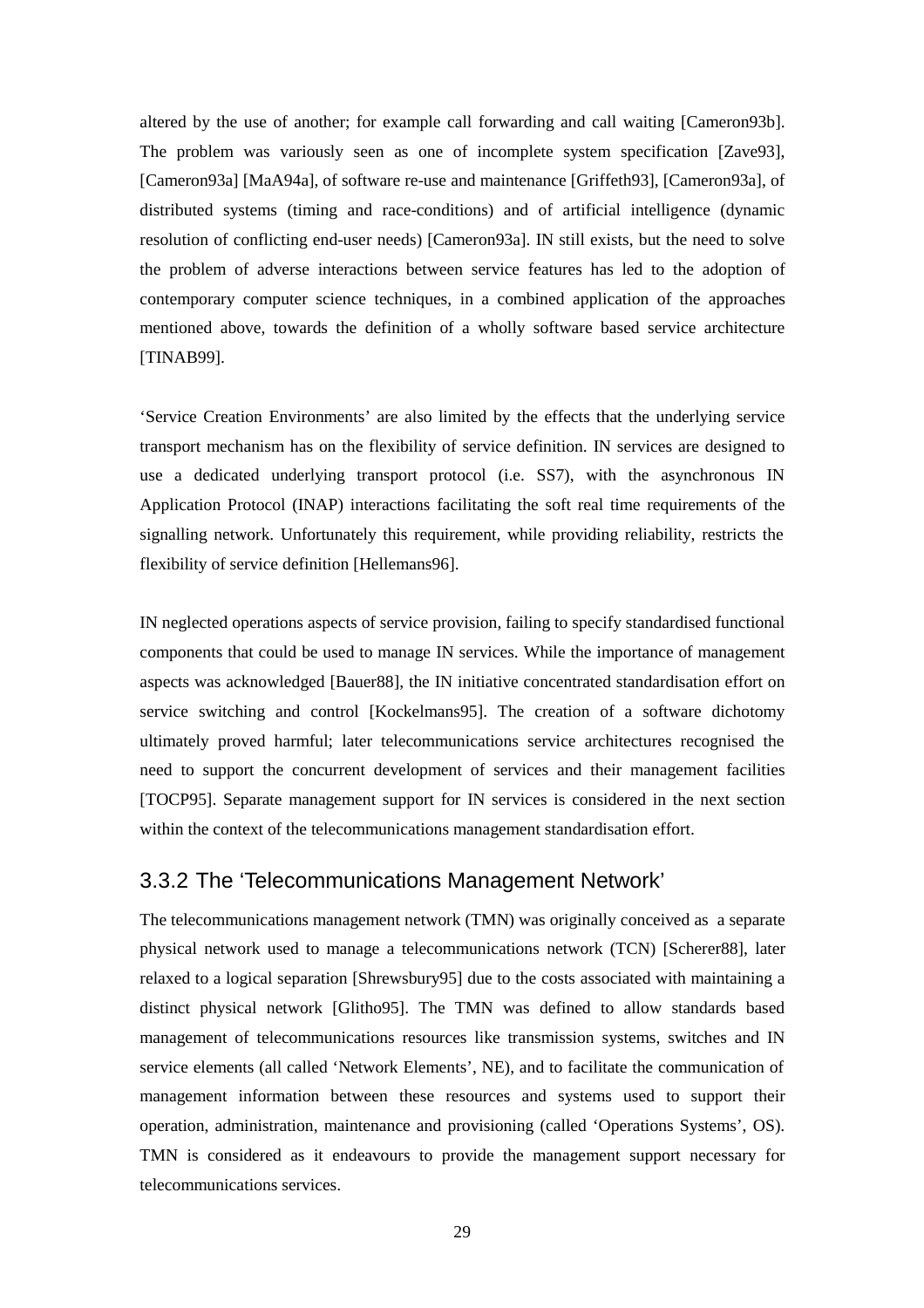### **3.3.2.1 Background and history**

With the advent of competition, and the accompanying regulatory pressures for incumbents, service providers and equipment vendors both realised that it would be necessary to lower the cost of providing telecommunications services [Glitho95]. Providers increasingly sourced their equipment from competing vendors, the later introduction of IN standards facilitating price based product discrimination and helping to create a commodity market for telecommunications equipment.

Although it was anticipated that lack of management systems support had the potential to delay the introduction of new services [Bauer88], the IN initiative expended little standardisation effort on the definition of such support, concentrating instead on the service switching and control aspects [Kockelmans95]. They neglected management aspects at their peril: when a telecommunications network was composed of equipment from a few vendors, managing it was relatively straightforward, but as networks containing ever more diverse elements were deployed, service providers saw the need for integrated management systems rather than "a plethora of incompatible point solutions" [Scherer88].

The introduction of competition also meant that telecommunications service providers could no longer accept or afford "inefficient and work-intensive operations and management practices". This lead to an increased need for the automation of operations and maintenance tasks [Glitho95] and a consequent requirement for remote management of Network Elements. Of course, competition also meant that a delay in the deployment of a new service due to lack of management systems support was no longer acceptable either.

These factors motivated an international standardisation effort that began in 1985, and produced its first standards in 1988 [Shrewsbury95], [Pras99]. The first CCITT standard defined to alleviate these problems, Recommendation M.20, proposed a network separate from the telecommunications network itself, dedicated to managing it, to be called the 'Telecommunications Management Network' (TMN) (The insistence on the physical separation of the TMN and the TCN it managed was later abandoned for pragmatic reasons [Glitho95]).

In the late 1980s and early 1990s, different study groups within the then CCITT, now ITU-T, concentrated on creating separate international standards for both the IN (Q. series Recommendations) and the TMN (M. series Recommendations). The IN standardisation effort towards 'Capability Set 1' (CS-1) chose to concentrate on the specification of service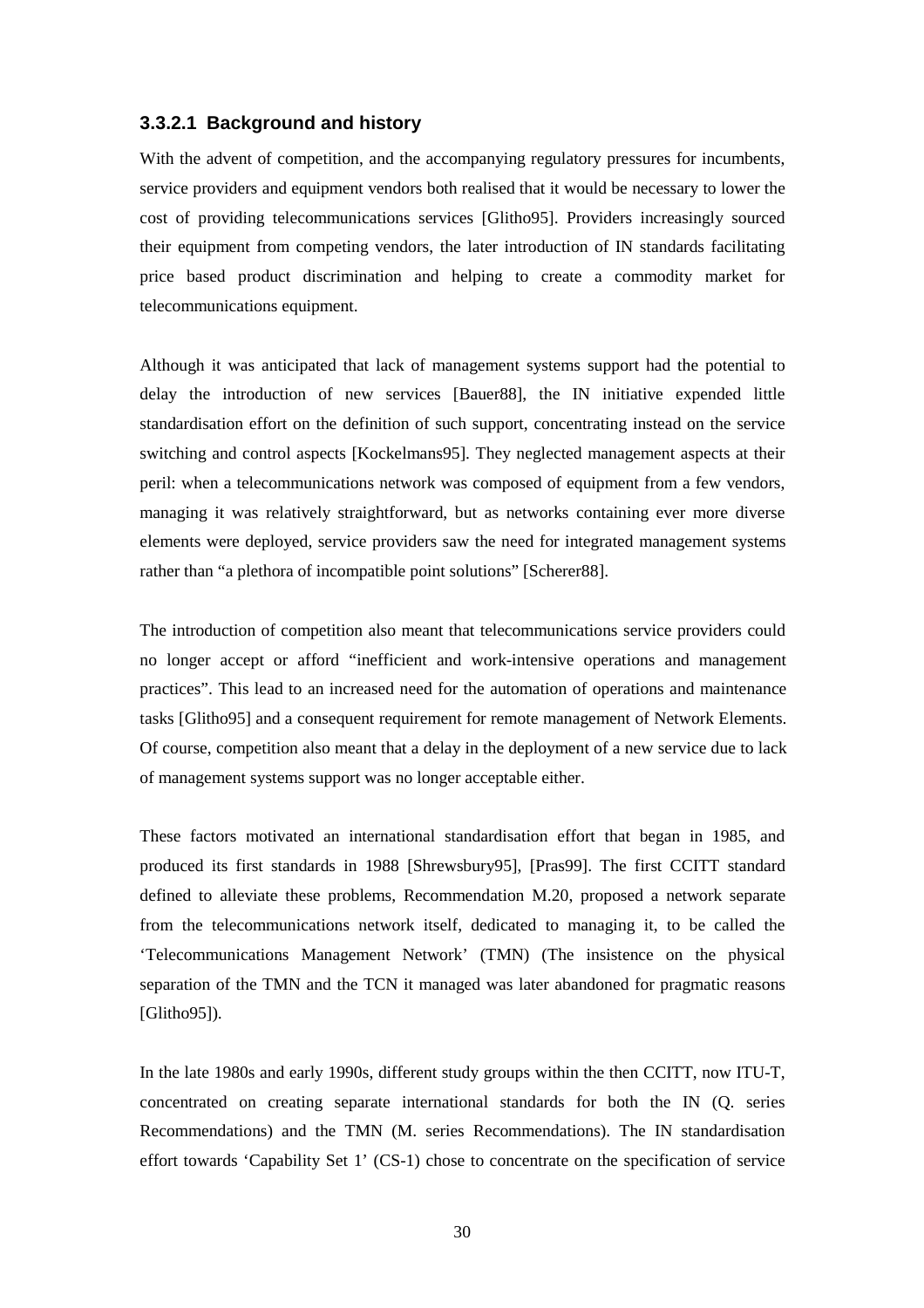switching and control for ostensibly pragmatic reasons; to keep to the 1992 deadline for the production of the standards [Kockelmans95]. Recommendation M.3010, the TMN standard, appeared in 1992, with several significant additions to that produced in 1988, including the definition of an information architecture and a logical layered architecture [Pras99].

Unfortunately the division of standards between service control and management did not appear to be a natural one. While the IN initiative concentrated on fast service creation, the systems supporting service creation and management could only be based on proprietary solutions [MaA94a], [Kockelmans95]. It soon found that, as anticipated, the lack of standardised OS support was hampering service creation efforts. While IN attempted a "rapid" service development cycle of six months in 1992, service providers found that "OS enhancements traditionally [entailed] software generic development cycles comparable to that of pre-AIN switching systems"; once again service providers found themselves at the mercy of software providers, with "customer-funded software developments" of OS enhancements to support new services sometimes necessary [Pezzutti92].

Since then there have been efforts within regional standards bodies, specifically the European Telecommunication Standards Institute (ETSI), with a view to later international acceptance, to converge the standards to bring the elements of the IN within the purview of the TMN [Appledorn93], and to provide management support for new services defined outside the IN framework, including ISDN services. A further revision of the TMN standards appeared in 1996, and a further revision is due in 2000.

### **3.3.2.2 Objectives**

This section outlines the overall objectives of the TMN standardisation effort.

#### • **A separate management network**

Telecommunications has traditionally used separate networks to support network management [Scherer88]. The telecommunications network itself and the signalling network were both deemed unsuitable because of the nature of management services and their network requirements. The definition of a standard basis for the interconnection of network elements and operations systems was the original motivation for the TMN standards; the TMN was primarily defined as a communications concept [ITU99].

#### • **Standardised management interfaces**

The TMN initiative attempted to standardise some of the functionality and many of the interfaces of the management network [Shrewsbury95]**.** As stated in [Appledorn93], "the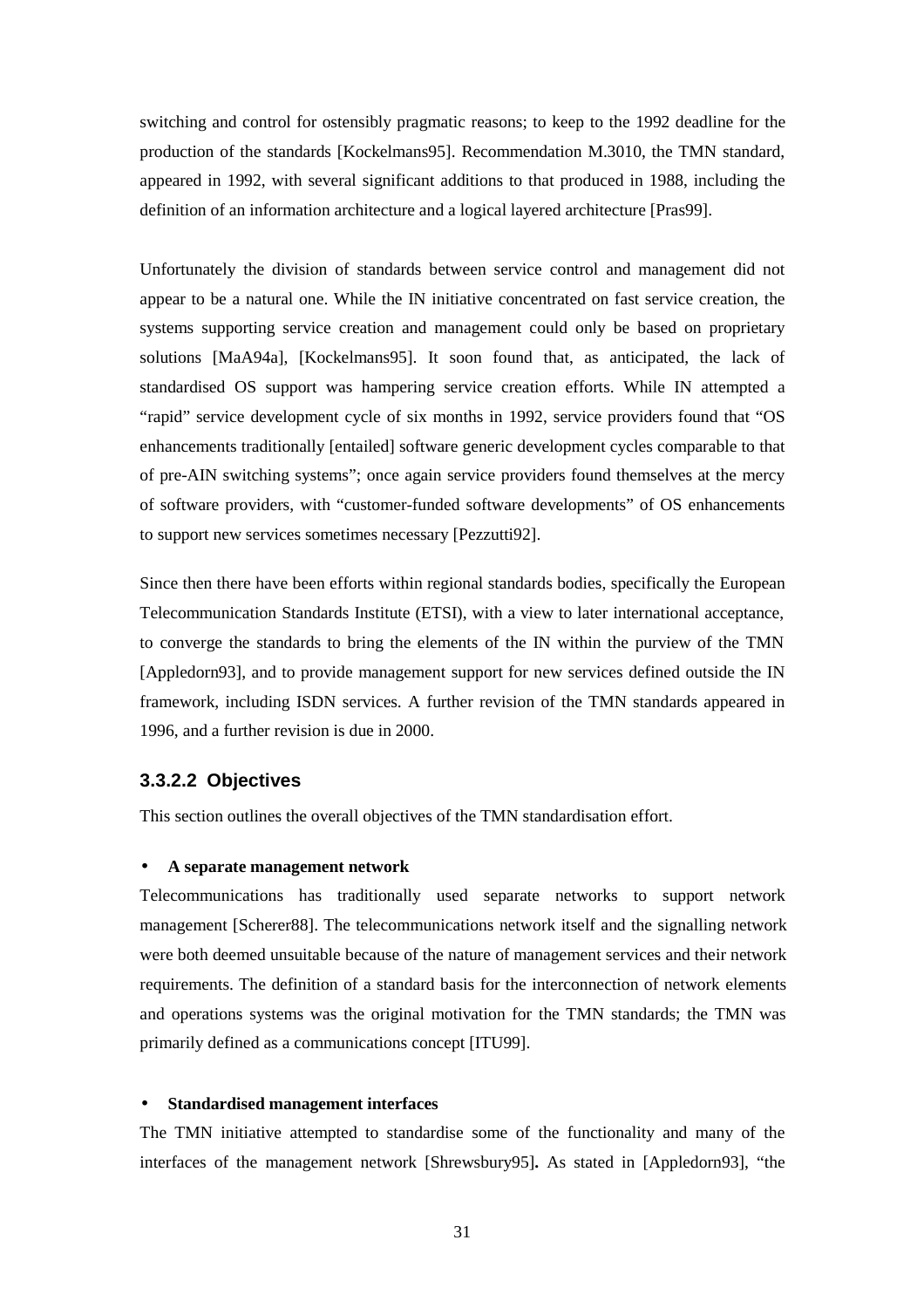primary purpose of the TMN is the definition or management interfaces", indeed the bulk of the TMN standards deal with interfaces [Glitho95].

#### • **Reduction of costs**

By enabling the automation of more network and service management functions, the TMN hoped to help reduce service provider costs. This was made evermore urgent by the advent of competition in many telecommunications markets [Glitho95].

#### • **Standardised information exchange between administrative domains**

As competition increased in telecommunications markets throughout the world, so did the number of service providers that needed to exchange management information. After the study period which culminated in the 1992 Recommendations, the TMN standardisation effort began to concern itself with the definition of the interfaces and information exchanged between administrative domains, i.e. the domains of different service or network providers [Prepare96]. Examples of the information exchanged over these interfaces include 'trouble management' (i.e. fault related), provisioning and restoration information [Shrewsbury95].

### **3.3.2.3 Architecture**

The TMN describes several inter-related architectures; the functional, physical, and information architectures, and a logical layered architecture describing a hierarchy of management responsibility.



**Figure 3.2, TMN functional architecture (based on Figure 5 in [M.3010]).**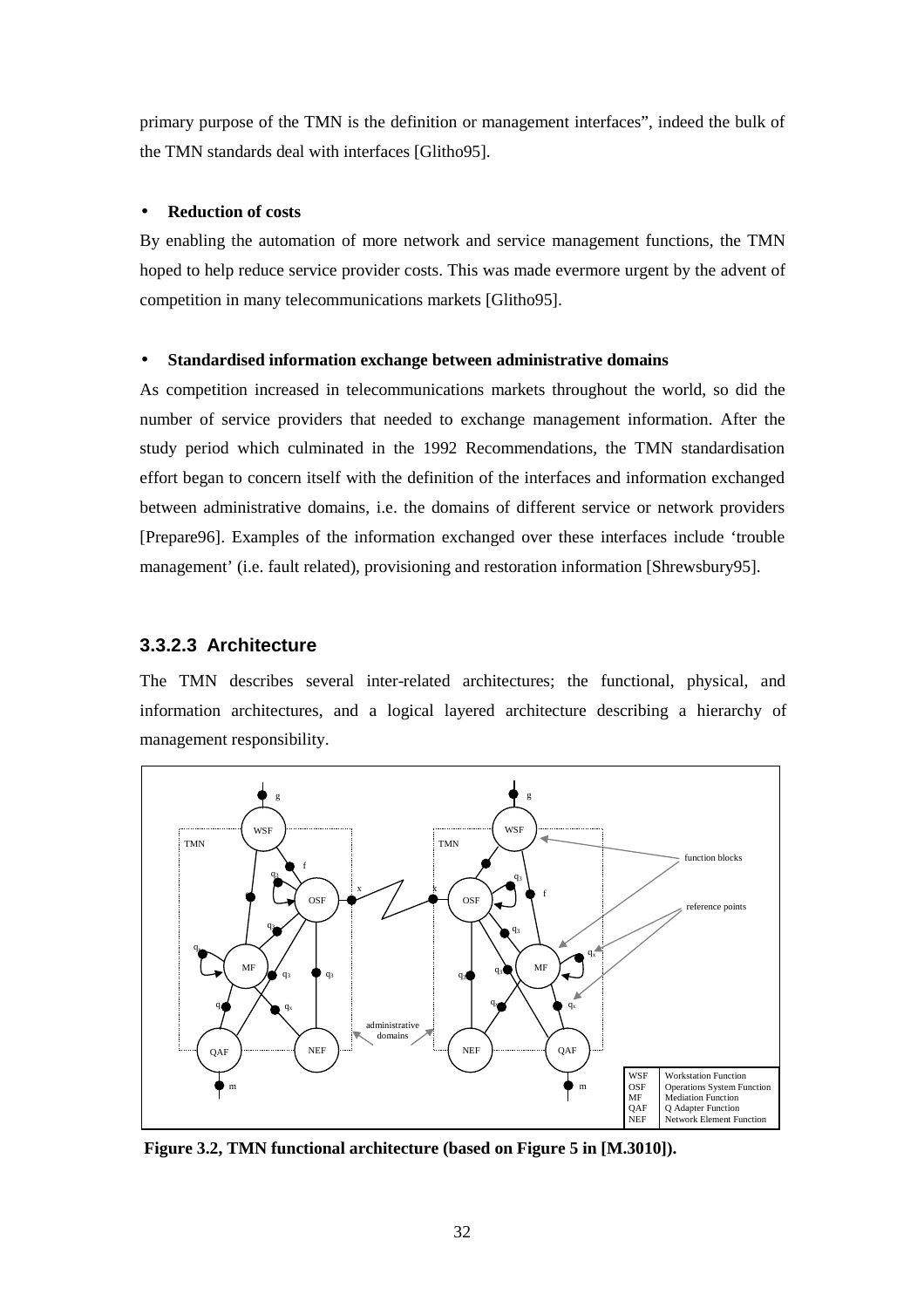The 'functional architecture' specifies 'function blocks' which indicate the management functions that a TMN ought to support and 'reference points' that serve to delineate these functions. Together these form a reference model for the TMN which can be used to create a reference configuration [Shrewsbury95]. Figure 3.2 shows a reference configuration illustrating the function blocks and the types of connections between these blocks (each type represented by a reference point). These function blocks are not necessarily all present in a TMN, although most will have an implementation of the 'Operations System' and the 'Network Element' function blocks. The 'Network Element', 'Q Adapter' and 'Workstation' function blocks are drawn to show that only part of their specification is subject to TMN standardisation.

The 'Network Element Function' represents the management view of telecommunications network elements like switches and transmission systems. The 'Q Adapter Function' allows the connection of non-standard network elements or operations systems to the TMN, while the 'Workstation Function' represents the presentation of information to an end user. These function blocks have corresponding reference points (m and g) that are only partially described as they are outside the TMN.

The 'Operations System Function' and the 'Mediation Function' fall completely within the scope of the TMN standards. The 'Operations System Function' represents any system that processes information related to management, while the 'Mediation Function' stores, adapts, thresholds and filters information being transferred between Network Elements and these systems [Shrewsbury95]. The 'f' reference point allows for the attachment of a WSF to an MF or OSF, while the 'x' reference point represents the interconnection of OSFs in different administrative domains.

The remaining reference points  $(q_3 \text{ and } q_x)$  are explained in their instantiations as interfaces in the explanation of the physical architecture which follows.

The TMN 'physical architecture' is defined separately to make an allowance for nodes which can contain functionality corresponding to more than one function block (commonly NE and OS functionality) [Glitho95]. The nodes that make up the TMN physical architecture are named after the primary function that they implement; thus a 'Mediation Device' must implement a 'Mediation Function' at least. The interfaces of the physical architecture are a realisation of the reference points in the functional architecture; the relationship is made explicit in notation by a capitalisation of the corresponding reference point, thus the  $Q_3$ ' interface realises the 'q<sub>3</sub>' reference point, while the ' $Q_x$ ' interface realises the 'q<sub>x</sub>' reference point.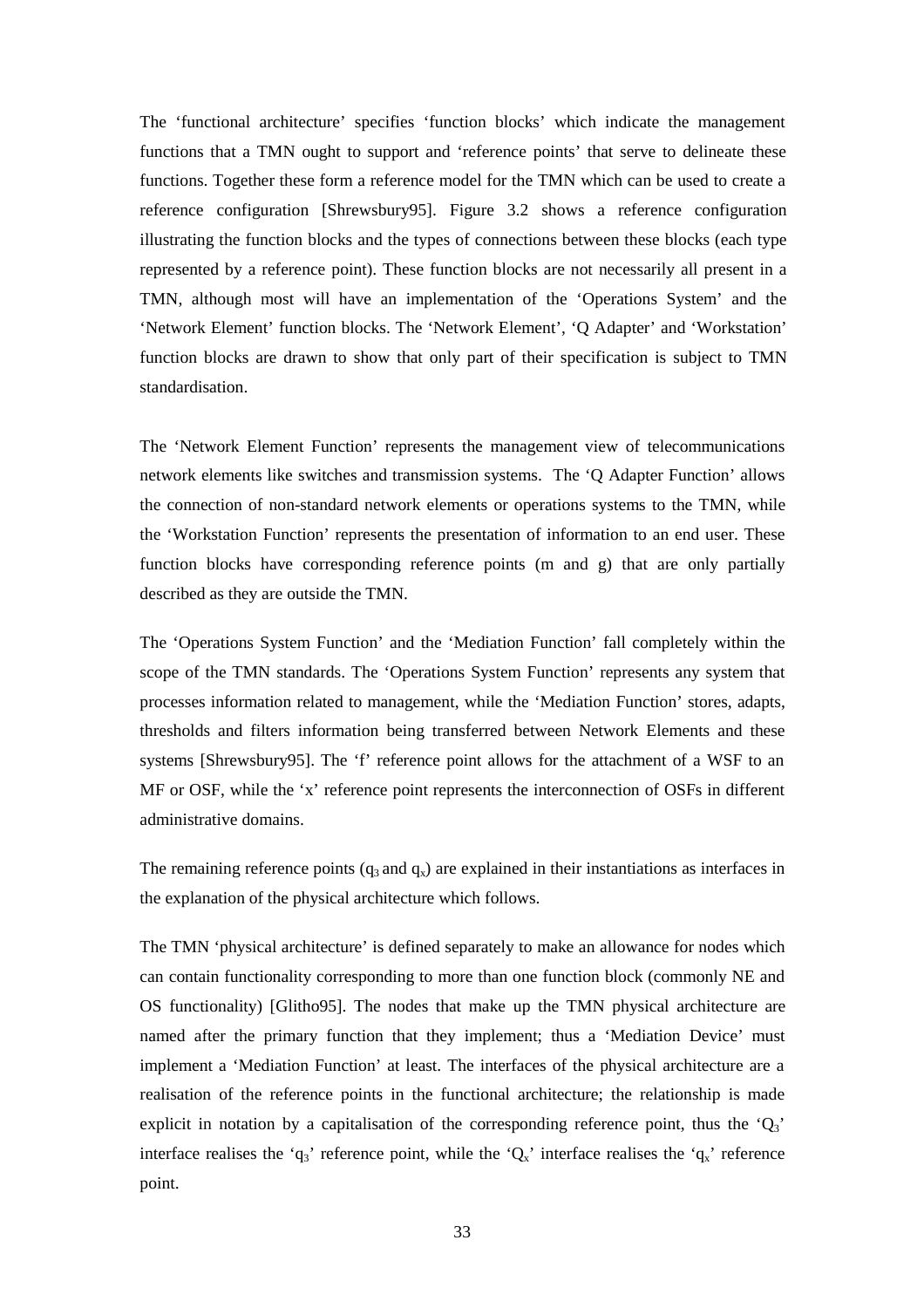The ' $Q_3$ ' interface is a definition of an OSI Common Management Information Service Element (CMISE), defining the link between a manager/agent<sup>\*</sup> pair communicating using the Common Management Information Protocol (CMIP). The ' $Q_x$ ' interface is sometimes referred to as "the  $Q_3$  interface's underdeveloped brother" [Glitho95]; it is so named as originally two 'q' reference points, 'q<sub>1</sub>' and 'q<sub>2</sub>' were defined, their definitions later merged to 'qx' [Pras99]. It was intended to be used when cost or efficiency considerations forced a subset of CMIS to be implemented, unfortunately there was little agreement as to what could be omitted [Glitho95]. A sample physical architecture is shown in Figure 3.3



**Figure 3.3, A sample TMN physical architecture (based on that in [M.3010])** 

At the lowest level, the TMN 'information architecture' is based on that of OSI systems management, itself a union of object orientation and the manager/agent paradigm. OSI systems management defines 'managed objects' that differ from conventional software objects in that their access methods do not reside entirely within the object, but in the agent, which provides a set of common operations known collectively as a service [Shrewsbury95].

At a higher level of abstraction, the TMN standards also define a 'logical layered architecture', adopted from BT's 'Open Network Architecture' [Pras99], where it was used to structure OS functionality [Senior91]. This breaks management tasks into subsets, then divides them into layers in an attempt at data hiding; revealing the right level of detail and controlling the quantity of information passed to the layer above. This concept also facilitates

 $\overline{a}$ 

<sup>\*</sup> An OSI systems management term for a relationship between entities approximating that between a client and a server.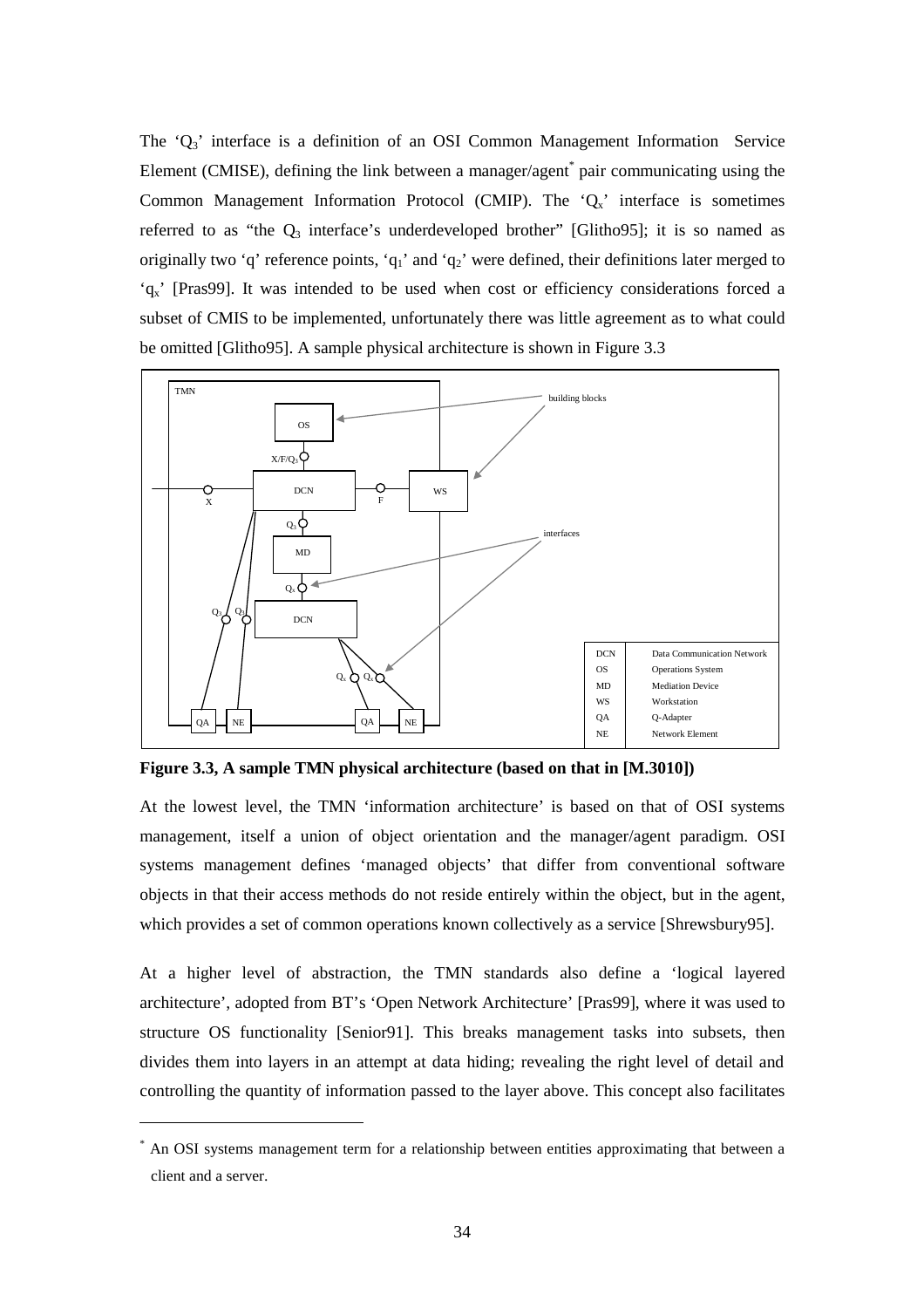inter-domain management as only the appropriate level of operational detail needs to be passed to other administrative domains, i.e. potential, if not actual, competing service providers. Figure 3.4 shows a typical hierarchical decomposition of management functionality. Note that while the 'q type' reference points identify possible physical interfaces [Appledorn93], this need not necessarily be the case; they could be implemented within the same OS entity.



**Figure 3.4, A typical layered functional hierarchy** 

# **3.3.2.4 Evaluation**

This section evaluates the effect the TMN standardisation effort has had on the definition of software based telecommunications services.

TMN lacks the concepts of service creation [Appledorn93], [Kockelmans95] and application building blocks [Kockelmans95], both of which were used in contemporary IN service definition and were therein important software re-use concepts. This made it difficult to provide the management support needed for the rapid development of services [Kockelmans95]. TMN does describe 'Management Service Components', used to help specify management services as part of management applications [M.3200], but lacks a component architecture that would allow software built to these specifications to be re-used. While in the past a TMN specific component architecture might have been developed to address this, the authors of [Davison99] thought it "important to consider if this issue is sufficiently unique to telecommunications management to warrant a reliance on TMN standards for its solution".

Service creation was also hindered by the TMN standardisation effort's "reluctance to standardise the functionality of nodes" as it was thought this would "constrain product offerings", instead they concentrated on enabling the definition of standard interfaces which would allow nodes to inter-work "as long as the protocols [were] specified to a level that [allowed] applications to interact" [Glitho95].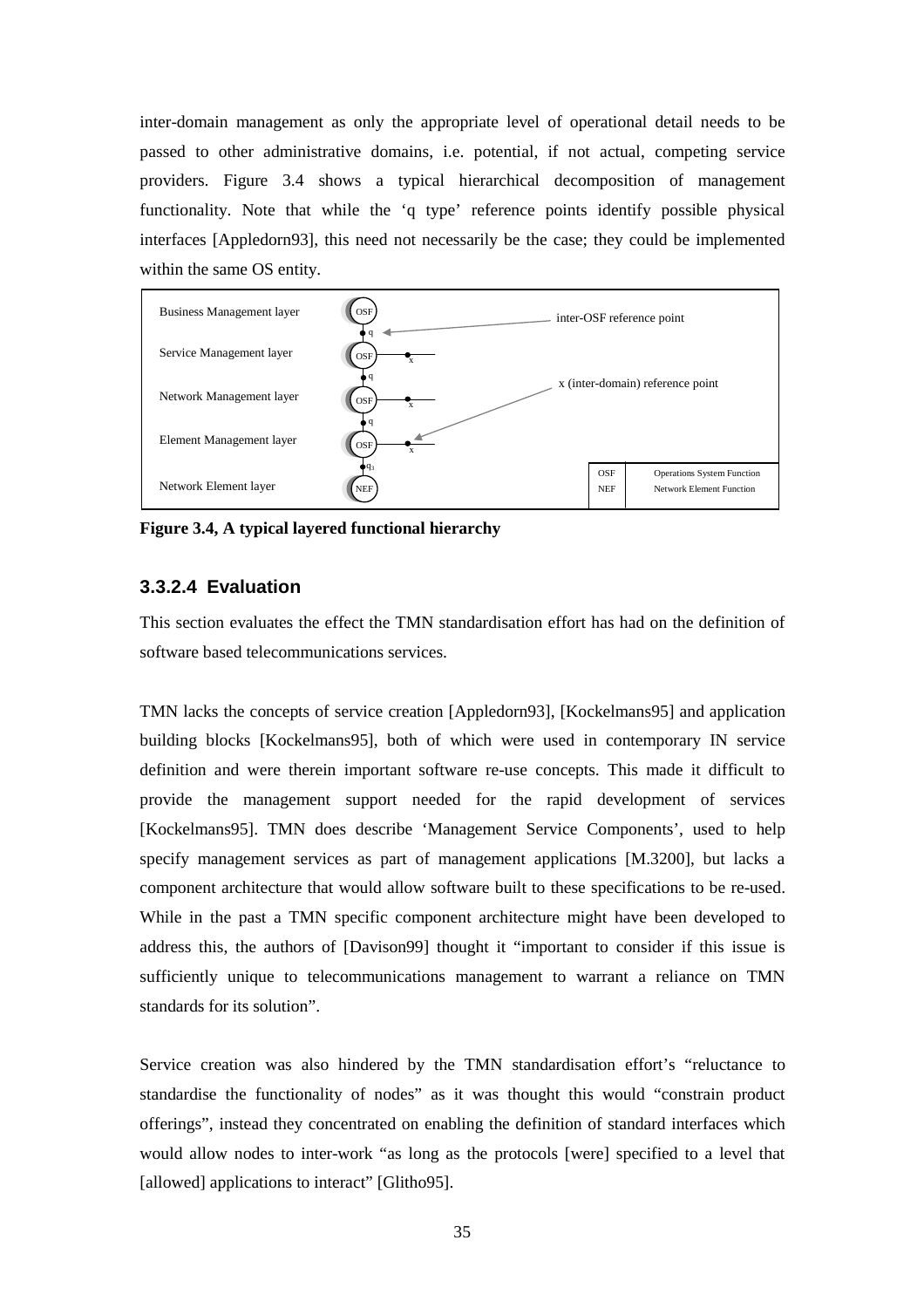The reluctance to standardise TMN functionality was partly due to the selection of the OSI systems management standards (X.700 series) as the basis for TMN interfaces [Glitho95]; OSI standards already provided specific management functions, i.e. the fault, configuration, accounting, performance and security 'system management functional areas' (commonly knows by the acronym 'FCAPS'). TMN mapped its telecommunications related functions to these more general systems management functions (with the exception of OSI security management, which had no TMN equivalent at the time of the original mapping [Scherer88]). These 'systems management functions' were dependent on the OSI management service and protocol, CMISE and CMIP, which meant that the protocol dependence was imported into the TMN. (Although it was noted that "TMN [was] not permanently tied to X.700 OSI management methods" [Shrewsbury95], the selection of CMIP to realise the  $q_3$  reference point resulted in a resolute association between the standards; in effect, TMN was "tightly coupled with OSI management" [Glitho95]).

Recognising the lack of functional specifications, several bodies subsequently produced specifications, including the then 'Network Management Forum' (NMF, now known as the 'TeleManagement Forum (TMF)), which provided specifications for testing, trouble and security management amongst others [Shrewsbury95] and the 'Netman' project, part of the 'Research and Development in Advanced Communications in Europe' (RACE) initiative, which produced 'Common Functional Specifications' for a number of areas, including accounting management [Smith92], [Netman94]. The lack of TMN functional standards has made it necessary for several TMN platform vendors to supply the functionality in proprietary ways [Davison99]. Recent TMN efforts have seen a reversion to the specification of a protocol independent framework for telecommunications management [TMN00].

Lack of architectural protocol independence [Davison99] also caused problems when attempting to integrate 'legacy' management systems; while Q-Adapters were specified for this purpose, in reality they were "difficult to develop" [Glitho95] and the architectural prescription of the "protocols and information specification techniques" was seen as a "problematic constraint on the applicability of TMN" as early as 1996 [Prepare96]. Knowledge of TMN technologies is not "IT mainstream" [Davison99]; given this, and the lack of tool support, many service providers found it "difficult to justify expense of migrating to new interfaces" [Glitho95]. As a consequence, today fewer than half of the respondents to a commercial survey quoted in [Davison99] had fully or partial compliant OSs.

When it came to defining interfaces there was [Glitho95], and is [Davison99], a lack of adequate tool support, with the OSI systems management based information model chosen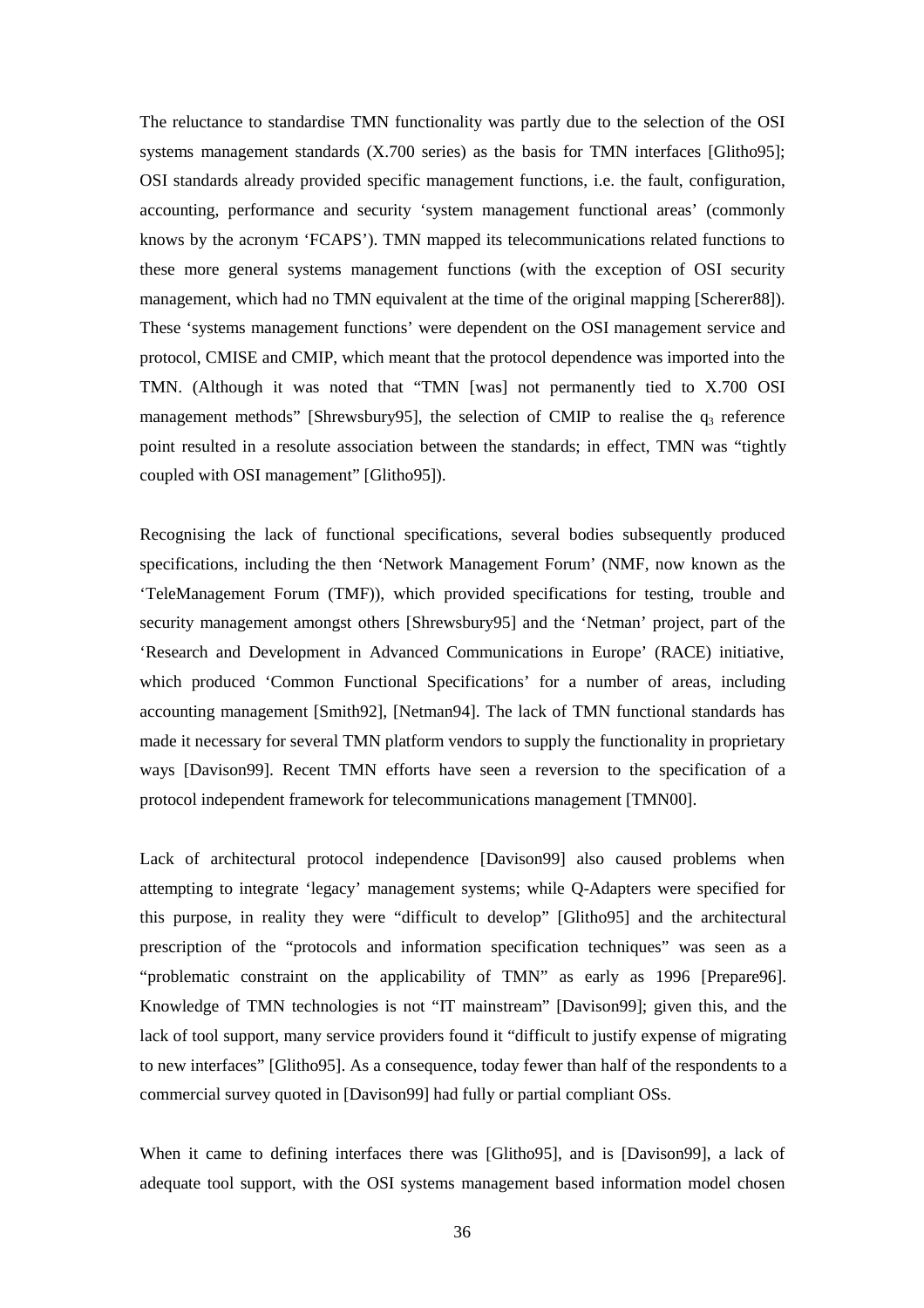seen by some as excessively complex [Davison99], its requirements found conflicting and difficult to meet [Glitho95].

 The 'logical layer' concept adopted from BT's 'Open Network Architecture' by the TMN [Pras99] was found to be a useful principle "for separation of management scope and responsibility" [Prepare96] while it is considered "the most important concept of TMN" by the authors of [Pras99]. Recent TMN standardisation work has tended to concentrate on the service and business management layers, with a recognised need for standards to automate "the activities that occur between administrations" [Glitho95], although in [Davison99] the authors question the use of "non-generic approaches to supporting the automation of business transactions between companies" given the growth of electronic commerce.

# 3.3.3 The 'Telecommunications Information Networking Architecture'

The 'Telecommunications Information Networking Architecture' (TINA) was a combined effort by service providers and their equipment and software suppliers to produce a software based service architecture embracing the concepts of distributed computing and object orientation. It also hoped to provide migration paths from established technologies like IN and TMN and to provide a greater integration of the facilities previously provided by these technologies.

## **3.3.3.1 Background and history**

TINA was propounded by a consortium consisting of service providers and their suppliers of software, computer and telecommunications equipment. This alliance was formally announced in an international symposium in Japan in late 1992 [Dupuy95], and began its work in early 1993 [Pavon96]. The formation of the consortium reflected some exasperation and impatience with telecommunications standards setting procedures, and bodies, felt to be out of touch with the new market realities [Marshall95]; reflected in particular in the four year time frames such bodies typically allotted themselves for the specification of standards.

The consortium proposed to produce *de facto* standards: specifications for the design and construction of telecommunications applications and a set of concepts and principles to guide such design [Pavon96]. These specifications, principles and guidelines constituted the 'TINA architecture': amongst other aims, it hoped to integrate IN and TMN concepts, recognising that is was no longer feasible "to support two independent architectures while applications on both architectures must inter-operate" [Appledorn93].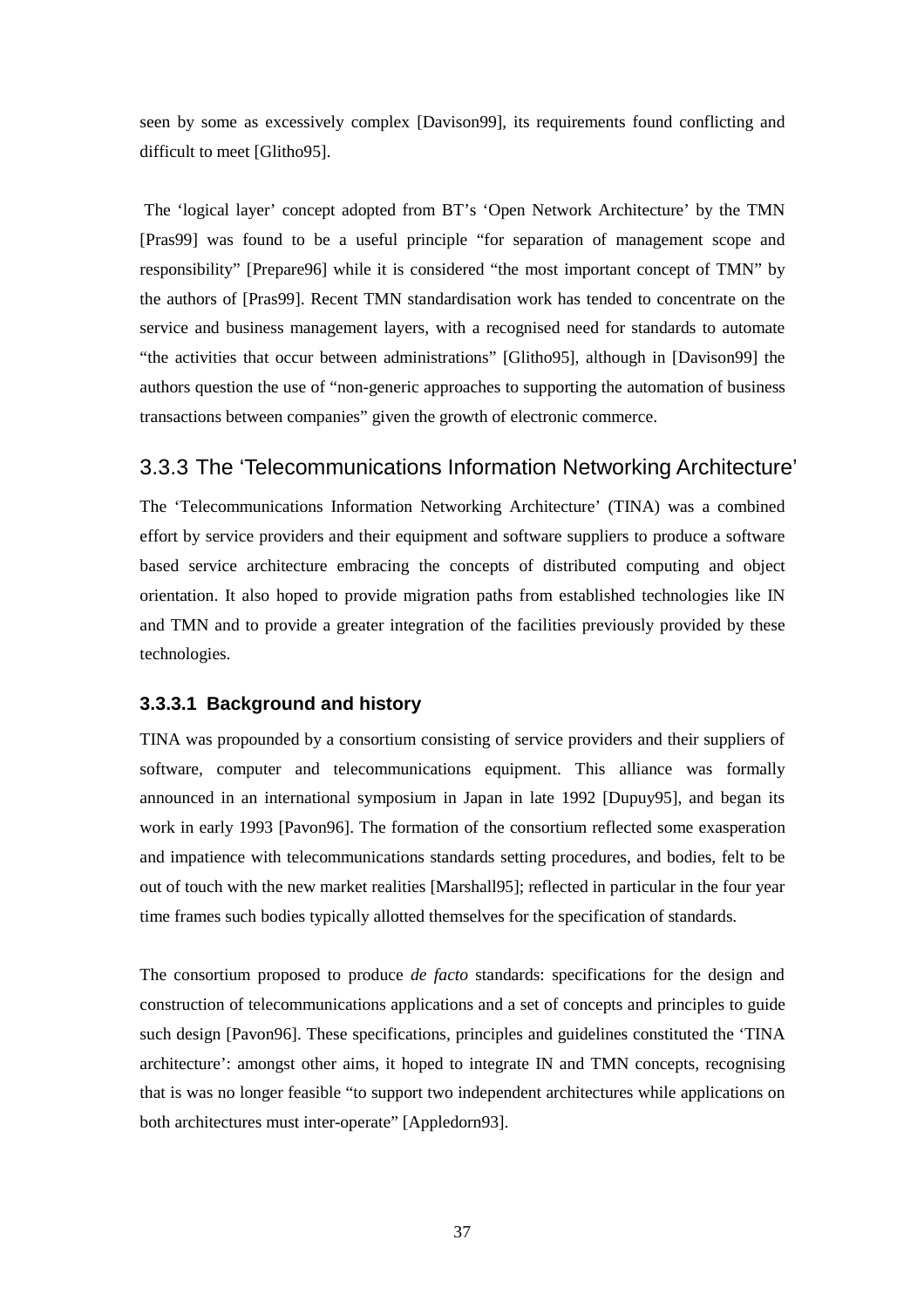The architecture was informed by advances made in distributed computing and object orientation within and without prior research projects and prototype work carried out separately by consortium members. It was envisaged that, rather than having many small groups working on similar issues, co-operation would enable "more effective and rapid progress" [Dupuy95]. With this in mind, a 'core team' of about forty engineers was assembled at Bellcore to specify, validate and refine the architecture with the aid of sample services. The first two architectural drafts were delivered to member companies at the end of 1993 and 1994, others following in March 1995, October 1996 and January 1997. The last two versions represented a stable architecture, with minor restructuring necessitating the final release [TSA97]. Their work was subsequently made available to the wider research community.

The TINA architecture adopted and integrated concepts from several sources, including: ITU standardisation efforts including IN, TMN and ODP standards [Dupuy95]; research projects including Bellcore's 'Information Networking Architecture' (INA) and the related 'Touring Machine' demonstrator [Nat92], [Gopal92], [Arango93], [Rubin94], the RACE (Research and Development of Advanced Communications in Europe) project ROSA (Race Open Services Architecture) [Mierop93], [Hall94]; and commercial architectures like the Bellcore (now Telecordia) OSCA (Operations Systems Computing Architecture) [Nat92], ANSAware [Herbert94], [Adler95] and OMG's OMA [Kitson95].

## **3.3.3.2 Objectives**

The TINA Consortium sought to define a consistent "software-based architecture for future information networks" [Barr93] that would support "open" telecommunications and be capable of validation [Dupuy95]. The objectives<sup>\*</sup> for this architecture, the 'TINA Architecture', included:

#### • **Support for new services**

 $\overline{a}$ 

The TINA architecture aspired to support the rapid production and deployment of new services [Rubin94], [Dupuy95], [Pavon96]. The most important requirements for such support included those for software interoperability and re-usability. The consortium recognised that "if the interoperability of application and platform software is not provided by the adoption of

<sup>\*</sup> TINA shared many objectives with the Bellcore INA initiative, indeed the INA initiative provided many of the early architectural specifications to the TINA Consortium [Rubin94]. For this reason some of the explanations of the objectives listed cite references to sources describing the INA as well as those describing TINA.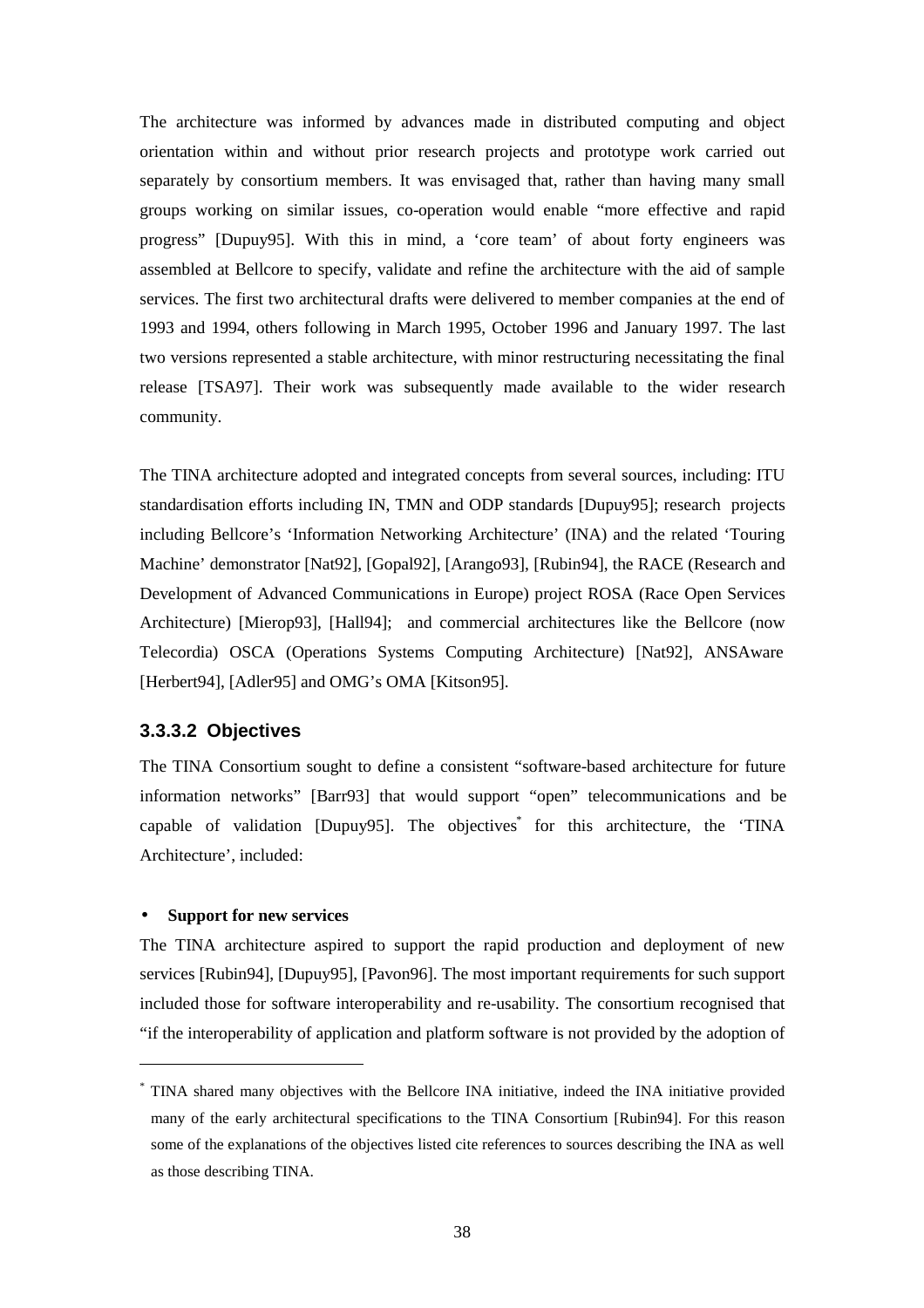the architecture, interaction between products of different suppliers would be achieved by *ad hoc* solutions with additional costs, possible delay in deployment and lack of reliability." [TReq95].

To support re-usability, the architecture was to specify component based software resources that could be used to construct services. It was hoped that some of these could be made available for new services in a library or toolkit [Dupuy95]. (These components were similar to INA 'Building blocks' [Rubin94], themselves related to the 'cluster' concept of ODP and ANSAware [Herbert94]). Run-time re-use of application software was envisaged: "The architecture should enable run-time re-use of application software so that the software can be accessed in providing new services and management capabilities" [TReq95]. A TINA component was to consist of several 'Computational Objects', or servers, each capable of supporting several interfaces. An interface that supported functionality visible outside a component was called a contract.

TINA also attempted to specify a common framework and methodology to simplify service design. Part of the support for new service types was a requirement for the "concurrent creation of service and management facilities" [TReq95].

#### • **Support for service distribution**

By not prescribing the location of software components, the TINA architecture attempted to enable the flexible placement of platform and application software. The architecture also strove to facilitate transparent distribution of application software on nodes that supported such transparencies [TReq95].

#### • **Telecommunications network technology independence**

A major objective of TINA was to provide service designers and implementers with usable abstractions of the telecommunications network that could be used to design services without building in technological dependencies. This was stated as a requirement for the "de-coupling of applications from computing and network hardware resources." [TReq95].

#### • **Co-ordinated management**

The TINA architecture was to enable the co-ordinated management of software components and network resources, allowing for the probability of multiple vendors for both [TReq95]. It was hoped to integrate the concepts of both the IN and TMN initiatives [Appledorn93],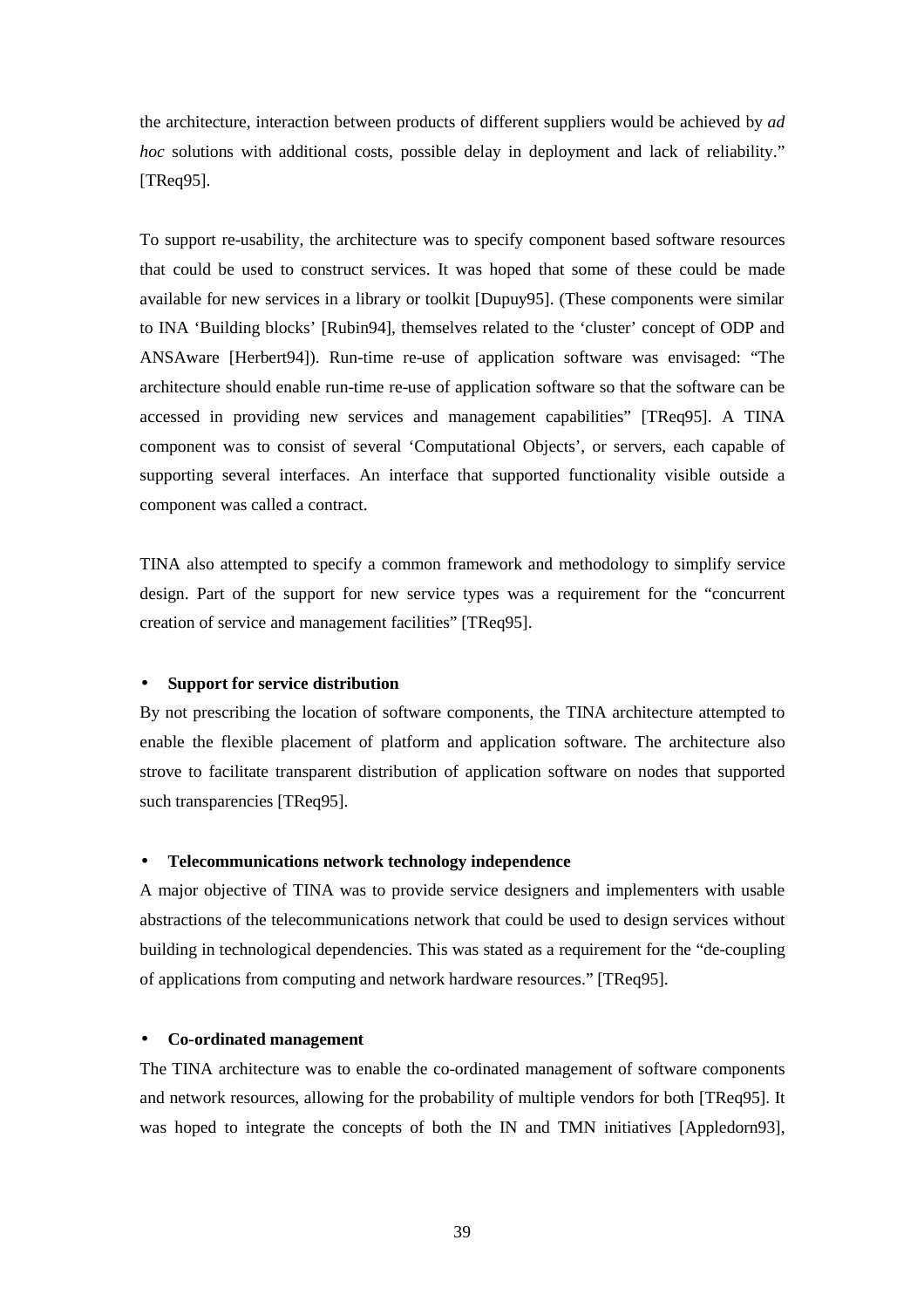[Pavon96]. The TINA architecture also endeavoured to support an 'evolutionary' migration from these architectures.

## **3.3.3.3 Architecture**

The TINA architecture consists of several sub-architectures that have complex interdependencies. TINA defines the 'Overall TINA architecture' and several constituent subarchitectures, namely: the 'Service Architecture'; the 'Network Architecture'; the 'Computing Architecture' and the 'Management Architecture' [TOCP95]. The architectures are specified independently, but in reality they depend on concepts defined in each other, which makes their independent description difficult. The 'Service Architecture' is the most relevant to this report, but the pertinent concepts from other sub-architectures are also defined.

The 'Overall TINA Architecture' defines concepts and principles it believes should be used to structure telecommunications software. The 'architectural layers' and 'architectural separations' it defines are deemed applicable to all the sub-architectures. TINA identified two orthogonal layering principles: computing and management layering.

'Computing layering' refers to the separation of telecommunications applications and the underlying distributed processing environment (DPE), with its supporting layers, as shown in Figure 3.5. Note that the transport network shown in this figure introduces a telecommunications specific layer. The overall architecture does not specify that all the network elements that comprise the transport network have DPE functionality, or that all DPE nodes have underlying transport network elements.



**Figure 3.5, TINA computational separations (adapted from [Tt99])**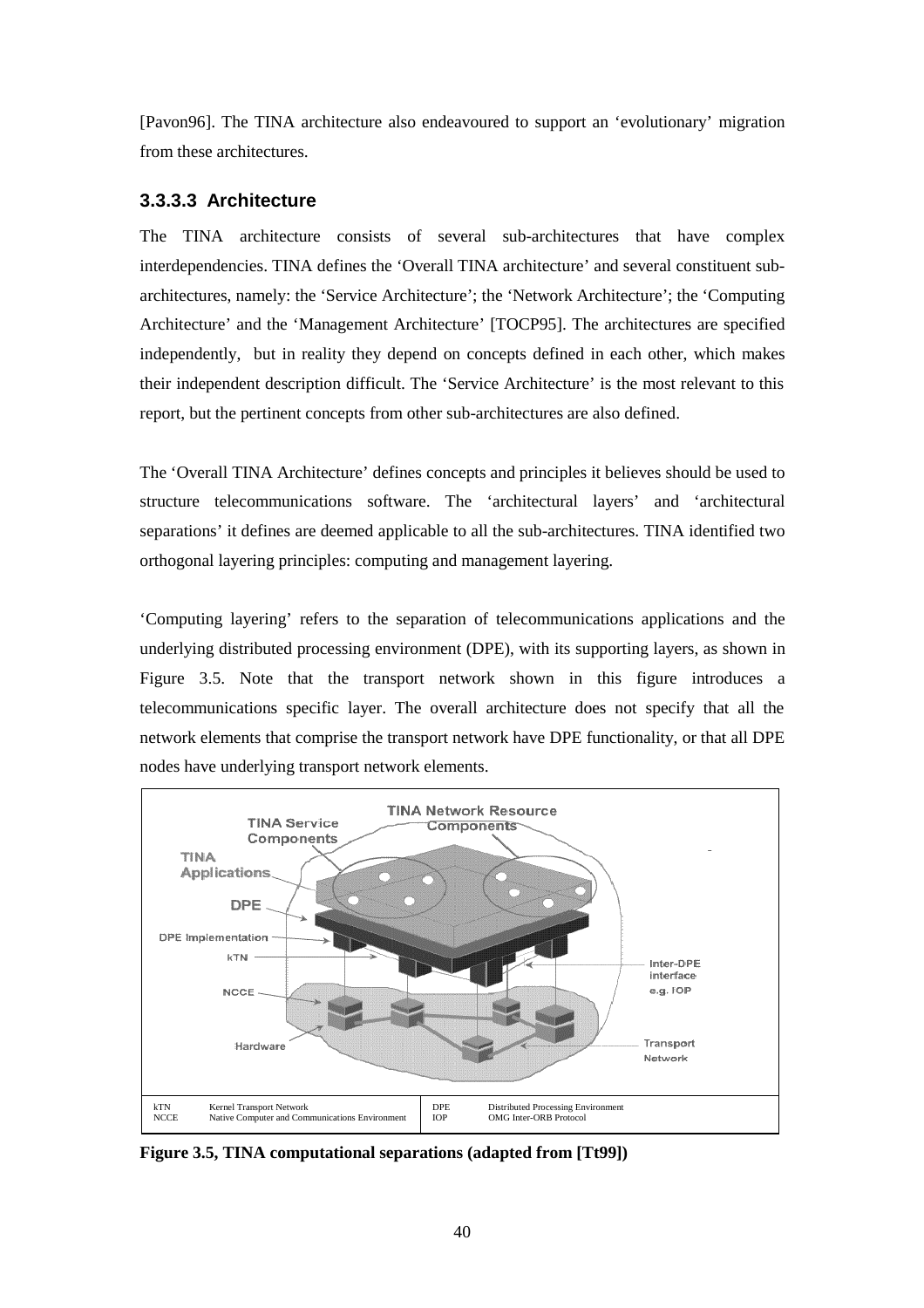'Management layering' is an adaptation of TMN layering (shown in section 3.3.2.3). Instead of the five management layers, TINA defines three: the service, resource and element layers. TMN layering was modified for two reasons [TOCP95]: TMN was primarily intended to be used in the management of transport networks, whereas other elements needed to be managed in TINA systems, and the layering, thus expressed, was also deemed suitable for software other than management software, for example services using the transport network. Management layering is shown in Figure 3.6



**Figure 3.6, TINA management layers (from [TSA97])** 

The overall architecture also defined "a composition model with a common sense separation of concerns" [Dupuy95] that could be used to design services and components [Berndt94]. This model was not made part of the service architecture because, while it was to be principally applied to service design, it was also deemed useful for components in the resource and element layers. It was also unproven [TOCP95]. The 'Universal Service Component Model' (USCM) is shown in Figure 3.7



**Figure 3.7, The 'Universal Service Component Model'**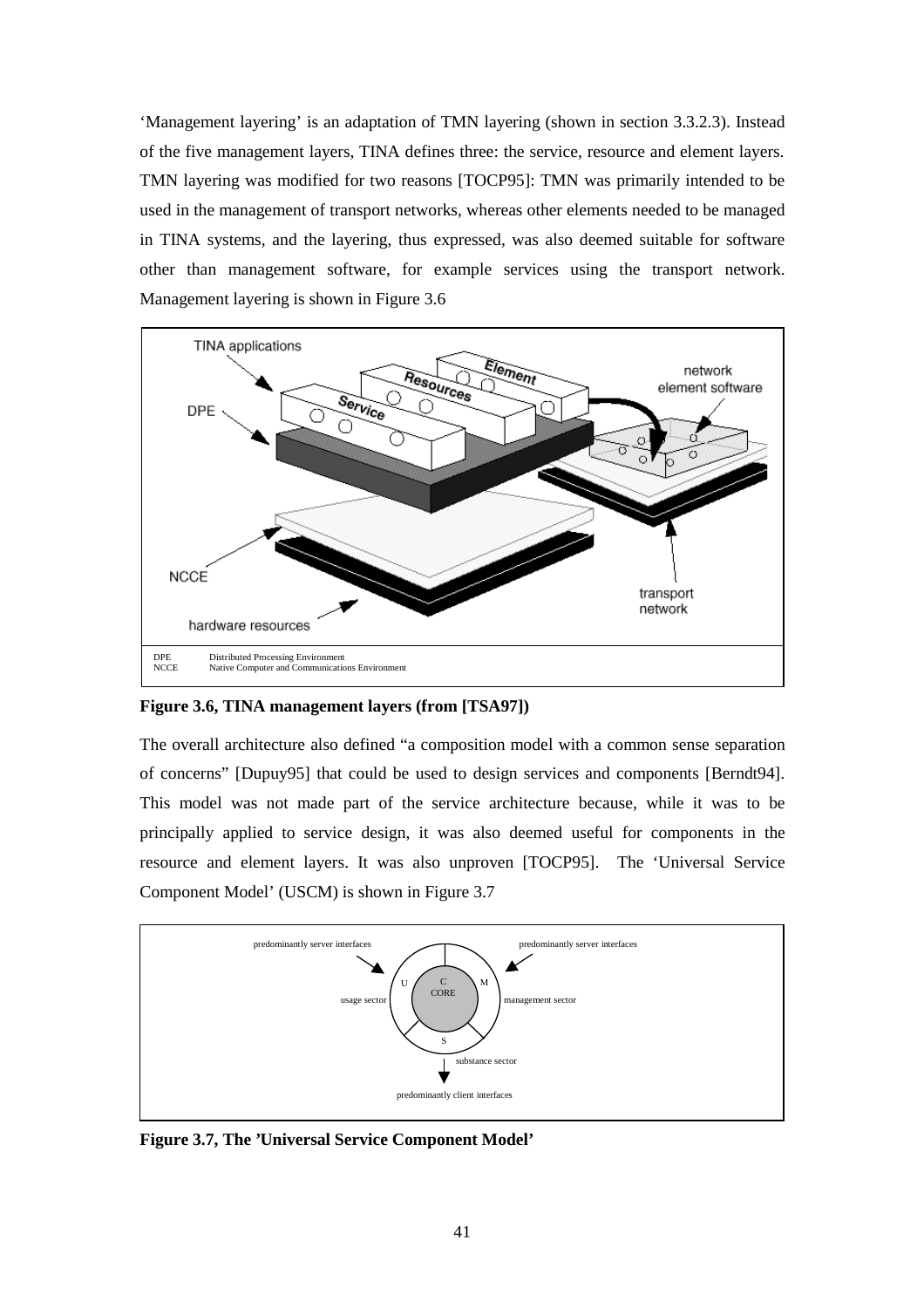The 'Core' defines a service's "primary value to a user" [Berndt94], i.e. the nature of the service or component functionality. The 'Usage' segment represents a service or component's appearance to the end-user or another component, respectively. The 'Management' sector represents management functionality, while the 'Substance' sector represents the dependence upon external resources. For a service, these segments represent its 'access layer'. The segments bear a resemblance to the layering principles defined in Bellcore's OSCA (Operations Systems Computing Architecture), used by the INA initiative, except that there the layers, 'User', 'Processing' and 'Data', which roughly correspond with Usage, Core and Substance, were only used to partition building blocks, i.e. components, according to their function [Nat92].

The 'Computing Architecture' defines modelling concepts that are used to define software in TINA systems and the TINA DPE. It refines the ODP reference model to make it "suitable for the design of telecommunications systems" [TOCP95]. The computing architecture defines modelling concepts for the ODP Enterprise, Information, Computational and Engineering viewpoints. TINA adds the concept of the 'Stream Interface' to the ODP concepts, where a stream interface is one without operations which facilitates the flow of structured information. TINA uses a superset of the OMG's IDL, called the 'Object Definition Language' (ODL), as a notation for computational specifications. ODL contains additions to deal with multiple interface objects and stream interfaces.

The TINA 'Management Architecture' extends TMN with ODP concepts, and is built on the assumption that management components are deployed on the TINA DPE [Pavon96]. Management functionality is thus independent of the protocol used to carry the management information. The TINA Management architecture dictates generic management principles that should be used for all telecommunications management software; the five OSI functional separations, the application of the computing architecture to model management systems and the application of the service architecture to management services.

The 'Management Architecture' defines two sub-categories of management; 'Telecommunications management' and 'Computing management'. Telecommunications management applies to three categories of components corresponding to each management layer defined in the overall architecture; the service components (defined in the service architecture), resource components and elements. Service management is defined in the service architecture by applying the generic management principles. Network management in TINA is defined in the 'Network Architecture' and applies to both the network management and element management layers defined by TMN, and thus to both resource components and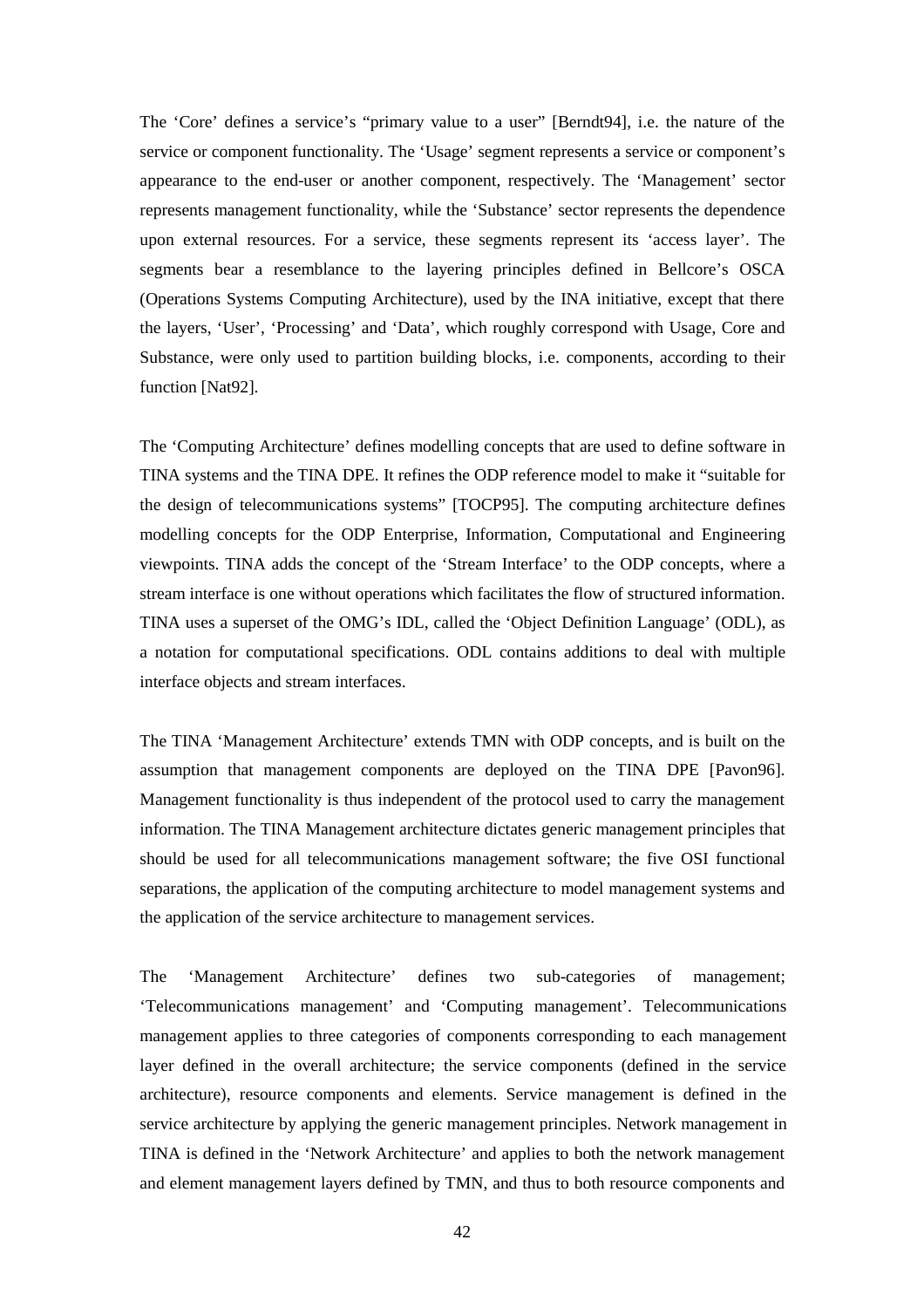elements. Computing management covers computing platforms, the DPE and the actual service software deployment, installation and operation.

The 'Network Architecture' provides concepts that describe transport network, and the functionality it offers services, in a technology independent way. It provides a "high level view of connections to services" [TOCP95] and generic descriptions of network elements in the 'Network Resource Information Model' [Lengdell96]. At the lowest level, an element proxy acts as a technology gateway between TINA and management specific protocols like CMIP. At the highest level of abstraction, offered by the resource layer to the service layer, a connection graph represents connectivity between stream interfaces. The 'Communication Session Manager', defined in the resource layer, translates a logical connection graph, at the service level, into a physical connection graph, at the transport network level. The elements of a connection graph are shown in Figure 3.8



**Figure 3.8, A TINA connection graph.** 

The TINA 'Service Architecture' [TSA95], [TSA97] attempts to define a set of concepts for the design, implementation, usage and operation of telecommunication services [TOCP95]. It identifies and defines generic service components that can be re-used to define new services [Dupuy95]. The service architecture extends and specialises the OSI management functional separations adopted by the management architecture, then applies them to service management. This means that management functionality is an integral part of the definition of an TINA service, not just management services. Figure 3.9 shows the TINA service architecture components and their interactions

The primary concept defined by the service architecture is the 'session', which is concerned with "temporal relationships and service activities" [TOCP95], i.e. it provides a context for user interactions with a service within a defined time period. The TINA service architecture identifies several session types, including; the access session, which represents a customised, mobile and secure access point to many services; the service session, representing a service activation; the usage (or user) service session, representing a single user's interaction with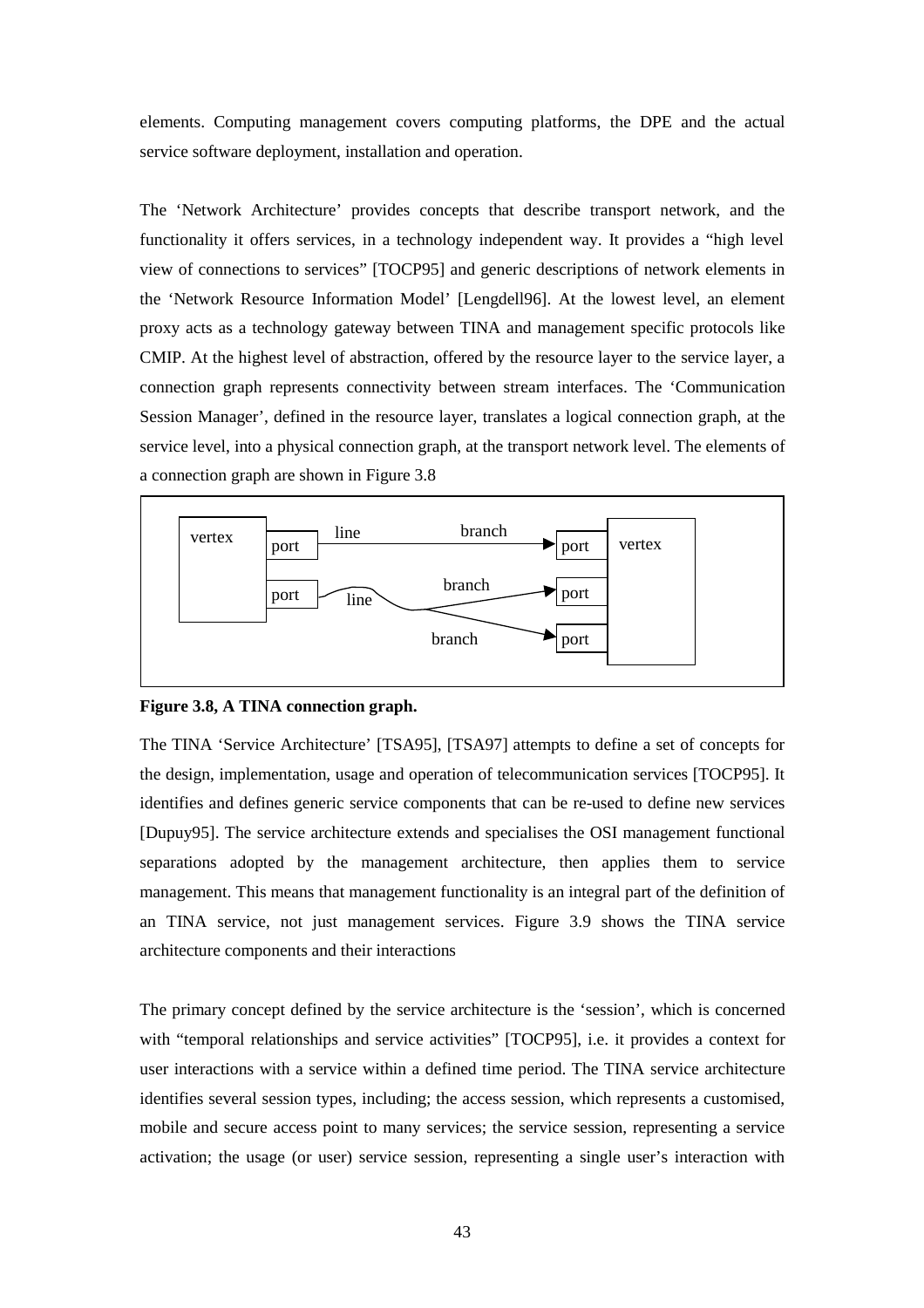this service activation; and the communications session, which maintains state (in the form of a connection graph) about the network connectivity of a service session.

The session concept was described in the Bellcore 'Touring [sic] Machine' project, where it was an abstraction representing "the control relationship among applications software providing services to, or acting on behalf of, users participating in a communications attempt" [Gopal92], although it can be seen that this archetypal concept conflates the now separate service, user and communications sessions. TINA defined several sessions because the separation promoted independence between different aspects of service usage. This independence meant that "the modification of a particular session model or related mechanism [did] not impact on models and mechanisms governing other types of session." [Pavon96]. TINA sessions can also span several administrative domains; portions of sessions are defined that apply to each domain, for example the usage service session can be split into customer and retailer domain usage service sessions. The session concept offered several advantages over the 'call' concept; whereas a call was concerned with the allocation of communications resources, with service logic awkwardly invoked from predefined points within the call, the session could support service specific functionality ubiquitously [Pavon96]. The session concept was also originally thought useful in the detection of unwanted feature interactions [Arango93], [Pavon96].



**Figure 3.9, TINA Service Architecture components & interactions (from [TSA97])**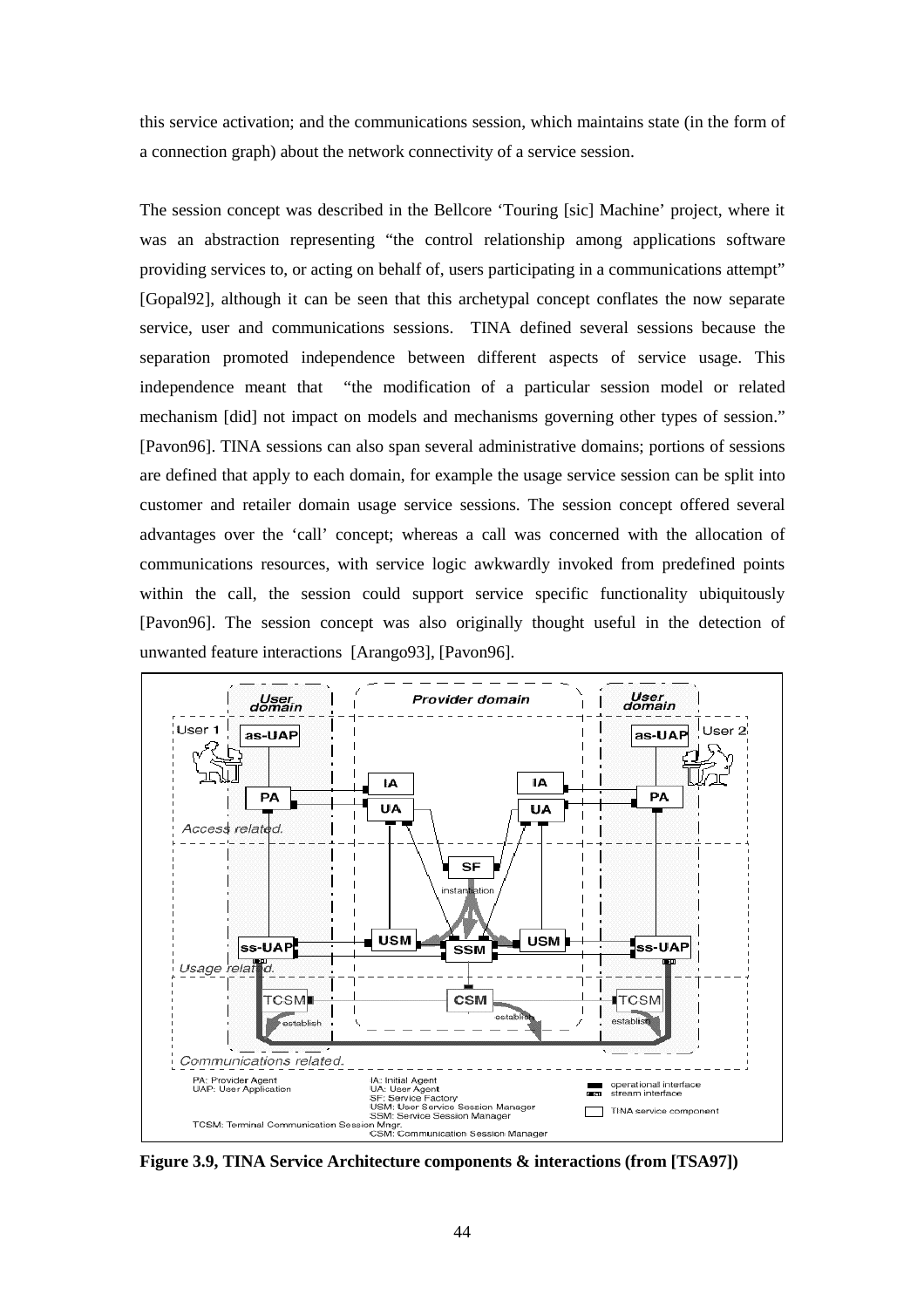The components that support the access session are the 'User Agent', and the 'Provider Agent', these allow the association of users and terminals with services and networks.

The 'User Agent' represents a service user in a provider domain and facilitates the creation or joining of service sessions. The 'Provider Agent' allows a user to access their user agent in a particular provider domain [TSA97]; this means that a particular service provider's 'Provider Agent' must first be present in the user domain. The 'Initial Agent' was added to the set of service architecture components to support user mobility by allowing a user to contact a service provider from any terminal. The initial agent facilitates the creation of the access session which then exists between the provider and user agents, but does not participate further in this session. The 'access session User APplication' (asUAP) provides a user interface to provider agent functionality. Similar components to the user and provider agents were described in previous architectures using the names 'User agent' & 'User' [Mierop93], 'User Agent' & 'Generic session end point' (which combined both access and service functionality) [TSA95], and 'User Agent' and 'Terminal Agent' [TOCP95]).

The service session is supported by the service factory and the user and service session manager components. To create a service session, a user must first select which service to start using the access session components; this involves the provider agent requesting a list of subscribed services from the user agent and returning it to be presented by the access session user application.

When the service is chosen, the provider agent can start a service session user application (ssUAP). At this stage, a new service session can be requested of the provider agent by the service application, the provider agent relaying this request to the user's user agent in the service provider domain. The user agent contacts the 'Service Factory' appropriate to the required service session and requests the creation of the 'Service Session Manager' and 'User Session Manager' components to support this session. The references to these components are then propagated back through the user agent and provider agent to the service session user application. At this stage a single user service session exists as the association between, at least, the service session manager, user session manager and the service session user application. The usage service session, representing a user's view of a service is supported by the user session manager. Facilities exist to invite other users to join the service session and for the extension of already existent sessions to incorporate new users, mediated by the service session manager.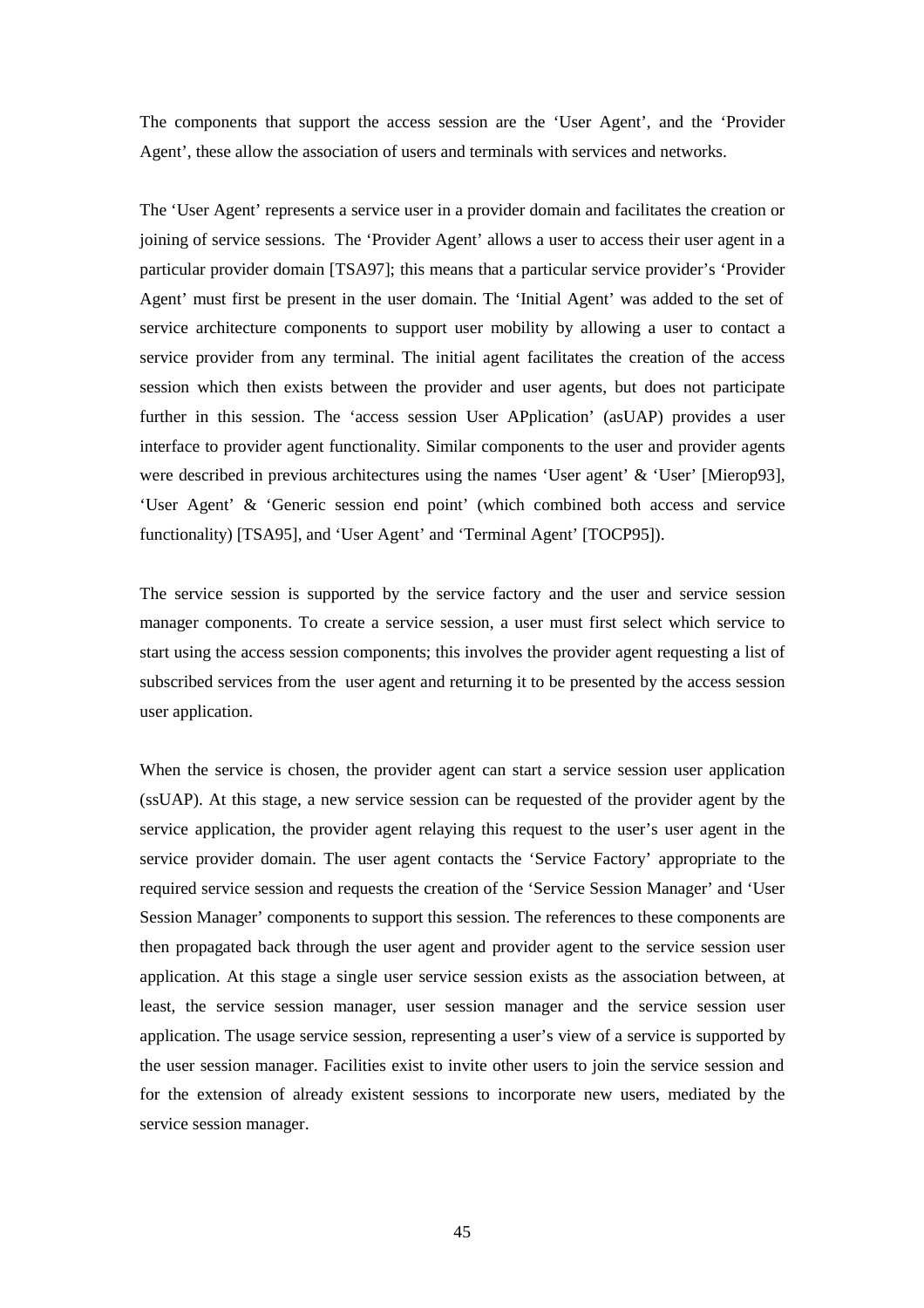A service session usually requires the use of telecommunications network facilities. These facilities can be used within the context of a communication session, which represents a service view of bindings between stream interfaces supported by the service session user applications. Only one service session can be associated with a communications session at any one time. The 'Communication Session Manager' allows a service session manager or user session manager to set-up, modify and remove 'stream flows' as described by a logical connection graph, where a stream flow is an abstraction of a connection [TSA97]. The 'Terminal Communication Session Manager' allows the communication session manager to set-up, modify and remove connections in a user's domain.

In general, the service architecture promotes a separation between service logic and resource provisioning, facilitating the provisioning of new services independently of the underlying network [Dupuy95].

## **3.3.3.4 Evaluation**

Overall, the TINA Consortium as an entity cannot be judged as wholly successful, although the ideas propounded by it will probably continue to influence and inform many telecommunications service modelling and design activities. There are few, if any, commercially deployed telecommunications services that are entirely based on the TINA architecture; parts of it have been used, others parts adapted, still others ignored. Acceptance and use by a wide range of vendors is a necessary precondition for the success of any software architecture; in this sense the TINA architecture cannot be viewed as a success. Perhaps this was due in part to the consortium's initial lack of openness: for those outside the consortium it often proved difficult to gain access to relevant documentation. Such was the case for the early part of this research.

At least part of the problem can be traced back to support for 'legacy' systems. This is incredibly important in any industry relying on software, but are especially important in service industries. A denial of service for upgrades or wholesale infrastructure replacement is unacceptable. Reliability and availability are at the heart of service provision; indeed some believe they provide one of the main differentiating factors between software applications and services [MaA94a]. Perhaps migration from legacy systems ought to have been considered more closely by the consortium, but inter-working with legacy systems is not commercially lucrative outside specialist integrators (there is only one specialised ORB vendor in the TINA Consortium), nor does it guarantee sales of new equipment.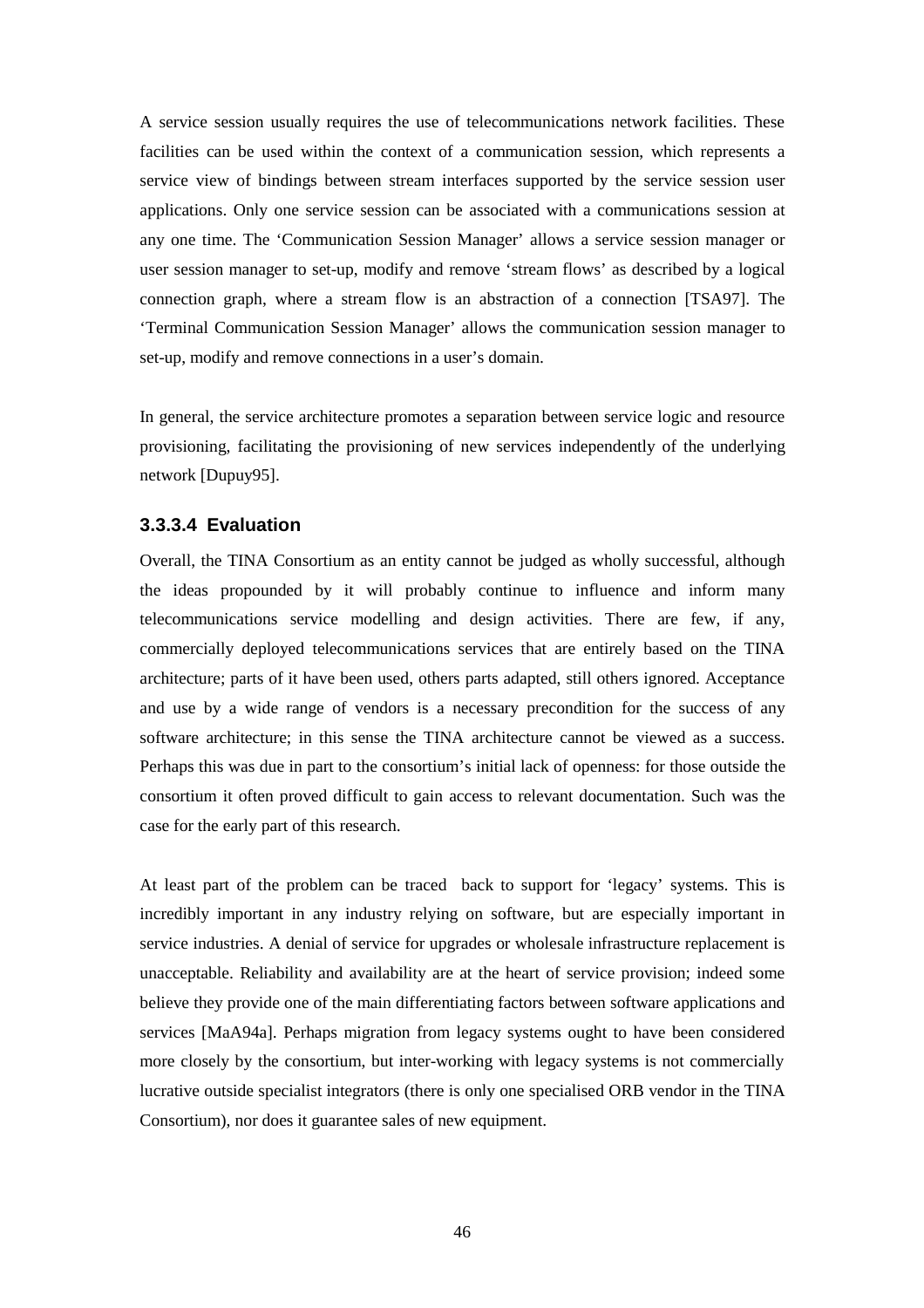When the TINA Consortium started, the idea of a ubiquitous distributed processing environment was probably fanciful. There were several architectures that specified DPEs. In hindsight the most influential of these was the OMG's Common Object Request Broker Architecture (CORBA), but in the timeframe of the early TINA Consortium even the adoption of CORBA did not guarantee inter-operability between applications written by different software suppliers. (Such inter-operability did not become a feature of CORBA until the release of CORBA 2.0 in 1995, with ORBs featuring such functionality appearing later again). It was gradually realised that telecommunications software was not such a special case; it too, could, and should, use 'mainstream' software engineering practices and products. With this in mind, the TINA Consortium has lately turned to directing telecommunications specific extensions to CORBA rather than designing and specifying yet another distributed processing environment.

Perhaps another reason for TINA's lack of success can be attributed to the sheer quantity, verbosity and complexity of the material that needs to be understood before forming a coherent view of the architecture: "Understanding all the documentation imposes as steep learning curve for parties interested in implementing TINA" [McKinney98]; this in an industry not known for its reticence!

It has also been commented that "the details needed to implement TINA do not exist and the current documentation leaves much room for interpretation" [McKinney98]. The selection of ODP viewpoints as a method to describe and specify TINA systems has also been criticised; it was felt that while they were a good documentation tool, they offered little construction guidance, e.g. in combining the viewpoints to create a system [TSDG95].

TINA has also been criticised for concentrating on connection oriented network environments [McKinney98]. The architecture's general applicability to connectionless services has been shown experimentally [Hwang96], [Lewis98], but some of the communication session related components in particular show a connection oriented bias; "TINA has still not been deployed in an actual Internet user setting" [McKinney98].

Experimental results have found that the architecture's support for software re-use as far from ideal; work carried out in the ACTS Prospect project [PD22B98], which based its sample services on the TINA service architecture, found that while some software and specification re-use was possible, true component based re-use was difficult. Ways to specify and package telecommunications software for re-use were subsequently explored in a follow on ACTS project, Flowthru [Lewis99].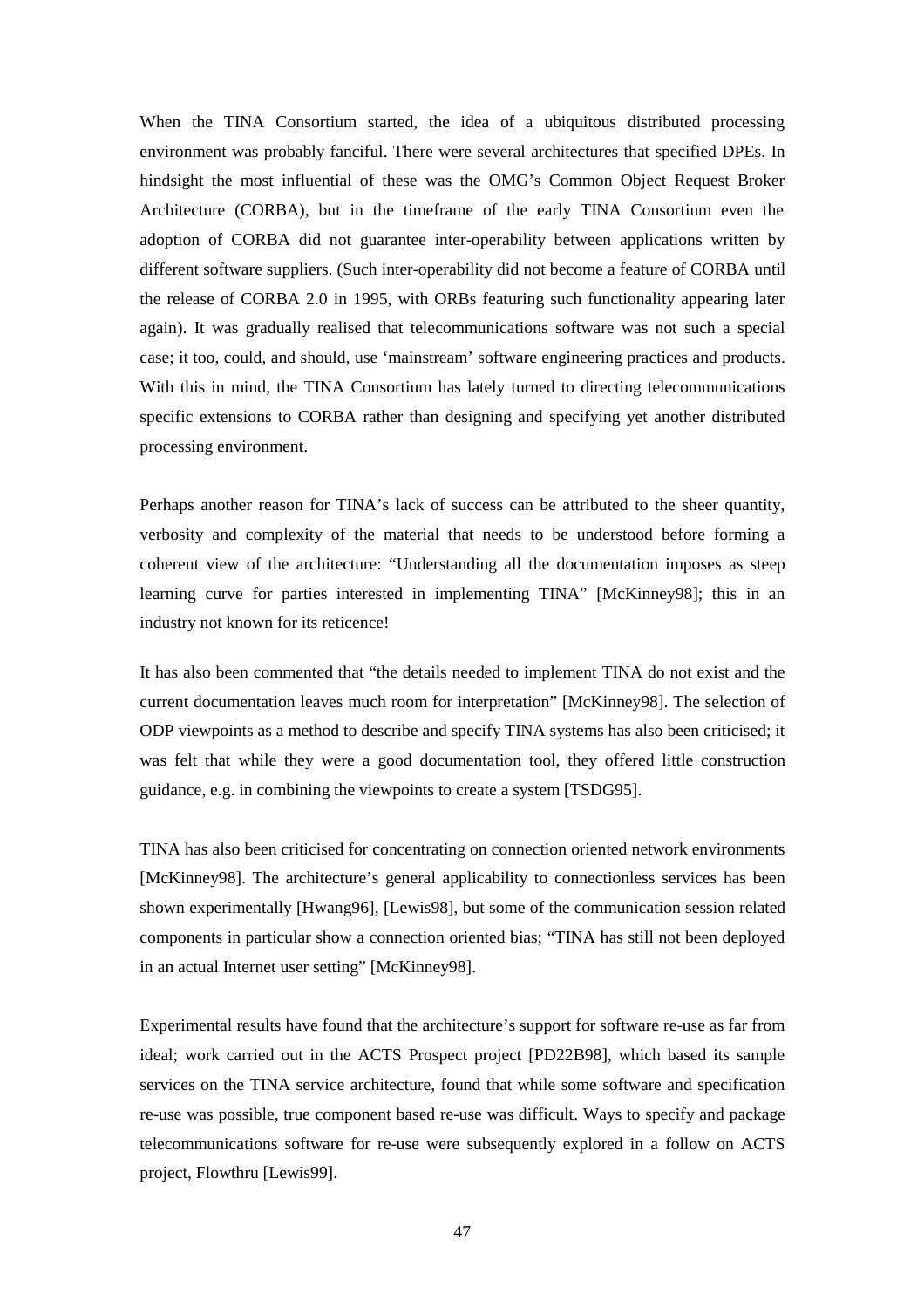# **3.4 Charging for telecommunications services**

The requirements for both service fulfilment and pricing are demonstrated in the support a service architecture gives for service charging. This section considers the support for accounting and charging for service usage in each of the service architectures outlined in the previous section. It begins with an historical overview of telecommunications charging, explaining its provenance and its development into present day charging systems. It then describes the degrees of standards based support for telecommunications charging and offers some explanations for their present positions.

# 3.4.1 Background

As seen in the previous chapter, telecommunications systems, formerly predominantly telephony systems, have historically had high running and maintenance costs, associated with manual and mechanical switching systems respectively. Service providers used two methods to cover these costs in manually switched systems: metering and ticketing [Littlechild79]. With metering, a counter, or meter, associated with each subscriber was incremented for each call made, the increment executed by hand. With ticketing, the details of a call were written down on a ticket, later used as a basis for the calculation of a fee based on distance and duration. Metering was usually used for local calls and ticketing for long distance calls. The same methods were later automated for automatic switching systems.

When automatic switching was first introduced it provided only local connections: long distance services like subscriber trunk dialling (STD in Britain and Ireland) and direct distance dialling (DDD in North America) were later innovations. Some service providers, particularly those in Europe, employed a scheme called 'message rate charging', where each subscriber's meter was automatically incremented for each call [Littlechild79]. When long distance dialling was introduced, modifications were made to provide 'periodic pulse metering' (PPM). With this system, the meter was incremented at intervals throughout the call, the duration of these intervals dictated by the call destination.

In North America, several service providers still used flat rate, unmetered, charging for local calls, where the line and equipment rental were set to cover the cost of service for an average subscriber. PPM could not be used where a subscriber's line did not have meter, so equipment to provide automatic toll ticketing (ATT), later automatic message accounting (AMA), was introduced. In this scheme, the details normally noted by the operator were automatically recorded to be used as a basis for later charging. This scheme allowed service providers to produce itemised bills, but the associated processing overheads were borne by subscribers in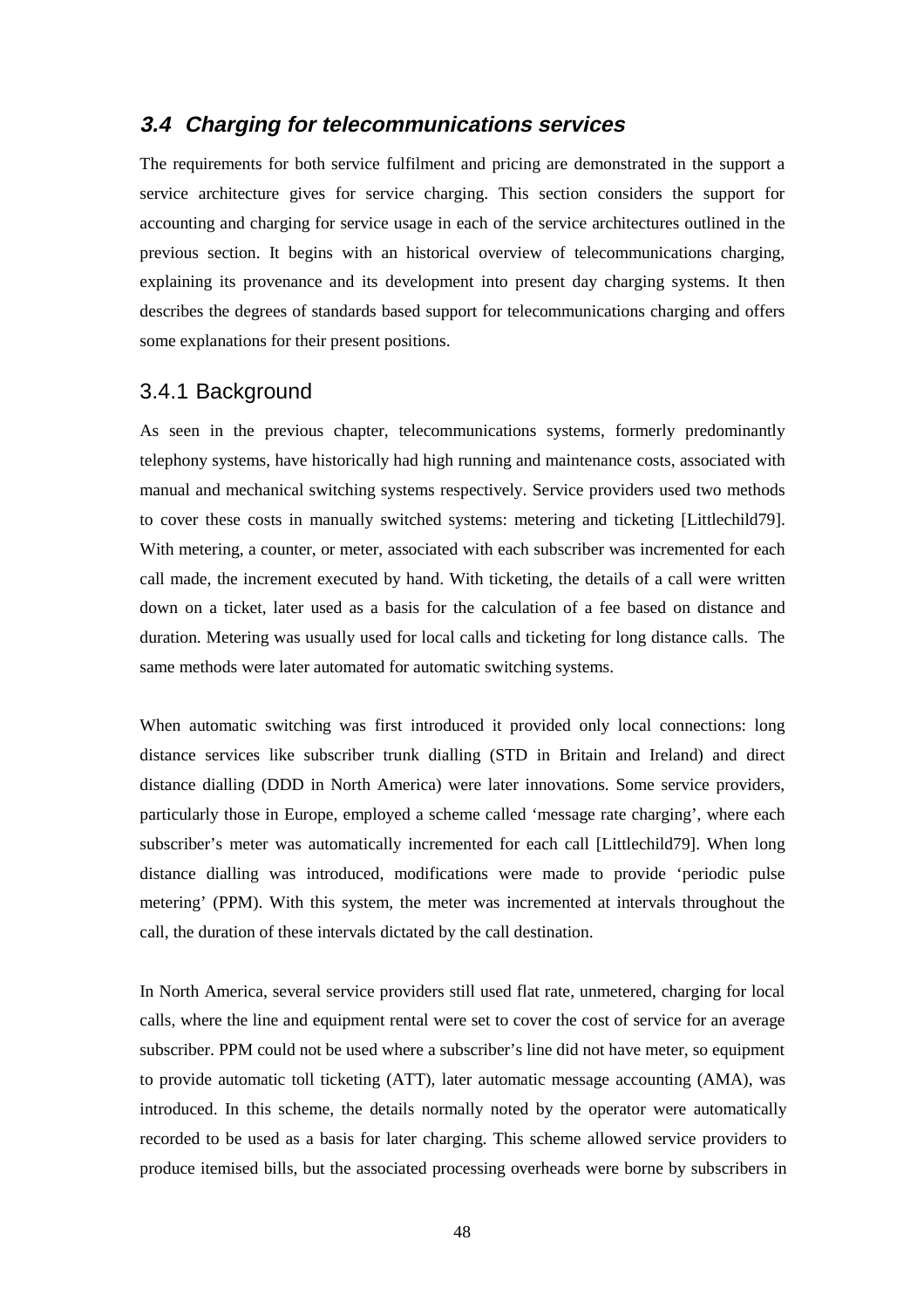the form of a minimum charge for each call as computing facilities were still relatively scarce and expensive.

The lack of transparency and consequent fraud potential of pulse metering eventually led to its replacement by many service providers. The adoption of ticket based schemes could provide the itemised bills that many subscribers requested, and could also justify the introduction of potentially lucrative minimum charges for local calls. Such systems produce 'Call Detail Records' (CDRs) which can trace their origin to hand-written 'tickets'.

# 3.4.2 Overview

This section introduces terms and concepts that can be used as a common vocabulary when describing telecommunications accounting systems. Each architecture tends to define its own terms to refer to common concepts, coining a vocabulary that can usually only be understood within its own context. The concepts defined within the OSI systems management standards are chosen because they formed the basis of several architectures. By its nature this section thus also outlines standardisation efforts in telecommunications accounting.

The OSI systems management 'Usage Metering Function for Accounting Purposes' defines a relatively intuitive three stage model describing "accounting for resource utilization" which consists of the following sub-processes [X.74298]:

### • **Usage Metering**

Usage metering defines the creation and persistence of 'usage metering records' (UMRs) generated as a consequence of the occurrence of 'accountable events'\* . Several accountable events may result in the creation of a single usage metering record and "the use of several resources will generally give rise to several usage metering records".

### • **Charging**

 $\overline{a}$ 

 Charging relates to the creation of 'service transaction records' (STRs) by combining usage metering records. The term service transaction is "used in its usual English meaning to denote things like a telephone call or the sending of a electronic mail message" [X.74298]. Pricing information based on resource usage is also usually added at this stage.

<sup>\*</sup> An event is deemed accountable based on its presence as a 'reporting trigger' in any accountable object's control object (this is described in more detail in section 3.4.4).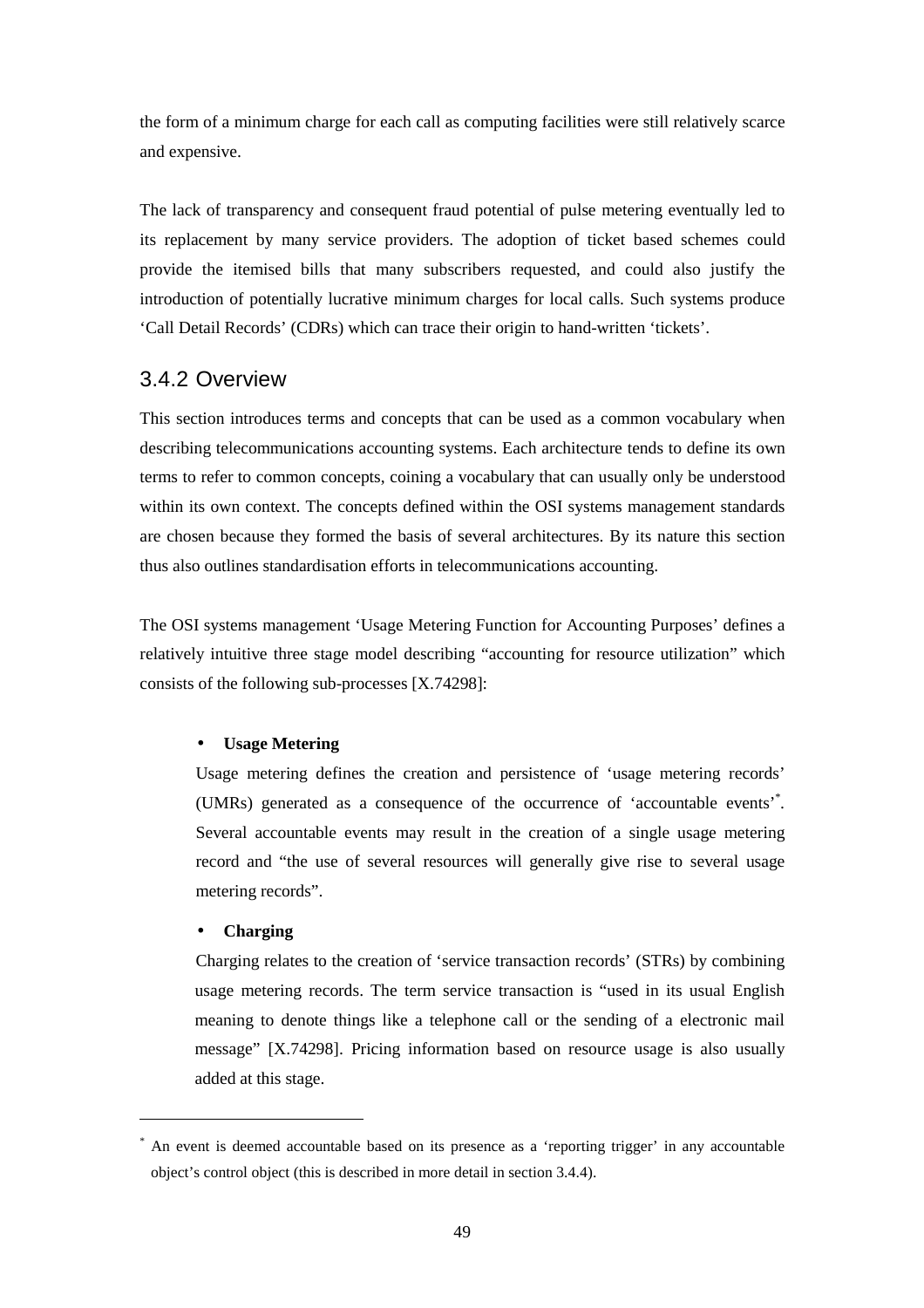#### • **Billing**

Billing refers to the relation of service transaction records to a specific subscriber and the eventual production of a bill.

When regarded in a wider telecommunications industry context, billing usually also includes access charges (e.g. line rental), discounts and other periodic charges not related to resource usage. Some telecommunications industry forums, especially those with higher level service and business process oriented views, also use the term 'billing' to refer to the complete accounting process [TMFBoM98]. In this report 'billing' refers to the sub-process outlined above. X.742 specifically restricts itself to specifying "the activities and management information required to support the usage metering process".

The TMN standardisation effort adopted OSI systems management recommendations as a basis for the definition of many management functions. Several of these general systems management functions, described in Recommendations X.730-X.750, were subsequently adapted and specialised for the management of telecommunications networks. One such specialisation was Q.825 which described three new functions to support 'Call Detail Recording' for some of the Network Elements that could participate in the TMN. This Recommendation standardised most of the contents of 'Call Detail Records' (CDRs) which until then had been proprietary or locally standardised. These 'Call Detail Records' have a number of uses, but when used specifically for accounting purposes they ought to be called 'Usage Metering Records', as in X.742 [Q.82598]. Nevertheless, the more general term is commonly used in connection with telecommunications accounting.

Operations Systems supporting billing commonly have their billing functionality subsumed into proprietary 'Customer Care and Billing' (CCB) systems. These systems rely on 'Service Transaction Records', each of which can be formed by aggregating several CDRs (for example by combining the CDRs from the exchanges involved in a call). The transformation of CDRs into service transaction records is usually carried out by mediation systems. These systems can also perform basic rating by selecting the tariff which applies to a particular service transaction. Mediation functionality may be present in the switch, provided separately or as part of the CCB system. Service transaction records can then be related to a specific subscriber's 'service transaction', priced, and used as a basis for billing.

Figure 3.10 shows an overview information model for common telecommunications accounting constructs.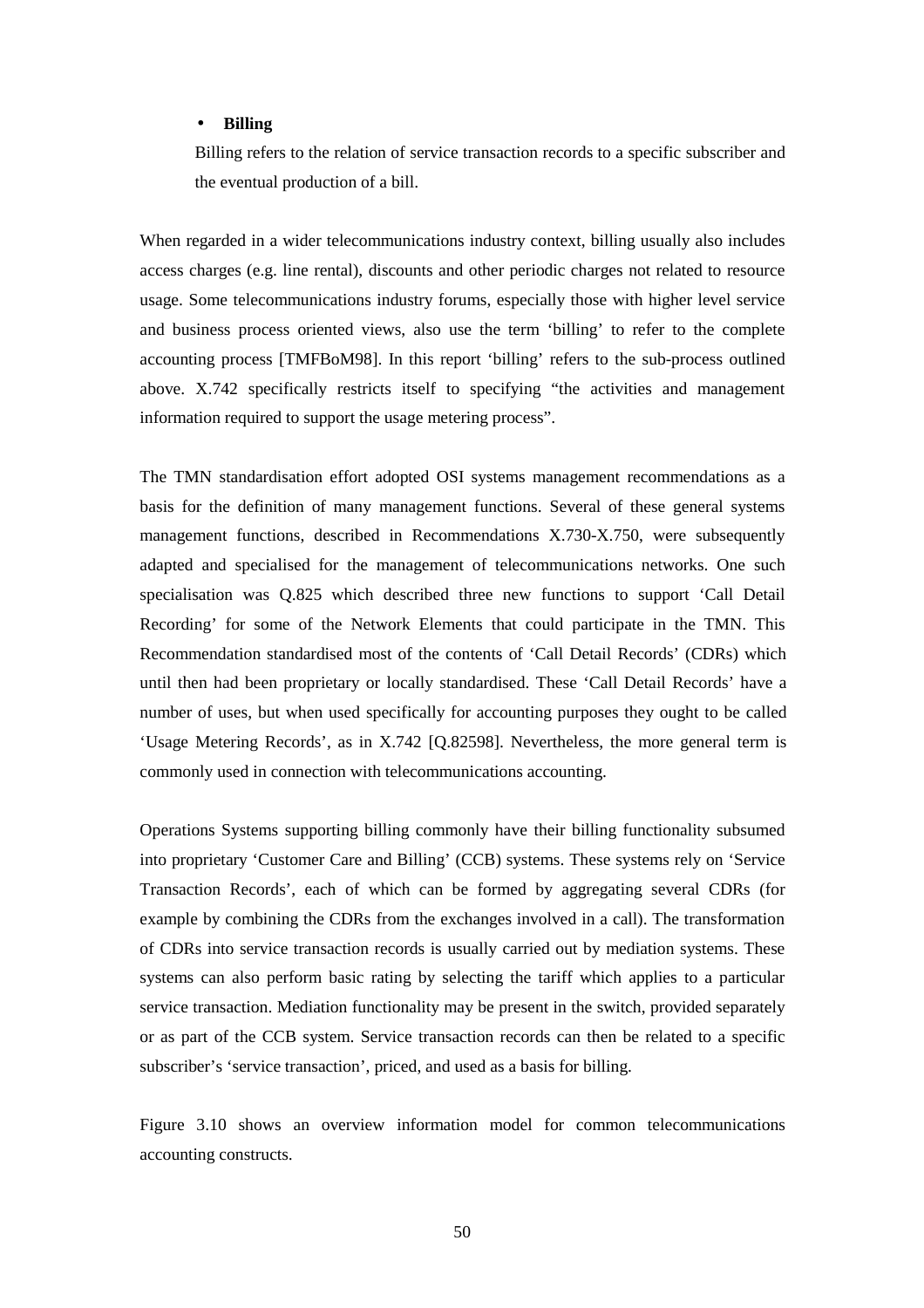

**Figure 3.10, overview information model for telecommunications accounting** 

Research and standardisation effort in telecommunications accounting has tended to concentrate on facilitating accounting between the increasing numbers of service providers in deregulated markets [P407D197], [Bleakley97]. Subscribers can normally be charged for service transactions based on the CDR information available to their own service provider, even if they use the facilities of other service providers in the course of their transaction (e.g., for international calls, the relatively high rates used are almost guaranteed to cover the other service provider's wholesale interconnect charges!). Other service providers involved in transactions can seek remuneration for the use of their facilities via bi-lateral agreements or increasingly through a 'clearing centre' [ETSITR101] or 'clearing house' [P407D197]. Such 'inter-domain' accounting (i.e. between service provider domains) normally involves the bulk transfer of CDRs, although inter-domain accounting between national service providers can sometimes be carried out on a per service transaction (i.e. call) basis [Mäkelä99].

# 3.4.3 Accounting in IN.

As discussed in section 3.3.1.4, IN standardisation concentrated on enabling switch vendor independence for service providers, leaving operations issues to be dealt with using proprietary, or latterly, TMN-based management systems. It was recognised that accounting was fundamental to actual service deployment, no matter how quickly IN allowed services to be developed [Bauer88], but separate accounting mechanisms were thought unnecessary as IN services came to be regarded as having a similar charging basis to other telecommunications services [ETSITR101]. As the signalling network became increasingly used to support IN services, it was recognised that some mechanisms were needed to account for this use, but as yet standards have suggested only three charging options: no charge, flat rate charges and volume based charges [Mäkelä99], none of which allows charging based on service functionality.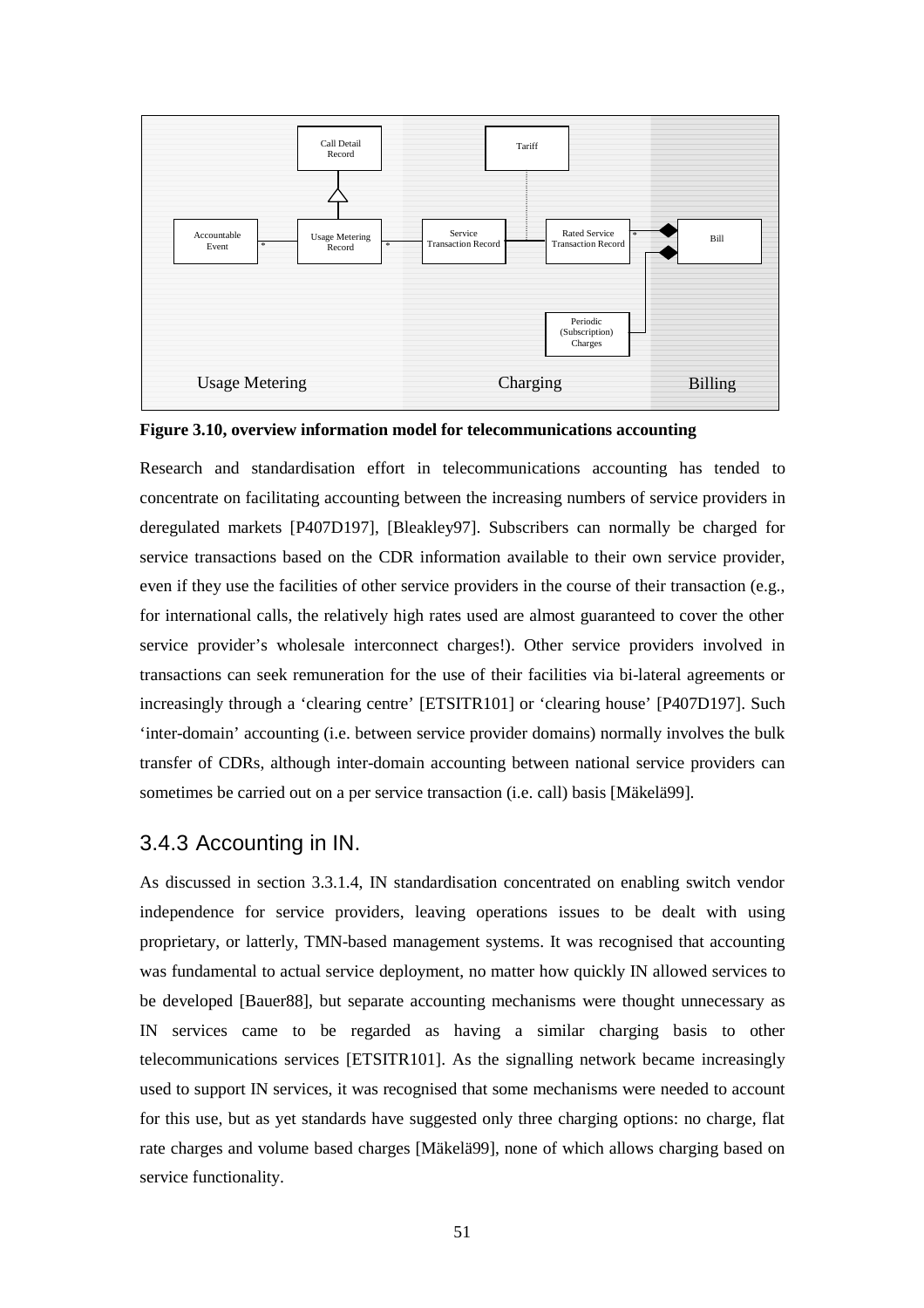IN supports alternative charging models for services like 'Freephone' and premium rate information services [Schulz92]. IN CS-1 defined a functional component (i.e. a 'Service Independent Building Block' in CS-1) which could be used to determine the "special charging treatment for a call" [Duran92]. Accounting mechanisms for antecedent (i.e. pre-IN) services could be used for these calls with few adaptations [Collet92], [Pezzutti92], in the main because calls were still charged based on duration [Lappin96], albeit at higher rates! Alternative charging models allowed the originating subscriber charge (if any) to be divided between the (network) service provider and the 'value-added service' (VAS) or 'information service' provider, who would otherwise have been regarded as the terminating subscriber. ('Freephone' calls resulted in a charge to the information service provider).

An IN functional component supporting calling card functionality for other services was also specified [Ranasinghe94]. Calling card services allow calls to be charged to a subscriber account identified by an input number and a PIN, rather than relying on the call's originating directory number (DN) to identify the subscriber to charge. The 'Service Independent Building Block' had "the usage charge directed to a particular account which may be different to the default one" [Ranasinghe94].

Proprietary research on inter-domain aspects of IN service accounting has defined a number of functional areas dealing with the periodic transfer of charging information, querying for a specific subscriber's charges and revenue settlement between service providers [P226D495]. A number of concepts were defined, including 'Service Detailed Records' that corresponded to Call Detail Records for IN service invocations (these might have included e.g. alternative subscriber identification information for calling card services, or the subscriber to charge for call redirection). These could then be combined with CDRs to form 'Service Transaction Records' and rated to produce 'Service Charging Records'. Such records, when aggregated into an 'IP [Intelligent Peripheral] service account file', were to be the basis of the charging information exchanged between providers. Several of these concepts found their way into Recommendation Q.825 [Q.82598] which is detailed in the next section.

"However elaborate the call processing, services cannot be deployed until billing and recording arrangements are made" [Bauer88]. While recognised at the outset, each generation of IN services dictated changes in what were either proprietary systems, which were frequently inflexible, or systems built to a separate set of standards that did not see the ability to charge for as yet unknown new services as an important requirement. IN services, especially both the alternative charging and calling card services, wrought changes to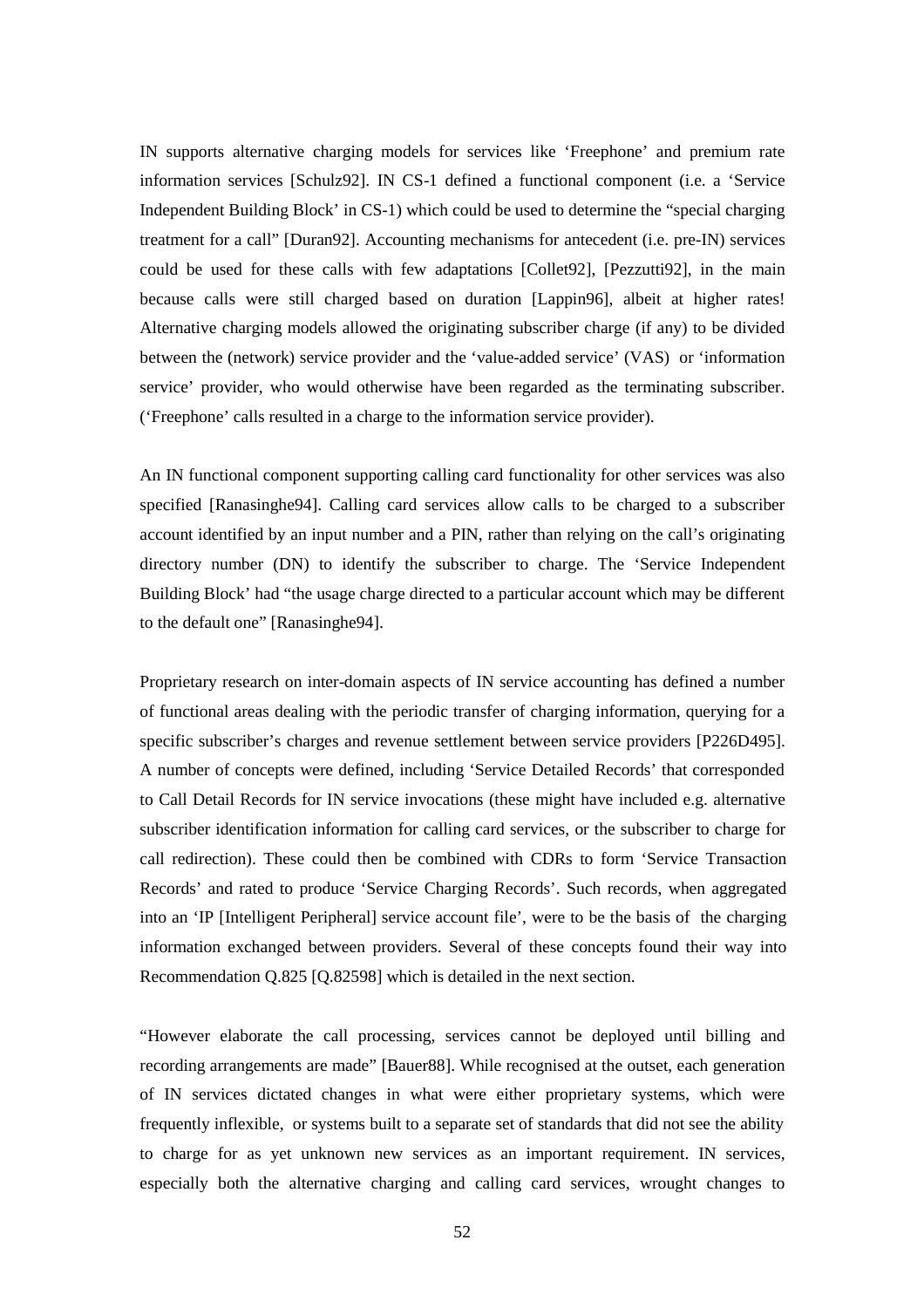accounting systems. Not only did these changes have potential to delay service introduction, perhaps more than any other operations systems issue, but implementation errors could hold serious financial consequences.

# 3.4.4 Accounting in TMN

Accounting in TMN is based on the concepts and management functions defined in the OSI systems management recommendations. Several common concepts were introduced earlier in section 3.4.2, this section details additional concepts defined in the OSI model and also details management concepts and functions specific to TMN based telecommunications accounting.

Figure 3.11 shows the accounting model described in X.742 [X.74298] in UML. The 'Usage Metering Function for Accounting Purposes' defined therein is mainly concerned with the first stage of the typical three stage accounting process. The folowing sections briefly describe how the usage metering record (i.e. the CDR) can be produced in a system adhering to this standard.



### **Figure 3.11, X.742 concepts**

The principal managed object in the usage metering function is the 'Usage Metering Control Object' which controls the gathering and reporting of "resource utilization data" from 'Accountable Objects' which represent resources for which usage data are to be maintained.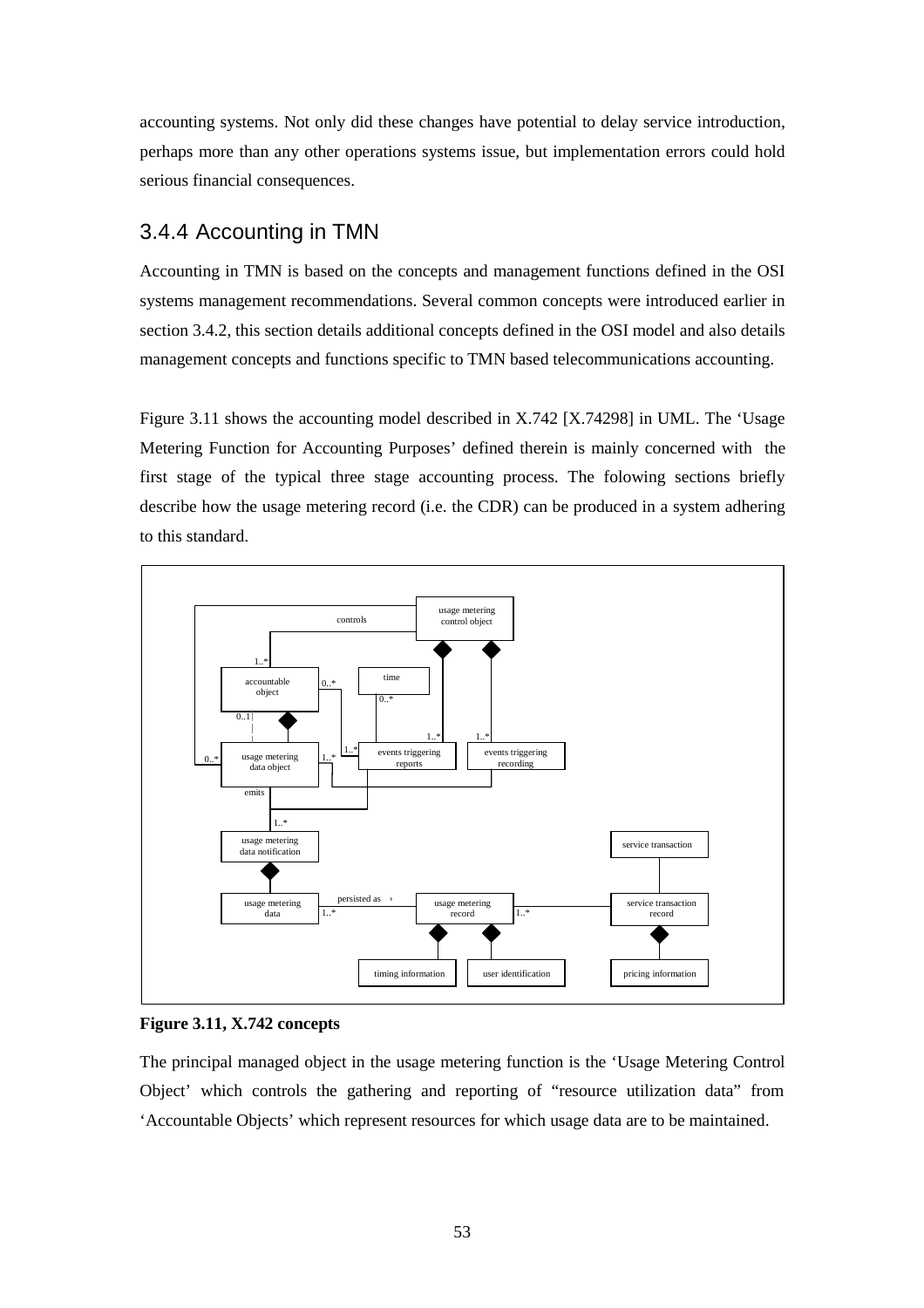The control object can "support and reference several accountable objects". It contains a table of 'reporting triggers' corresponding to events that can be generated by accountable objects or a timer. When an accountable object, or the timer, emits an event corresponding to an entry in this table, this in turn causes the associated 'Usage Metering Data' managed object to emit a notification containing the relevant usage data. The events defined in the 'reporting triggers' table are thus accountable events.

 If there is a need to control the actual metering process, the control object can also contain 'recording triggers' to specify when measurements should be updated. The control object also specifies what usage data is relevant when a notification is generated for a particular accountable object. The attributes for the units of usage are not dictated by the standard, instead they "must be provided in a specialisation".

When the "accountable object exists solely for the purpose of accounting" the standard dictates that the "usage metering data" capability be included in the accountable object rather than be implemented separately (this is the containment relationship shown), otherwise a 'Usage Metering Data' managed object can measure usage for an associated 'Accountable Object' (this possibility is shown by the shaded numerated association). The standard also allows that the functionality of the 'Usage Metering Control' managed object be subsumed into the 'Accountable Object', although this is not shown on the diagram for the sake of clarity.

The notification emitted by the 'Usage Metering Data' managed object contains the 'Usage Metering Data' information necessary to form a 'Usage Metering Record'. These data "represent the accounted use of a resource". They are represented as a "series of basic information blocks" corresponding to accountable events. The potential contents of each block is shown in Table 3.1

| <b>Registration</b> | Detection of service requestor (e.g. off hook)        |
|---------------------|-------------------------------------------------------|
| <b>Request</b>      | Input from requestor (e.g. dialled/keyed information) |
| Accept              | Distant end responding (e.g. answer)                  |
| Complete            | Completion of provided service (e.g. hang up)         |
| Corresponding       | Correlation information used to match records when    |
|                     | creating 'Service Transaction Records' (STR)          |
| <b>Bulk</b>         | Non-event related usage measurement                   |
| <b>Interruption</b> | Abnormal events (e.g. clock adjustment)               |

### **Table 3.1, Potential accountable events in X.742 (clauses 8.2.3.1-7 [X.74298]**

Most of these events are related to traditional telephony connection set-up and tear-down, although it should be borne in mind that each exchange involved can create a 'Usage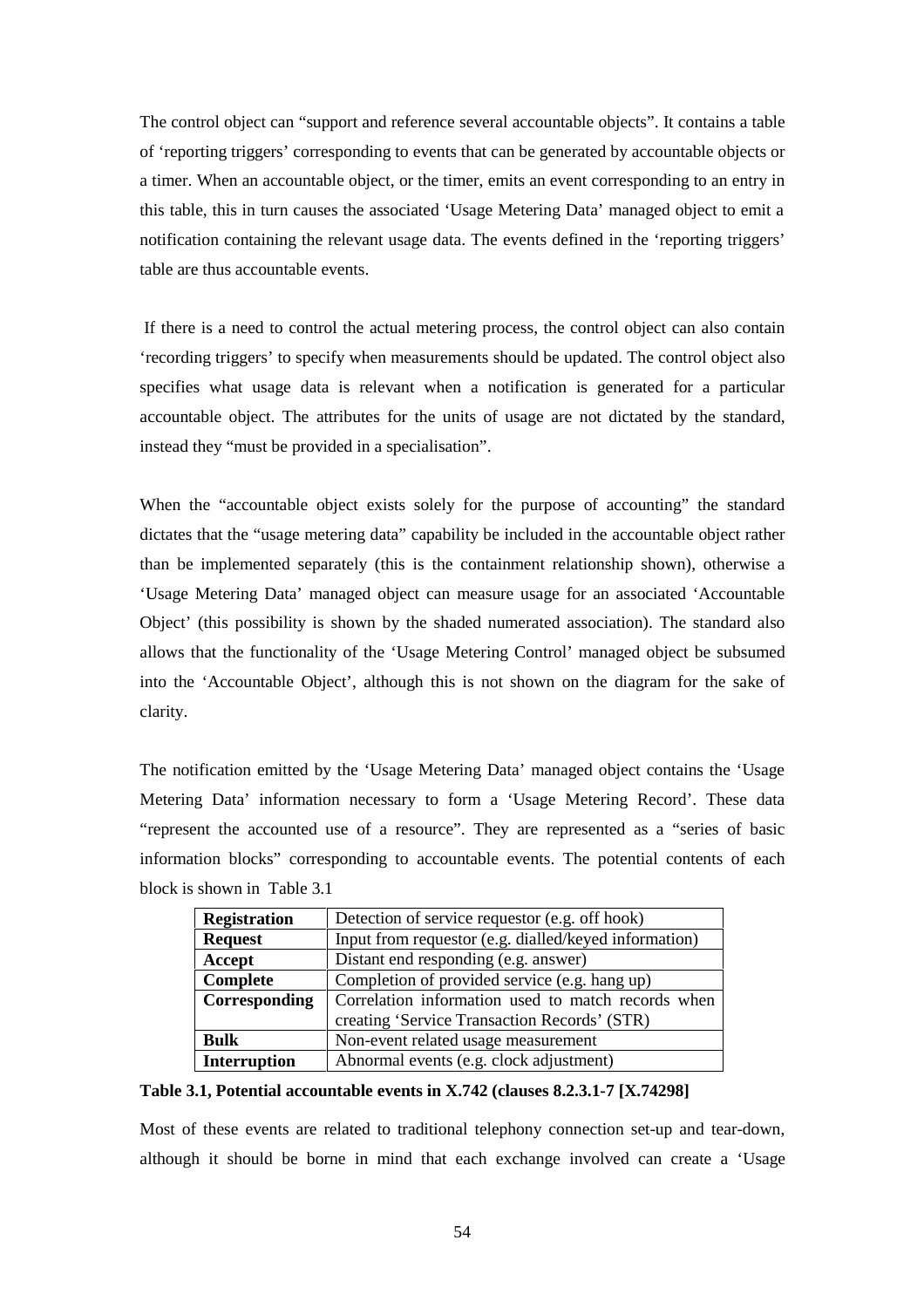Metering Record' with the data supplied. These can then be combined to create a 'Service Transaction Record' by using the 'Corresponding' block that is contained (exactly once) in the series of usage data blocks (an ASN.1 'SEQUENCE OF CHOICE', expressed more familiarly as a sequence of a union type).

While for telephony service the creation of the actual 'Service Transaction Record' (STR) seems well supported, the model offers little support for newer multiparty, multimedia services, and even less for connectionless services. The "detailed mechanism" for the creation of STRs is not defined in the standard, instead it is "left open for specializers to specify". This is not surprising, given that the standard fails to properly define the notion of the 'Service Transaction' itself, making do with a dictum that it be "used in its usual English meaning to denote things like a telephone call or the sending of an electronic mail message" [X.74298].

While the lack of exactitude in the definition of the 'Service Transaction' may seem trivial at first, it should appear less so when it is realised that the 'Service Transaction Record' is the basic data upon which subsequent tariffs must be applied in charging algorithms. If the creation of the record itself is service specific, it cannot but discourage a common charging mechanism. (In section 3.3.3.3 we saw how the TINA Service Architecture defined a consistent context for service interactions, the session. This report later reveals how this concept can be applied for accounting purposes.)

The remainder of this section describes telecommunications specific standards describing the creation of 'Usage Metering Records' (or less specifically 'Call Detail Records') for subtypes of telephony service. It then describes the typical elements in a TMN based accounting system before discussing TMN based functional specifications.

TMN Recommendation M.3400 describes TMN management functions that can be applied to different network technologies to support the TMN 'management services' listed and described in TMN Recommendation M.3200. One of these management services is "Tariff and Charging Administration", specified to contain two functional areas ('Management Service Components') namely 'Tariff Administration' and 'Call Detail Data Collection Management'.

Tariff administration was to cover the creation and deletion of tariffs that corresponded to "a certain service, origin and destination" [M.340092] and also to facilitate changing the tariffs that TMN NEs should apply. Tariffs could be created to cover certain times of the day and of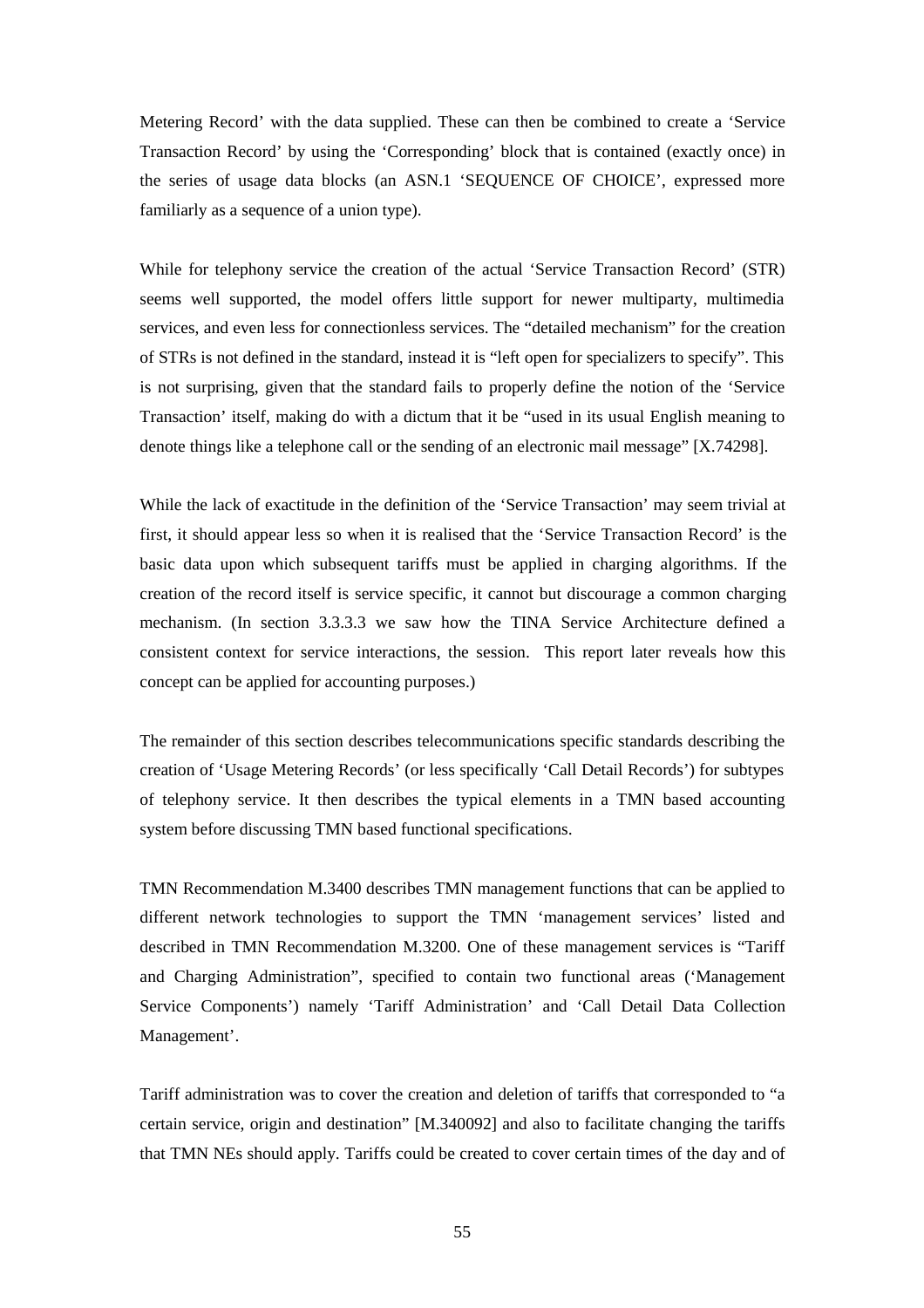the week; these correspond to the 'peak-load' pricing discussed in section 2.2.2. As yet there has been no specifications of this functional area.

The second functional area was defined for "analogue, digital and Integrated Services Digital Network (ISDN)" services in Recommendation Q.825 [Q.82598]. This standard defines a specialisation of the functions defined in X.742 for Signalling System No. 7 (SS7) signalling networks (used as a transport network for IN services), defining three new functions to facilitate 'Call Detail Recording' on Network Elements supporting the Q3 interface (in this case via a mapping of CMIP to SS7). These functions are part of the specification of the 'Call detail Data Collection Management' functional area. They support the generation and subsequent transfer of standardised 'Call Detail Records' (CDRs) to TMN based Operations Systems (OSs).



**Figure 3.12, Sample TMN accounting configurations** 

Figure 3.12 shows how TMN nodes can interact to facilitate telecommunications accounting. It shows a number of scenarios for the interconnection of switches producing standard and non-standard CDRs and charging and billing operations systems.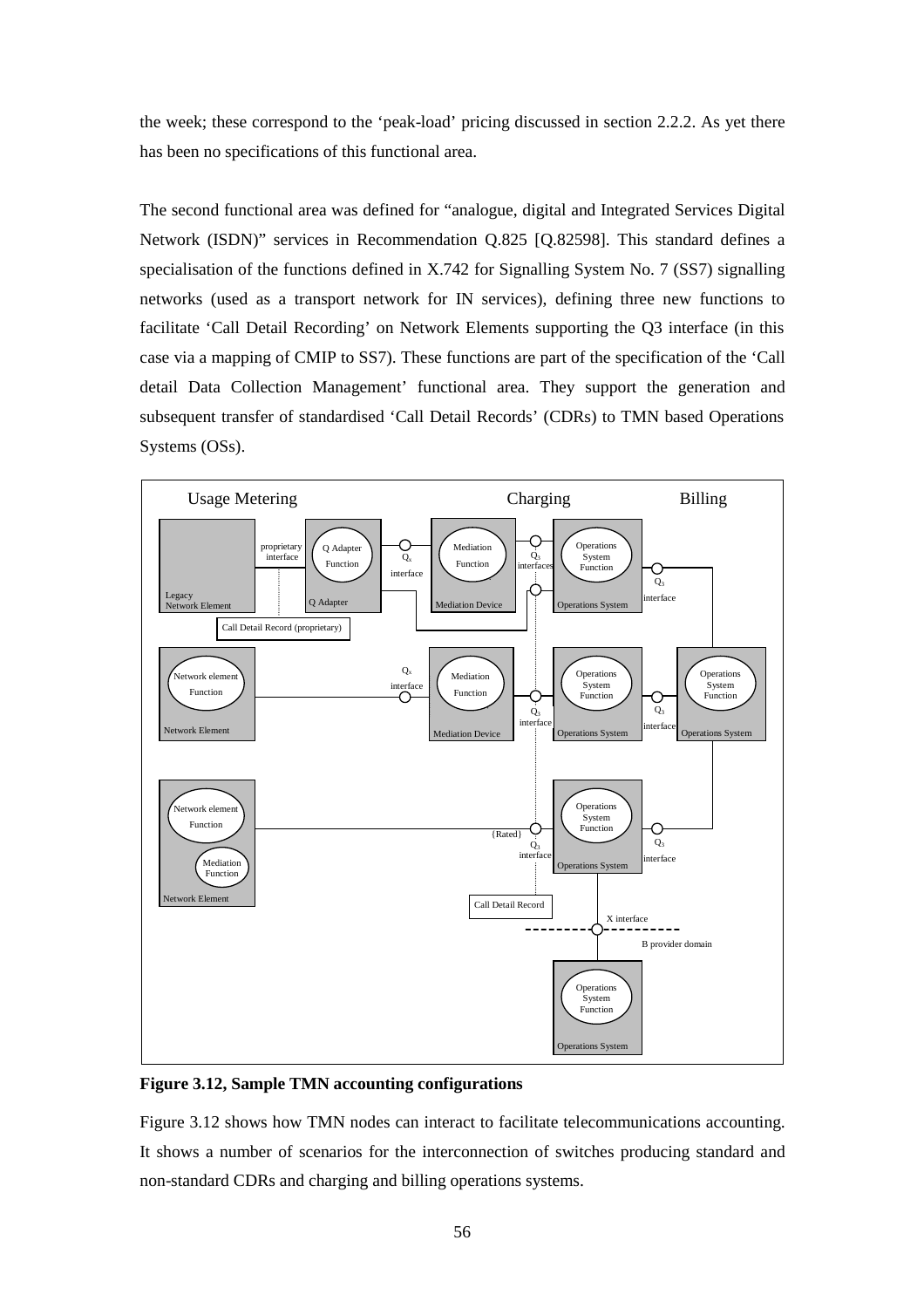The topmost series of nodes considers a scenario where a switch produces CDRs in a proprietary format. In this case, as in all cases where the TMN must interconnect with non-TMN systems, a Q-Adapter function is used to transfer (e.g. using FTP or FTAM) and convert these proprietary CDRs (e.g. in an ASCII flat file format) into a form suitable for further processing within the TMN. In some cases this is all the processing that is necessary before they are passed to a billing OS, but other circumstances may require the use of a Mediation Function which performs further processing on the records, e.g. translating between date formats or thresholding. CDRs are often aggregated to form 'Service Transaction Records' (STR) on a per-service basis at this stage; charging information can also be added. The Q-Adapter Function and Mediation Function are frequently combined in commercial Mediation Devices which integrate capabilities offering data collection from several network element types and its translation, formatting and eventual forwarding to an Operations System where it can be used for billing. [Hssworld99], [Comptel.99].

The second series of nodes considers a similar scenario where the CDRs are generated and can be collected in a standardised manner; in this case a Q-Adapter function is not necessary. The third series shows the scenario presented in [Q.82598] where the Network Element is itself capable of producing CDRs for the billing Operations Systems. In some cases these CDRs are already rated and aggregated based on a "Call Identification Number" which may or may not be globally unique or have only "local significance". This means that the identification number does not necessarily provide a means for CDR aggregation between switches and heuristic aggregation methods based on in-going or out-going trunk groups or the called number may still be necessary.

The Operations Systems may co-operate with peer Operations Systems in other provider domains to facilitate inter-domain accounting, they may also be used by an Operations System at a higher level in the 'layered functional hierarchy' (see Figure 3.4). Typically interdomain accounting occurs at the service level, while interfaces offering similar functionality (but provided by a  $Q_3$  interface not an X interface) allow operations systems in the business layer to access the information necessary for billing. Operations Systems supporting billing functionality in the business layer are often subsumed into commercial 'Customer Care and Billing' software offerings.

As stated previously, the TMN standardisation effort was generally reluctant to standardise the functionality of nodes lest it constrain market offerings [Glitho95]; this general principle also applied in the realm of accounting management. Nevertheless, some parties, outside the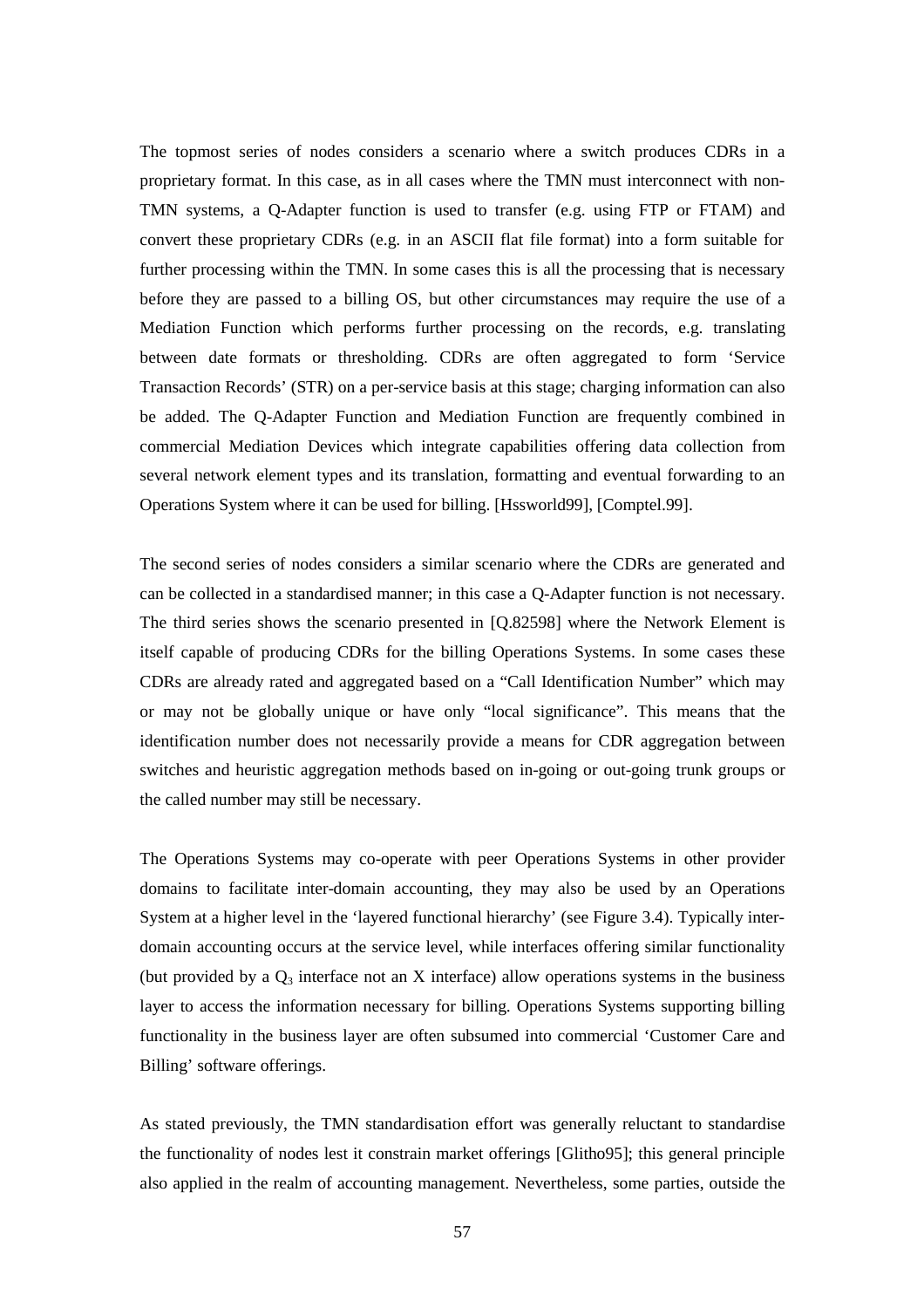national standards bodies that defined the TMN, found it useful to define just such functionality to aid specification and, perhaps ultimately, software re-use.

The RACE Netman project defined such a "Common Functional Specification" for "accounting management services in TMN" [Netman94]. This outlines basic principles that it felt ought to apply when charging for telecommunications services. The guidelines suggested objective and flexible charging methods independent of the "specific teleservice". It suggested service independence be supported either by resource based usage information ("the real number of cells transferred by the network") or on parameters negotiated during connection set-up, based on the presence of a "policing" (e.g. traffic shaping) function, or a combination of both. The limitations of these non-price rationing methods were discussed in the previous chapter.

# 3.4.5 Accounting in TINA

This section considers the allowances made for accounting within various releases of the TINA architecture.

### **3.4.5.1 Initial model**

The TINA consortium described an outline model for accounting for TINA services in their second Service Architecture document, publicly released in 1995 [TSA95]. The informational and computational models described therein subsequently formed the basis of the accounting model for this research within the Prospect project, which itself had chosen that TINA service architecture as a basis for the management of integrated services [PD22B98].

The goals of accounting within the architecture included:

- the definition of services that could manipulate resource usage information,
- support for flexibility in charging and billing and
- support for the efficient introduction of new tariffs.

Some of the requirements to support these goals included the ability to charge for resource usage based on "various units of measure" and for "various environments". Others included security of accounting information, on-line charging, provision for the sharing of charges between service providers for 'compound' services and between subscribers, and enabling bill enquiries.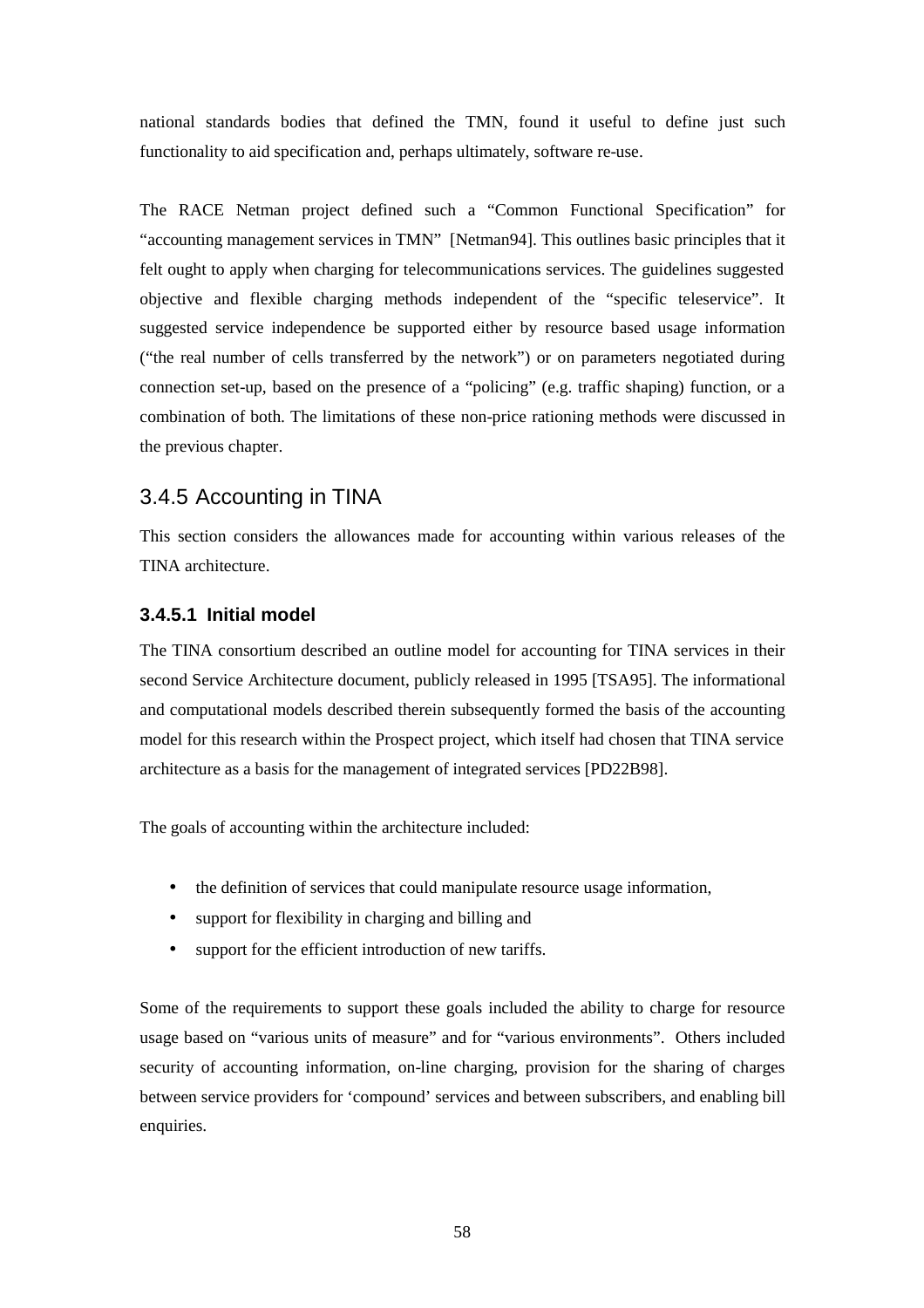Figure 3.13 shows a UML model for TINA Accounting, based on the OMT information model given in [TSA95]. The central concepts in this model are the 'Usage', 'Charge' and 'Bill' which were related through two tariff types. A 'BasicTariff' delineated the relationship between the usage information for a resource (represented by an accountable object) and the charges for that usage. The 'UserPlan' could then be applied to the list of generated charges.



**Figure 3.13, TINA Accounting Information Model (based on that in [TSA95])** 

Prospect, the ACTS project within which the initial part of this research was carried out (see section 5.2.1), in the absence of further detailed specifications [PD4B98], initially modelled the 'BasicTariff' as an IDL structure that could contain four service independent, i.e. generic service session related, 'accountable events' and their charges in schedule form. Service dependent accountable events and their charges were subsequently added. (A sample Prospect 'BasicTariff' is shown in Figure 5.17 and a description of its role in charging is discussed in sections 5.2.3.3 and 5.2.3.4). The 'UserPlan' was modelled as a structure instantiated to contain a standing charge, corresponding to a rental charge, and a discretionary discount percentage for the aggregated charges.

The model contains the concept of an accountable object, a similar concept to that described in the OSI model in section 3.4.4, and a quota object which allowed different units of usage for an accountable object, e.g. a file size, a time period or a bandwidth measure. (The quota object thus plays one of the roles of the 'Usage Metering Control' object described in the OSI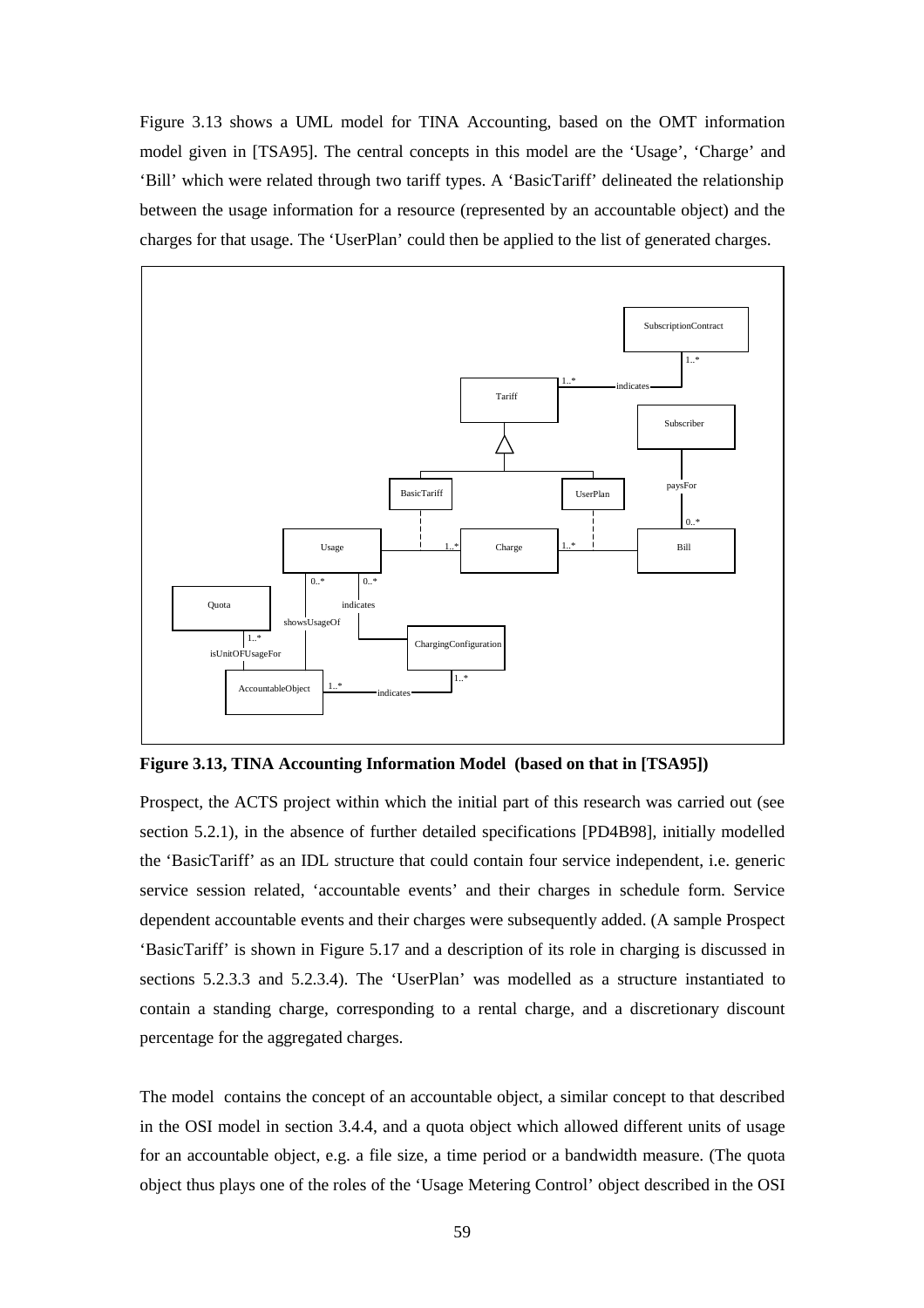model). The charging configuration was used to indicate the recipients of the charge for resource usage. In Prospect, the atomic events of the service session meant that measurement units were not appropriate, rendering the implementation of a quota object superfluous. The availability of user and subscriber identification information for the service level events also meant that the implementation of a charge configuration object was unnecessary.

The subscriber and subscription contract objects were modelled as part of the subscription component within Prospect. The accounting component selected the tariffs to apply based on identifiers listed in subscribers' contracts managed therein.

## **3.4.5.2 TINA 'Accounting Management Architecture'**

The TINA consortium publicly released its 'Accounting Management Architecture' specification in late 1999. Its contents were previously briefly outlined in a publicly available document [Hamada96]. After its initial specification, the accounting architecture was not maintained separately [TSMWG99]; its concepts were subsumed into the TINA Network Resource Architecture [TNRA97] and the TINA Service Component Specifications [TSCS97].

The architecture defined two new concepts for use in TINA accounting; the 'Service Transaction' and the 'Accounting Management Context'. The 'Service Transaction' was to fulfil a similar role to the 'session' concept defined in the service architecture, except it was to provide a context solely for service management; it provided a separate context for management activities which was not based on the service session or did it need to mirror its lifecycle in any way. The service transaction was based on 'Transaction Processing' concepts and was concerned only with a single user's interaction with the resources supporting a service. It was intended to carry "FCAPS service management functions whose behaviour is dictated by respective contexts" [Hamada96], i.e. within different domains.

The 'Accounting Management context' was specified, as a part of a larger management context, to dictate the behaviour of a service transaction with respect to accounting in a particular domain. It was intended to represent the "one and only Reference Point between two providers regarding their accounting management", and thus can be viewed as an accounting record suitable for interchange between providers. In the service component specification, the management context is defined to contain a property list that IDL comments specify should contain properties "such as tariffId, billing options, recovery options etc" [TSCS97], then stated that the set of properties making up a management schema would be defined separately in a respective management architecture!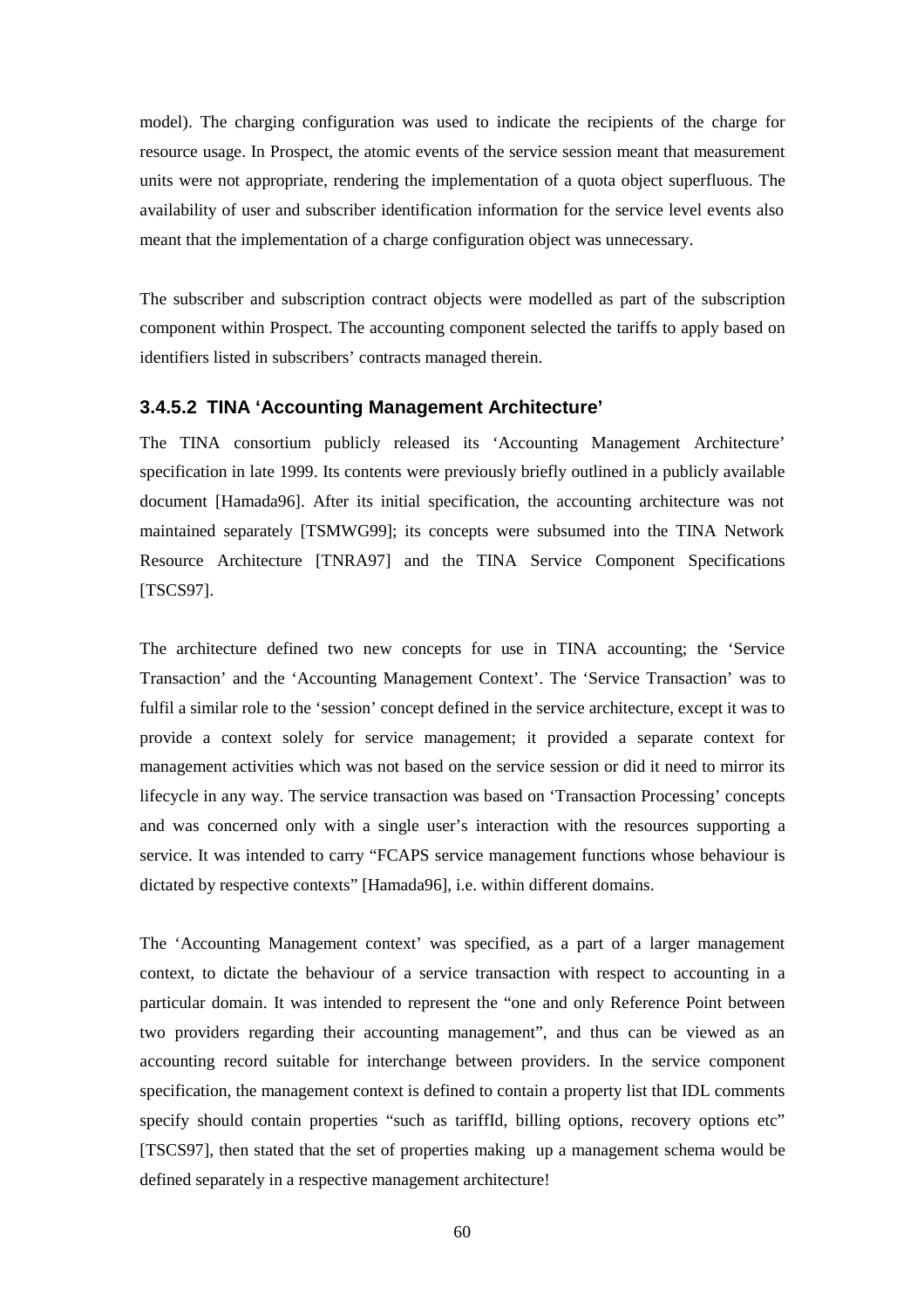The separate accounting management architecture was not greeted enthusiastically, with one reviewer commenting in an annex: "…we have all that we need in the architecture in the way of management at the moment. Why do we need another TINA accounting architecture?" [TAA96]. It was also suggested that the "approach [was] unnecessarily complicated". Evidence from TINA validation projects seemed to bear this out: for example, the ACTS project VITAL still used service level accounting components based on earlier service architecture concepts (although only the 'UMData' and 'UMLog' components were ever implemented; the tariffing, charging and billing activities were "emulated", so no service level charging ever actually occurred [VD1197]).

While the concepts of the service transaction and accounting management context were greeted less than enthusiastically by commentators and implementers alike, several of the lower level component specifications provided a useful basis for purely network based accounting mechanisms used in billing for 'Premium IP' (IP over ATM) services in SUSIE, another ACTS project. The network based accounting from this project was used together with service level accounting components developed as part of this research in the ACTS Flowthru project (see section 5.3).

## **3.5 Summary and conclusions**

This chapter presented several telecommunications software architectures in approximate historical order. It evaluated the possibility of each defining a generic and re-usable means of accounting for telecommunication services and then looked at the specific provision made for accounting in each architecture. The historical presentation helped to highlight the growing independence from underlying network technologies in the definition of telecommunications services.

The first telecommunications software architecture discussed was the IN, the 'Intelligent Network'. Its history and objectives were outlined initially, before an analysis which determined that it was technology specific; that its detailed standards tended to stifle service innovations; that its proprietary service creation environments precluded true software interoperability, and therefore re-use; that it was limited by contemporary software technology; and that it had a propensity to neglect operations issues. Nevertheless the IN initiative did help to create a commodity market for telecommunications equipment while promoting a physically based software distribution that established a basis for the separation between services and their delivery. Accounting within the IN was discussed separately in section 3.4.3; this showed that it initially dealt with accounting in a service specific - and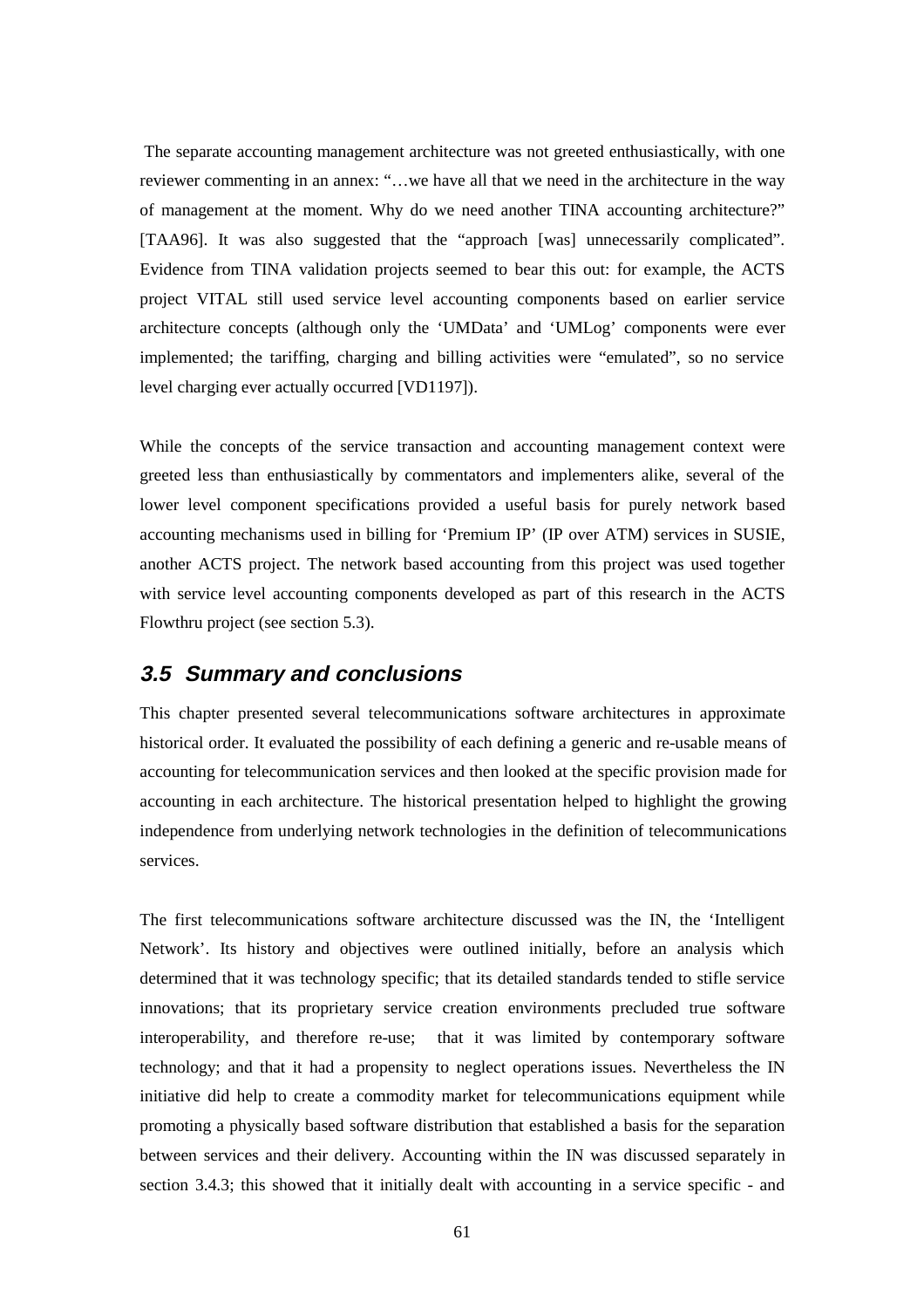generally proprietary - way, latterly turning to TMN based operations support systems. The analysis then considered IN's support for alternative charging models and component based support for 'calling card' services before examining how the IN attempted to facilitate interdomain accounting guided by TMN principles. It showed that the general criticisms of the initiative also applied to its treatment of accounting for telecommunications services.

The TMN, an operations system software architecture, was then discussed. Its history and objectives were outlined, before an analysis which determined that it lacked support for service creation and that its reluctance to specify functionality, with accompanying software technology limitations, discouraged true software re-use. However, the TMN concept of management layering was regarded as a useful concept to help to partition and reduce the complexity of telecommunications operations systems. Accounting within TMN was considered in section 3.4.4; the general OSI accounting model was described, along with a telecommunications specific accounting model. These were shown to be biased towards connection oriented services, and in particular telephony services, and there was also criticism of the lack of a standard basis for charging which precluded a service independent charging mechanism. Finally, the analysis considered a suggested functional specification for TMN based accounting systems and TMN's support for inter-domain accounting.

The last architecture discussed was TINA, the 'Telecommunications Information Networking Architecture'. This was analysed with reference to the perceived shortcomings and benefits of the previous architectures. TINA was shown to have recognised the importance of software re-use, defining an architecture embodying functionality separations and management layering that encouraged the specification of re-usable service components. The origin of one of the most important architectural concepts – the session – was outlined, along with the importance of the service session in facilitating a network independent view of service use, seen as a suitable basis for service independent accounting. While the architecture recognised the need for software re-use, it was shown that its support for such re-use, in particular runtime re-use, was inadequate. The architecture was also shown to have a bias towards connection oriented services. Accounting within TINA was considered in sections 3.4.5.1 and 3.4.5.2. Section 3.4.5.1 considered the TINA accounting model used as a basis for this research within the Prospect project (this is evaluated, within the context of this research, in section 5.2.5). Section 3.4.5.2 considered a later TINA network level accounting model which was based on transaction processing concepts.

Overall the analysis shows that both the IN and TMN telecommunications software architectures could not support a service independent accounting mechanism, for reasons of a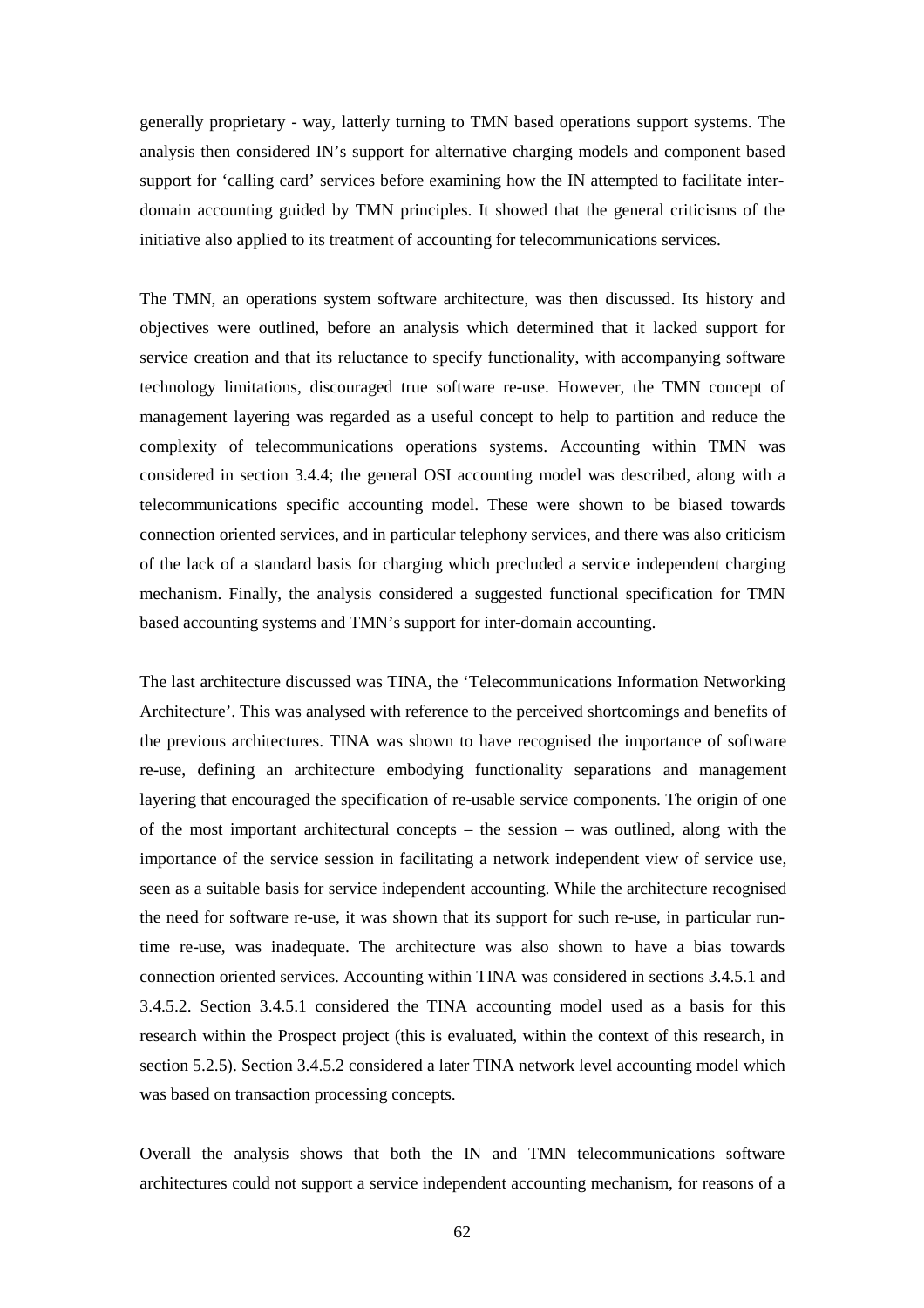bias towards telephony and software technology limitations in IN and because of the absence of service creation concepts, and the lack of a service independent charging basis, in TMN. Concepts in the TINA architecture were shown to help address these shortcomings.

The TINA architecture addressed several of the requirements that might be necessary for service independence, yet the TINA accounting mechanisms are still based on resource level usage data; for example, network level parameters exist in tariff schemes. This betrays a network technology dependence in service charging mechanisms, while the services themselves are increasingly capable of being defined without regard for the underlying technology. This technology centric approach to charging fails to address the perceived value in using a service and also has repercussions on the ability to provide a service independent accounting mechanism. The traditional and contemporary concentration on producing, aggregating and interpreting network level measures for service usage has ignored the fact that a software defined service has the innate ability to produce its own usage information that can be used as a basis for charging.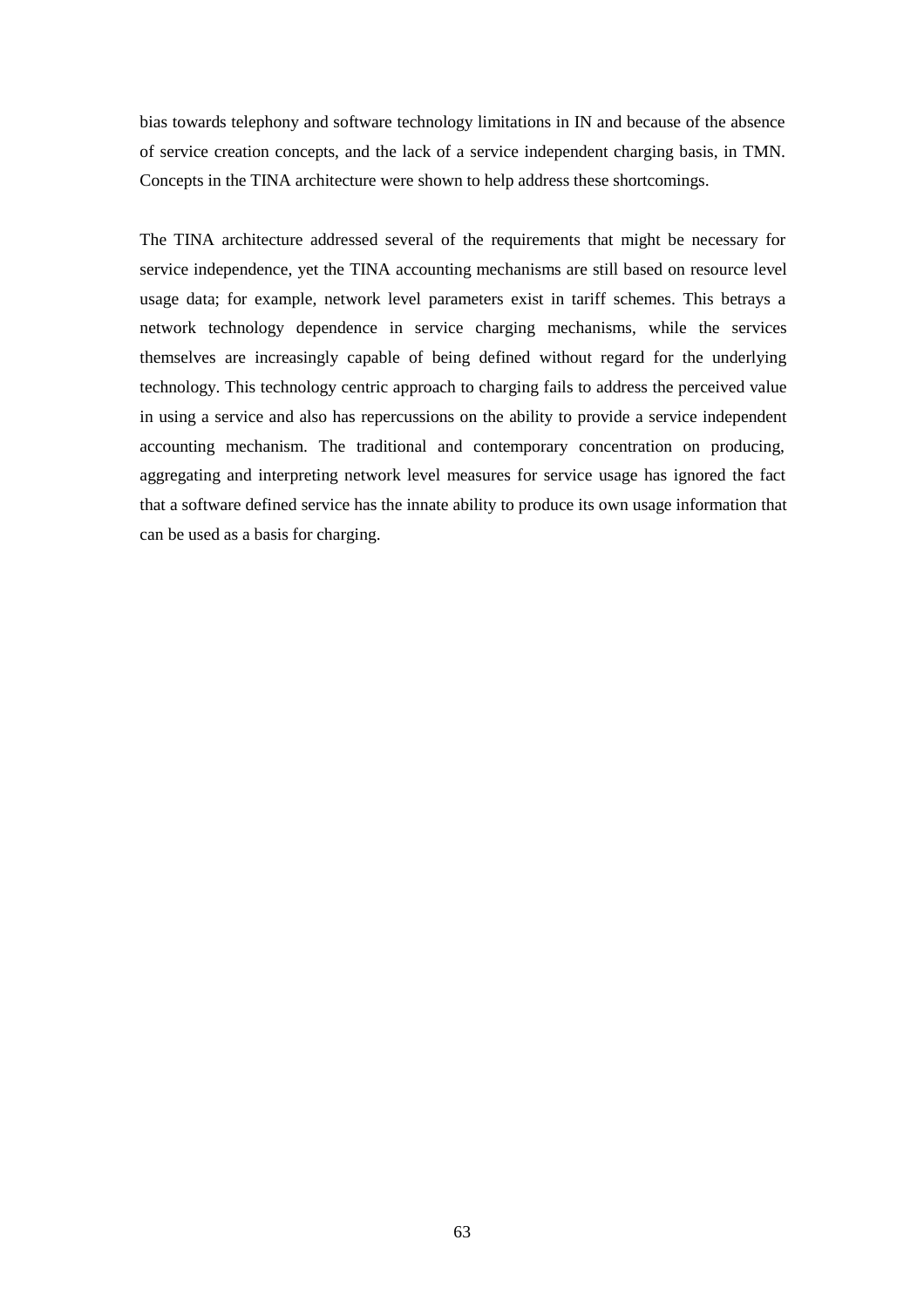# **4 Design of a generic accounting architecture for telecommunications services**

"Design is […] a contingent process, subject to changes brought about by conditions that come to the surface after the big decisions have been made." [Ferguson92]

# **4.1 Introduction**

The previous chapters described several approaches to accounting for network based services. It was shown that, due to their limited application domains, they lacked the generality to be seamlessly applied to services based on different communications paradigms. It was also shown that, where service based accounting does exist, it is primarily based on the cost of using underlying resources rather than the perceived value of the service to its subscribers. This may not provide an adequate basis for charging.

From the previous chapter's description of a telecommunications service, it is apparent that such services can now be regarded as highly reliable software systems. Software system design has developed into a discipline of its own since Brooks' seminal work [Brooks75], but the importance of what he called 'conceptual integrity' remains as true to-day as it was then. Jacobson, who honed his software skills developing switch based services for the Ericsson AXE series of switches, describes an architecture as a 'common vision':

"We can think of the architecture of a system as the common vision that all the workers (i.e., developers and other stakeholders) must agree on or at least accept." [Jacobson99]

This chapter describes a generic service accounting architecture founded upon the service and network separation fostered by the TINA Consortium. It encapsulates a series of concepts deemed necessary to account, price and charge for network based services. These services depend on telecommunication, but need not be either 'in' or 'of' the network in the traditional telecommunications taxonomy. This chapter begins by outlining the primary design influences, then specifies the requirements for a generic networked service accounting architecture before outlining the primary architectural concerns and the technical difficulties these pose. It then describes the stages in the evolution of a design to meet these requirements.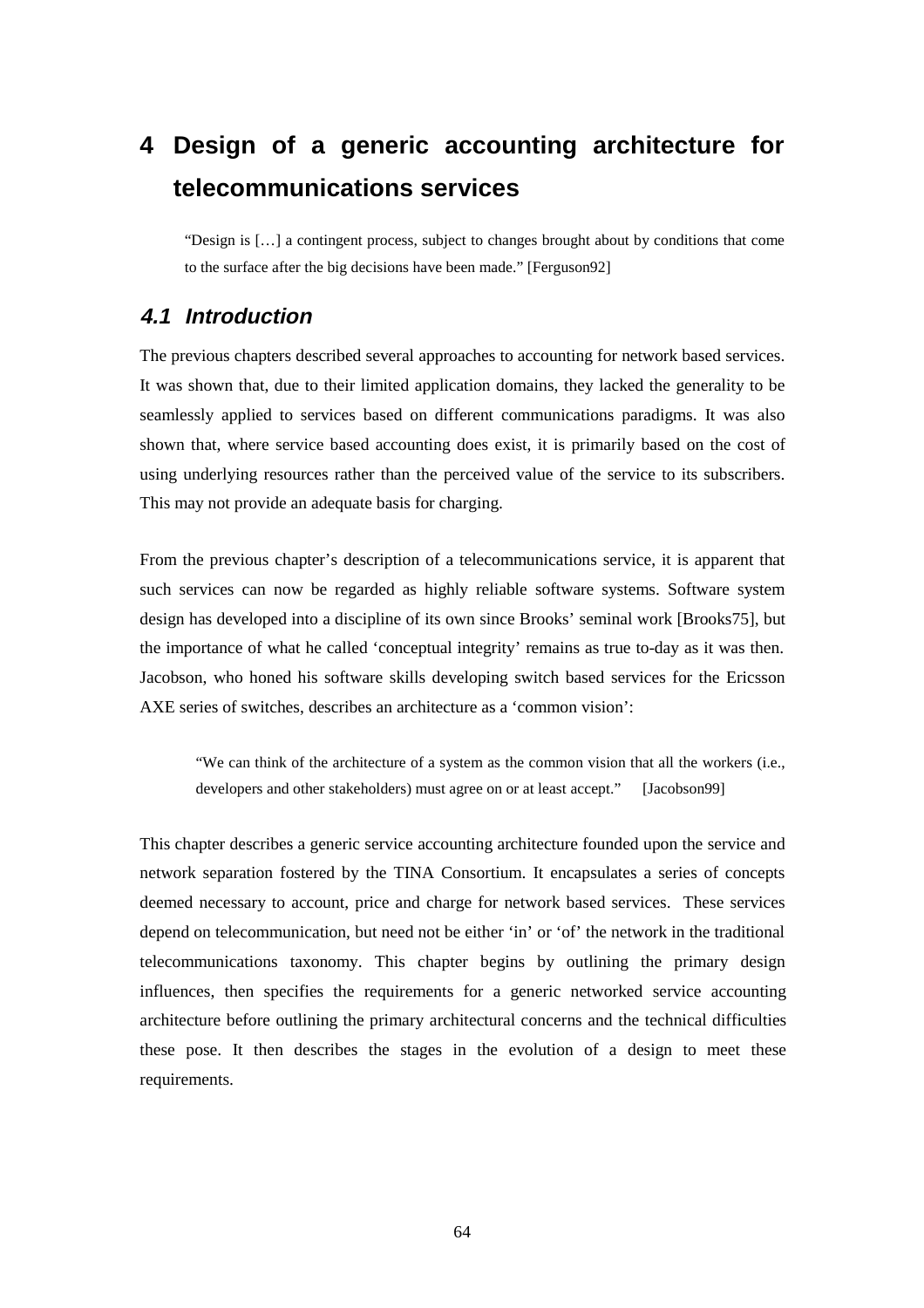# **4.2 Design influences**

An architecture to capture the concepts of pricing and charging for network based services, be they traditional telecommunications services or Internet based information services, must be guided by the market for such services. A business model helps by identifying the market stakeholders and the roles they play in creating, providing and using a service; the TINA Consortium business model is one such model which, although biased towards connection oriented connectivity providers [PD14b98], nevertheless provides useful foundational roles.

The initial TINA business model is shown in Figure 4.1. TINA roles are shown by the shaded boxes. Relationships between these roles are shown by the connecting lines; they are called 'reference points' in the TINA argot. The reference points are outlined in Table 4.1. It should be noted that domains are administrative, not technological, and that in some cases the roles can be played by the same stakeholders, e.g. a retailer offering services of its own. The following sections outline the influences on a generic accounting architecture for network based services that can be seen within the context of this model.



|  | Figure 4.1, The TINA 'key business areas' and their relationships[TINABM97] |  |
|--|-----------------------------------------------------------------------------|--|
|  |                                                                             |  |

| Ret         | Retailer inter-domain reference<br>point        | ConS         | Connectivity<br>inter-domain<br>service<br>reference point. |
|-------------|-------------------------------------------------|--------------|-------------------------------------------------------------|
| <b>B</b> kr | inter-domain<br><b>Broker</b><br>reference      | <b>TCon</b>  | Terminal<br>inter-domain<br>connection                      |
|             | point                                           |              | reference point                                             |
| 3Pty        | 3 <sup>rd</sup><br>Party inter-domain reference | <b>LNFed</b> | Layer network federation inter-domain                       |
|             | point                                           |              | reference point                                             |
| Rtr         | inter-domain<br>Retailer-to-retailer            | <b>CSLN</b>  | Client-Server layer network inter-domain                    |
|             | reference point                                 |              | reference point                                             |

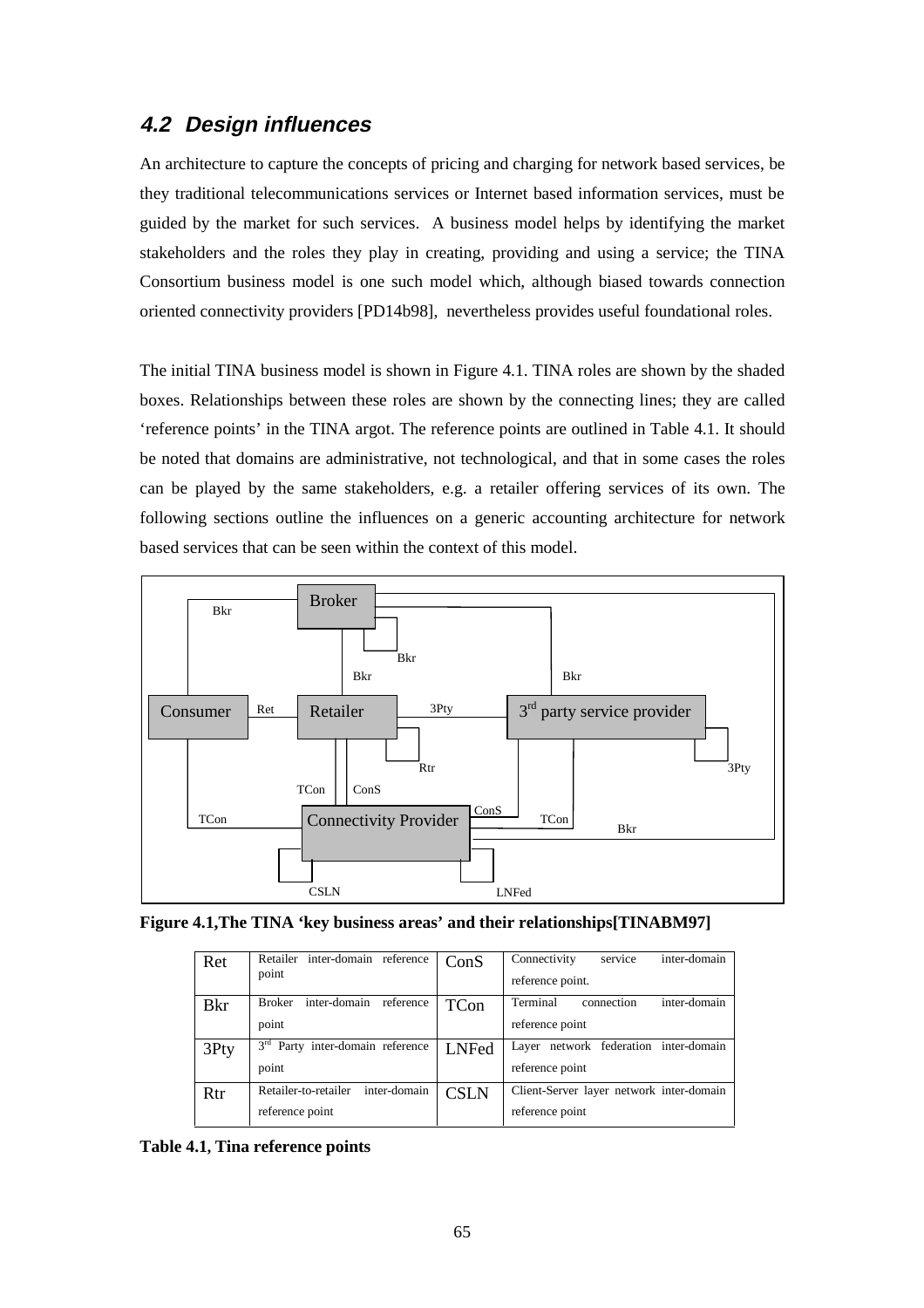### 4.2.1 DPE based software architectures

Advanced telecommunications services were made possible with the advent of stored program control switches in the 1960's. New services began to be defined in terms of the facilities switches offered to these programs, and gradually manufacturers offered switches with more facilities. These facilities were, and still are, the basis of 'switch based services'. The 'Intelligent Network' (IN) initiative of the 1980's (described in detail in section 3.3.1) offered a distributed software architecture for telecommunications services to mitigate the expense of provisioning switches with the capabilities required by sharing service resources between switches. IN defines services using Abstract Syntax Notation 1 (ASN.1) to be invoked using the OSI remote operations service (ROS), but does not address issues arising from the distribution of the actual service application software [Barr93] and does not benefit from the distribution transparency, application services and potential development rapidity afforded by a DPE; nevertheless, most telephony services are still based on the capabilities offered by the IN.

While the main role of the IN was to separate the provision of subscriber services from the provision of switches, the role of the TMN was to divorce the provision of Operations Systems (OS) from the provision of switches [Kockelmans95] (called Network Elements (NE) in the TMN terminology) to facilitate telecommunication deregulation [Davison99]. Again the architecture was driven by market realities. TMN, primarily established to facilitate element management, moved to provide service management on a similar basis; this was fraught with architectural problems, mainly due to the lack of a sufficient distributed processing environment (DPE) specification [Pavon96], [Prepare96].

The Telecommunications Information Networking Architecture Consortium (TINA-C) was founded in 1993 against the background of what it thought were expensive and unnecessary separations between service operations, management and control and largely unsuccessful attempts at service creation by the TMN community [Appledorn93] and service management by the IN community. The TINA Consortium defined an architecture for 'distributed telecommunications software applications' [TINAB99], divided into a DPE based computing architecture which supported a service architecture and a network architecture.

While TINA has been criticised for its bias towards connection-oriented communications in its network architecture [Lewis97], its computing and service architecture concepts were successfully applied to Internet based services in the Prospect project [PD14b98]. This was facilitated by the TINA separation of the service and network which allowed services to be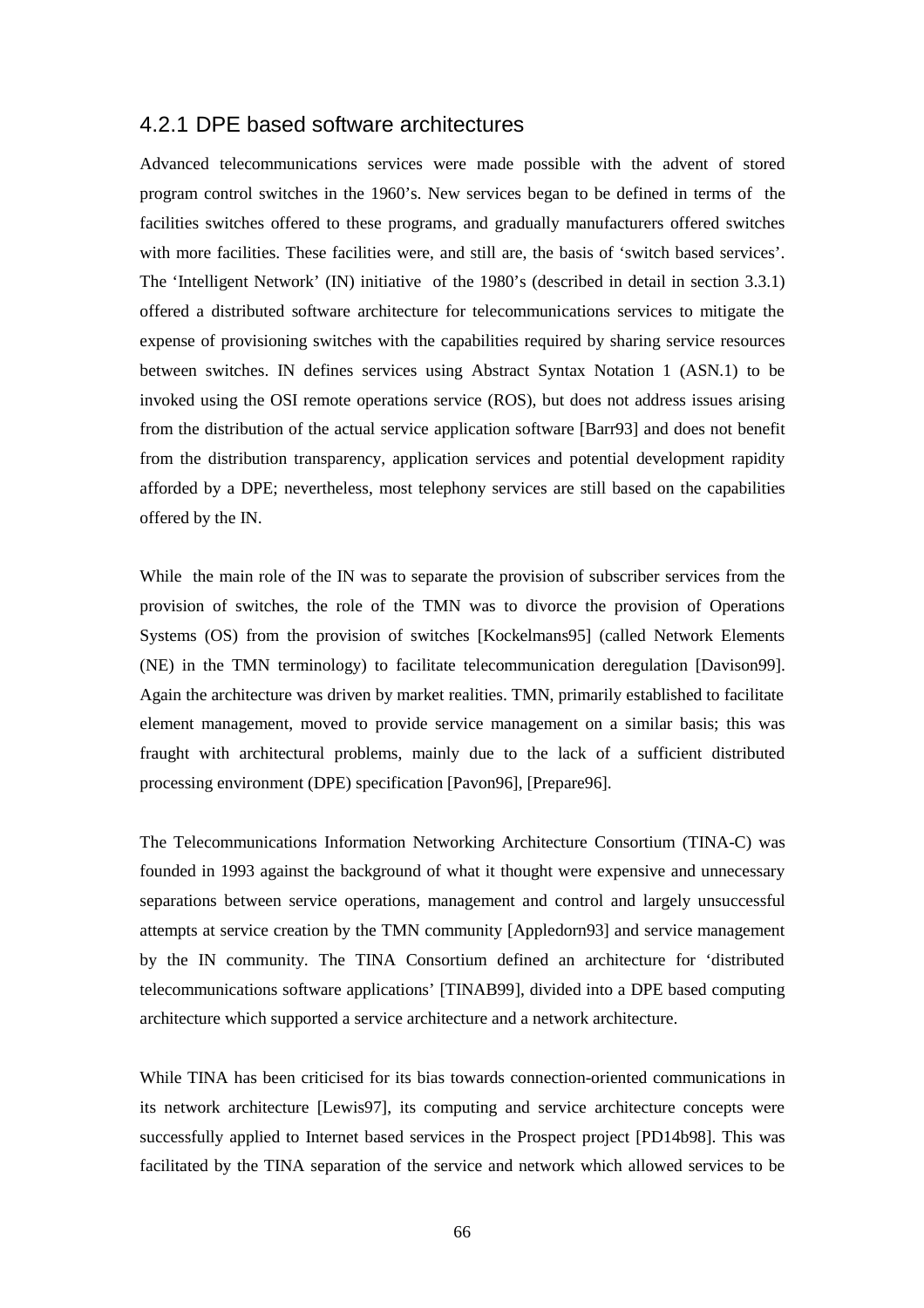developed independently of the underlying communications technology. The service and network separation also introduced the session concept, the origins and specialisation of which were discussed in section 3.3.3.3.

The market led introduction of a DPE based service architecture, such as TINA-C's, allows true software based service creation and provision and is a necessary foundation for the specification of a generic accounting architecture.

# 4.2.2 The regulatory environment

The regulatory changes brought about by, amongst others, the United States' federal government and the European Commission in the 1980's and 1990's [Bangemann97], ushered in a new era of competition for network based service providers. For example, the European Commission 'Services Directive' of 1990 [90/388/EC] removed exclusive rights for the supply of value added services and data services from member states' traditional operators. This allowed other providers to offer services on their networks; this reality is reflected by the presence of the separate third party service provider in the TINA business model (Figure 4.1 above).

Operators sought to rapidly create new services to differentiate themselves from their competitors, but were soon faced with the limitations of the software architecture used to construct these services [Zave93]. For both operators and 'service logic providers' [TINABM97] (i.e. service creators) the prospect of diminishing returns based on technological complication and software incompatibilities led to an increased awareness of a need for a standard framework for new services. The traditional telecommunications standards body, the ITU, with its four year study periods, was deemed to be too slow to react to the new market realities. As a consequence of the perceived confusion and the need for a faster standardisation process, the TINA Consortium was born in 1993 with the motto "A cooperative solution for a competitive world", joining many other industry forums, such as the Tele-Management Forum (TMF), as *ad hoc* standards bodies.

The regulatory environment and the new market realities imposed by resultant competition lead both operators and third party service providers to create and provision services at an ever increasing rate. These services may be provided by someone other than the network provider and need a pricing and charging architecture that supports their rapid development and heterogeneous nature.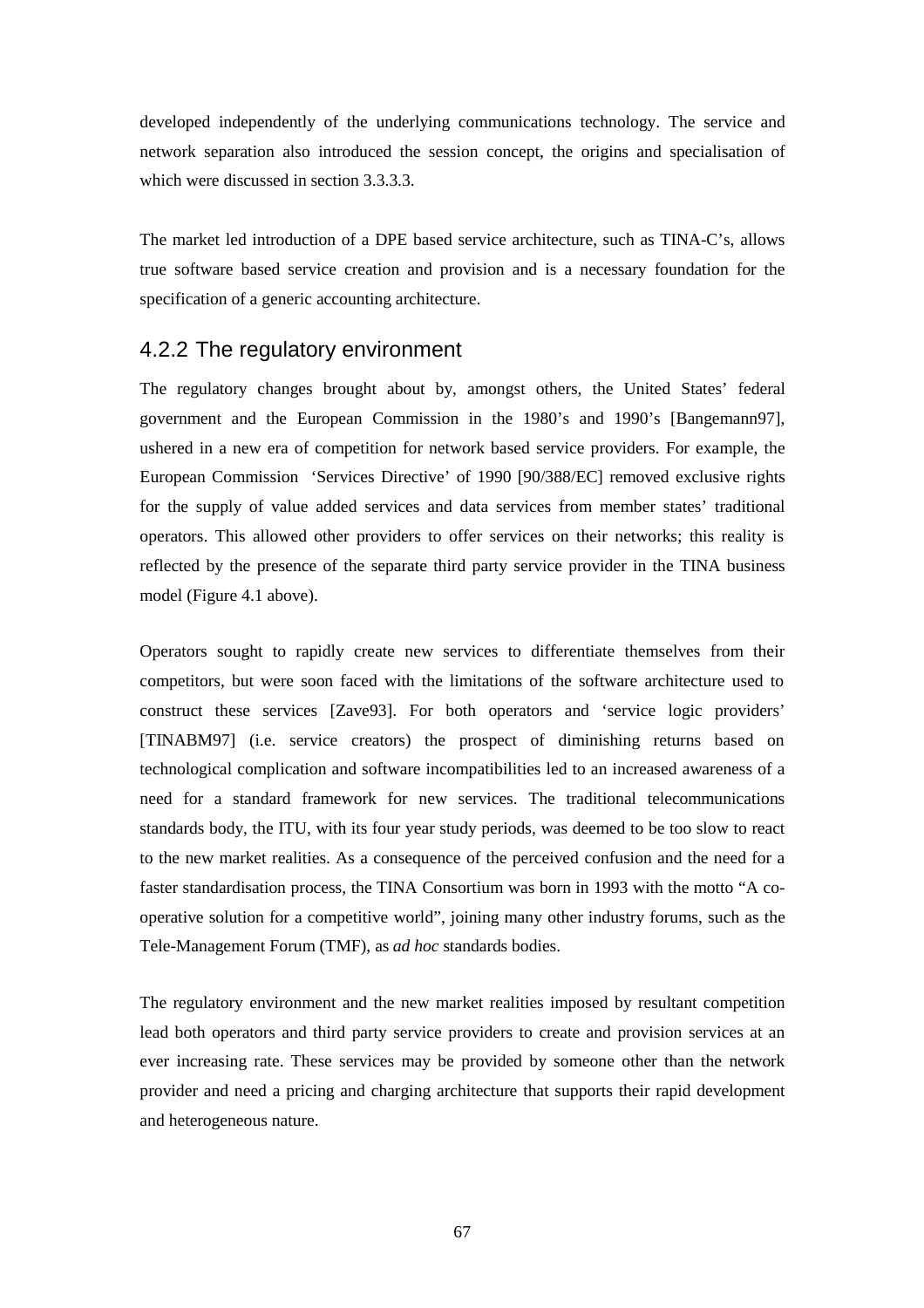### 4.2.3 The Internet

No one, particularly if they are involved in the telecommunications industry, can ignore the phenomenon of the Internet. The Internet is application blind; it simply moves packets without any regard for their content. This has the obvious drawback that any user can attest to; communication has the potential to be cripplingly slow, as the network resources are shared in a non-discriminatory way (although there have been attempts to change this by at least one router manufacturer, CISCO Systems [YoungJS99]).

The explosive growth of Internet subscriber numbers demonstrates that this drawback is more than balanced by the ease of introduction and adoption of new services [Odlyzko98c]. These new services created need not depend directly on any underlying communications mechanism, on the network architecture or an intelligent network; instead the intelligence is removed to the edges of the network; to smart terminals, i.e. computers [Isenberg98]. New service introduction and service upgrades are no longer the concern of the network operator; service users must maintain the service themselves.

The responsibility for transparent service upgrades is a fundamental part of service provisioning and management that the experienced Internet user has accepted. Given the effort required, new, relatively naïve, and experienced but indolent users all too quickly realise the potential benefits of invisible, stealth based, service upgrades. This points to a potentially huge market of users willing to delegate service management to a service provider which is, after all, part of their traditional role.

Traditional telecommunications service providers can build on their experience to market fully managed services. The use of these services will need to be priced, accounted and charged for; here the service and network separation mooted by TINA can allow their service architecture to be applied to Internet services and subsequently allow them to be charged for by any TINA based mechanism. It also points to the need for a clear service based charging scheme independent of the underlying network technology, particularly if the use of the network is 'free'.

# 4.2.4 Network economics

As detailed in a previous chapter, where once the industrial economy was driven by supply side economies of scale, now it is driven by the economics of networks. Here the concept of positive feedback dominates; a product's success begets more success. Traditionally positive feedback is referred to by economists as 'network effects', 'network externalities' or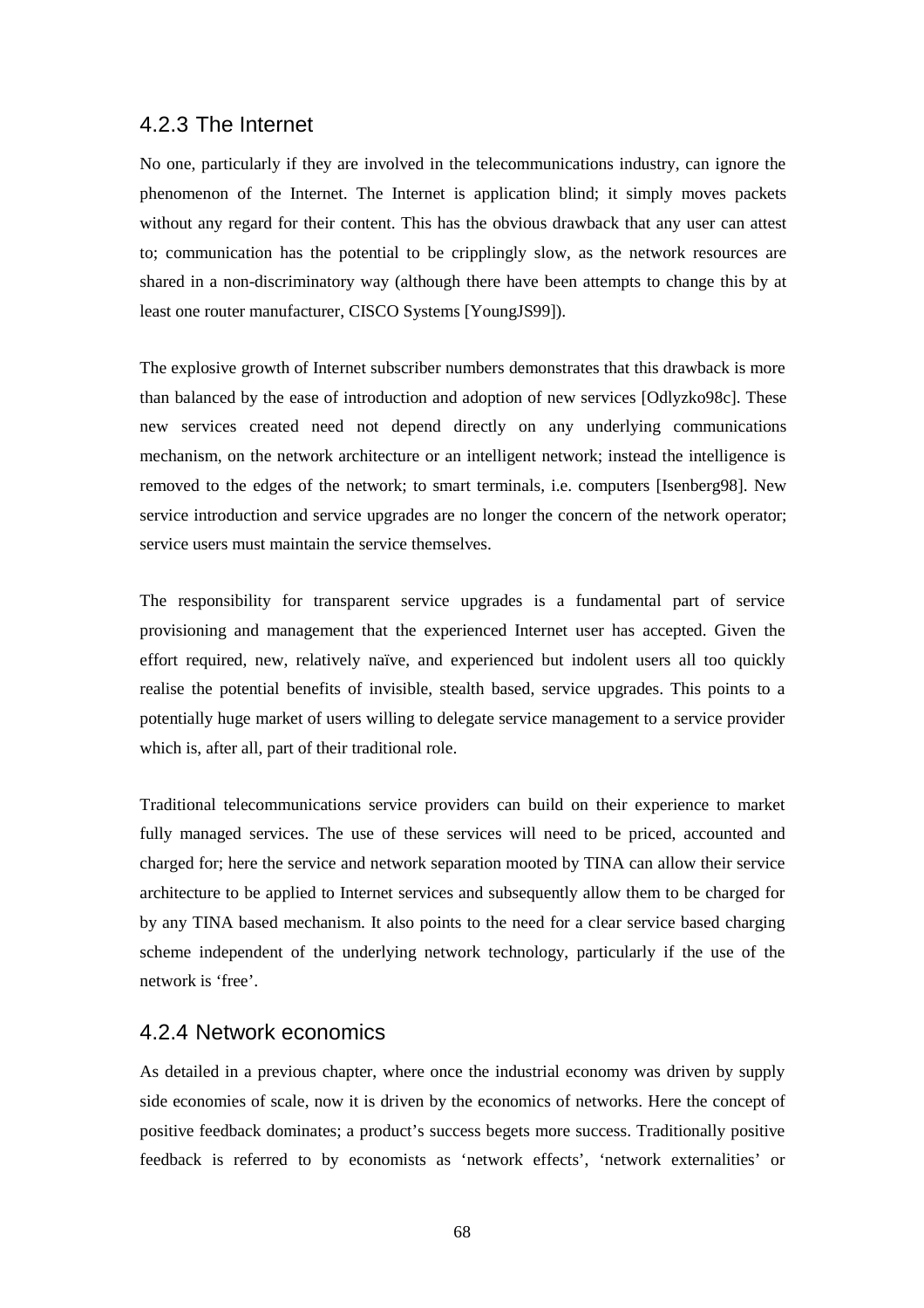'demand-side economies of scale' and is generally treated as aberrant behaviour because it challenges the rational basis of neo-classical economic thought. Unfortunately these network externalities are a defining feature of information industries; the main problem facing a new product is igniting enough initial interest in the marketplace to create the virtuous circle of the positive feedback loop [Shapiro99].

The value of positive feedback applies to telecommunications services as to any other information product; the more people that use a service, the more people will want to use that service. The recent growth of mobile phone adoption in Europe is a recent example of network effects in action for the telecommunications industry.

At the moment, Internet based information services are either funded through flat-fee based subscription or advertising, or are used to add value to an existing information resource as part of a product bundle; this is primarily due to the lack of suitable accounting or payment mechanisms for Internet based information services.

Telecommunications services and information services have similar cost bases and both benefit (or suffer!) from network effects; this points to a pricing scheme based on their commonalties. Pricing based on network externalities requires a good market model and some ability to change prices based on service demand; in the case of a separate accounting system, this requires some form of explicit demand indication from the service. Changing prices based on demand also requires that there be defined minimum and maximum charges (for regulatory purposes) and that users be informed of service costs in real time.

# **4.3 Requirements for a generic accounting architecture**

This section details technical requirements on a generic accounting architecture guided by the market based influences above. Based on these influences, an accounting architecture must support:

• re-usable components:

- the location and access and transparencies distributed processing environments offer enable component based software re-use,

• easily defined and extensible tariffs:

- this is the primary means to reduce the time to market for new services within an accounting architecture, although time to market is also reduced by appropriate component based service software re-use,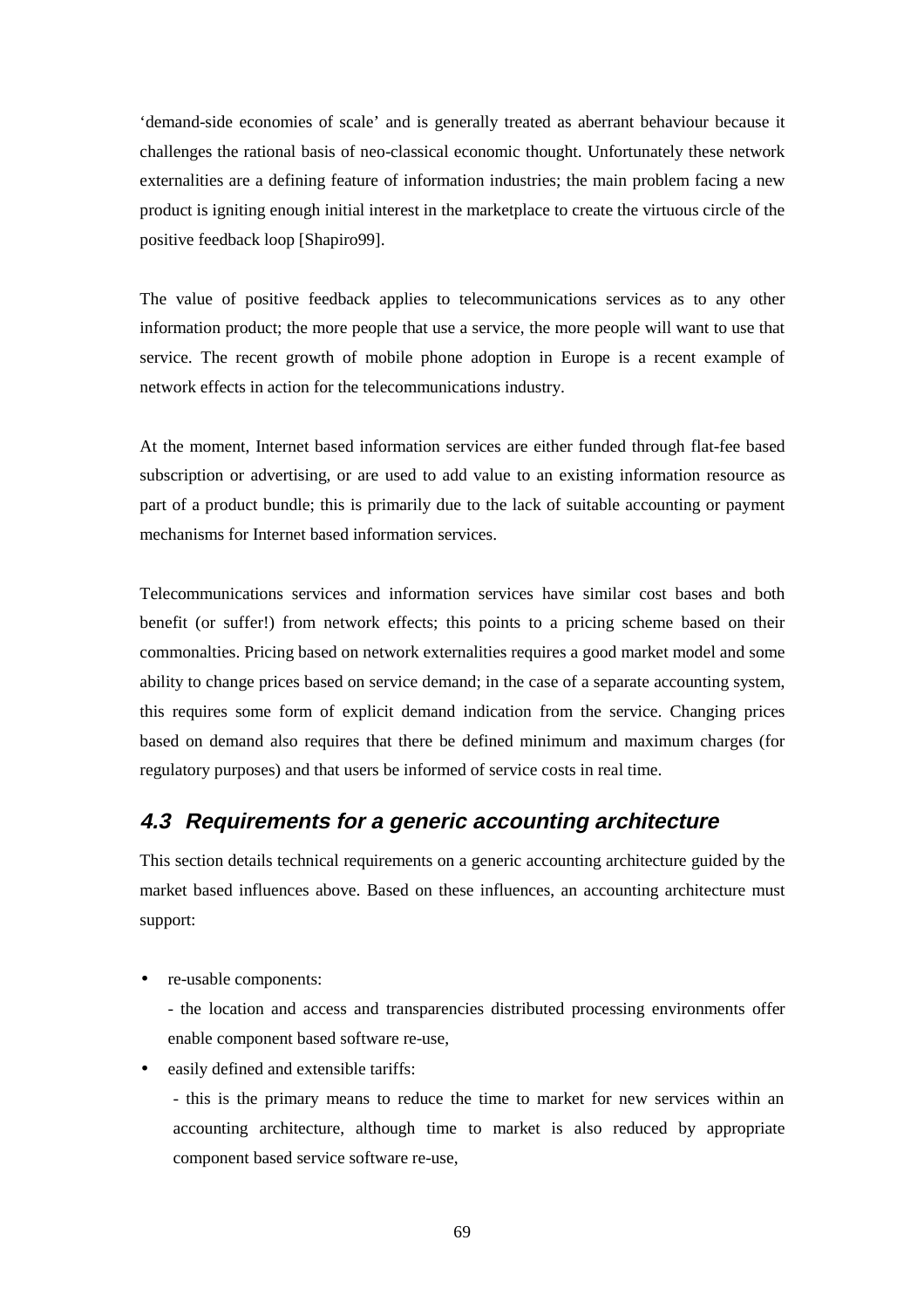• service based charging:

- charging can be based on perceived utility, not just resource cost recovery; estimating perceived utility also enables demand based pricing. Charging in this way grants network technology independence,

• adaptive, per-user pricing:

- an accounting architecture should support flexible pricing mechanisms that can adapt to current demand. The most flexible pricing mechanism is per user pricing, which can enable perfect price discrimination.

The market influences given in the previous section shaped these architectural requirements, although there is not always a one to one mapping between them; some requirements exhibit similar influences in their application - for example service based charging enables demand based pricing.

In designing an architecture, the general process followed the iterative approach detailed in [Mowbray95], in that there was an initial architectural composition refined through prototype experience. Some of the requirements listed here were present for the first architectural prototype, others were perceived in later stages; the order of these requirements reflects the experience gained in defining intermediate architectures.

### 4.3.1 Re-usable components

Among any architecture's primary aims should be the fostering of software re-use [Jacobson99]. Szyperski maintains that true software re-use can only happen through the use of software components, where the author is quite specific in what is meant by a software component:

"… software components are binary units of independent production, acquisition and deployment that interact to form a functioning system." [Szyperski97]

Thus, Szyperski maintains, the use of such executable components should improve software quality, and therefore reliability, and also support rapid development, leading to a shorter time to market. Both these qualities of component based software fit comfortably with the demands of new telecommunications services for reliability and speed to market, and can be regarded as a fundamental concept in the definition of telecommunications services [Li94].

Until relatively recently, components were not possible outside quite narrow application specific areas, but the adoption of CORBA as a *de facto* standard by the computer industry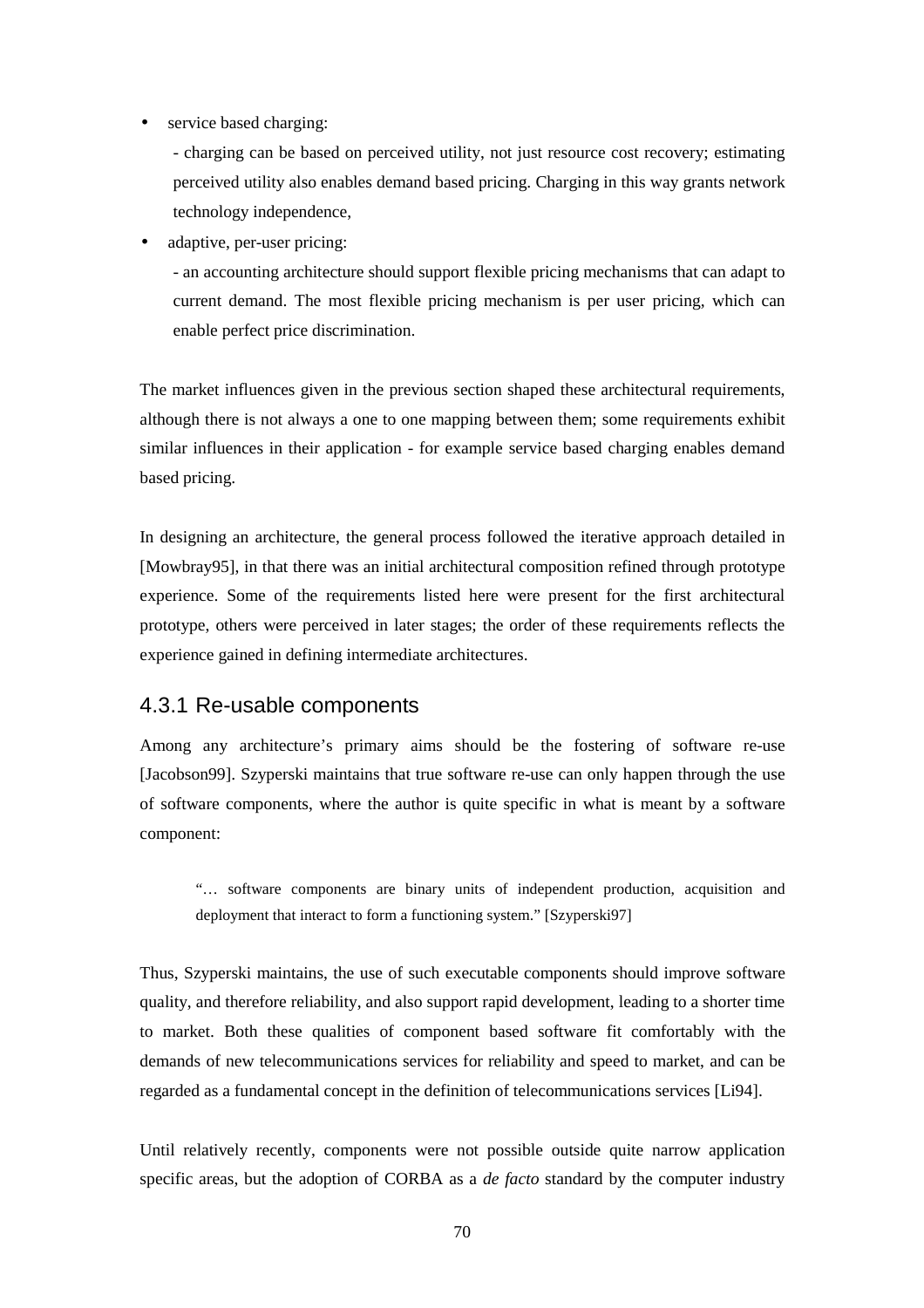has enabled application services, facilities and application-domain-specific standards to be defined within the OMG's OMA architecture. Initially reluctant to specify 'on-the-wire' protocols, the group found it necessary, for reasons of interoperability, to specify such a protocol for its second architectural release in 1995. The CORBA 2.0 architecture defined a generic inter-orb operability protocol and a standard mapping to IP; the Internet Inter-Orb Protocol or IIOP. With IIOP a true component software market could begin. While the OMG is still continuing technological standardisation efforts [OMG99-02-05] to help promote a market for component software, others believe fundamental reward schemes need to be in place before such a marketplace becomes a reality [Cox96].

The TINA Consortium recognised the advantages a distributed processing environment offered the inherently distributed nature of telecommunications services. Initially defining their own DPE based on ANSAware [APM93] [Herbert94] the consortium then adopted the OMG's CORBA architecture, while adding some telecommunications specific stream interfaces and interface groups to the IDL, producing 'Object description language' (ODL) [Barr93]. The proposed accounting architecture is applicable to networked services defined using the DPE based TINA Service Architecture [TSA95] and builds on it to offer a component based solution to ease the introduction of new services.

### 4.3.2 Easily defined and extensible tariffs

Newly deregulated telecommunications markets require a regulator to ensure that the market incumbent does not abuse its position of market dominance. Part of such regulation is an insistence on tariff publication to ensure predatory pricing or other pricing practices encouraging 'lock-in' (effectively forcing a customer to stay with a specific provider) do not occur.

As telecommunications markets become more open, there comes an increasing need for a clear tariff definition to enable automatic comparison of tariffs; this would allow potential service subscribers to choose -perhaps dynamically- different service providers for different services. This feature would be an extension of the current service-provider pre-selection alternatives available to-day in European markets, and would be similar to the choice available in the U.S. market, but could be automated in a similar way to the operation of least cost routing carried out presently by some PABX systems for long distance service.

New telecommunications services are traditionally built on top of older defined services [Griffeth93]; while this leads to problems in itself (like those of 'feature interactions' [Cameron93b]) it demonstrates the need to develop tariffs in an extensible manner to enable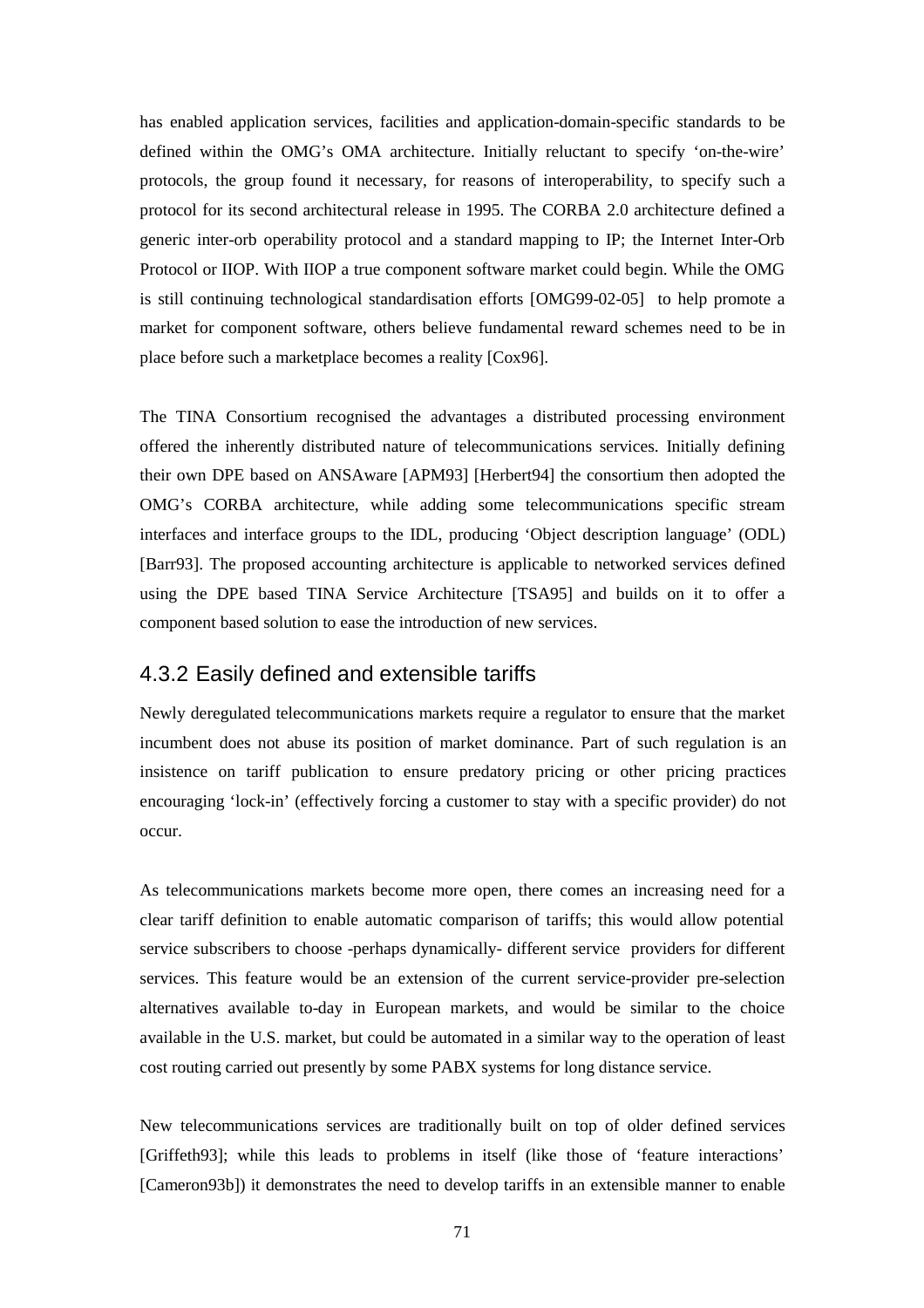easier introduction of new services. Extensible tariffs would also allow subscribers to dynamically extend existing service options and choose new services, while making cost implications clearer

# 4.3.3 Service based charging

Traditional telecommunications tariffs were designed with the premise of scarce resources in mind; they served to dampen demand during peak hours because the single application networks (i.e. telephony) were designed to cope with a certain peak traffic ('busy hour'). Scarcity of bandwidth almost followed from the price restrictions in the old telecommunications monopoly model:

"…we see that the regulation of profits, or constraints on the pricing system adopted may have the effect of reducing the financial incentive to provide a telephone system free of congestion." [Littlechild79]

In the absence of monopoly, prices cannot be kept artificially high to stifle demand and the provisioning of new bandwidth becomes necessary. As detailed in the previous chapters, the telecommunications industry need no longer base its pricing on the premise of scarcity of bandwidth; in highly competitive markets the reality demonstrates this [Cairncross95].

Spurred initially by this demand, technology has driven world-wide decreases in the price of bandwidth. Once a network is provisioned, service providers have limited options for excess bandwidth; they can try to sell it at wholesale rates (e.g. on-line auctions) or they can stimulate demand to recoup their sunken costs. This extra demand comes at almost zero marginal cost, e.g. an extra phone call made when the infrastructure is already in place costs essentially nothing to provide.

Stimulating demand amounts to operators encouraging more subscribers to use new services on their networks. In a world with ever cheaper bandwidth [Bruno99] providers are acknowledging that new services "will become the main source of income for telecom operators" [McKinney98]. This demonstrates a requirement for charging based on services rendered rather than on resources used.

If the move towards packet based communication for traditional telecommunications services like voice telephony does indeed occur as some forecast [YoungJS99], the recovery costs for network utilisation costs will likely exceed the actual costs that the extra traffic has imposed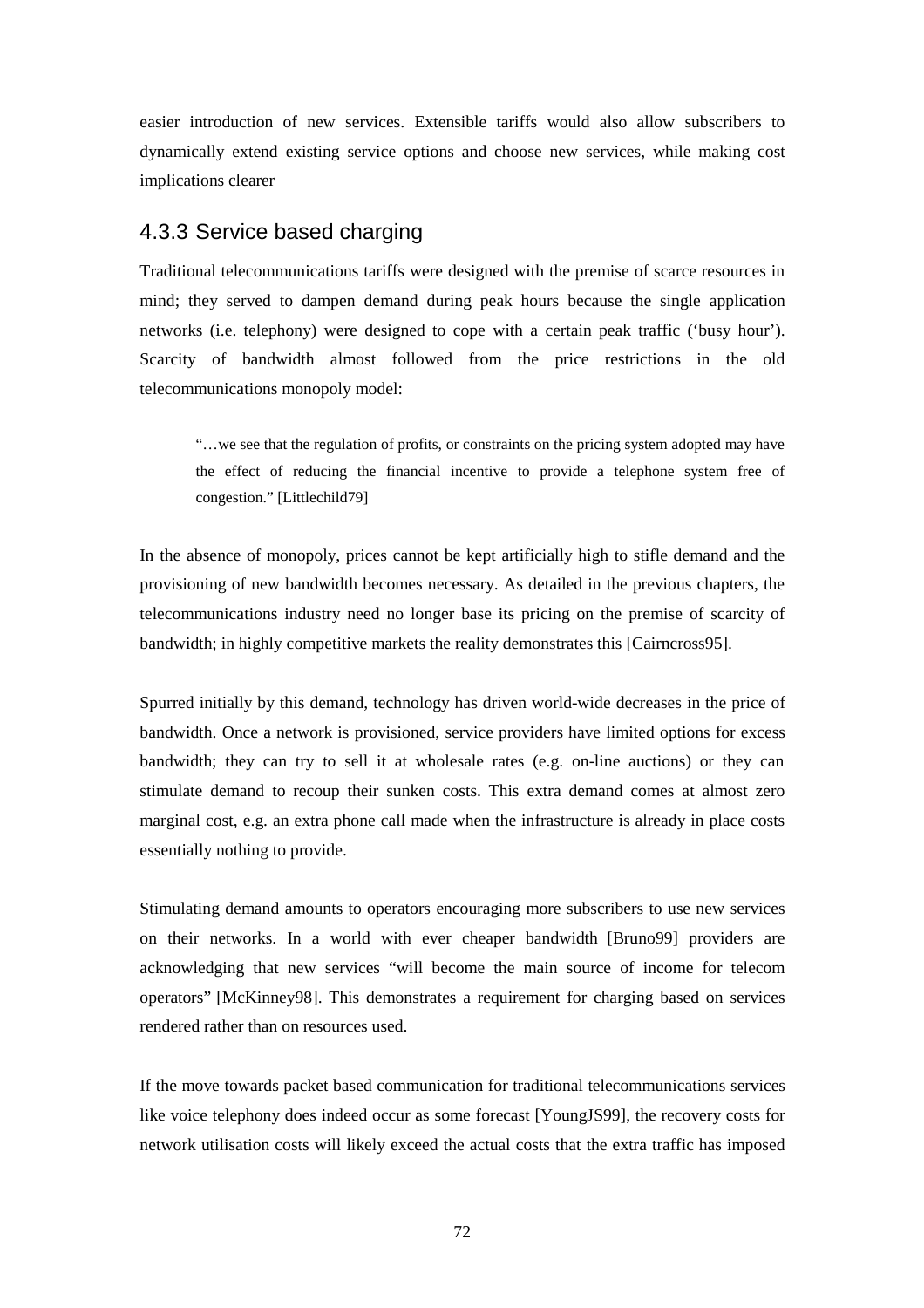on the network [Schenker96]; in this case there is an even greater need to base service charges on something other than network utilisation and move towards service based charging.

# 4.3.4 Adaptive per-user pricing

Regulatory pressures are leading to lower switching costs (i.e. between service providers) for subscribers at a time of real competition in the local loop; traditional telecommunications providers, cable television companies and even electricity companies are vying for the same subscribers. Competition is forcing service providers to introduce new services and to create loyalty schemes and subscriber specific tariffs (e.g. 'Friends and family') to encourage subscribers to stay with their present provider. At the same time, providers are deriving more of their revenue from their own, and third party, services to extract the maximum return from their infrastructural investments.

Offering short term subscriber specific tariffs based on a correlation of actual (or short term projected) service load with subscriber usage profiles would be advantageous to both service subscriber and provider. Subscribers could get targeted special offers based on their usage profiles with a particular service provider, while service providers would promote service utilisation, thereby increasing revenues, and encourage subscriber loyalty. This is a means of achieving perfect price discrimination by using differential pricing. If only one provider in a market provided such a scheme, this could also be a means of product differentiation.

Such a scheme requires real time adaptive pricing based on service load, i.e. demand based pricing, and also requires that prospective users know the true cost of using a service. This requires service costs to be made available to each subscriber's user in real-time via a feedback mechanism.

# **4.4 A proposed architecture**

The requirements detailed above dictate a DPE based, component centred, service accounting architecture that supports easily defined and extensible tariffs, service based charging, and feedback mechanisms sustaining adaptive per-user tariffs to enable real time, demand-based pricing. The following sections detail the principles that form the basis for an architecture to support these requirements. While the presence of each principle is explained in its own right, a determination of whether a service accounting system built according to these principles meets the requirements imposed in the previous section is presented in chapter 6, in the context of an overall architectural evaluation.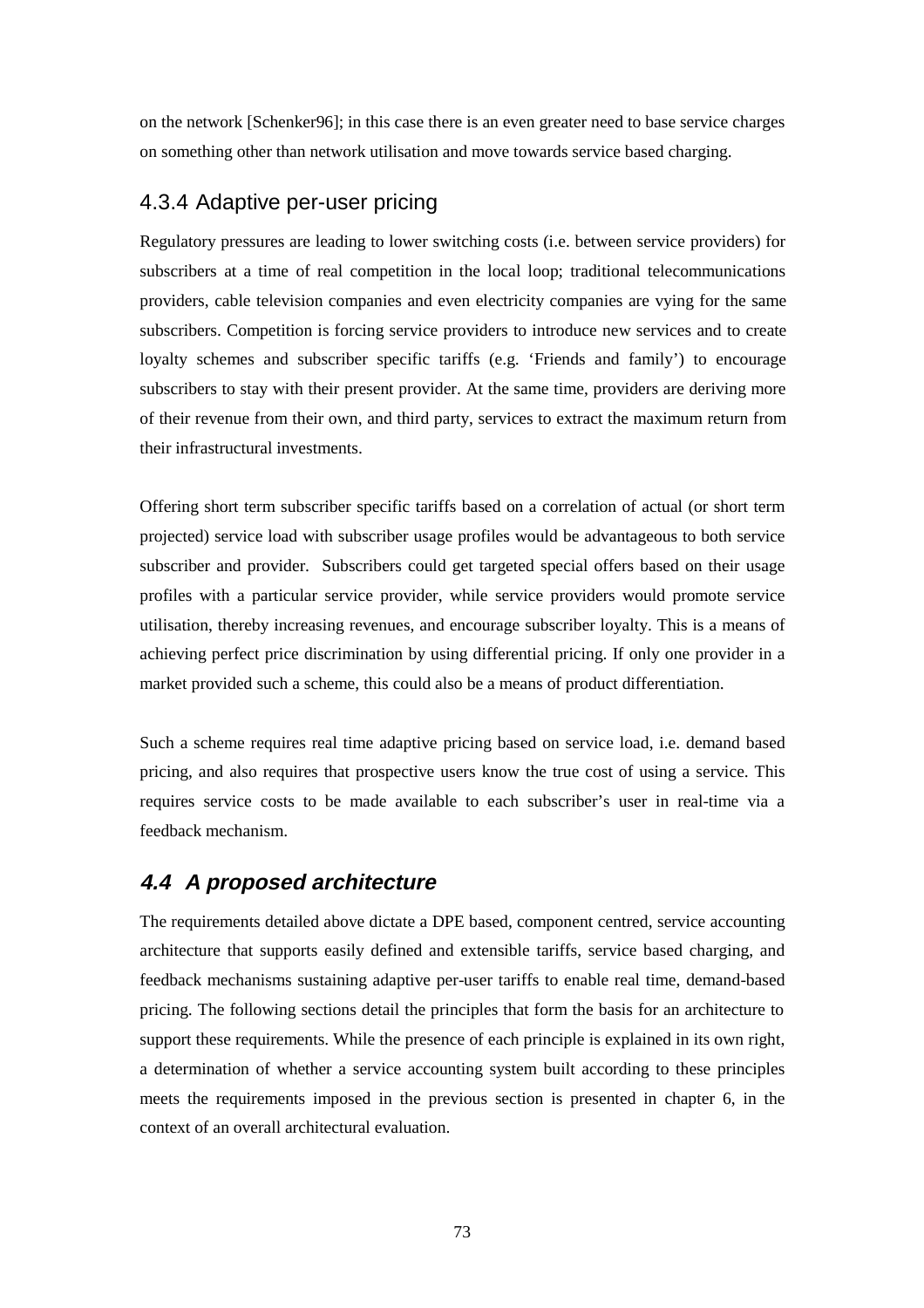It is recognised that while architectures are shaped by the needs of their particular application domain, they must also pay attention to more generic technological considerations for software built as a result of their application. These technical considerations are outlined in each section when relevant.

### 4.4.1 Service architecture and session basis

Telecommunications service architectures were discussed in the previous chapter and their direct influences on design were detailed in section 4.2 of this chapter. The accounting architecture was designed to complement services that conform to the TINA service architecture. The use of the TINA service architecture brought the following advantages:

- the concept of a session as a context for user/service interactions,
- service specifications that facilitate component based service accounting,
- separation between the service and network, facilitating service level accounting.

The use of the TINA service architecture also allowed the use of several existing services to assist in the validation of the accounting architecture. A TINA session defines a 'relation between entities' that, in the case of a communications session, only considers connectivity 'from a high level point of view' [TINAGOT97]; in a similar manner a service based accounting architecture takes a high level view of the communications sessions used to support a service session - the communication session identifiers associated with each service session are recorded and can be used to facilitate communication based accounting if this is required.

The service session provides a stateful context for a user's interactions with a service. The session tallies the number of parties in a multi-party session and its life cycle mirrors the actual use of the service by those parties. (A multi-party session need not necessarily have multiple users; a user can be represented by more than one party in a session, each perhaps playing different roles).

While session control is service independent, actual service usage in the context of this session is liable to be service specific. Sessions ease the burden of management by reducing the amount of contextual-information events generated by a service have to carry to be useful; a user could be participating in many service sessions simultaneously and the volume of events generated by many users could be considerable. Session based usage also enables easier service customisation and facilitates better service management by allowing service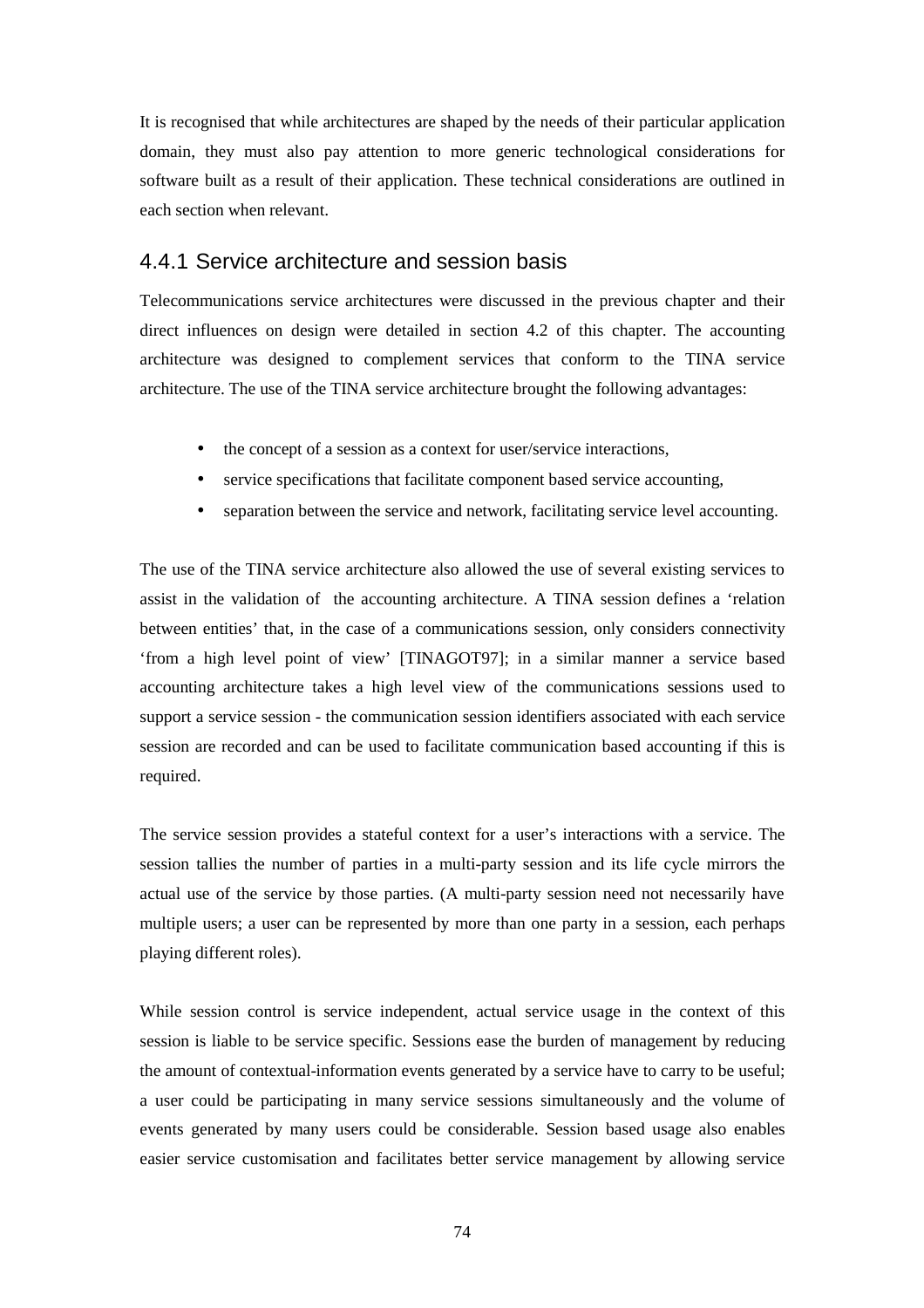providers to see exactly what users are using, or have immediate potential to use, their services.

The session concept is a useful one for accounting purposes, especially in the case of adaptable subscriber specific tariffs, because it eases the forecasting of short term demand for service use for the same reasons it eases actual service manageability. These two benefits have often been conflated, but need to be separated to enable a generic accounting mechanism. This means that a separate service usage context is necessary for accounting purposes: this 'accounting session' should mirror the life cycle of the service session but provide a separate context for accounting events (see section 4.4.3). It was found that the TINA session concept was a required, but insufficient, basis for service based accounting; this is discussed in chapter 6.

# 4.4.2 Extensibility and interoperability

Extensible tariffs are necessary to allow service upgrades (and new services based on antecedent services) to be accounted for without resorting to service specific accounting mechanisms. To accommodate the requirement for tariff extensibility, the IDL data type specified as the basis of the tariff definition is founded upon list elements containing string type accounting event names, aliased in the justifiable absence of explicit subtype support in the IDL compiler.

As stated in [Mowbray95] extensibility and interoperability are often conflicting design goals; in this case, the need for extensibility - to allow accounting component re-use for different services - could cause interoperability problems in the case of a service versioning problem. To counter potential interoperability problems, the architecture requires services to publish the accounting events it is capable of generating in the 'separation of hierarchies' approach recommended in [Mowbray95]. In the accounting architecture these events, with a tariff specifying how these accounting events could be interpreted to produce charges, describe any service for accounting purposes.

# 4.4.3 Separation of service and accounting

Orthogonal to the TINA architecture's service and network separation, the accounting architecture aims to separate network based services and accounting for those services. As with TINA service component re-use over different network technologies, this separation is essential if re-use of accounting components for different service paradigms is to occur (e.g. digital libraries and video conferencing services).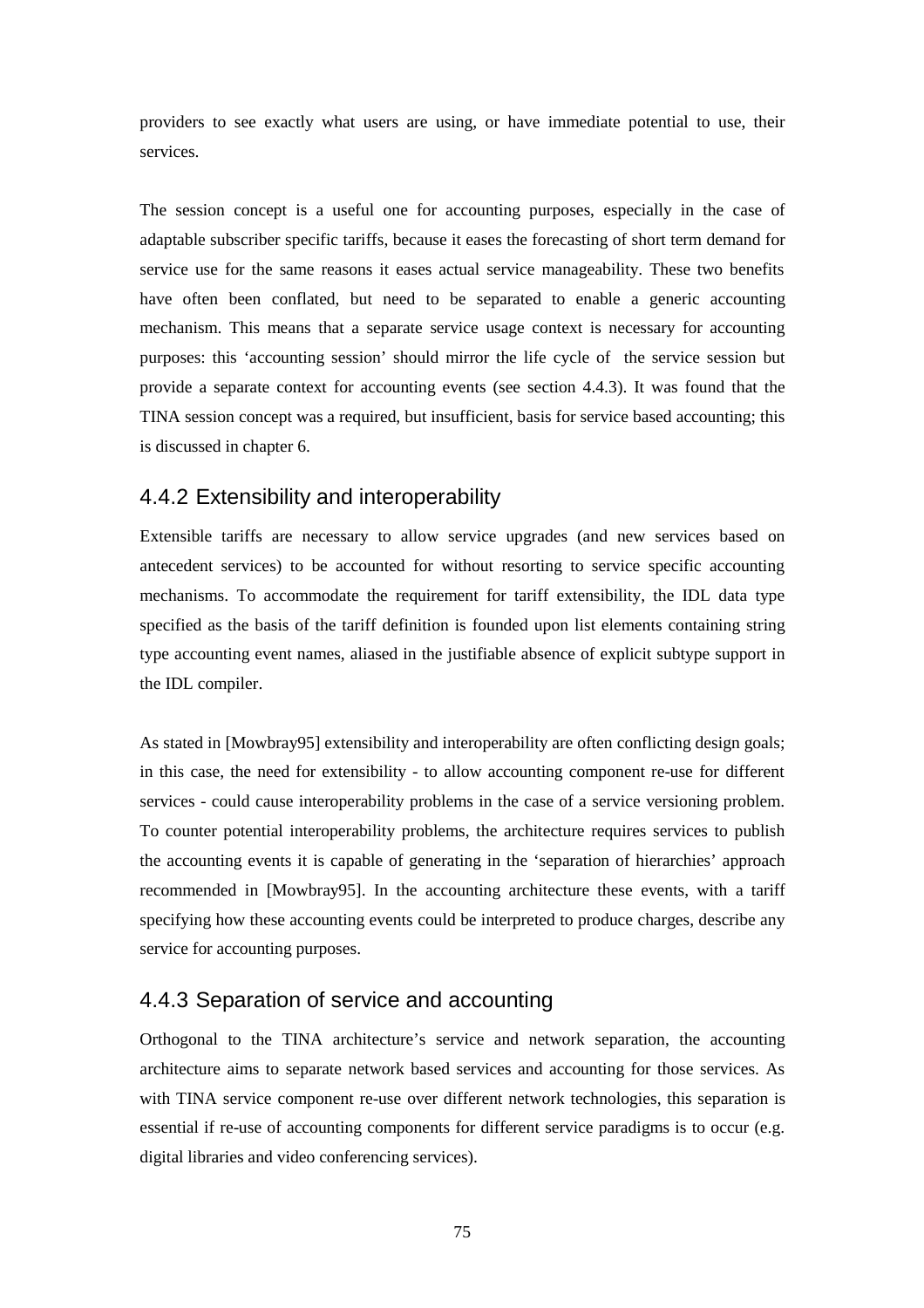While it is necessary for services to facilitate demand based pricing by signalling greater service load, measuring such load is strongly service specific. In this case it is up to each service to decide the basis of its load indication. This is then made available as a percentage value that can be speedily factored into charge calculations. This allows accounting services to be aware of the service load and price accordingly while being insulated from the service specific factors causing this load.

Separation is also encouraged by forcing accounting events to be defined independently of service independent and service dependent events used for other purposes, i.e. rather than defining some service events as accountable and others not. Where necessary two events (with different sinks) are generated to enforce the separation; this means that accounting can take place independently of service logic and reduces the need to change descriptions of services for accounting purposes because of service logic changes. This is not contrary to the stated TINA objective of placing management functionality within the services - the services still need to generate the accounting events - but is a solution that offers flexibility without diminishing the reusability of an accounting service.

#### 4.4.4 Feedback

Allowing the prices for network based services to change based on service demand ought to enable both the service provider and service consumer to benefit; a service provider must view an unloaded service as uneconomical, given almost zero marginal costs for additional users, and a subscriber could see it as an opportunity to use a service cheaply.

Such pricing schemes will probably be necessary to encourage subscribers to use new and innovative services. However, to-day's innovation could easily become to-morrow's necessity -Internet based services are fast being viewed in this way. In the ideal case of zero service switching costs and perfect competition such a scheme might work, but tariff regulation will probably be necessary initially, and even if it is not, will probably be carried out anyway [Cuiker99]. Regulation would ensure minimum levels of return to encourage new market entrants (and discourage service subscribers from waiting out for the best service price) and set maximum levels of return to ensure subscribers are not exploited. The accounting architecture defines tariffs which define minimum and maximum prices for specific service actions. Service discrimination by consumers would probably initially focus on the steady state pricing levels for services at certain times of day as the data become available.

Changing prices dynamically mandates that service subscribers always be aware of the service costs they are incurring; this requires the use of a feedback mechanism to ensure users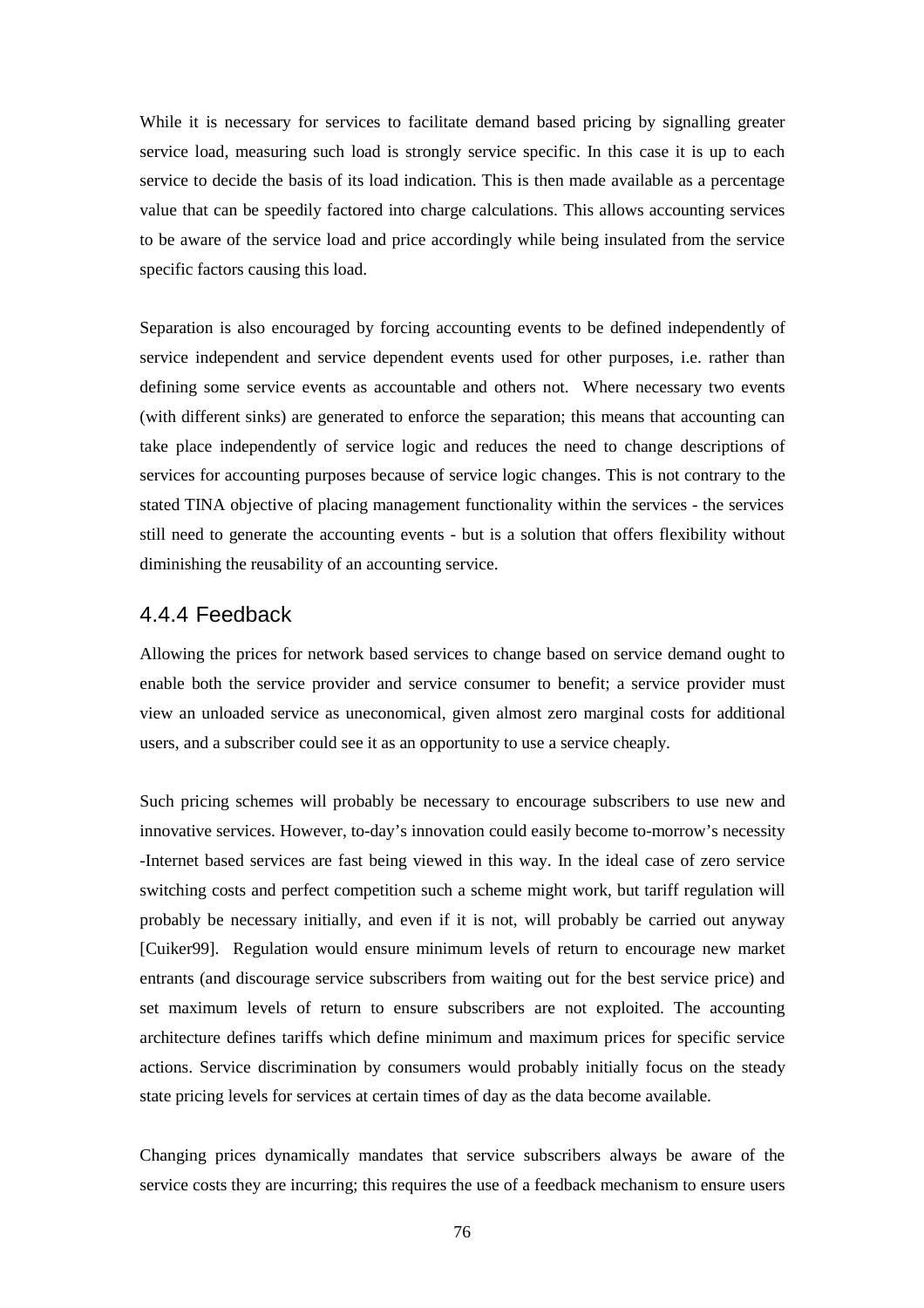know service costs in real time. The accounting architecture supports such a feedback mechanism.

# **4.5 Architecture diagrams**

The overall architecture is shown in two diagrams showing the computational and information viewpoints as per RM-ODP.

# 4.5.1 Computational model

Figure 4.2 shows an overview computational model. This figure uses a notation revealing operational interfaces because this clearly indicates the origin of the interactions between the components. This notation is used to describe the TINA service architecture in [TSA95] but the accounting components could be used within any service architecture based on a distributed processing environment supporting a secure usage context for service interactions, i.e. a service session.



**Figure 4.2, Overview computational model**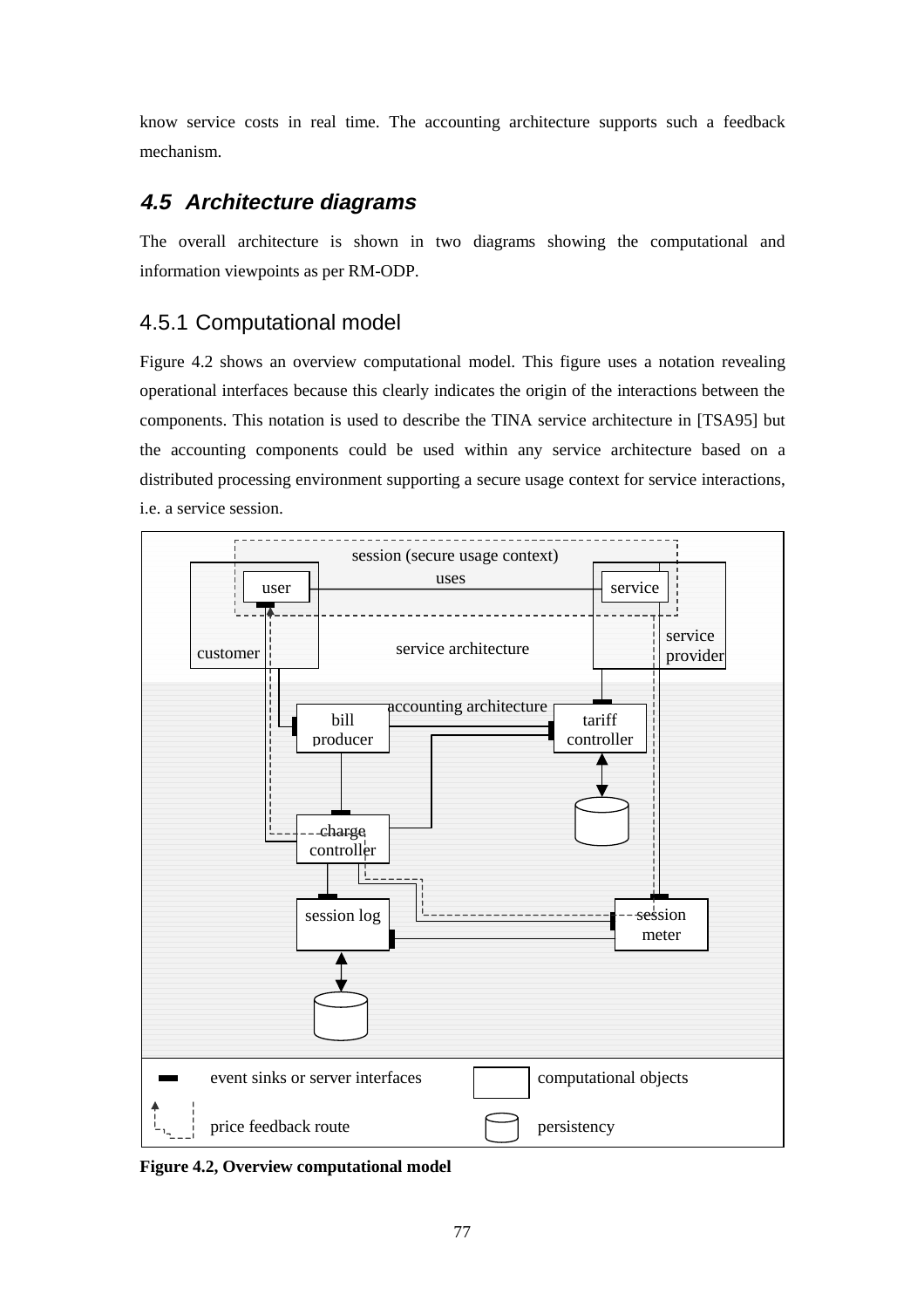This diagram shows the overall division of functionality between the sub-components of the architecture, the interactions between them, their general domains, and some of the supporting concepts imported from the TINA service architecture.

The top of the figure shows the components and concepts of the service architecture that are necessary for the accounting architecture. The user and service objects server generalise the computational objects related to these roles in the service architecture for the sake of clarity; details of the computational objects involved are in section 3.3.3.3, and details of instantiations can be seen in sections 5.2.2.1-5.2.2.4 and 5.3.2. The user and service objects belong to the customer and service domains, respectively. These domains correspond to the roles of the same name in the TINA business model discussed in section 4.2.

When a new service is created, it must register its tariffs with the tariff controller, which then stores them. Details of the tariff information model are left to the next section, but while different tariff objects correspond to subscribers and users, they are no longer seen as subtypes of the same object as they were in the TINA tariff model shown in 3.4.5.1; in particular the user specific tariff contains information necessary to meet price adaptivity requirements.

As a user uses it, the service emits accounting events corresponding to entries in one of its tariffs, which can be registered on a per-user, per service basis. These are collected by a session meter which is created by a session meter factory (not shown for clarity) as part of the service session start-up. A user's accounting events, associated with the service session, form the main link between the service session and a separate 'accounting session' which exists between the service components and the session meter. As well as the inherent service session association, the events are also related based on the party producing them and the user represented by that party, where a party represents an instance of user participation in the service session. The charge controller can produce charges based on these events, their relatedness, and the pricing information contained in a tariff, then display the cost of service usage on a per-session or per-user basis in real time. The overall price feedback route is shown by the dashed line.

The bill producer, charge controller and session log together act to provide most common form of service charge production; that of a time delimited bill. The request for a bill may happen on a periodic basis decided as part of the overall contract between the customer and service provider; this aspect is outside the scope of the accounting model. The bill is produced based on session usage data persisted in the session log, and, depending on the time period, data from on-going sessions in the session meter. The charges which make up the bill are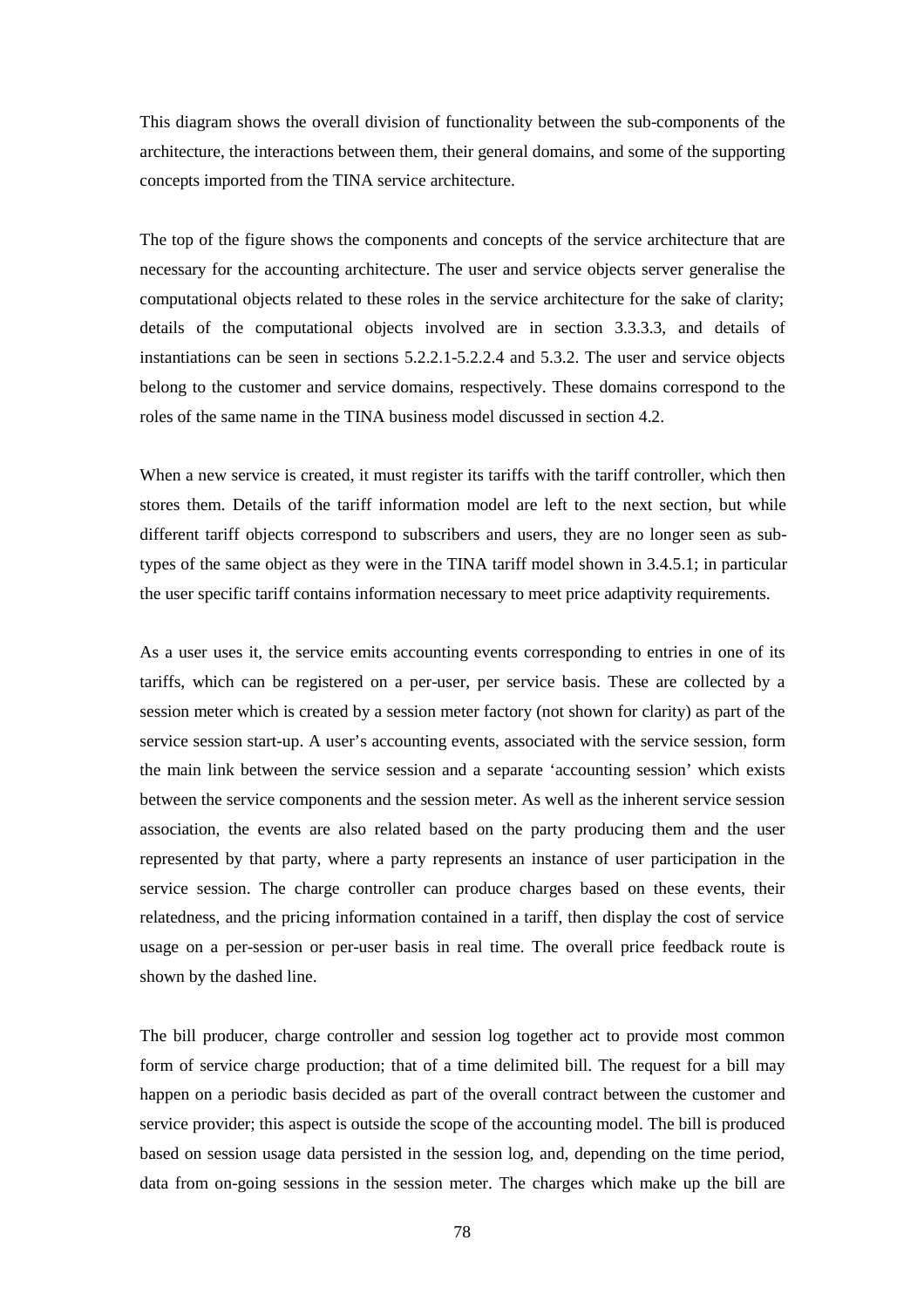produced, based on the relevant user tariffs, by the charge control. These are then used to produce a bill by the bill producer, which also adds service subscription charges. The information model for charging and billing are also detailed in the next section.

# 4.5.2 Information model

Figure 4.3 shows an overview information model for the contract and tariff elements of the architecture. This diagram uses UML notation to show the relationships between the information objects. The lighter shaded region in the top region of the diagram shows relevant parts of the subscription information model.



**Figure 4.3, Overview tariff information model**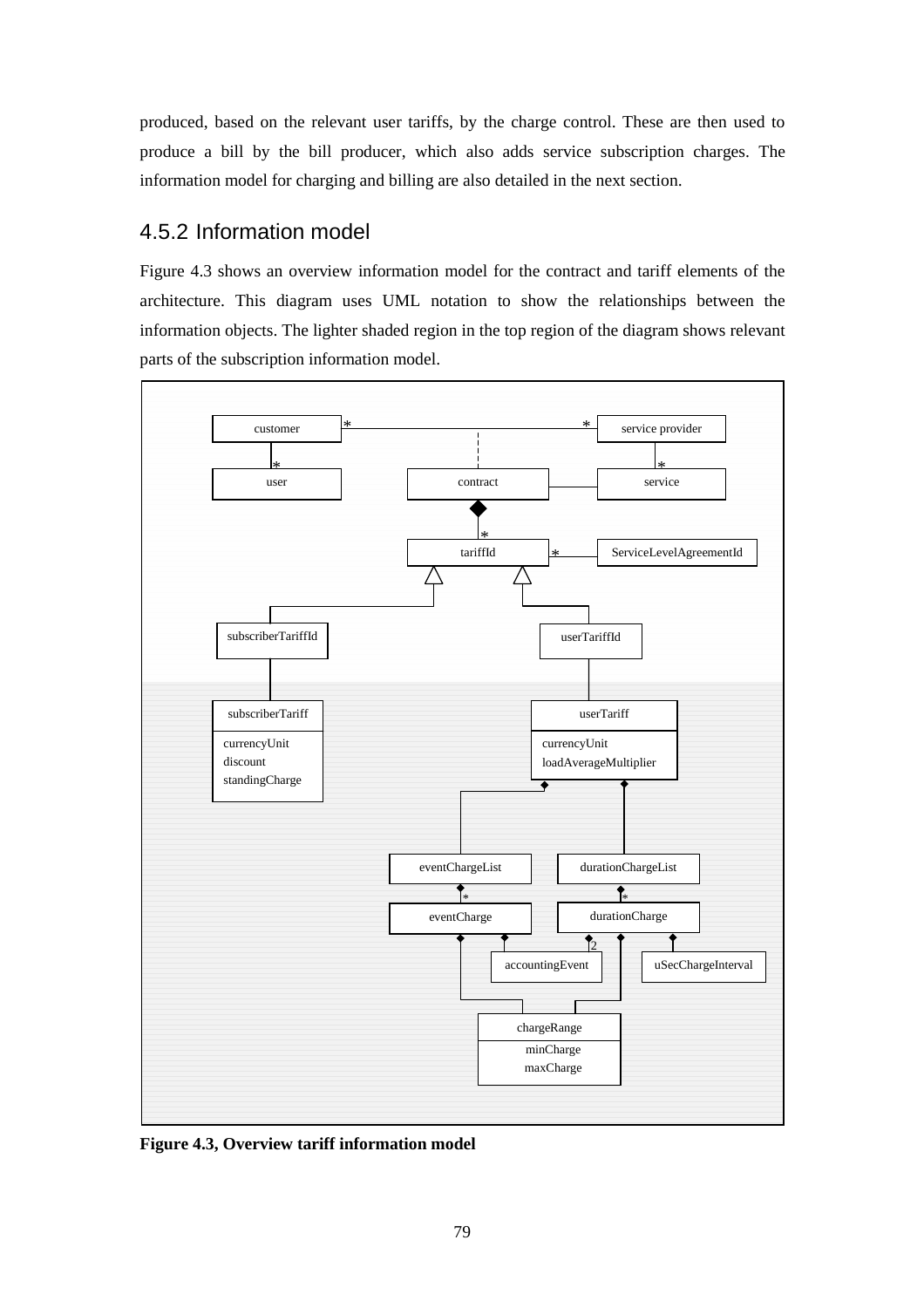The subscription information model shown represents the association between a customer and a service provider as a contract, which may be for the supply of more than one service. The contract contains a list of tariff identifiers corresponding the users for each service and an identifier for an overall service subscription tariff. Each tariff identifier can also be associated with an overall 'level' of service, but this is seen as a service subscription issue. The accounting model only requires that the service customer supply tariff identifiers when requesting real time charges or a bill; as such, it does not insist on the subscription model shown.

The periodic subscription charge, usually levied as part of a bill, is described by the 'subscriberTariff', which lists a standing charge and a discretionary discount. This differs little from the basic tariff described in the TINA accounting model. The 'userTariff' consists of two lists, one of which contains event based charges, with a corresponding price range and the other of which contains two events which delimit a time period, measured in units of the 'uSecChargeInterval', also with a corresponding price range. The tariff also specifies a 'loadAverageMultiplier' which dictates how sensitive prices should be to service load indications. (An implementation of a pricing mechanism based on this model is described and evaluated in section 6.3).



Figure 4.4 shows parts of the information model relevant to charging and billing.

**Figure 4.4, Overview billing and charging information model** 

This model shows a periodic bill, covering a period delimited by the 'fromTo' structure, consisting of a list of charges, grouped on a per user basis. The charges can be calculated by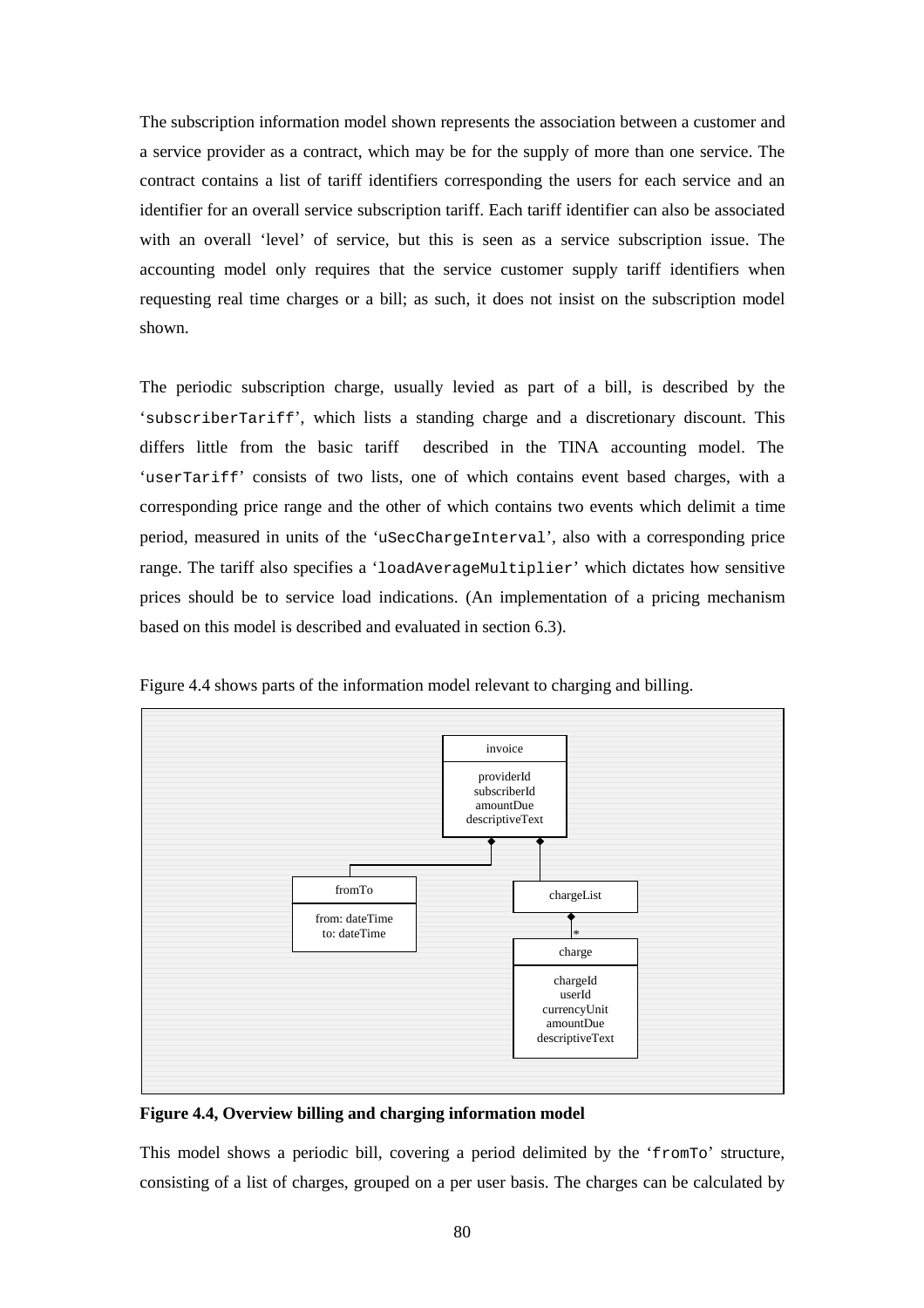the charge control according to the user specific tariffs and based on the user's service usage information within the sessions recorded by the session meter log and/or available from the session meter itself.

# **4.6 Summary**

This chapter initially outlined the influences and attendant requirements for a generic service accounting architecture. It suggested that such an architecture should facilitate the speedy creation of new, accountable, services, helping to reduce their time-to-market. It was argued that, to do this, the architecture must consider, and take advantage of, existing DPE based service architectures that themselves support rapid service development through service component re-use. To facilitate accounting component re-use, network independent, service based charging was mooted, along with demand based pricing mechanisms that can enable real-time cost feedback to service subscribers.

The architectural principles that flowed from these market influences and technical requirements were detailed in section 4.4, they included; a session based accounting context facilitating service based accounting, extensible tariffs as part of a service description for accounting purposes, a separation between network based services and accounting for those services to support component based re-use, tariffs capable of being capped and real time cost feedback mechanisms. The assessment of whether a service accounting system built according to these principles meets the requirements imposed is presented in chapter 6, in the context of an overall architectural evaluation. Section 4.5 presented overview computational and information models of the architecture.

The next chapter details the design and iterative implementation of sets of accounting components which were used to realise the architecture.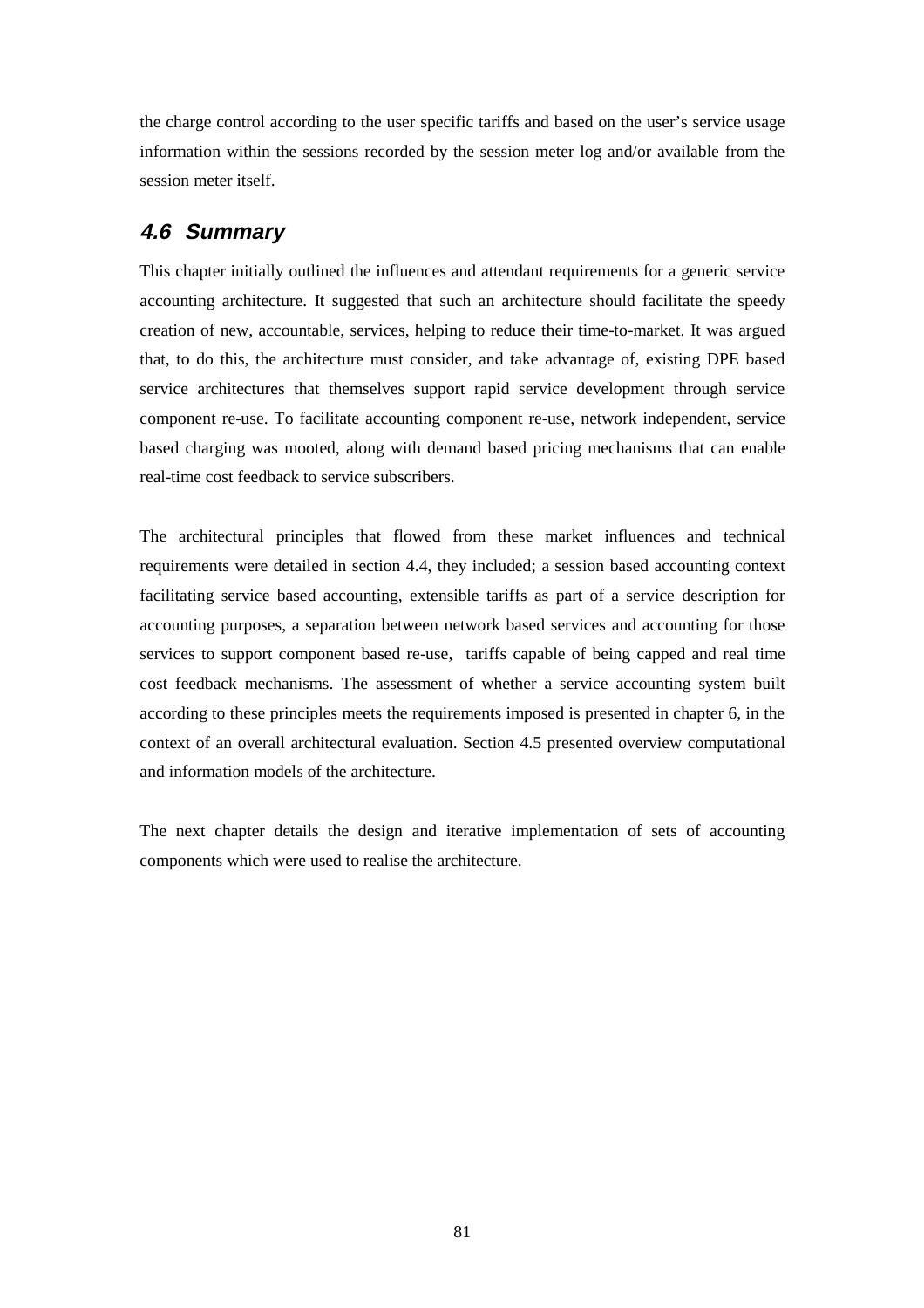# **5 Design and implementation of accounting components**

# **5.1 Introduction**

The previous chapter described an architecture embodying a set of concepts necessary to account, price and charge for network based services. At the implementation stage, this research was concerned with the development of service level accounting components according to the architectural principles specified therein. In the course of this research a sample Web based information service and service management components were also developed to help illustrate service level accounting. This chapter describes implementations that demonstrate an incremental application of the service accounting architecture, over the course of two European ACTS projects, to four separate services, covering two different service paradigms.

The first of the ACTS projects was Prospect [PD22B98]. Prospect concerned itself with the management of integrated services. It chose a business model in which one service provider could integrate multiple services to offer an integrated service to its customers. This service provider offered a tele-educational service (TES), composed of three separate services and supported by a connectivity and basic network service. Each service was provided to the TES by a separate, physically remote, organisation. One such constituent service was the Hyper Media service (HM), which was representative of information, or on-line services, while another, the Multimedia Conferencing service (MMC) was representative of a more traditional real time communication based service, albeit over a non-traditional transport network. These services are the epitome of different service paradigms available to-day; the information service was a non-interactive, relatively low bandwidth application, while the video-conferencing application was interactive and bandwidth intensive; nevertheless, common accounting components were developed for both the HM and MMC services as part of this research.

The second ACTS project was the Flowthru project [FTD800]. This project set about reusing components from other projects (including Prospect) to show how different integration methodologies and technologies could be applied to create reusable telecommunications management components. The accounting components developed as part of this research were used to account and charge for the usage of a digital library service ('DigLib') and a desktop audio-video conference service ('DVAC') at the service level, and aggregate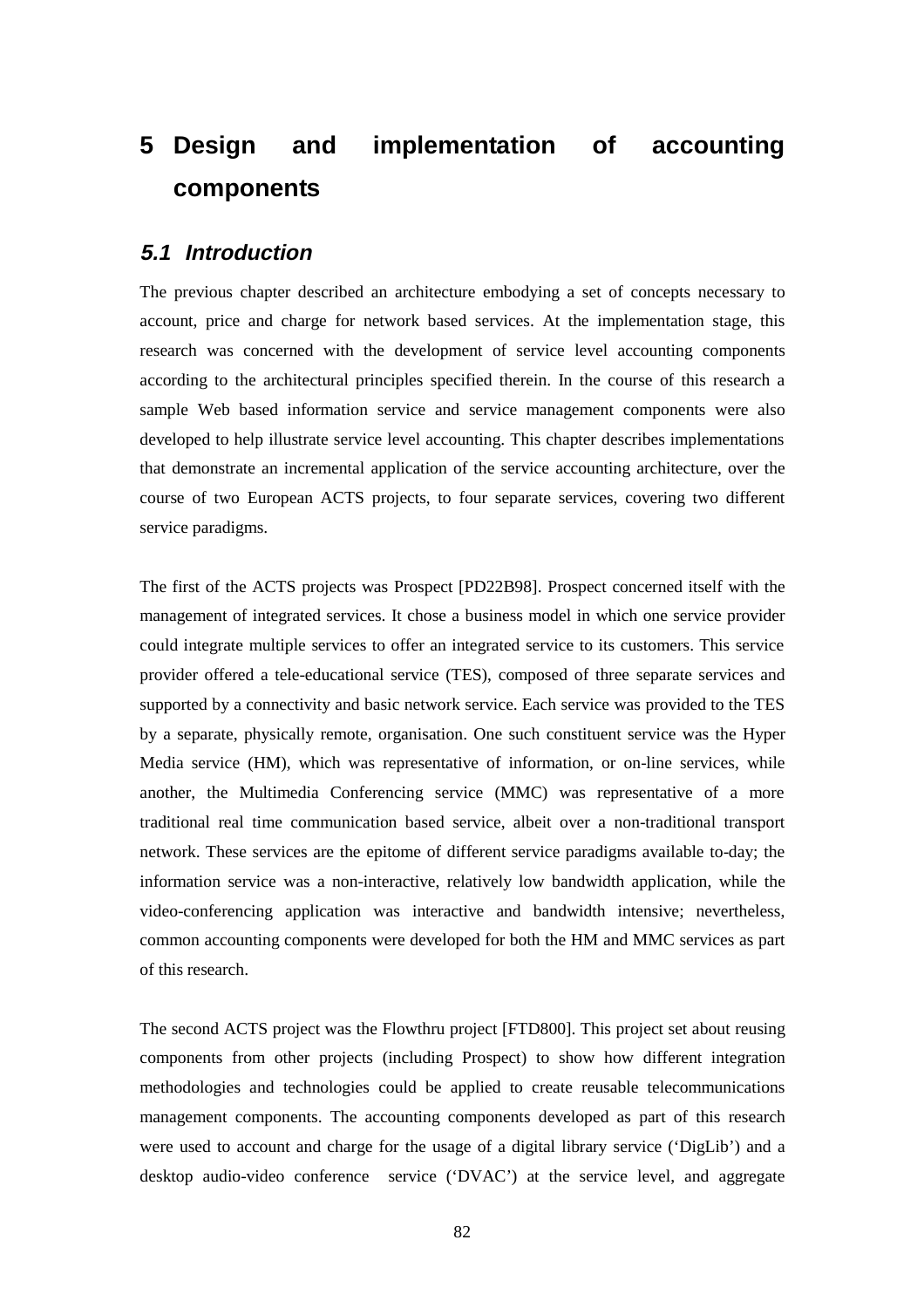network based charges to produce a bill. Both of these services originated within the ACTS VITAL project [VitalA298]. Extensions to the system previously developed during Prospect allowed real time charging systems with desktop displays ('Hot-billing') and full run-time reuse of the accounting components by different services. The components were used within two different integration frameworks; the CORBA based TINA framework and that of a CORBA based workflow system.

# **5.2 The Prospect project**

This section describes an implementation, as part of this research, of a service based accounting mechanism in the context of the Prospect project. First it describes the background to the project, presenting an overview of the implementation work done towards the Prospect trials, describes these trials, then evaluates the work carried out, pointing out limitations in the approach followed.

### 5.2.1 Background

The Prospect project originated from an earlier ACTS project, Prepare [Prepare96], which had implemented TMN based (see section 3.3.2) multi-domain management systems. Prepare's approach was based on administrative domains which were intended to enable service provider autonomy and encourage co-operation between providers; this differed from other approaches where domains were technology based and served only to partition management responsibility within a provider. Prepare introduced the concept of the 'Open Services Market', recognising the growing importance of software based services in the light of the European Commission's telecommunications service and 'Open Network Provision' directives [90/388/EEC], [90/387/EEC]. Prepare itself concentrated on bearer services (e.g. Virtual Private Networks, VPNs).

Prospect chose a business model which it expected to exist in the 'Open Services Market' identified by Prepare, selecting business roles similar to those used in the TINA Business Model [TINABM97], i.e. based on a customer/provider dichotomy, as a basis for its administrative domains. The generic business model is shown in Figure 5.1. In this model there are two primary stakeholders; the service Customer and the service Provider, each supporting several roles. The service provider can be further specialised to be: a tele-service provider who provides basic service functionality, e.g. a video conferencing system; a composite service provider, who composes end-user services from the tele-services; a network operator, who provides basic network connectivity; and a communication service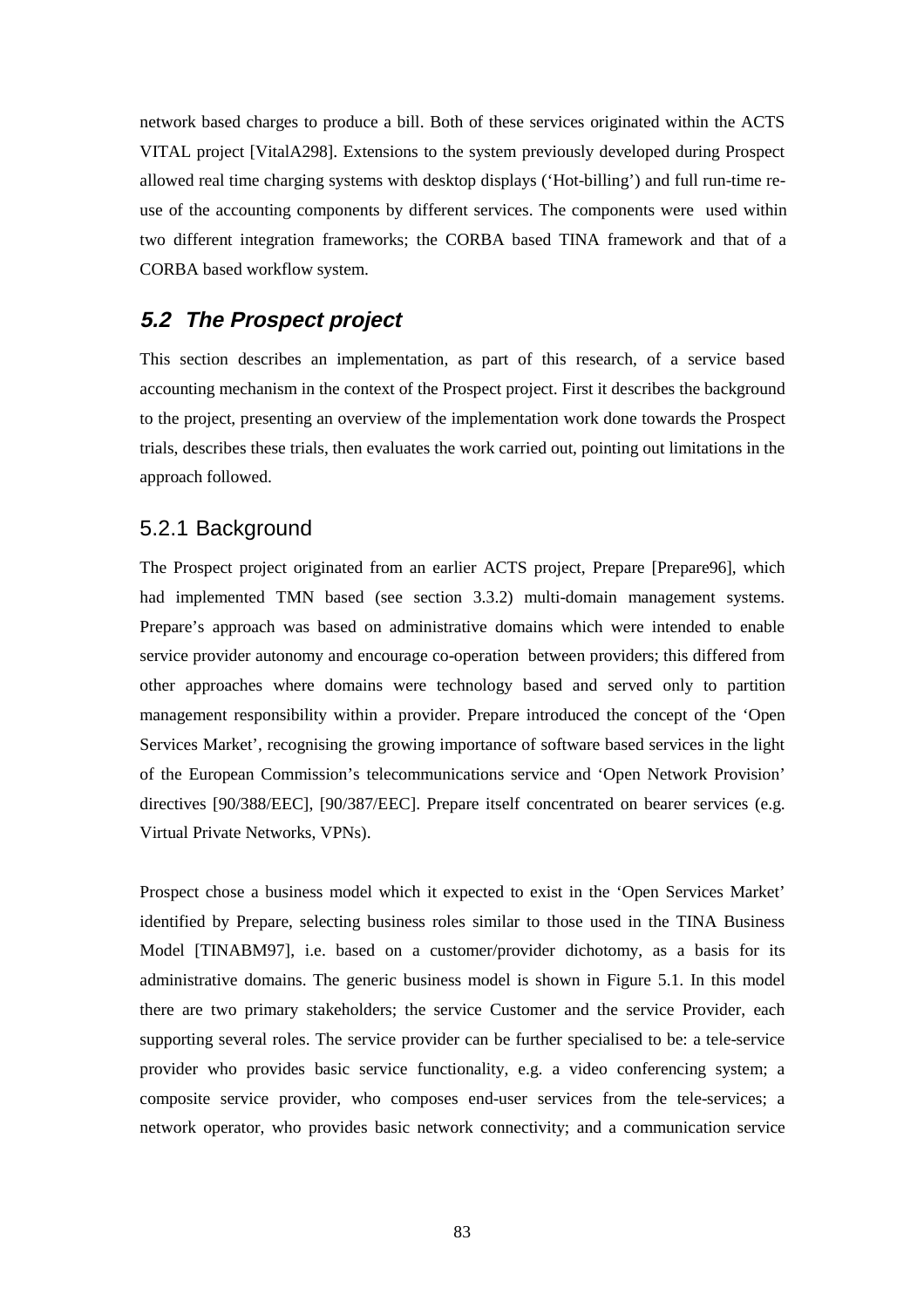provider, who provides a value added service over basic network connectivity, e.g. a Virtual Private Network provider.

The roles supported correspond in most cases to those in the TINA Business Model. The customer can play the roles of a service end-user or a customer administrator, who manages subscriptions for other users and can request a bill for service usage. The provider supports the role of a provider administrator, who manages subscription information and communications service support for the constituent tele-services. Prospect specifically made the role of a system integrator separate; in this case it differs from the TINA Business Model. The system integrator role is necessary to show the value added by the composite service provider in integrating the tele-service offerings to provide a composite service.



**Figure 5.1, The Prospect generic business model [PD14b98]** 

An instantiation of the generic business model, chosen as the basis for the majority of the Prospect trials, is shown in Figure 5.2. In this model a reseller could integrate multiple services ('Multimedia Tele-Services' or MMTSes) to offer its customers an integrated service. Tele-education was chosen as a representative service, with the service provider known as the Tele-educational Service, or TES, provider. The TES provider constructed its service using these three MMTSes:

- an Hyper-Media (HM) service, developed as sample service to aid in this research work; this offered secure accounted access to the facilities afforded by a web server,
- a Multimedia Conferencing (MMC) service, which offered an Internet based multicast (M-Bone) video conferencing service, and
- a Web-Store (WS) service, offering web based storage facilities.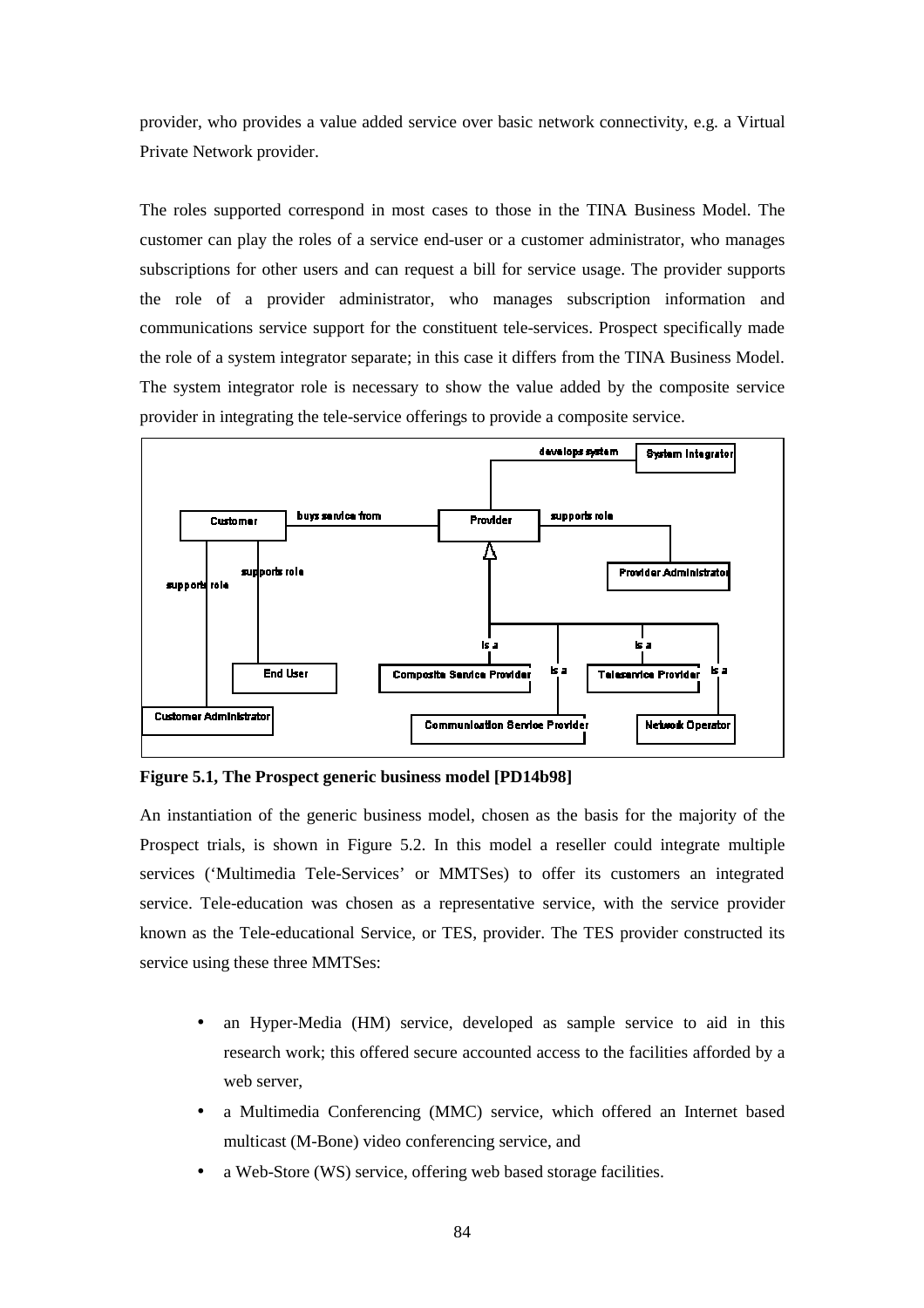The figure shows an end-user service, the Tele-Educational Service (TES), composed of three separate tele-services; an HM service, an MMC service and a WS service, also shown are the TES customer roles (customer administrator and end-user) and the TES provider administrator role. The system integrator role is fulfilled in the pre-service phase; the trial model shows only the in-service phase. The customer administrator is a user of the TES customer management service, composed from the constituent tele-services' management services. The figure also shows a VPN provider and ATM provider as communication service provider and network operator respectively.



**Figure 5.2, The chosen Prospect business model [PD14b98]** 

Prospect produced federated service management systems, composed from several service providers' management systems, based on this business model. Each management system was composed from components, including reusable service components, following the adopted TINA service architecture (see section 3.3.3.3). Although seeking to adopt a TINA based approach to service management, at the time of project inception many of the TINA standards were as yet unpublished, or at least not generally available. This necessitated an approach that used published TINA architectural concepts, but could not directly make use of unpublished TINA information model definitions.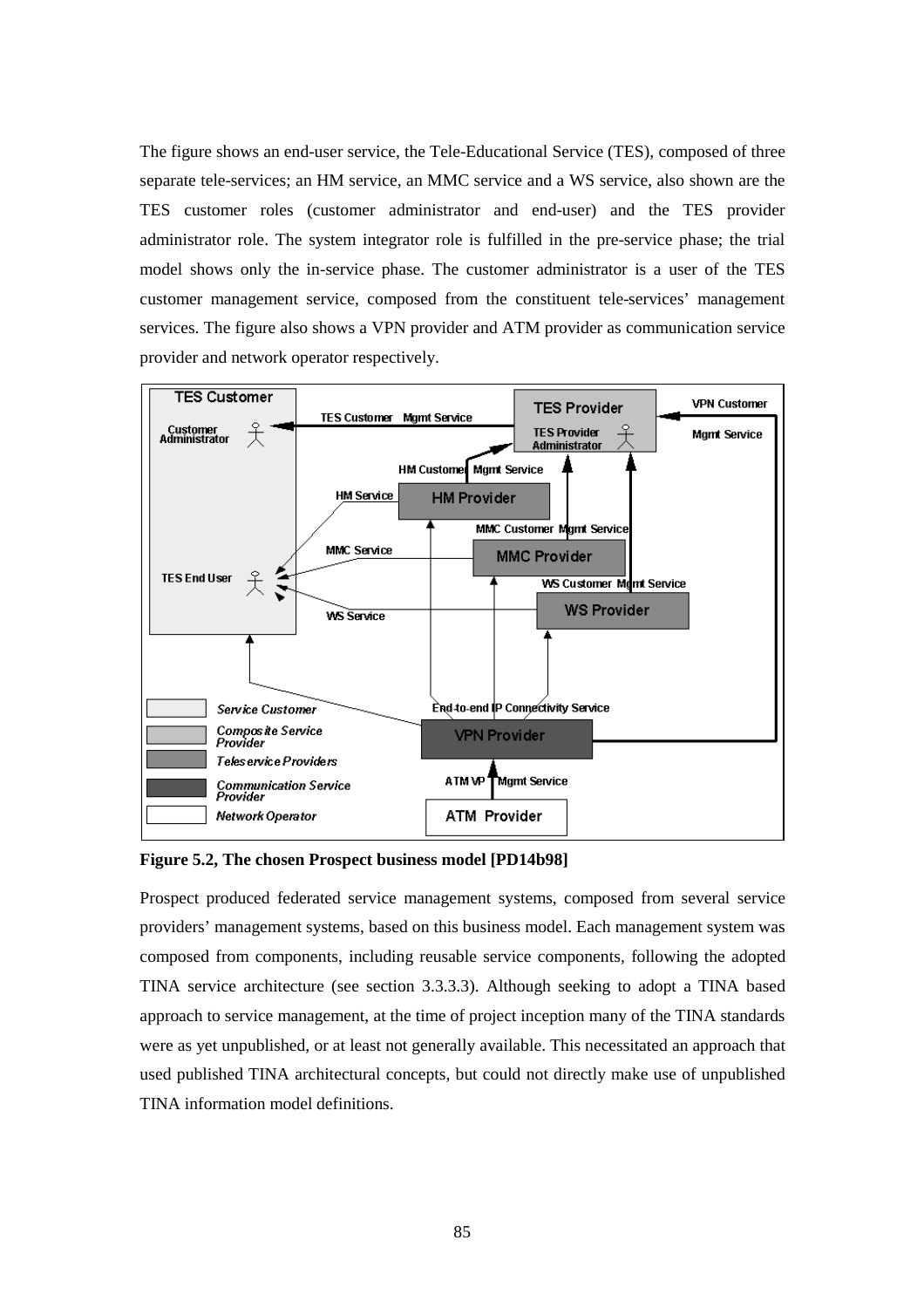### 5.2.2 Project implementation overview

In the absence a TINA Distributed Processing Environment (DPE) implementation, and any suitable DPE with the stream oriented interfaces required, Prospect took a pragmatic approach. It adopted the CORBA architecture as a basis for the creation of services that did not need the specialised communication facilities offered by the stream interfaces, i.e. Internet protocol (IP) based services.

Three ('Multimedia Tele-Services' or MMTSes), the Hyper-Media (HM) service, the Multimedia Conferencing (MMC) service and the Web-Store (WS) service were integrated to offer an integrated Tele-educational Service (TES), provided by a separate TES provider. In this scenario network connectivity was provided as just another service, with charges for it consolidated in an overall bill by the TES provider to facilitate 'one stop shopping'. Teleservices could only charge for the added value they gave over network connectivity; this led naturally to service based accounting in a way analogous to thinking about services in an era of free bandwidth.

The TINA service architecture included facilities for session co-ordination at the service level, encapsulated in a Service Session Manager (SSM). This component's main purpose was to 'keep track [of] and control the resources shared by multiple users in a service session' but specifically noted that 'compound' service offerings (like Prospect's) were for further study [TSA95]. The SSM was thus specifically orientated towards network resource allocation to support the service session; it facilitated a mapping between a logical connection graph at the service level to a physical connection graph (representing the actual network elements needed to support communication) at the network level. The actual mapping role is carried out by the Communication Session Manager (CSM) in the TINA service architecture.

In the absence of specific communication session management, Prospect rendered an explicit Service Session Manager unnecessary and introduced the concept of an Integrated Session Manager (ISM) to mediate service independent interactions between the constituent services. This supported hierarchical session relationships, allowing the creation of what appeared to be a single service session from the constituent service sessions. Prospect simplified the service session it needed to support by removing the requirements for group session functionality and allowing this functionality to be provided by service specific components (e.g. in the video conferencing service). This was later to affect the re-use of the service accounting components, first developed as part in of this research within the context of Prospect, in true TINA environments (see section 5.2.5).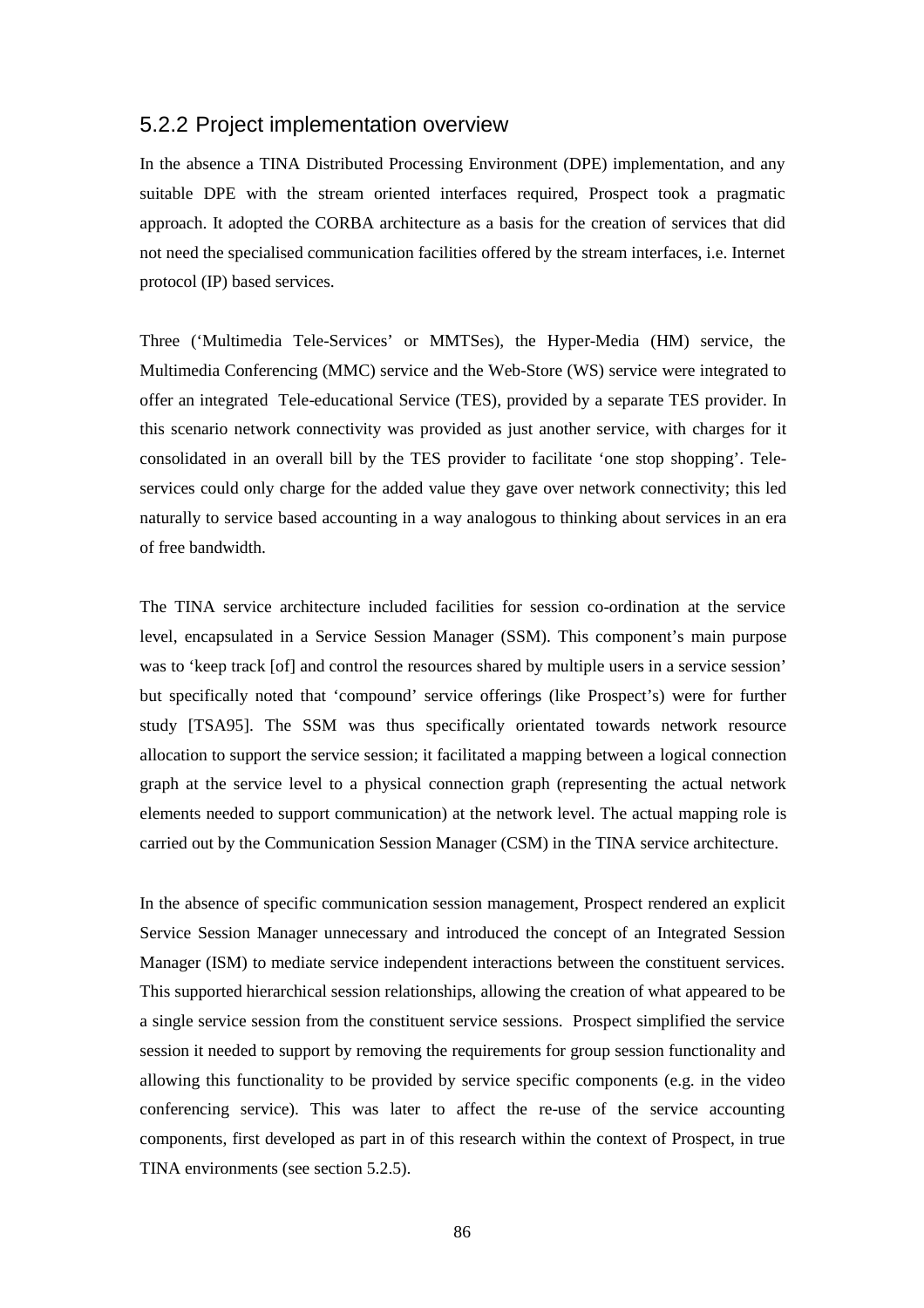

**Figure 5.3, An overview computational model of the service control and management systems in Prospect, based on that in [Lewis97b]**

Figure 5.3 outlines the components and the component interactions that comprised the majority of the Prospect trial systems. It shows an end-user using the services of three separate service providers, oblivious to their existence as separate entities as they transparently contribute to an overall tele-educational service composed and provided by the tele-educational service (TES) provider. It also shows a customer administrator using the management services of the TES provider which inform and rely on the management services of the constituent services.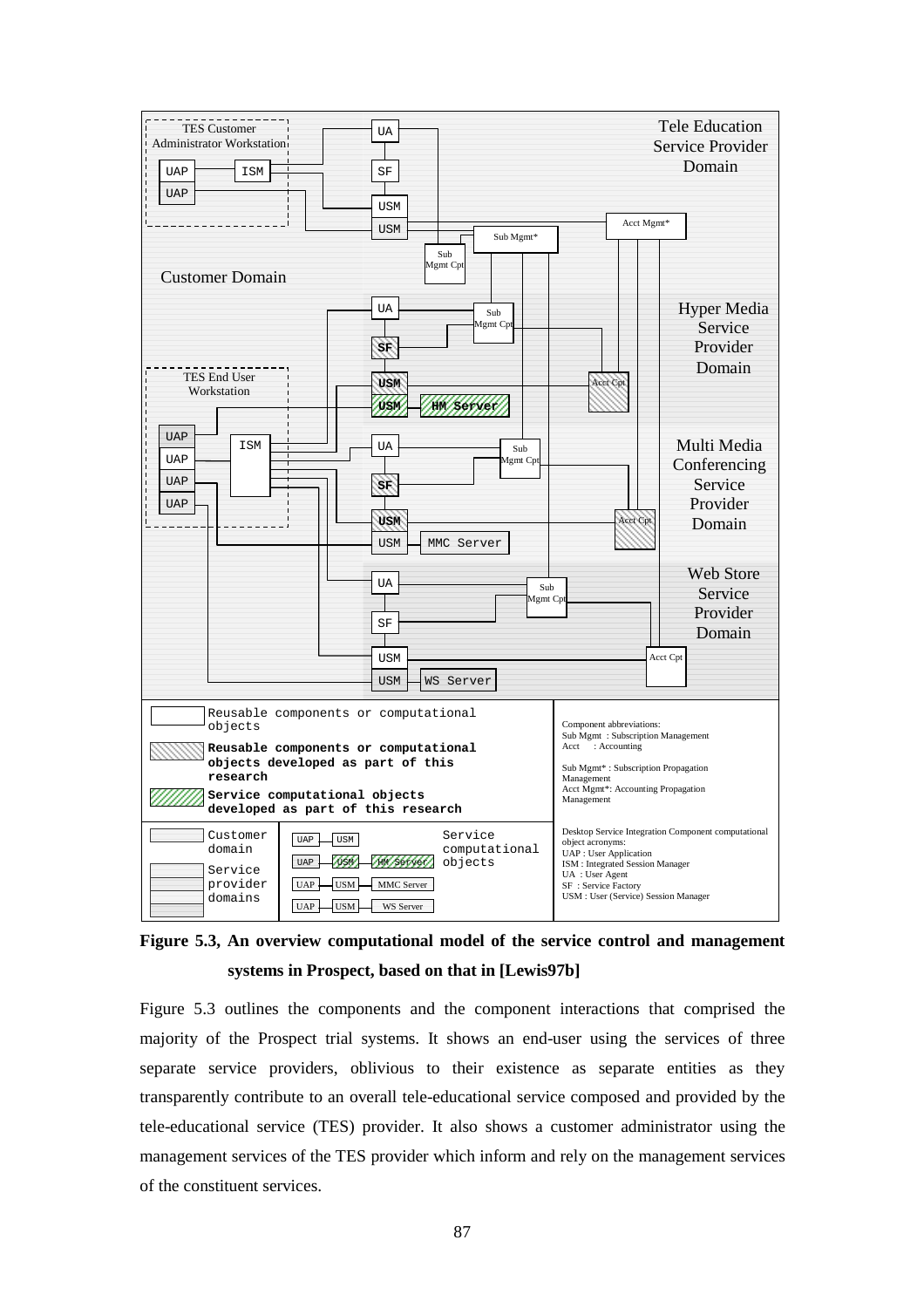The following sections highlight and explain portions of this overall model, detailing the interactions between the computational objects and components. The components and computational objects developed as part of the present research are shown in bold with diagonal hatching; the computational objects comprising the accounting component ('Acct Mgmt'), developed as part of this research, and their interactions are specified in more detail in section 5.2.3.

#### **5.2.2.1 The User Application and the Integrated Session Manager**



The UAP -sometimes abbreviated 'UAp'- is the TINA term for the user application which an end user can use to interact with any service offering. Prospect was committed to using 'off the shelf' software where possible to avoid investing effort in what was deemed an inessential part of the problem being researched. In effect, this meant that web browser software, specifically a 'Netscape'

browser, was used to provide a unified user interface to all the service offerings, e.g. when a user entered a virtual lecture room in the tele-educational course, video conferencing software would start automatically. Different service applications were loaded into the browser in the form of Java applets that interacted and co-ordinated in a manner hidden from the end user.

The Integrated Session Manager (ISM) co-ordinated the MMTS service sessions comprising the TES service session. There was an instantiation of the ISM for each node participating in a trial; it did not have to run on the same node as the UAP, but usually did. The ISM composed an hierarchical service session from the MMTS service sessions, providing a mapping between service session identifiers; this meant that when a TES service session was terminated by the end user, all the MMTS service sessions that constituted it were also terminated.

The Prospect ISM fulfilled the functions of the TINA SSM with regard to session control; it created an access session which allowed an authenticated user to obtain information on which services they were authorised to use. The user could then choose to access a specific service, in which case the ISM facilitated the management interactions between the customer and service domains by invoking service control operations on the relevant service UA, user agent, and USM, user (service) session manager (see following sections). The service specific user applications are highlighted in the customer domain, shading showing the affiliation in each case. These UAPs communicated with service dependent USMs, which in turn interacted with the actual service implementation (shown by the servers in each case) to effect service functionality.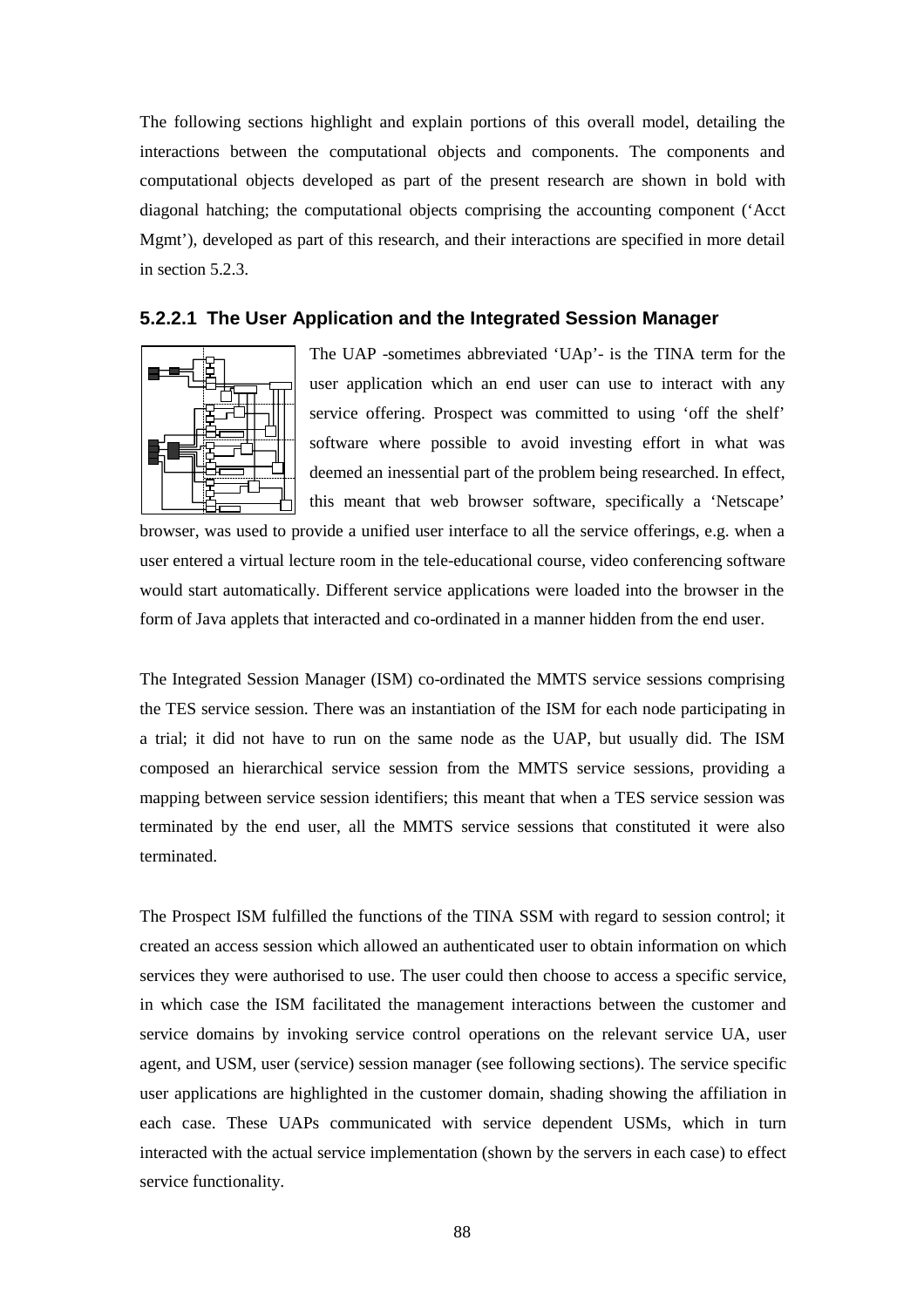#### **5.2.2.2 The User Agent**



The UA, or user agent, represented a user in a service provider domain. In the TINA service architecture it is a necessary mediator in service session creation because a service provider can have more than one service; in Prospect it mediated between the user and the Subscription Management component of the provider's system, which specified the services the user could access. The UA and the

ISM were participants in the access session (see section 3.3.3.3). Figure 5.4 shows part of the IDL definition of the access control interface of the user agent used in Prospect.

End user authentication information, entered via the service independent UAP (shown in white in Figure 5.3), was used by the ISM in an invocation of the 'createAccessSession' operation on the user agent in the relevant service domain. Other information included a terminal identifier (e.g. a workstation IP address) and a network access point (e.g. a router IP address for that network). If the invocation was successful, an access session was created for that user; the access session identifier was returned with a list of available services. The ISM could then mediate the selection of a service offering from each provider; a service was chosen from the list of available services, then its identifier and the access session identifier were passed as parameters to the 'selectService' operation. The UA then interacted with the relevant service factory (SF) to create a service session, the service factory returning a service session identifier and a service independent USM reference (see next section). The ISM could then effect service session control through this reference.

|                               | // UA Access Control Interface (i_uaAci)    |                                                           |  |  |  |
|-------------------------------|---------------------------------------------|-----------------------------------------------------------|--|--|--|
| 11                            | this interface allows the client to request |                                                           |  |  |  |
| 11                            |                                             | access to services. Methods include authentication,       |  |  |  |
| 11                            |                                             | getting a list of subscribed services, select a service.  |  |  |  |
|                               |                                             |                                                           |  |  |  |
| interface i uaAci {           |                                             |                                                           |  |  |  |
|                               | void createAccessSession (                  |                                                           |  |  |  |
|                               | in                                          | t UserId user id,                                         |  |  |  |
|                               | in.                                         | t Password password,<br>$\frac{1}{2}$ Can be a signature. |  |  |  |
|                               | in                                          | t TermId term id,                                         |  |  |  |
|                               | in                                          | t_NapId nap_id,                                           |  |  |  |
|                               | out                                         | t AccessSessionId access session id,                      |  |  |  |
|                               | out                                         | t AvailableSvcList svc list                               |  |  |  |
| ) raises (                    |                                             |                                                           |  |  |  |
|                               | e dsiAccessDenied );                        |                                                           |  |  |  |
|                               |                                             |                                                           |  |  |  |
|                               | void deleteAccessSession                    |                                                           |  |  |  |
| void selectService (          |                                             |                                                           |  |  |  |
|                               | in                                          | t AccessSessionId access session id,                      |  |  |  |
|                               | in                                          | t SvcSelection svc selection,                             |  |  |  |
|                               | out                                         | t SvcSessionId svc session id,                            |  |  |  |
|                               | out                                         | t IntRef usm ref,                                         |  |  |  |
|                               | out                                         | t Password svc session key                                |  |  |  |
| ) raises (                    |                                             |                                                           |  |  |  |
|                               | e_dsiAuthorisationFailed,                   |                                                           |  |  |  |
|                               | e dsiInvalidSvcSelection);                  |                                                           |  |  |  |
|                               |                                             |                                                           |  |  |  |
| void unselectService          |                                             |                                                           |  |  |  |
| : // end of i uaAci interface |                                             |                                                           |  |  |  |
|                               |                                             |                                                           |  |  |  |

**Figure 5.4, Part of the access control interface definition of the UA [UA.idl]**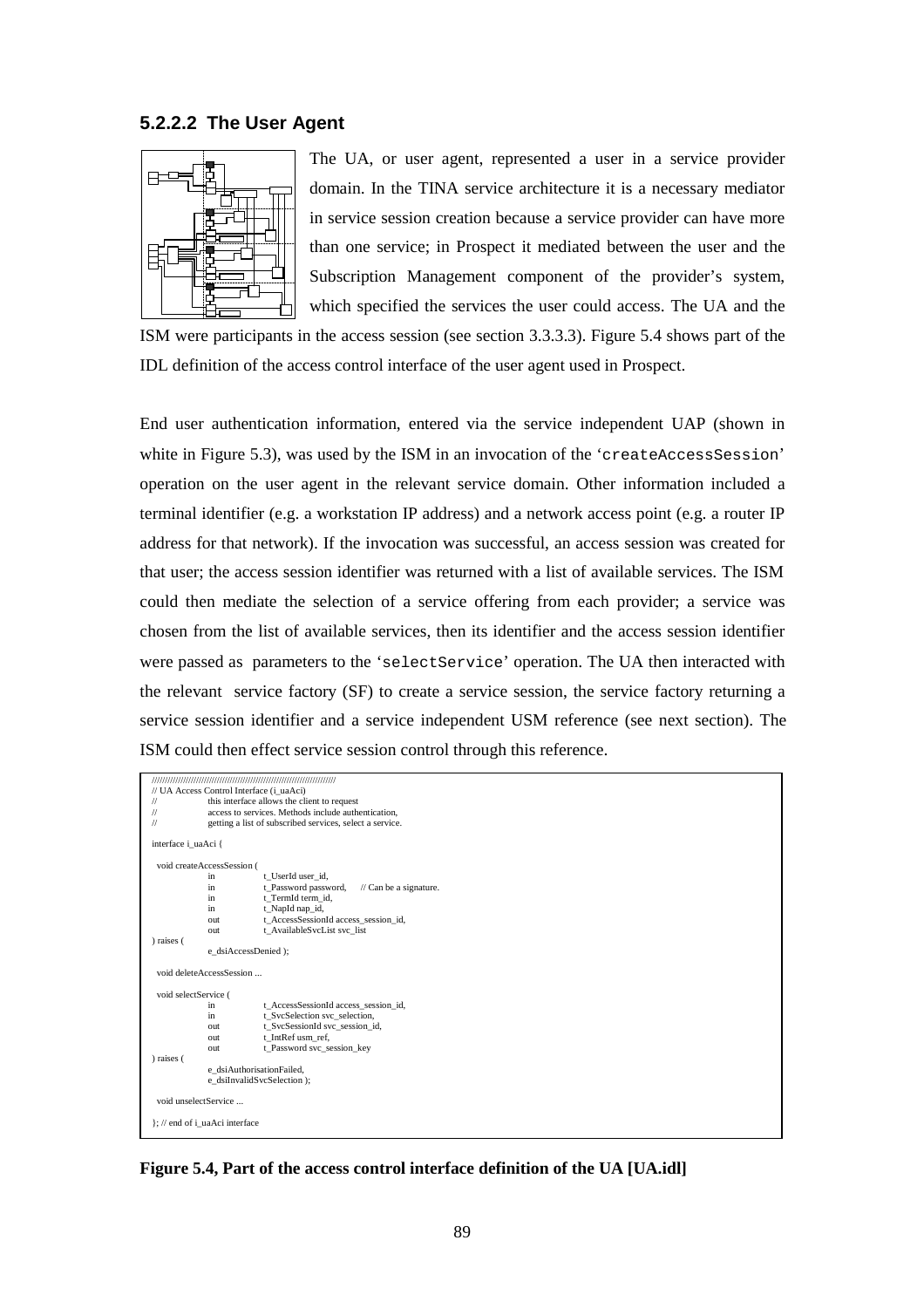#### **5.2.2.3 The Service Factory and the User Session Manager**



The service factory (SF) enabled the creation of the service sessions that allowed end-users to use a service. The service factory created user (service) session managers (USMs) that were subsequently used to control the service session. Figure 5.5 shows the IDL of the service factory session lifecycle control interface used in Prospect.

A service session creation request began when the end user selected a service through the user agent; to fulfil this request, the user agent invoked the 'createUSM' operation on the correct service factory. The parameters included a user and account identifier, a password, and service identification information. If this operation was successful, a service session was created and its identifier and a service independent USM reference were passed back to the ISM via the user agent.

|                                  | // SF Session Life-cycle Control Interface (i sfSlci)      |  |  |
|----------------------------------|------------------------------------------------------------|--|--|
| $\frac{1}{2}$                    | this interface allows the client to request                |  |  |
| $\frac{1}{2}$                    | control over the life-cycle of a user's USM CO             |  |  |
| $^{\prime\prime}$                | It is used by the user agent when it wants to create a USM |  |  |
| $\frac{1}{2}$                    | for a user                                                 |  |  |
| interface i sfSlci {             |                                                            |  |  |
| void createUSM (                 |                                                            |  |  |
| in                               | t UserId user id,                                          |  |  |
| in.                              | t SvcId svc id,                                            |  |  |
| in                               | t SvcProfile svc profile,                                  |  |  |
| in                               | string account_no,                                         |  |  |
| in.                              | t Password svc session key,                                |  |  |
| out                              | t SvcSessionId svc session id,                             |  |  |
| <b>OUT</b>                       | t IntRef usm ref)                                          |  |  |
| raises (e dsiInvalidSvcProfile); |                                                            |  |  |
| void deleteUSM (                 |                                                            |  |  |
| in                               | t_SvcSessionId svc_session_id);                            |  |  |
|                                  |                                                            |  |  |

#### **Figure 5.5, Service Factory interface definition [M\_sf.idl]**

The USM was defined in two parts; a service independent part that covered service session control, including creating and terminating a service session, and a service dependent part that gave the end user access to service functionality. The ISM interacted with the service independent parts of the USM to effect session control, and the UAP interacted with the service dependent parts to use the service.

Figure 5.6 shows the definition of the interfaces that constituted the service independent parts of the USM computational object. The lifecycle control interface ('i\_usmLci') was used by the service factory to create the actual USM objects; each object implemented an instance of the session control ('i\_usmSci') interface, i.e. one for each service session. A reference to the service independent USM object was returned to enable service session control. When a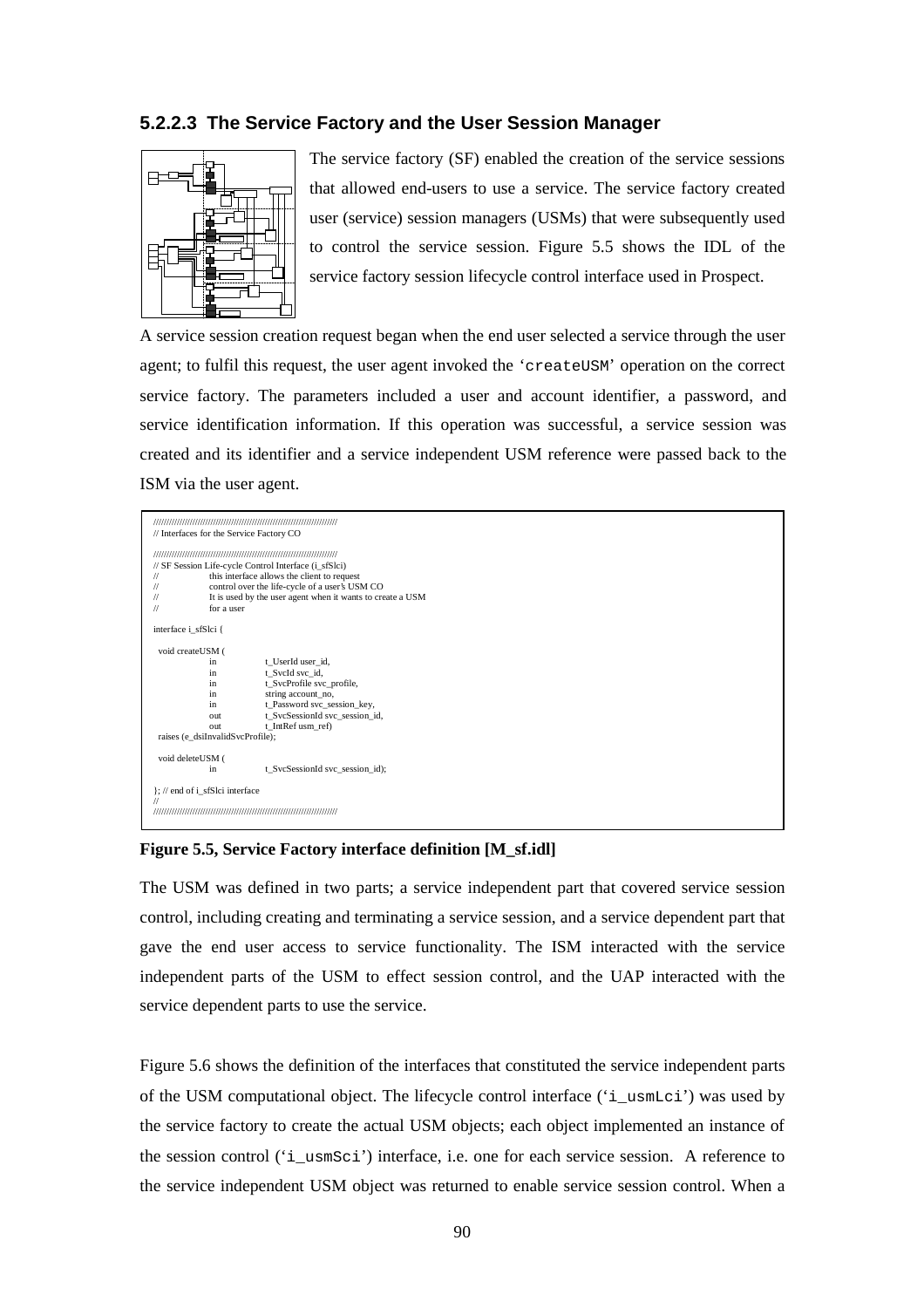service session was started by invoking 'initiate' on the session control interface, information on how to contact the service was returned to the to the user. This contact information consisted of a URL of a specific MIME type containing a reference to the service dependent USM which that service's UAP applets could recognise and act upon if necessary.

| module USM {                                                                                                                                                                                                                                                                                                                                  |  |  |  |  |
|-----------------------------------------------------------------------------------------------------------------------------------------------------------------------------------------------------------------------------------------------------------------------------------------------------------------------------------------------|--|--|--|--|
| // Interfaces for the User Session Manager CO                                                                                                                                                                                                                                                                                                 |  |  |  |  |
| // USM Life-cycle Control Interface (i usmLci)                                                                                                                                                                                                                                                                                                |  |  |  |  |
| interface i_usmLci {                                                                                                                                                                                                                                                                                                                          |  |  |  |  |
| void initialise (<br>user id,<br>in<br>t UserId<br>t SvcSessionId<br>svc_session_id,<br>in<br>t_SvcProfile svc_profile,<br>in<br>t_IntRefList input_int_ref_list,<br>in<br>string<br>in<br>account_no,<br>in<br>t Password<br>svc_session_key,<br>t_IntRefList generated_ref_list);<br>out<br>void remove (in t_SvcSessionId svc_session_id); |  |  |  |  |
| }; // end of i_usmLci interface                                                                                                                                                                                                                                                                                                               |  |  |  |  |
| // USM Session Control Interface (i usmSci)<br>this interface allows the client to request<br>$\frac{1}{2}$<br>control over service sessions. Methods include initiate.<br>$\frac{1}{2}$<br>$\frac{1}{2}$<br>terminate a service session on the user's side                                                                                   |  |  |  |  |
| interface i_usmSci {                                                                                                                                                                                                                                                                                                                          |  |  |  |  |
| void initiate(<br>t_SvcRefList svc_specific_ref_list);<br>out<br>void terminate();                                                                                                                                                                                                                                                            |  |  |  |  |
| }; // end of i_usmSci interface                                                                                                                                                                                                                                                                                                               |  |  |  |  |
|                                                                                                                                                                                                                                                                                                                                               |  |  |  |  |
| #include "/service_specific/i_usmSdi.idl"                                                                                                                                                                                                                                                                                                     |  |  |  |  |
| $\}$ ; // end of module USM                                                                                                                                                                                                                                                                                                                   |  |  |  |  |

#### **Figure 5.6, USM interface definition [M\_usm.idl]**

As the user used the service, the UAP caused invocations to the service dependent interface of the USM object. This interface is included in the module definition as 'i\_usmSdi.idl' above. This interface of the USM object was service dependent and was defined and implemented separately for each service; the next section describes the service dependent interface for the HM service.

The USM was responsible for the generation of accounting events in response to both service session control and actual service usage. These events were collected by that service's instantiation of the accounting management component and used as a basis for accounting.

The service factories and the USMs for the HM and MMC services were developed as part of this research.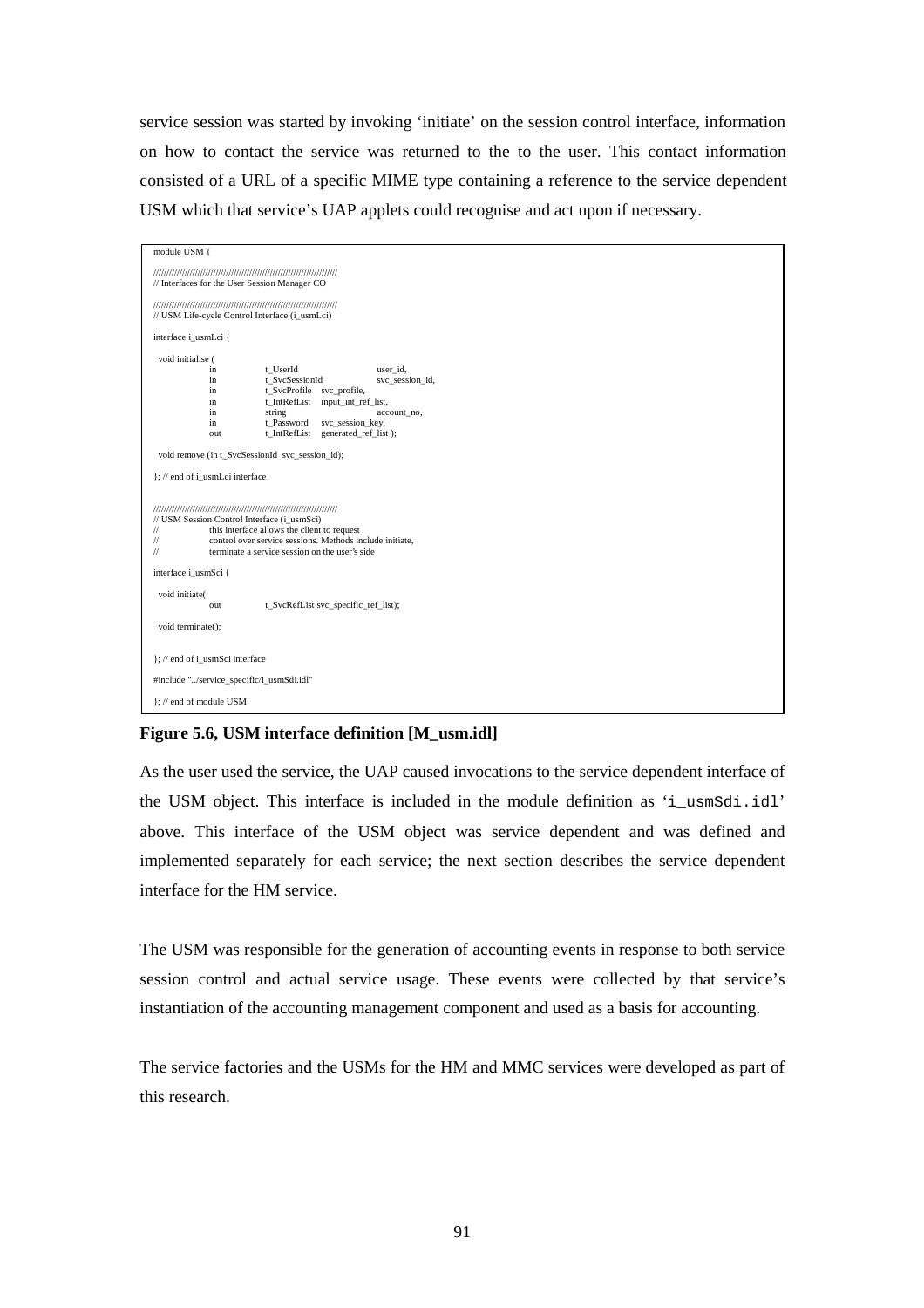#### **5.2.2.4 The Hyper Media Service**



The HM, or Hyper Media, service was developed as part of this research to enable secure, accounted HTTP (hypertext transfer protocol) access to the courseware resources developed as part of the project. It also served as a sample service to test the functionality of the computational objects developed as part of this research.

Initially the HM service consisted of a modified 'Apache' web server with a firewall based access control mechanism [Lewis97]. The earliest modifications to the server allowed 'Cookies' (an application level state mechanism then only beginning to be employed in HTTP) to be used as a basis for accounting [RFC2109]. The modifications consisted of a lightweight CORBA client of the USM service dependent interface built into the user tracking module of the web server; this enabled the tracking of service usage within service sessions. The USM service dependent interface is shown in Figure 5.7

interface i\_usmSdi { // deprecated in trial 2.x<br>//void create\_proxy(in string userid, out long port) raises //void create\_proxy(in string userid, out long port) raises (e\_usm\_sdi\_UserNotRegistered,e\_usm\_sdi\_NoMoreUsers,e\_usm\_sdi\_Another); //void kill\_proxy(in string cookie) raises (e\_usm\_sdi\_ProxyDoesnotExist); // user tracking part oneway void usage(in string service\_session\_id, in string URL, in short status); };

#### **Figure 5.7, USM service dependent interface definition for the HM service**

Access control was effected by the use of a firewall mechanism. The modified server was either kept behind a firewall, or configured only to accept requests from its own domain. When a service session was started, the service dependent service reference returned by the 'initiate' operation of the USM session control interface consisted of the URL of a CGI script on an intermediary server running on a firewall machine. When the UAP accessed the URL, the script executed, creating an application-level HTTP proxy on the firewall machine then redirecting the browser to the service proper through this proxy. The proxy thus enabled access to the modified server and provided a means of graceful service shutdown and barring; unfortunately, the proxy also meant that courseware pages could not be book-marked in the browser as the URL of the proxy was liable to change between service session instances; this was circumvented by the use of a service side bookmark scheme that also enabled notes (this was developed as part of the courseware).

The second version of the HM service used a modified access control scheme developed in response to the complications and relative unreliability of the original scheme. This took advantage of the fact that the 'Apache' API allowed the developer to easily modify the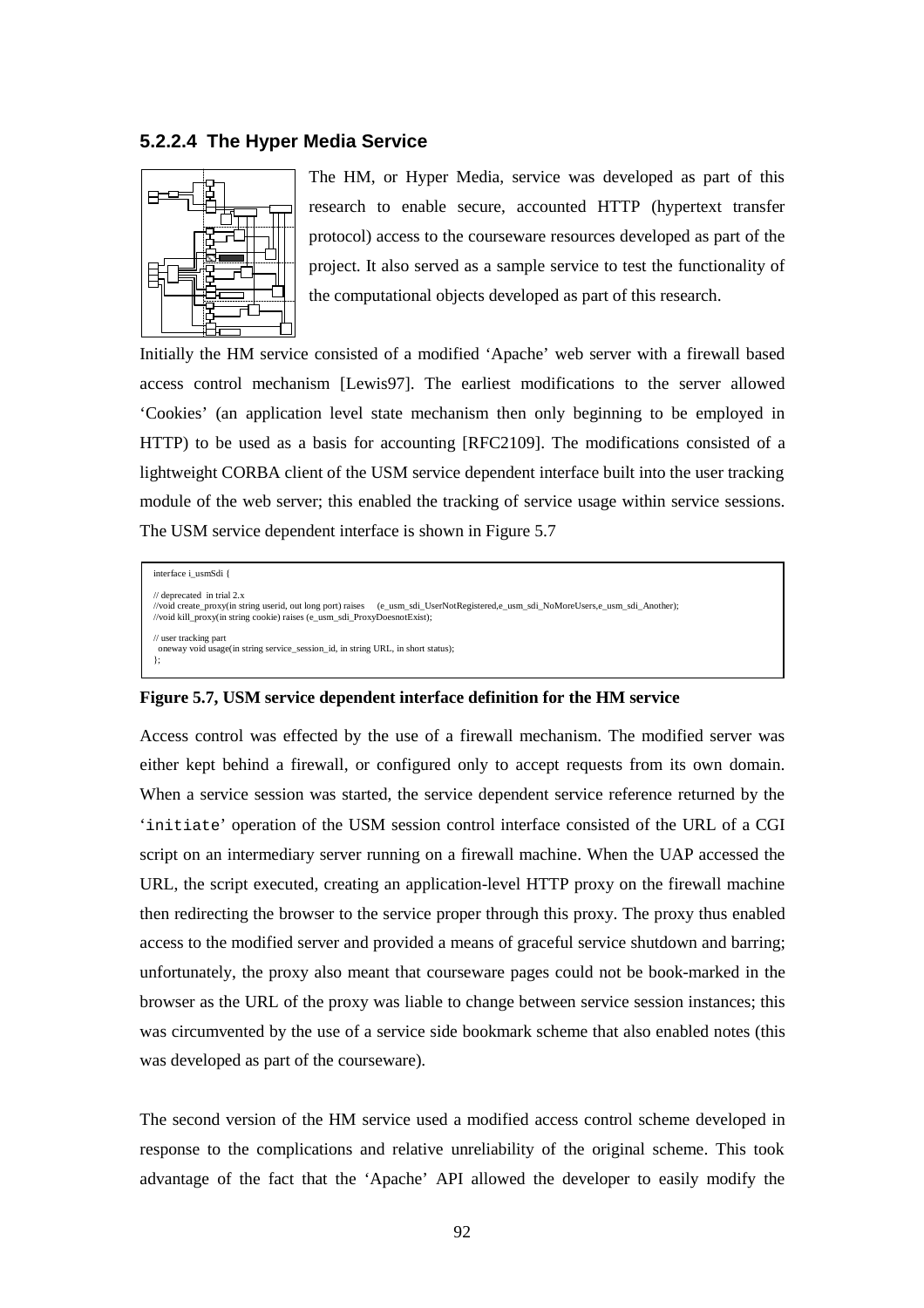behaviour of the server for certain MIME-types, i.e. it enabled the building of a service specific MIME-type handler that executed based on the file name extension of the URL file [Redmond97c]. Now when a service session was started, the service dependent service reference returned by the 'initiate' operation of the USM session control interface consisted of the URL that contained an encoded version of the service session identifier. The MIME handler in the server recognised this and decoded the service session identifier to use as a basis for the 'cookie'. Access control was effected because other modifications ensured that service access (excepting the service specific MIME-type) was only possible with an appropriate 'cookie'.

Both versions of the HM service reported service usage within the service session via the USM service dependent interface; this then generated the appropriate accounting events used as a basis for service accounting.

#### **5.2.2.5 The subscription management component**



The subscription management component allowed for the authorisation and barring of users' access to specific services and the addition and removal of network sites that supported these users. This component was re-used by the HM and MMC MMTSes and the TES service, which forwarded its subscriber information to the constituent MMTS services via the subscription propagation

component (see next section).

The subscription management component was queried by the UA as part of service session set-up to ascertain whether a user was entitled to access a particular service. The service template handler (STH) computational object of this component was also used by service factory computational objects to enable user agents to access them; they published the session lifecycle control interface reference in the service template upon initialisation.

The accounting component interacted with the subscription registrar computational object of subscription component to find the identifiers of the tariffs the service customers had agreed to as part of their contract.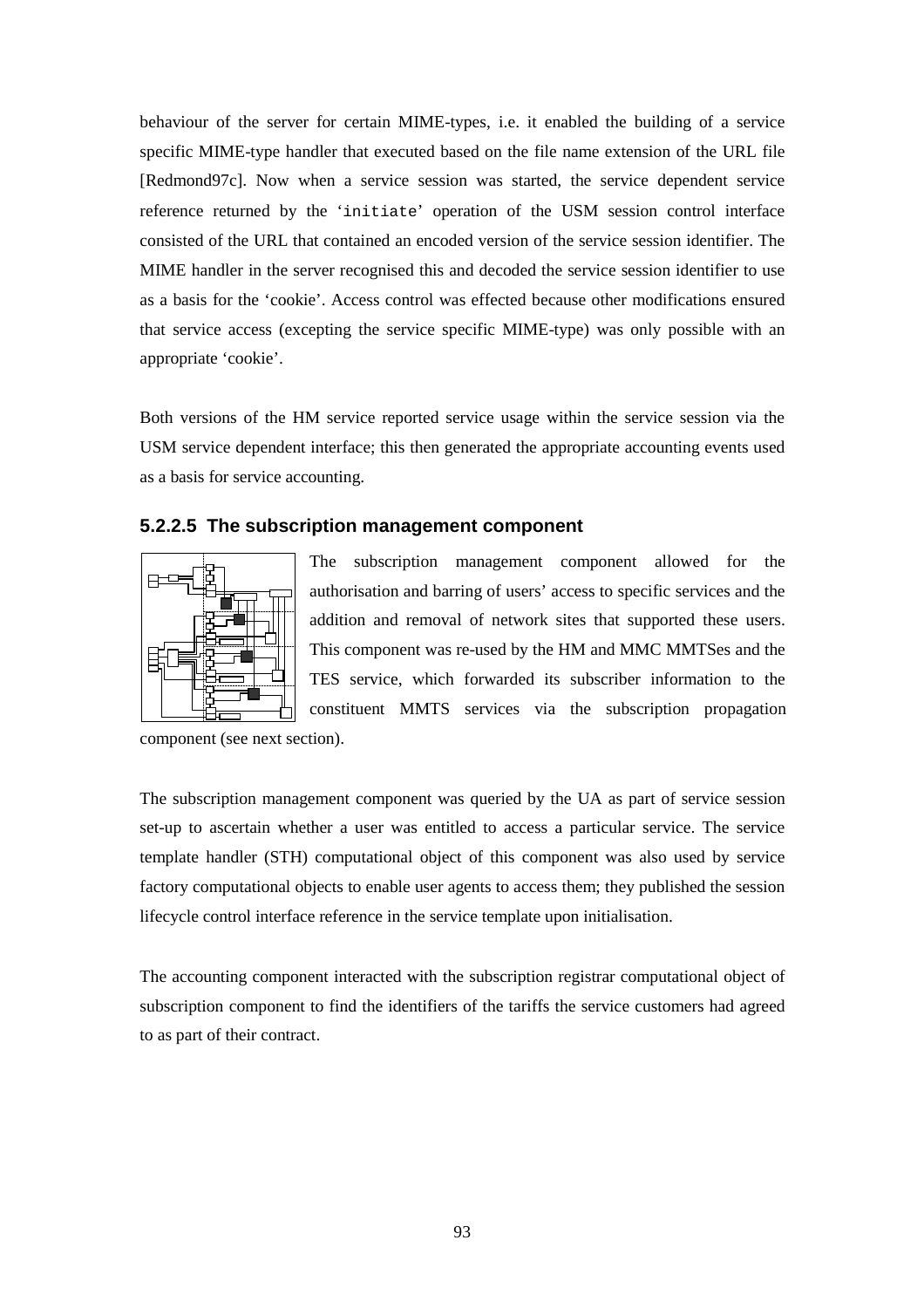#### **5.2.2.6 The propagation components**



The propagation components ('Sub Mgmt \*' & 'Acct Mgmt \*') were used only within the TES service provider domain to facilitate the Prospect design goal of 'one-stop-shopping'.

The subscription propagation component ensured that each constituent MMTS of the TES service received the same customer

subscription information and updates to that that information. The accounting propagation component was used to request a bill from each MMTS service used to constitute the TES when the TES customer requested a bill; it then combined the bills to produce a single bill.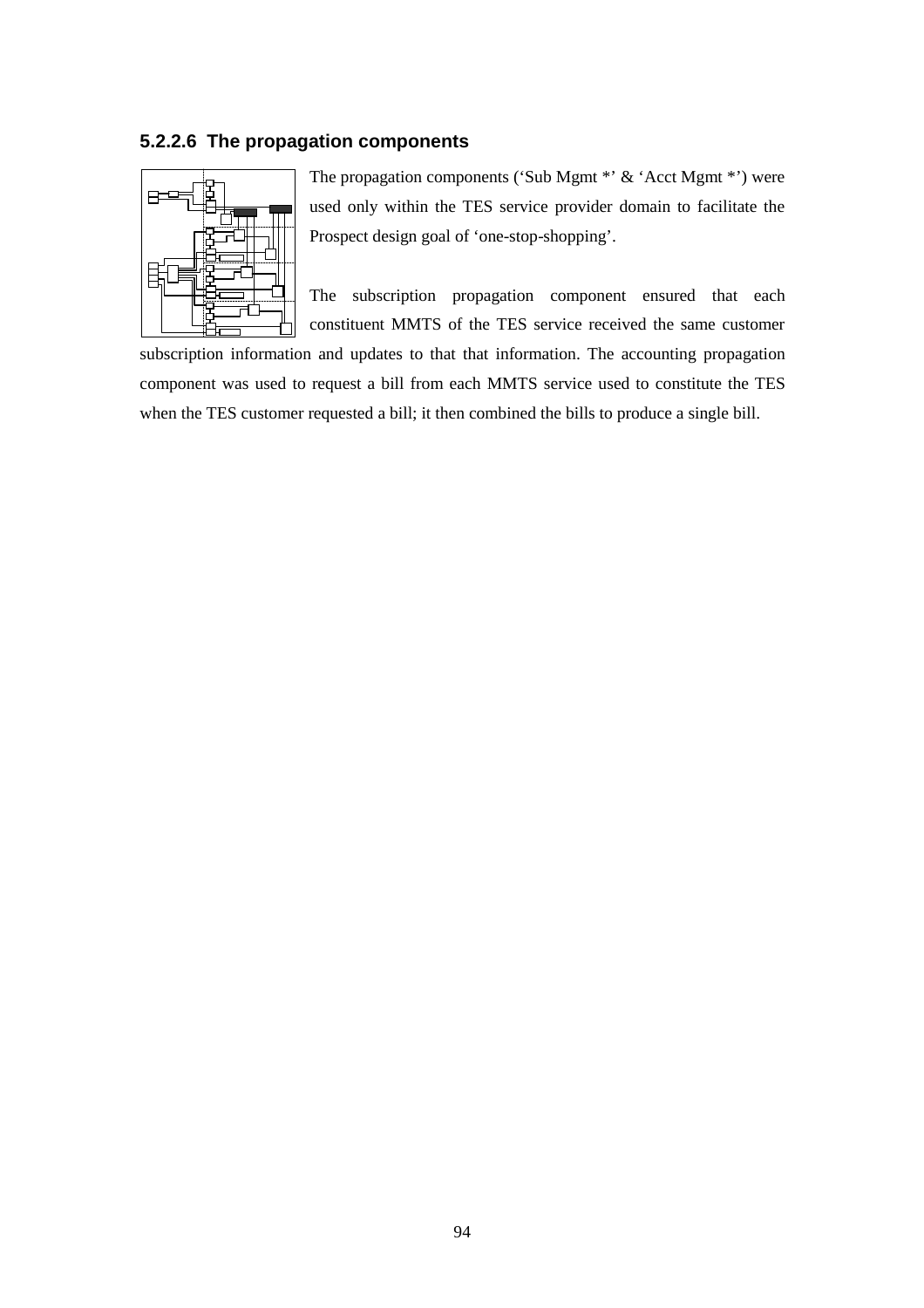# 5.2.3 Accounting component implementation

The computational objects comprising the Prospect accounting component and their interactions are shown in Figure 5.8 below.



**Figure 5.8, Prospect accounting component objects and their associations with other components.** 

This figure uses the UML package construct with the computational objects differentiated between entity, control and interface objects following the notation defined by Jacobson in [Jacobson92] in the absence of a mature UML notation at the time of implementation design and following project notation guidelines. It shows the interactions between the computational objects that constitute the Accounting, Desktop Integration & Session Control, and Subscription components of the Prospect Project. Computational objects developed as part of this research are shown either shaded or with diagonal hatching.

The figure shows the Customer administrator user as the ultimate end user of the accounting component functionality, requesting a bill via the Management Application. While this is the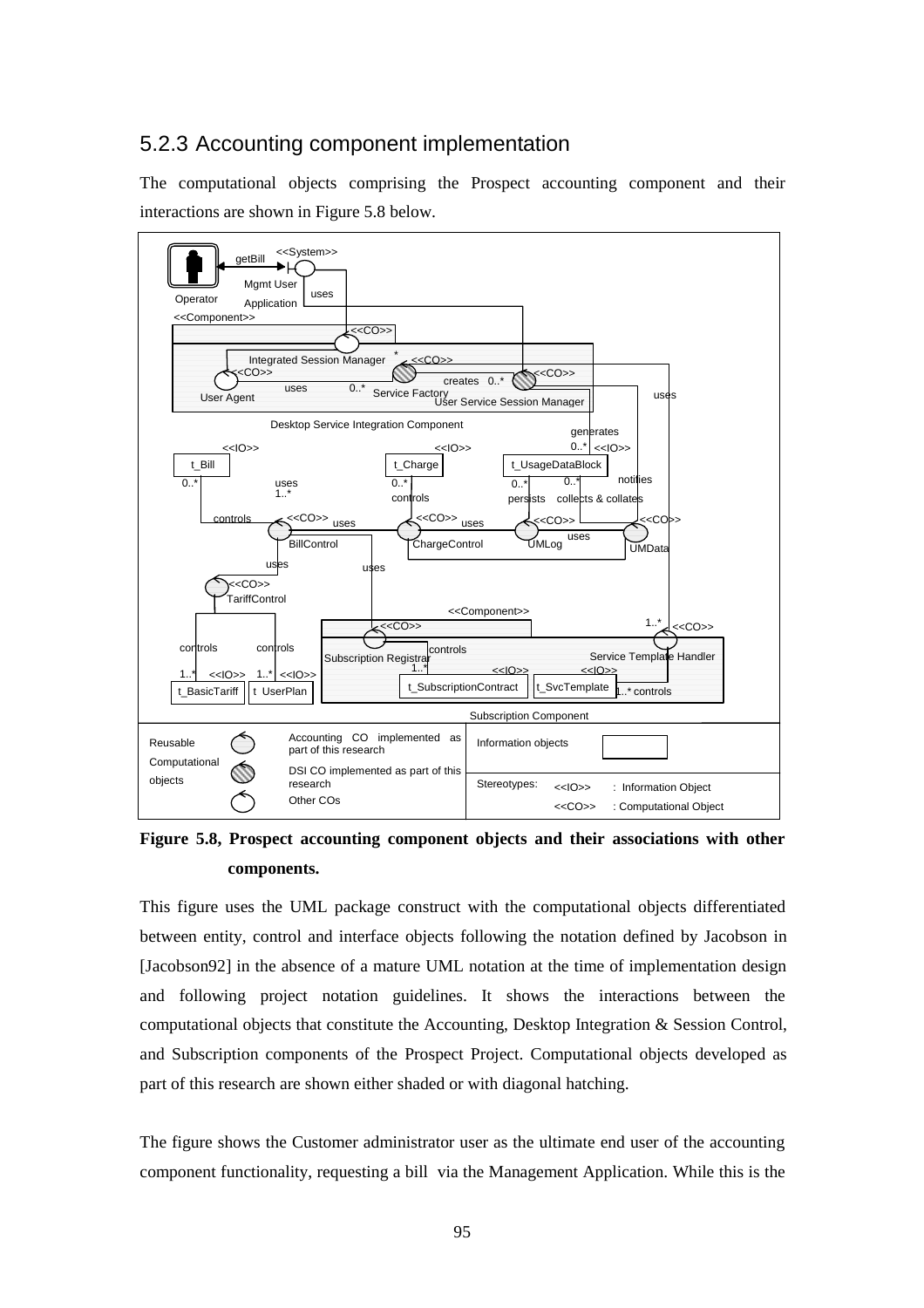case in Prospect, several sets of interactions must already have taken place to give a basis for producing the bill. As detailed earlier, the interactions started when the service factory created a new service session upon request from the user agent (UA); it generated a new service session identifier and requested a new user (service) session manager (USM) object via the 'lifecycle control' interface of the USM computational object.

Each USM object implemented two CORBA interfaces: the Session control interface (Sci) and the Service dependent interface (Sdi). The session control interface gave general service session control functionality to each user (Prospect service sessions only had one user, see section 5.2.5). However, each USM object also had a corresponding usage data meter in the Accounting Component's Usage Meter (UMData) computational object. As control operations (initiate, terminate) were invoked on the session control interface via the Integrated Session Manager (ISM), service independent accounting events were generated by the USM in the absence of a TINA Service Session Manager (SSM) - and passed to the appropriate usage meter data object. Service dependent operations on the service dependent interface produced similar service dependent accounting events.

The events thus generated by service users formed the basis for computing the bill when it was requested by a customer administrator (where a customer, or subscriber, could have many users). The interactions that occurred when a bill was requested began when the management application invoked on a separate User Agent (UA) requesting a bill for that subscriber's service usage. This request was passed onto the BillControl computational object of the accounting component, which then requested the Service Contract from the Subscription Registrar (SubR) computational object of the subscription component. This contained tariff identifiers that the BillControl used to fetch tariffs from the TariffControl computational object. The tariffs, a basic tariff and a user plan, corresponded to service usage based charges and subscription based charges.

The BillControl requested charges for service usage from the ChargeControl computational object, sending the appropriate tariff with the request. The ChargeControl then requested the service accounting events that occurred in present or previous sessions from the UMData and the UMLog computational objects, where the UMLog computational object was used to persist session usage data by the UMData computational object. The charges were then calculated, based on the tariffs, for service usage within the service sessions and passed back to the BillControl, which could then apply a subscriber specific tariff to compute a final bill, passing it back to the management application on the customer administrator's desktop.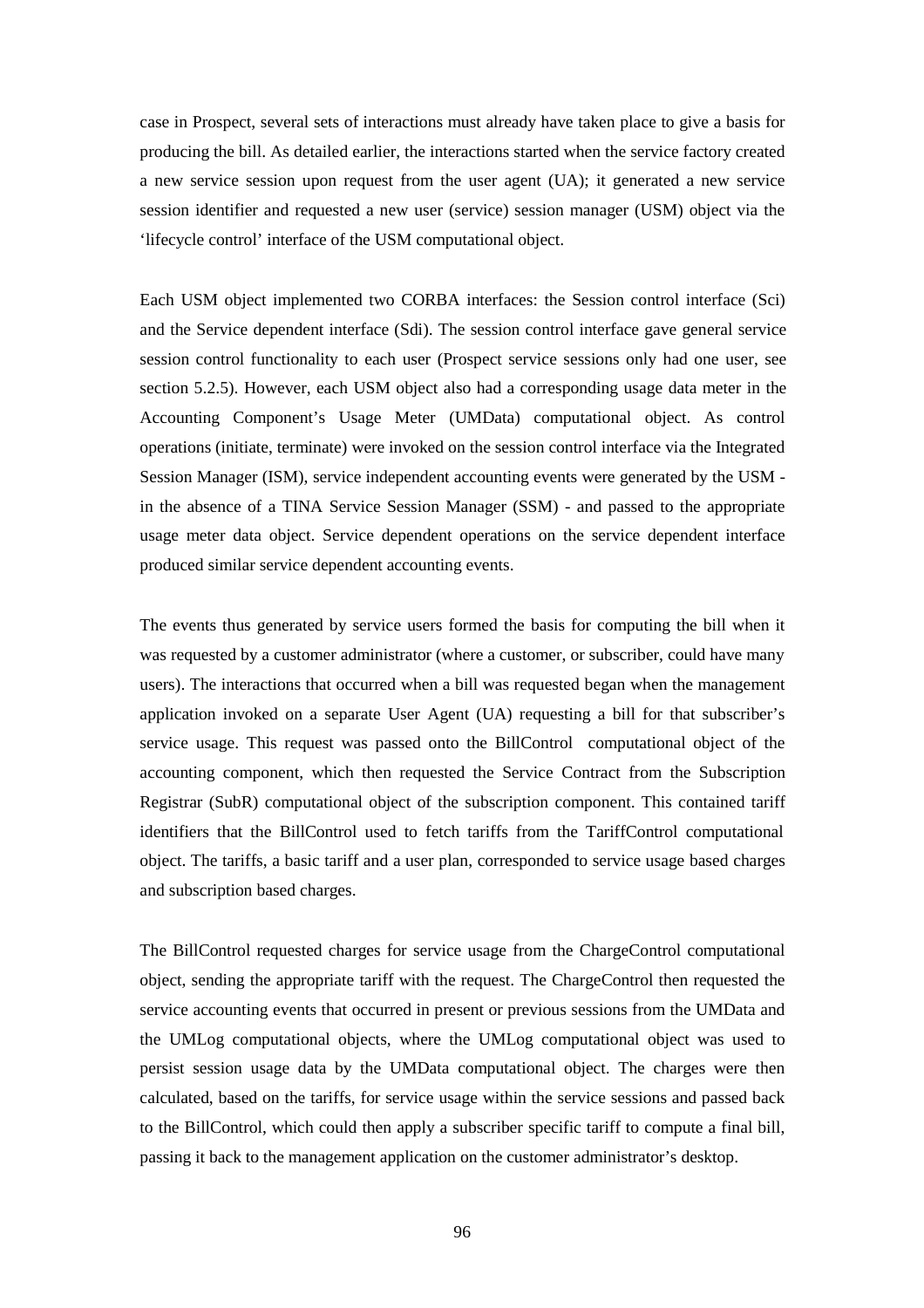The next sections detail the implementation of the computational objects used to produce the bill for the customer administrator in the scenario given.

### **5.2.3.1 The usage meter**

The usage metering data, or UMData, computational object built for the first Prospect trial was based on an outline information and computational model, part of the TINA service architecture, made available at the time of project inception; detailed specifications were as yet unavailable [PD4B98]. The model bore similarities to the X.742 'Usage Metering Function for Accounting Purposes' [X.74298], where events generated by accountable resources were transformed into usage metering records as part of the usage metering process and then used to calculate charges based only on recorded resource utilisation. Subsequent document availability has borne this out [TINAAA96]. This research thus inherited an initial accounting system specification based on that defined in X.742; in some cases a transliteration of the ASN.1 therein specified.

The UMData gathered the accounting events generated by the USM. The initial specification mandated one UMData Computational Object (equivalent to a CORBA server) per USM, but a less resource intensive implementation was actually built; the initialisation interface was used as a factory interface producing lightweight CORBA objects corresponding to each USM (see Figure 5.9), these implemented two interfaces (management and query) per object (see Figure 5.10).

| module m UMData {                                                                                                                                            |  |  |  |  |
|--------------------------------------------------------------------------------------------------------------------------------------------------------------|--|--|--|--|
| interface i UMDataInit {<br>exception e accNoInstantiation { string reason; };<br>exception e_accCouldNotInstantiate { string reason; };                     |  |  |  |  |
| void init (in string account_no, in t_SessionId sessionId,<br>out t IntRefList generated ref list, out short instance)<br>raises (e accCouldNotInstantiate); |  |  |  |  |
| void terminate (in short instance) raises (e accNoInstantiation);                                                                                            |  |  |  |  |
| void terminateAll() raises (e accNoInstantiation);                                                                                                           |  |  |  |  |
| void getQueryRefs (out t_IntRefList generated_ref_list)<br>raises (e accNoInstantiation);                                                                    |  |  |  |  |
| };                                                                                                                                                           |  |  |  |  |
| $\cdots$                                                                                                                                                     |  |  |  |  |
|                                                                                                                                                              |  |  |  |  |

**Figure 5.9, Trial 2.1 UMData computational object definition showing the factory interface**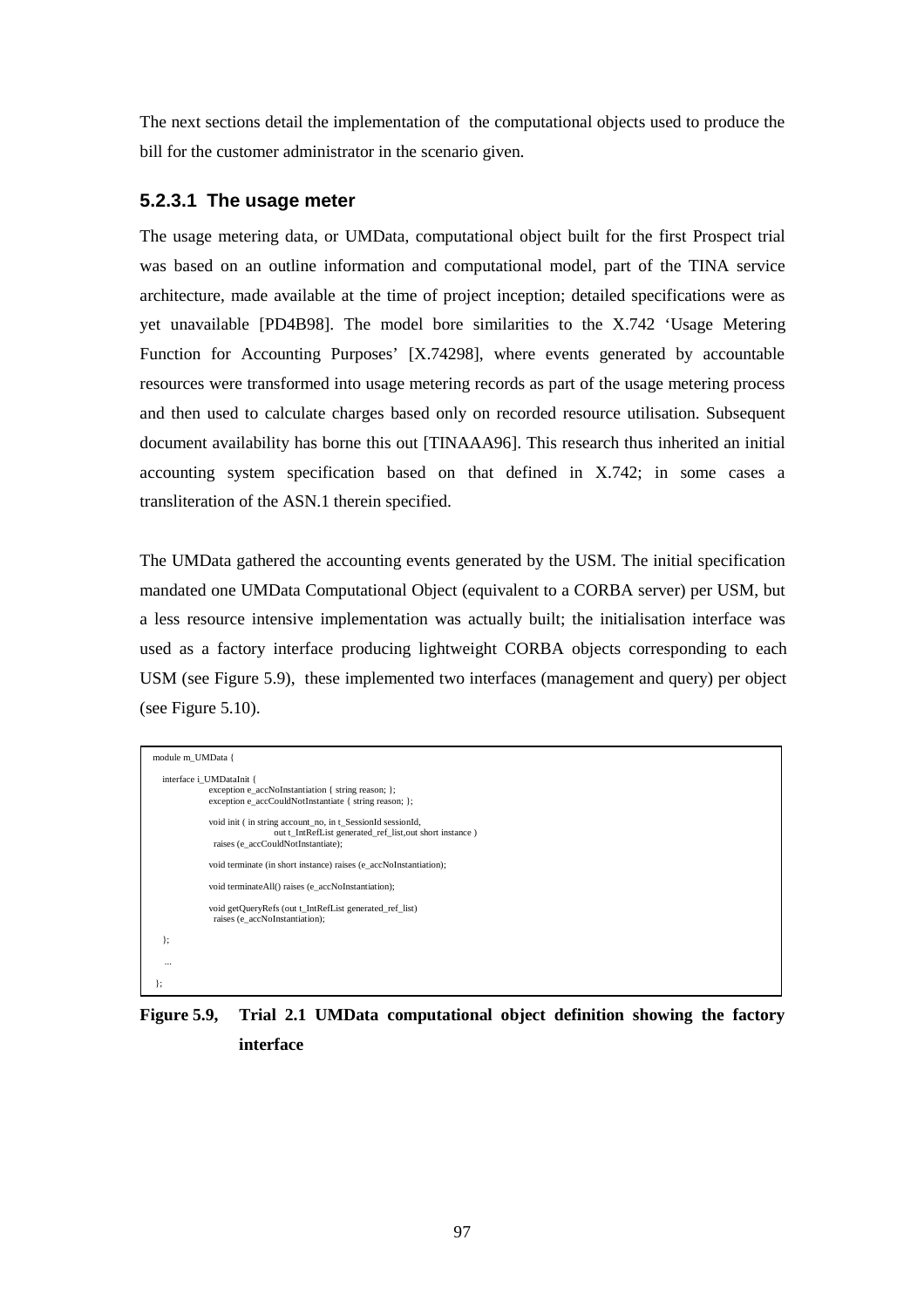

# **Figure 5.10, Trial 2.1 UMData computational object definition showing the interfaces implemented by each UMData object**

These lightweight CORBA objects were instantiated for a given customer participating in a service session. Thereafter the usage data received was collected and collated based on the subscriber-user relationship supported by the subscription component, i.e. according to the generating user. The subscription model featured a customer, represented by an account number, with authorised users, represented by user identifiers. The customer itself was represented by a subscriber identifier which was an account number; these monikers were frequently used interchangeably. The generated data was thus grouped according to the generating customer, then the generating user; this simplification mirrored, and was a consequence of, Prospect's adoption of single user service sessions.

The initial UMData specification for Prospect trial 1 only made provision to persist the usage data generated in the service session; no provision was made to store details of the actual service session itself. This oversight was rectified and in the initial implementation; the generated usage data was persisted with respect to the customer who would ultimately be billed for their user's participation in the service session, but other service session details (including the session identifier) were still not persisted. By the second Prospect trial, the recognition that the context of service usage, i.e. the service session, as well as the record of resources used, could provide a useful basis for bill production [Redmond97c], [Redmond98a] led to a new organisation of the UMData and the definition of session based service accounting event persistence, described in the next section.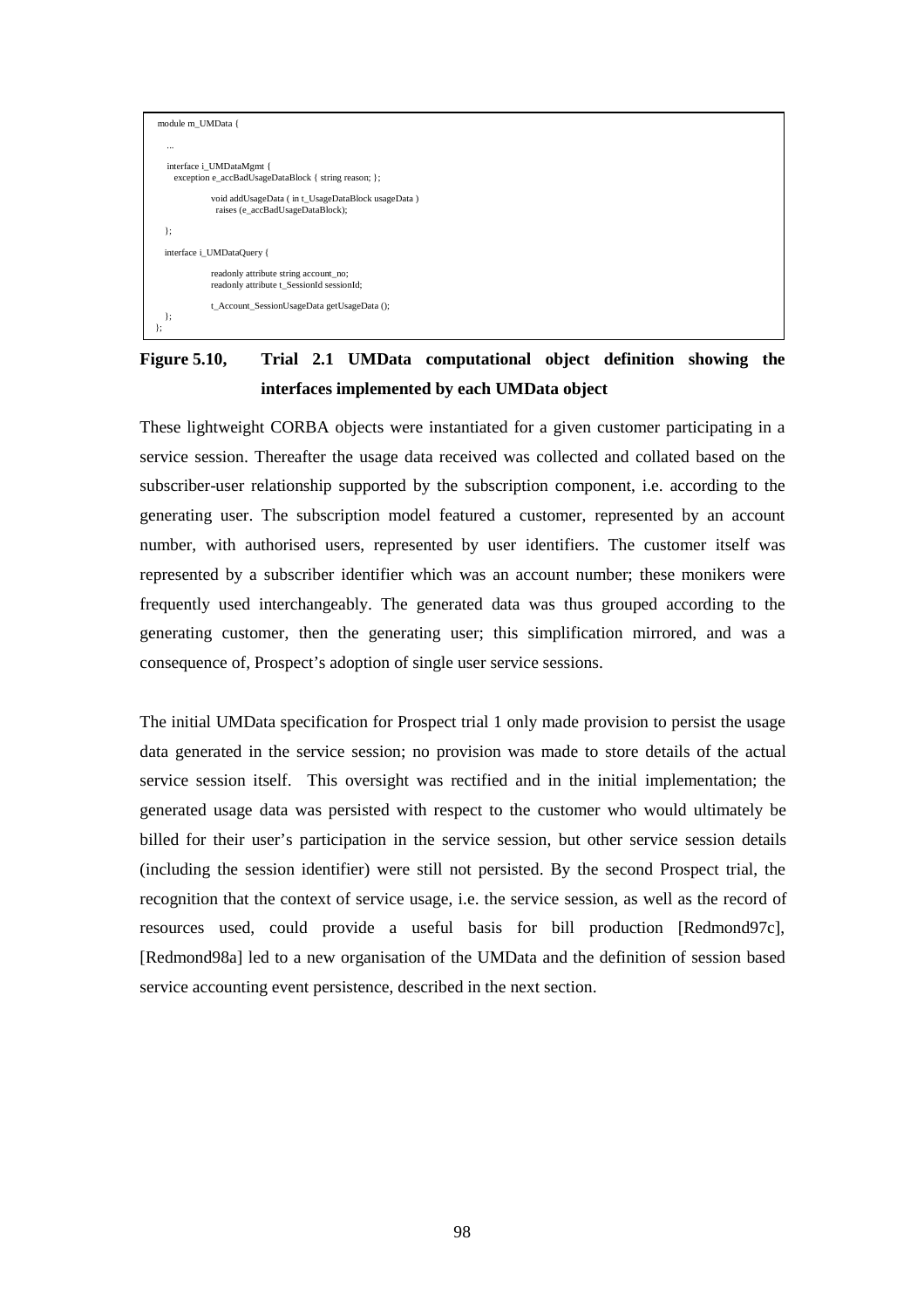#### **5.2.3.2 The usage metering log**

The usage metering log, or UMLog, was originally designed to persist, or log, usage data from the UMData, in a manner analogous to the similarly named computational object in the ISO model, where usage metering records could be logged using the log control function defined in X.735 [Black95]. In the initial Prospect model for trial 1, the accountable events received from the UMData were ordered temporally, and only coincidentally had session relations thanks to the simplifying condition of single user service sessions adopted by Prospect; although the user responsible for the generating the event was recorded, other contextual information that would be of benefit in relating users in a multiparty session was not.

By the second trial it was demonstrated, as part of this research [Redmond98a], that the service usage context given by the service session could have some bearing on the calculation of charges for service usage when some usage information was not directly related to the service session lifecycle. Thus a deliberate effort was made to capture as much as possible of the service session context for the generated usage data. This necessitated few changes to the actual interface definitions as initially specified, but rather to the data structures passed between the UMData and the UMLog computational objects. Figure 5.11 and Figure 5.12 show how the information being exchanged differed between the Prospect trials. With an eye to future re-use, the trial 2 information model was kept as generic as possible; at this stage multi-user sessions were catered for in the model, if not in the implementation.

typedef sequence<t\_UsageDataTimeStampBlock> t\_UsageData;

**Figure 5.11, Specification of information persisted by UMLog in the first trial phase** 

```
typedef sequence <t_UsageDataTimeStampBlock> t_PerUserUsageData; 
struct t_Account_PerUserUsageData { 
 string account_no; 
 t_PerUserUsageData usagedata; 
}; 
typedef sequence <t_PerUserUsageData> t_SessionUsageData; 

struct t_Account_SessionUsageData{ 
    string account_no; 
    t_SessionUsageData sessionusagedata; 
};
```
#### **Figure 5.12, Specification of information persisted by UMLog in the second trial phase**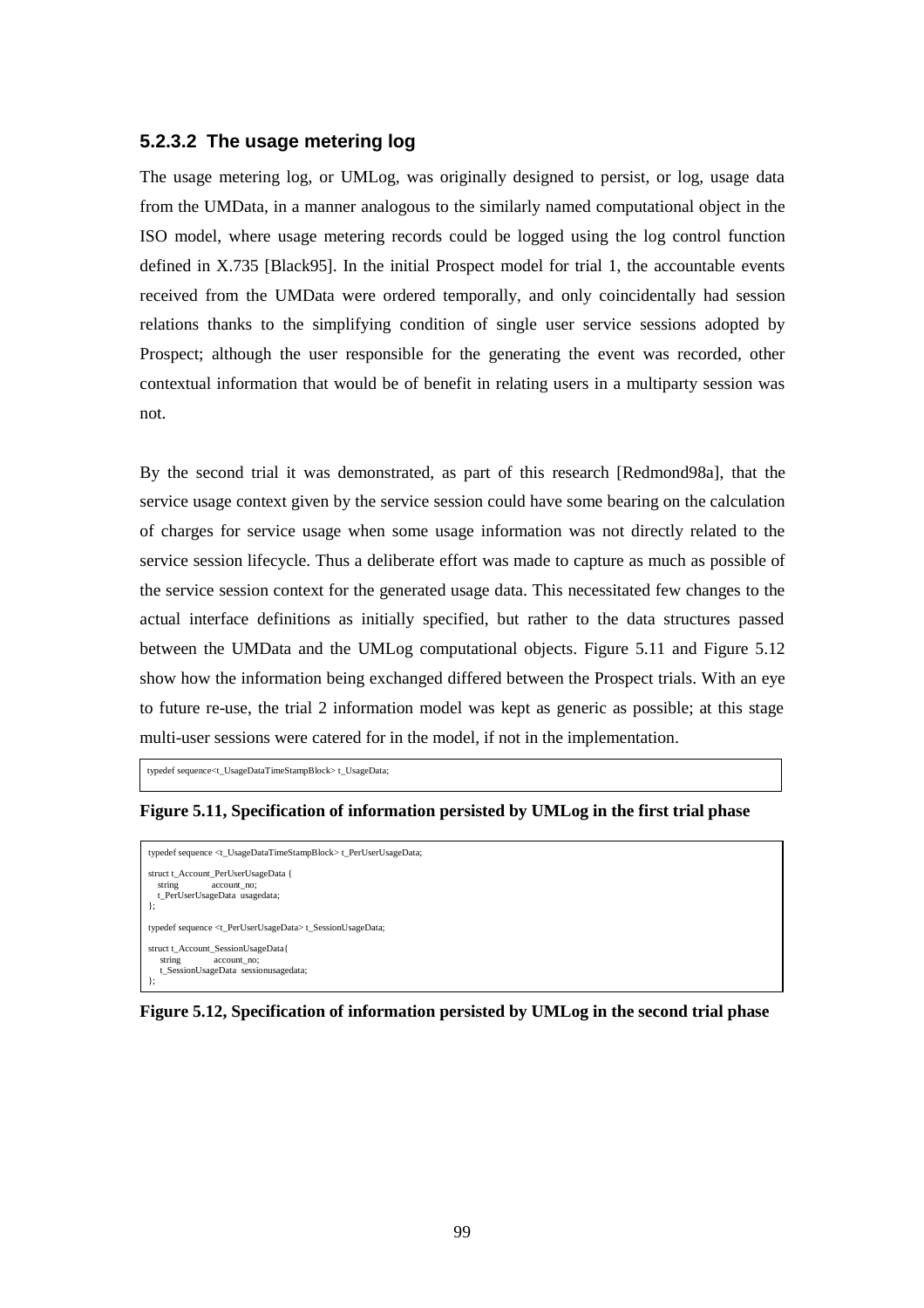The persistence of usage data was effected by calling the store operation on the i UMLogManagement interface (see Figure 5.13), supplying blocks of usage data as gathered by the UMData. This information was subsequently queried via the  $\pm$  UMLogQuery interface as the first step in producing a bill based on a customer's service usage during a time period. The queries required and the information initially stored put few requirements on an underlying persistence mechanism; in both Prospect trial implementations, file system based persistency was used; directories represented customers, each containing several files, one to record each user's service usage.



**Figure 5.13, The management and query interfaces of the UMLog CO** 

#### **5.2.3.3 The tariff control**

The initial Prospect accounting model, with the TINA model, differed from the ISO model in the identification of tariffs as a contractually specifiable link between service use and the charges that could be calculated based on that use. The model, following the TINA information model, had tariffs with two sub-types; the basic-tariff listed charges that specified how the usage data generated by the UMData, and stored by the UMLog, could be used to calculate a usage based bill, and the user-plan listed charges that were levied based only on a contractual basis; i.e. standing charges and discounts.

In the initial Prospect model it was unclear which component was responsible for the tariffs at first; the Subscription Management component listed tariffs in its information model, as did the accounting component. The tariff control object was originally specified to be created as part of the subscription to a service, but it was agreed that the specification of tariffs fitted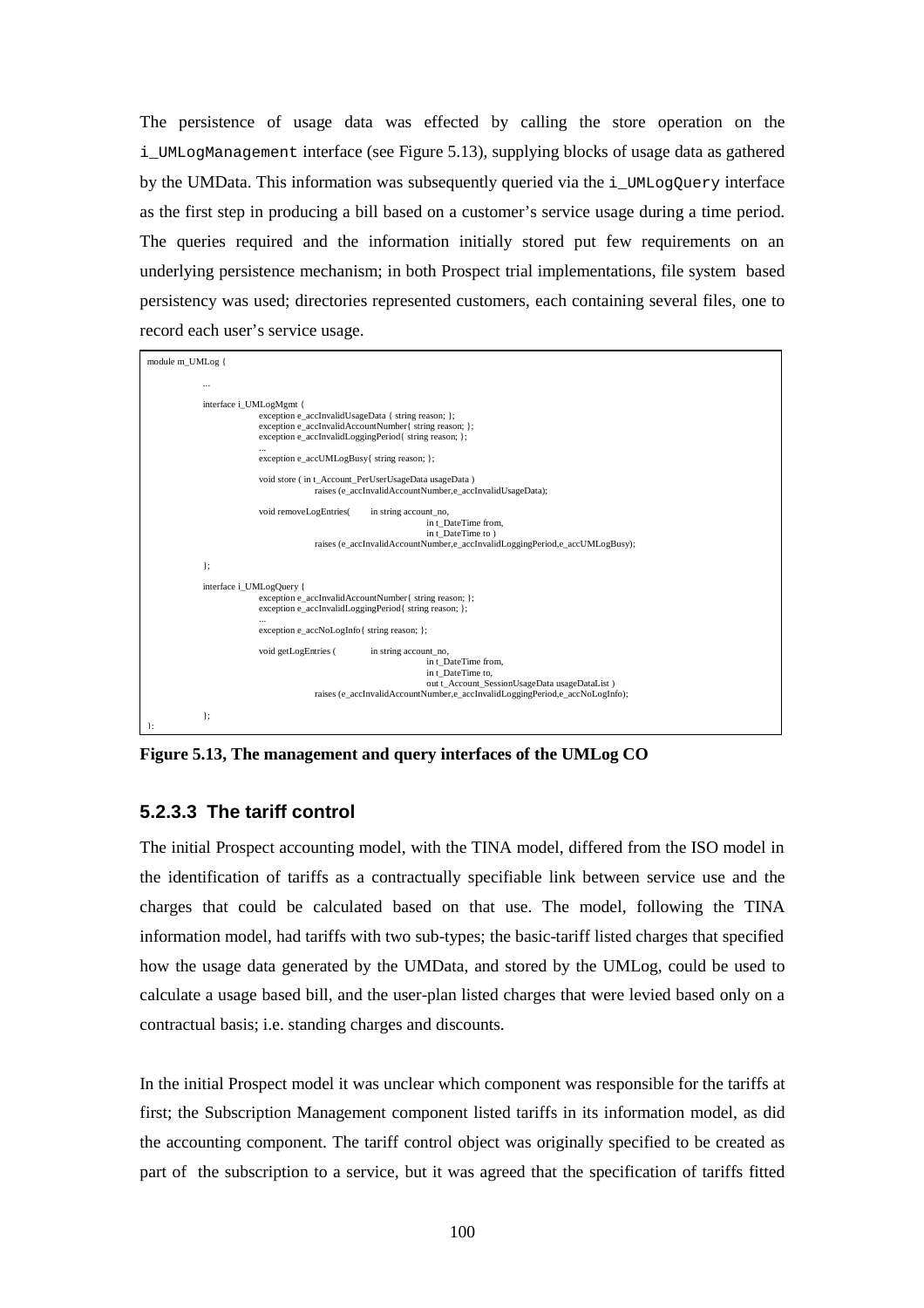better with the remit of the service accounting component. Thus the contracts that comprised the subscription contained only identifiers to the tariffs maintained by the tariff control. The information contained therein, thus the computational object itself, could endure beyond the lifetime of a particular service subscription. This also ensured and enforced a separation between service subscription and accounting components.

The TariffCtrl computational object was specified as a repository for both the tariff types; in the absence of sub-typing in IDL, the analysis level abstraction identified in the TINA information model was maintained through the use of an IDL union construct. In this manner the TariffCtrl initially managed both tariff types through the same interfaces, shown in Figure 5.14.



**Figure 5.14, The management and query interfaces of the tariff control CO** 

The initial Prospect tariff specification was service dependent, each service having a separate list of service dependent accountable events that were interpreted by that service's charge control computation object (see the next section, 5.2.3.4; section 5.2.5 shows an example tariff). The relatively simple information structures that needed to be persisted required only a basic underlying persistence mechanism; in both Prospect trial implementations, file system based persistency was used, with tariffs automatically loaded at server initialisation.

### **5.2.3.4 The charge control**

The ChargeControl computational object was responsible for calculating a list of per user charges for a customer's users in a given time period; this was requested by the bill control computational object as part of bill calculation. To fulfil this request, the charge control required the usage data for that customer for the given time period; these were supplied by the UMLog computational object.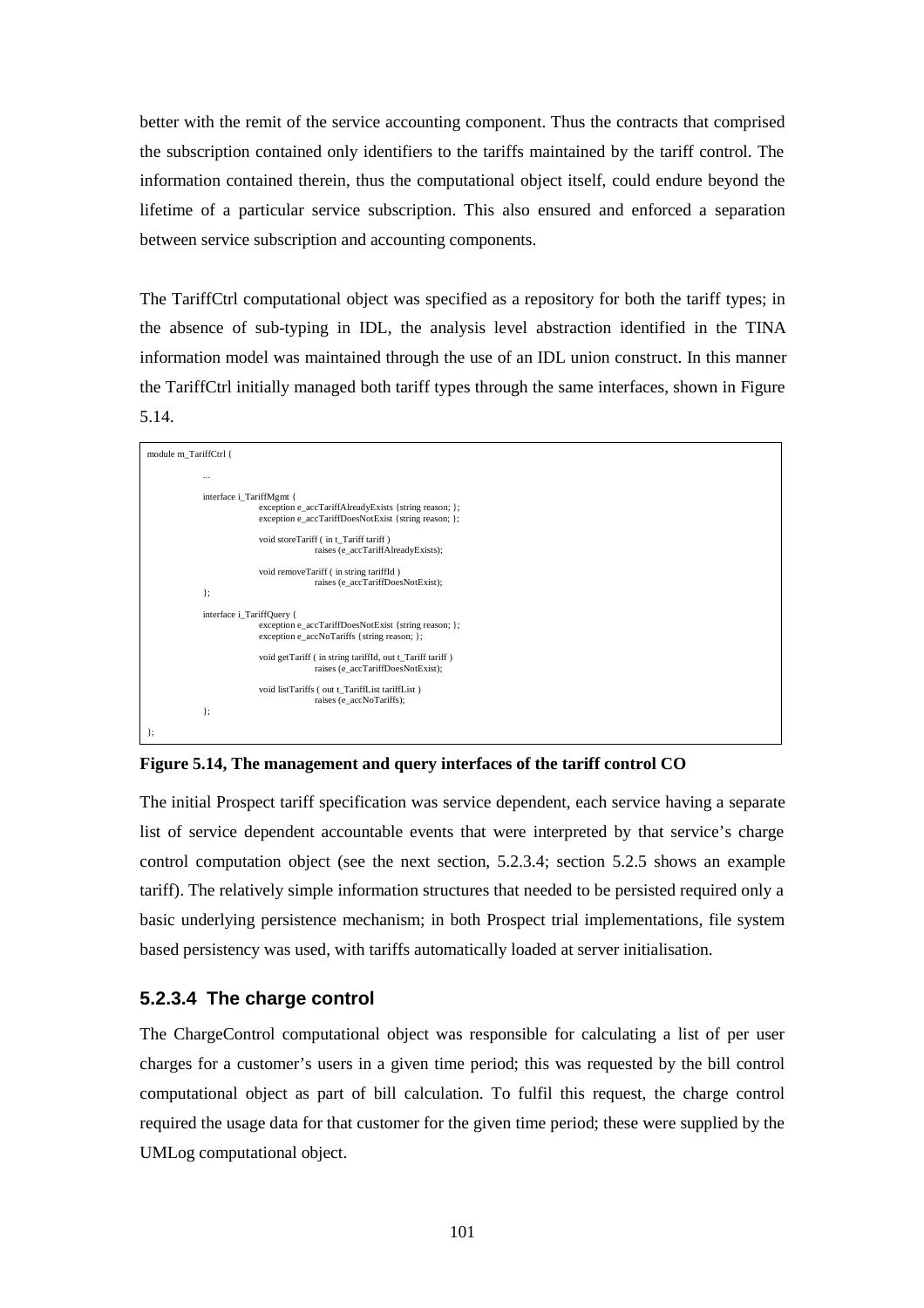The ChargeControl calculated the charges by interpreting the basic-tariff structure - supplied with the request from the bill control - matching the events in usage data blocks to the events listed therein, then adding the charge listed to the user's subtotal. Each user's usage within the given time period was used in the preparation of the per user charge; session based charging was only possible due to the existence of service independent accounting events signifying the service session lifecycle (i.e. creation and deletion, as suspension and resumption was not supported by the Prospect session model), if matching pairs occurred within the specified time period. Figure 5.15 shows the operation invoked by the bill control computational object.

| module m_ChargeControl {                                                                                          |                                                                                              |  |  |
|-------------------------------------------------------------------------------------------------------------------|----------------------------------------------------------------------------------------------|--|--|
| $\cdots$                                                                                                          |                                                                                              |  |  |
| interface i_ChargeCtrlQuery {                                                                                     |                                                                                              |  |  |
| exception e_accInvalidAccountNumber{ string reason; };<br>exception e accInvalidChargingPeriod{ string reason; }; |                                                                                              |  |  |
| void getCharges (                                                                                                 | in string account_no,                                                                        |  |  |
|                                                                                                                   | in t BasicTariff basicTariff,<br>in t DateTime from,                                         |  |  |
|                                                                                                                   | in t DateTime to,                                                                            |  |  |
|                                                                                                                   | out t_ChargeList charges)<br>raises (e accInvalidAccountNumber, e accInvalidChargingPeriod); |  |  |
| };                                                                                                                |                                                                                              |  |  |
| 1;                                                                                                                |                                                                                              |  |  |

**Figure 5.15, The query interface of the ChargeControl computational object** 

As the basic-tariff structure was service dependent, so too was the ChargeControl computational object which calculated charges based on the interpretation of this structure; each service needed its own version of the ChargeControl computational object to allow charge calculation, although source code re-use was possible and carried out.

### **5.2.3.5 The bill control**

The BillControl computational object was responsible for calculating and presenting the bill for a customer's service usage in a given time period, as per the parameters given in a request either directly from the management application or via the accounting management propagation component.

To calculate the bill the BillControl requested the contact for that subscriber from the Subscription Registrar (SubR) computational object of the subscription management component. From this it extracted the identifiers for that subscriber's tariffs as maintained by the TariffCtrl computational object, and fetched the corresponding tariffs. The BillControl then passed the basic-tariff in the request for charges from the ChargeControl computational object. When the list of charges was returned, the user-plan, consisting of a standing charge and a discount, could then be levied on the amount of the charges before the bill was passed back to the requestor.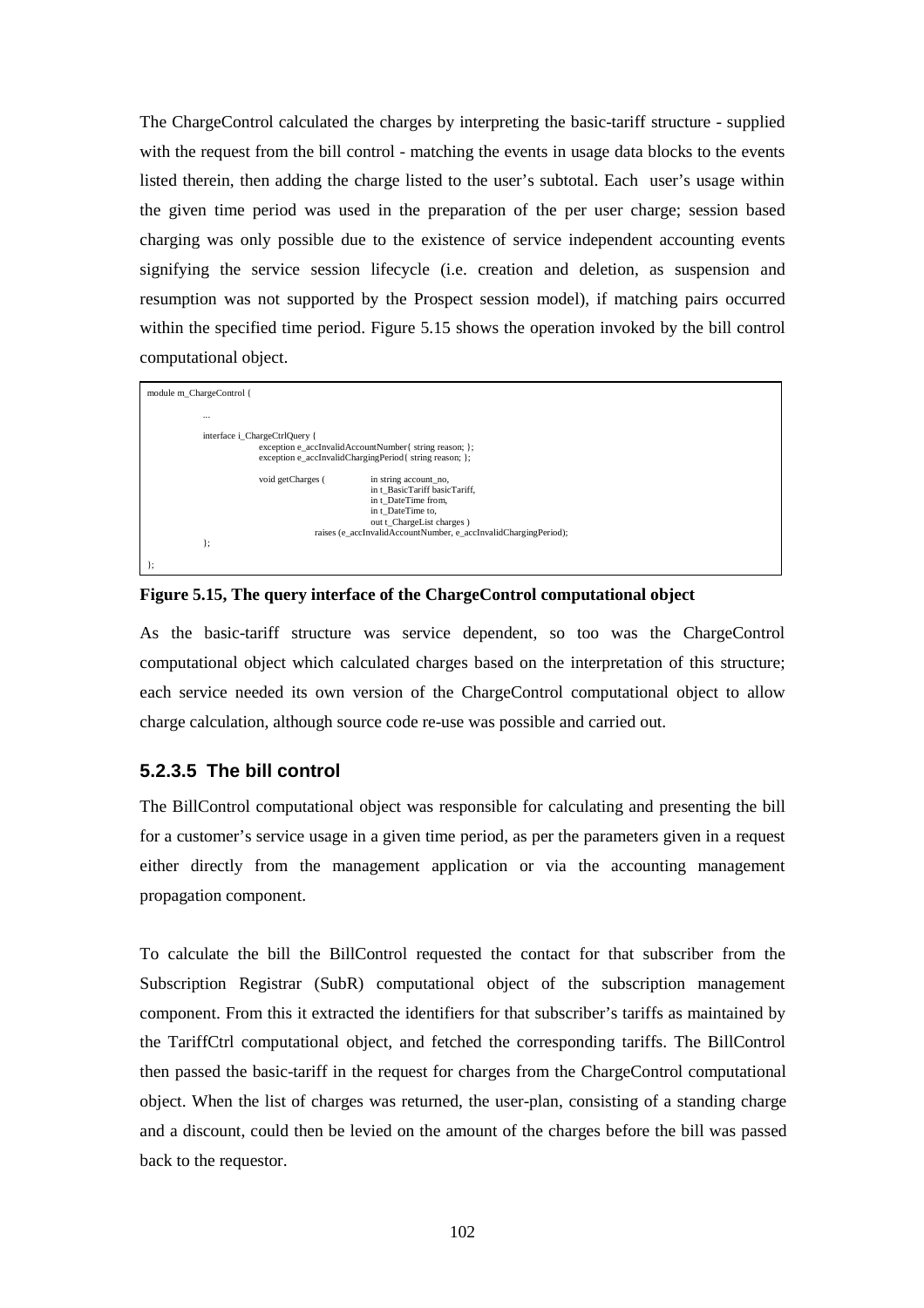The BillControl also supported a simple bill paying operation that removed a customer's log entries when satisfied that the bill total had been paid. Figure 5.16 shows the management interface of the BillControl.



**Figure 5.16, The management interface of the BillControl computational object** 

## 5.2.4 Trial

Prospect aimed to validate the service management systems it produced in end user trials. There were two trial phases, with the second trial phase split into two parts ('a', related to service management and 'b', concentrating on network level management); each of these in turn had two trial phases, thus 'Trial 2.1a' concentrated on customer service management of composite services and 'Trial 2.2a' concentrated on Personal Communication Support (PCS) to provide per-user settings for the different services.

The first trial phase started in September 1995 and ended in March 1997, aiming to evaluate and demonstrate subscription and accounting management and secure service access. The trial consisted of the use of two tele-education courses offered by a tele-education service to establish a realistic environment for testing the management services developed. The accounting component was first demonstrated in this context and succeeded in producing a bill related to session based usage of both the video conferencing (MMC) and information service (HM); that is, the bills were generated based on service independent accounting events related to session control.

The second trial phase ran from August 1997 to August 1998. The accounting component was re-used within part 'a' of the second trial, in both phases  $(1 \& 2)$ . The trial 2.1a computational model (the basis of Figure 5.3) was the principal, and most complicated, computational model elaborated by the project, precisely because its realisation offered the most challenges. It was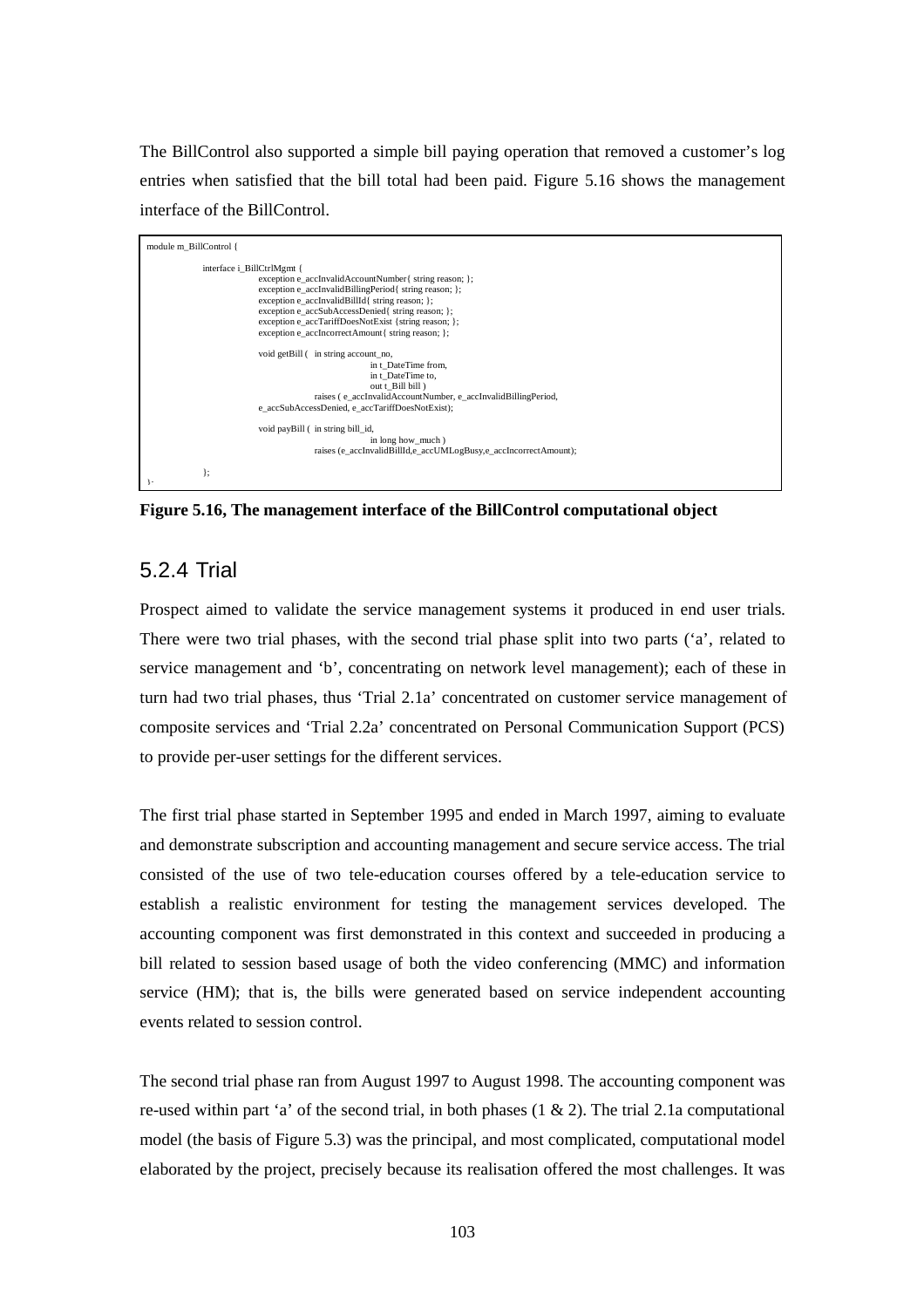aimed to demonstrate the management of a multimedia service composed of services offered by separate service providers, known as Multimedia tele-service (MMTS) providers. The accounting component was re-used within both the MMC and HM services, but at this stage service independent accounting was attempted. In the end, a bill was produced by each MMTS provider and the bills aggregated at the TES level (by the 'Acct Mgmt \*' component shown) to produce a single bill for the TES customer.

The computational model adopted for trial 2.2a was a simplified version of that adopted in trial 2.1a; in this, one service provider was used to provide access to the different MMTSes for a TES end user. This was deemed sufficient to validate the PCS features integrated into the management systems. In this trail the accounting component was deployed for both the HM and MMC services, this time provided by the same service provider.

#### 5.2.5 Evaluation

This section evaluates the use of the accounting component in the Prospect project with respect to the architectural principles outlined in the previous chapter. These included: the adoption of a session based service architecture facilitating the use of sessions as a charge basis, tariffs that were extensible without sacrificing interoperability, a clear separation between a service and the accounting mechanisms for that service, and the use of real time cost feedback mechanisms.

Prospect enabled the specification and building of service accounting components according to TINA service architecture guidelines. These guidelines -and later the specifications as they became publicly available- did not make specific mention of service level accounting mechanisms, concentrating on network level resource usage as a basis for accounting. This caused difficulty, as the IP based services used in Prospect did not have, or need, explicit communications management; consequently, service sessions did not have corresponding communications sessions to enable the tracking of network level resource usage (see section 5.2.2).

Service level accounting as first mooted in Prospect was based only on participation within a service session, not on actual service usage, as the service session's lifecycle was thought to mirror that of the unsupported communications session (this assumption was facilitated by the adoption of single user service sessions). The initial service level accounting within Prospect was based on service session control operations that were service independent; of the four operations specified for session control on the TINA Service Session Manager (SSM) initiate, terminate, suspend & resume- only service initiation and termination were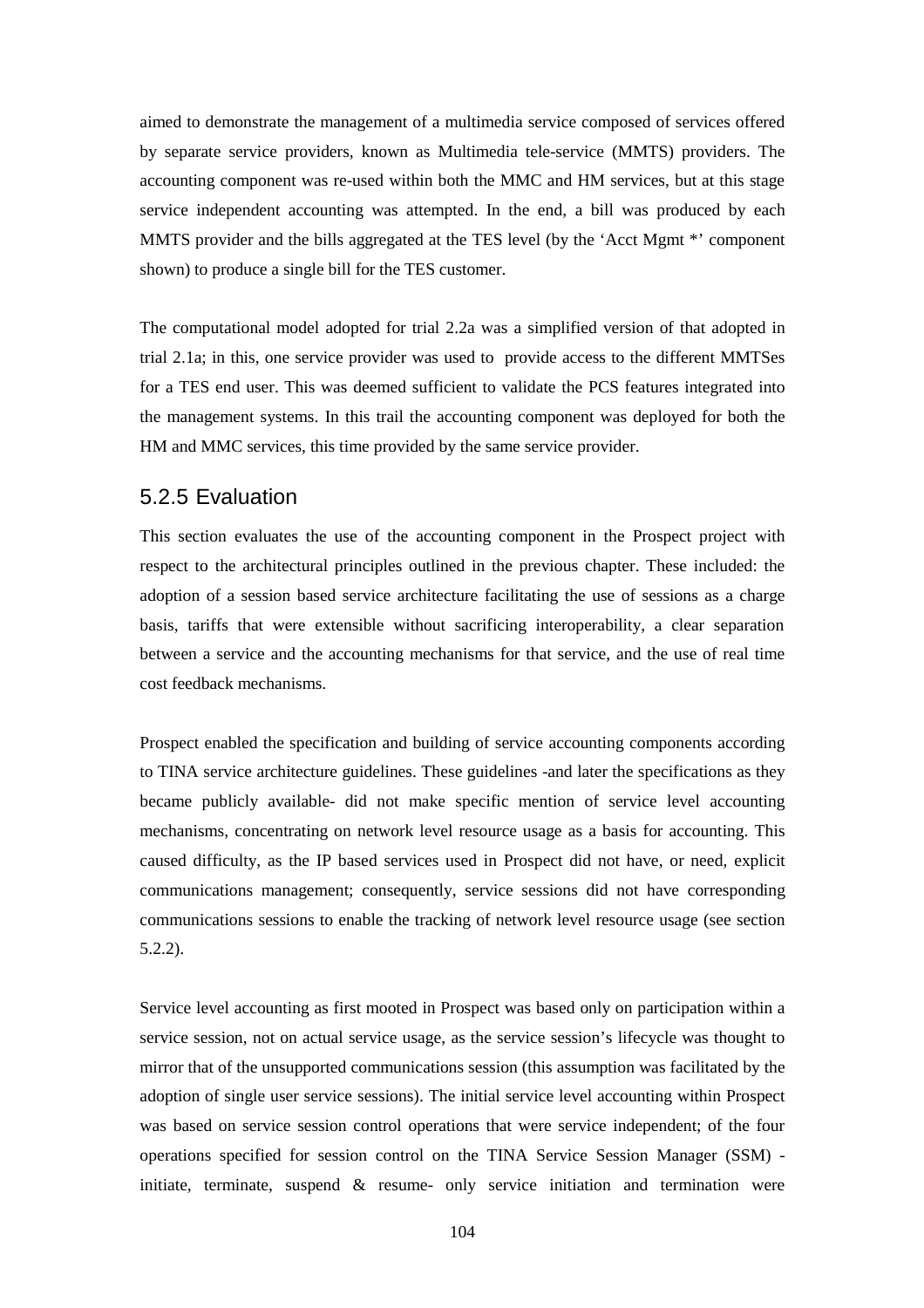implemented in the Integrated Session Manager (ISM) to support the Prospect session model. Thus, while service sessions formed a basis for accounting in Prospect, it was the events controlling the lifecycle of the service session that were used initially. Nevertheless, a precedent for separate, session based, service accounting had been set within the first trial.

By the second trial, it was recognised that the service session provided a suitable context for accounting user service interactions [Redmond97c], [Redmond98a], thus the use of service dependent events as a basis for service accounting was undertaken in the second trial phase. Here the Prospect accounting model suffered from its lack of extensibility and the network level bias of the accounting components specified in the TINA service architecture; it did not have sufficient flexibility to allow service level accounting based on service functionality. This lack of extensibility was apparent at both the level of service accounting event specification and in actual service based tariff specification. While the components were developed in common between the HM and MMC services, software re-use was only carried out at the level of code re-use; each service had a service specific tariff, listing event based charges for service events, Figure 5.17 shows the tariff for the MMC service. This caused difficulty in trial 2.2a where the same provider was used for the three MMTSes and only one instance of the computational objects comprising the accounting component was necessary.

|               | // MMC Specific tariff structure |                                    |
|---------------|----------------------------------|------------------------------------|
|               | struct t_BasicTariff {           |                                    |
| unsigned long |                                  | chargePerSession;                  |
|               |                                  | // basic charge for a session      |
| unsigned long |                                  | chargePerRegistration;             |
|               |                                  | // additional charge for setting   |
|               |                                  | $//$ up a session                  |
| unsigned long |                                  | chargePerRequest;                  |
|               |                                  | // additional charge for requests  |
| unsigned long |                                  | chargePerAccept;                   |
|               |                                  | // additional charge for accepting |
|               |                                  | // an invitation                   |
|               |                                  |                                    |
| unsigned long |                                  | chargePerJoin;                     |
| unsigned long |                                  | chargePerLeave;                    |
| unsigned long |                                  | chargePerCreate;                   |
| unsigned long |                                  | chargePerDelete;                   |
| unsigned long |                                  | chargePerSecond;                   |
| $\vert$ ;     |                                  |                                    |

#### **Figure 5.17, The basic tariff used for the MMC service in Prospect**

Service accounting with adaptive pricing and real time cost feedback mechanisms were not attempted within Prospect.

Within Prospect accounting tended to concentrate on enabling the composition of charges from the many service providers to provide a 'one stop' billing solution, in line with the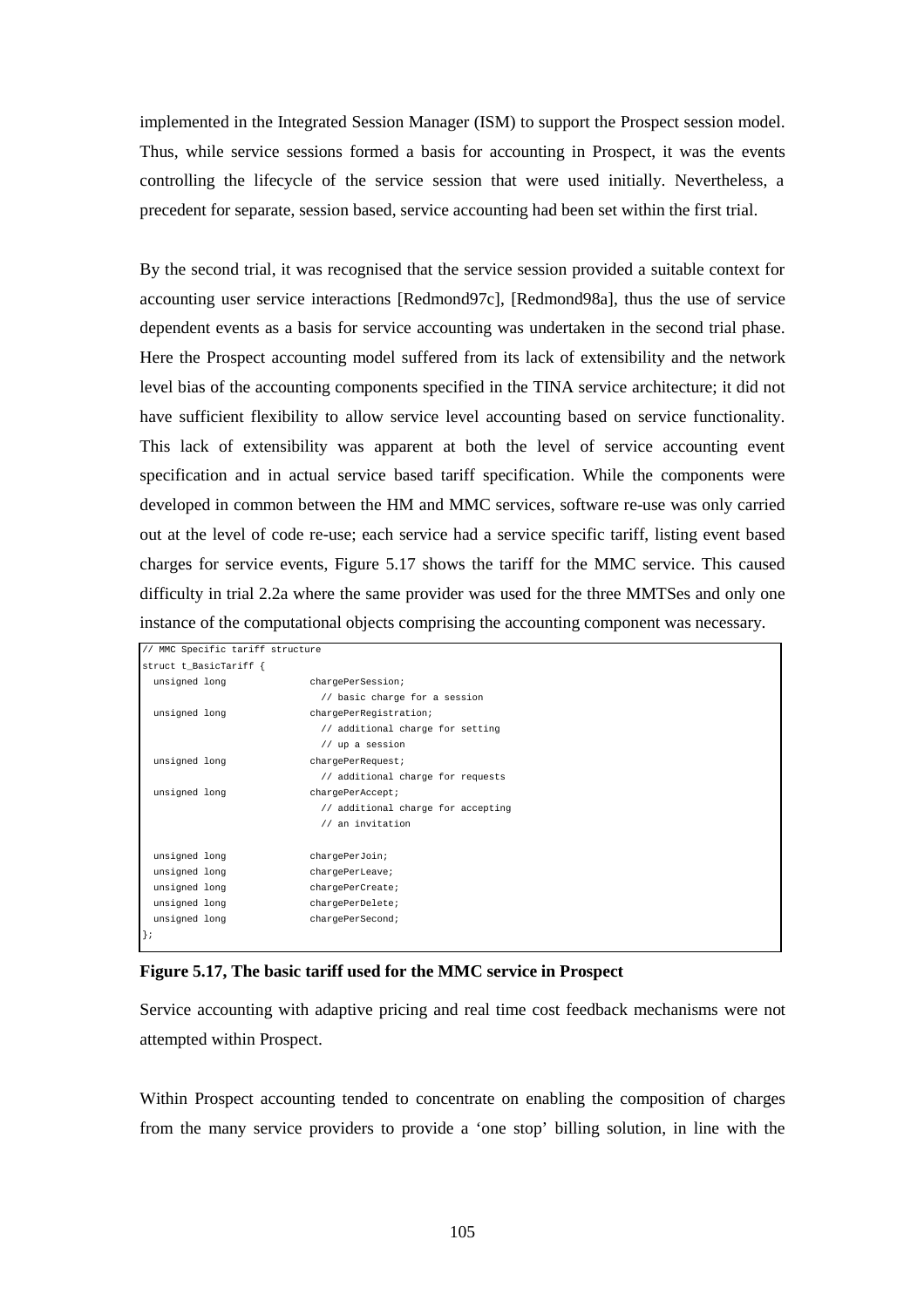service integration focus of the overall project. Each constituent service could produce a bill containing standardised charges that could then be used as the basis of an aggregate bill.

The accounting components developed in Prospect were modified to take account of group session semantics and network usage charges in Flowthru; modifications necessitated by the adoption of a simplified session model and the lack of separately accountable network resources in Prospect. The accounting architecture is an artefact of the application of the TINA service architecture to network based services. Its application was constrained by a greater or lesser extent by each project's adoption of the TINA Service architecture; as the Prospect project adopted a simplified version of the TINA Service Architecture these modifications were expected.

## **5.3 The Flowthru project**

This section describes a service based accounting mechanism developed as part of this research in the context of the Flowthru project. It starts by giving some background to the project, presents an overview of the project implementation work, then describes the implementation of the accounting component and its demonstration.

## 5.3.1 Background

The Flowthru project arose from the combined interests of partners participating in several antecedent projects including Prospect. Flowthru aimed to re-use components from the earlier projects to show how different integration methodologies and technologies could be applied to create reusable telecommunications management components. It proposed to demonstrate solutions to telecommunication business problems using combinations of these management components. Partners participating in Flowthru included former participants in VITAL and ReTINA, both TINA validation projects. These projects were in a position to benefit from and influence contemporary TINA standards and architectures during their lifetime, but neither of them had attempted service level accounting.

Flowthru used the TeleManagement Forum's (TMF) 'Operations Map' [TMFBoM98] to identify business requirements for systems to be built using the different integration technologies and methodologies it wanted to validate. The map is shown in Figure 5.18. The map provides a reference for interactions between service providers and customers, suppliers or other service providers; the processes identified relate directly to the customer, to internal service development and maintenance and to the management of the provider's networks and systems. [FTD8].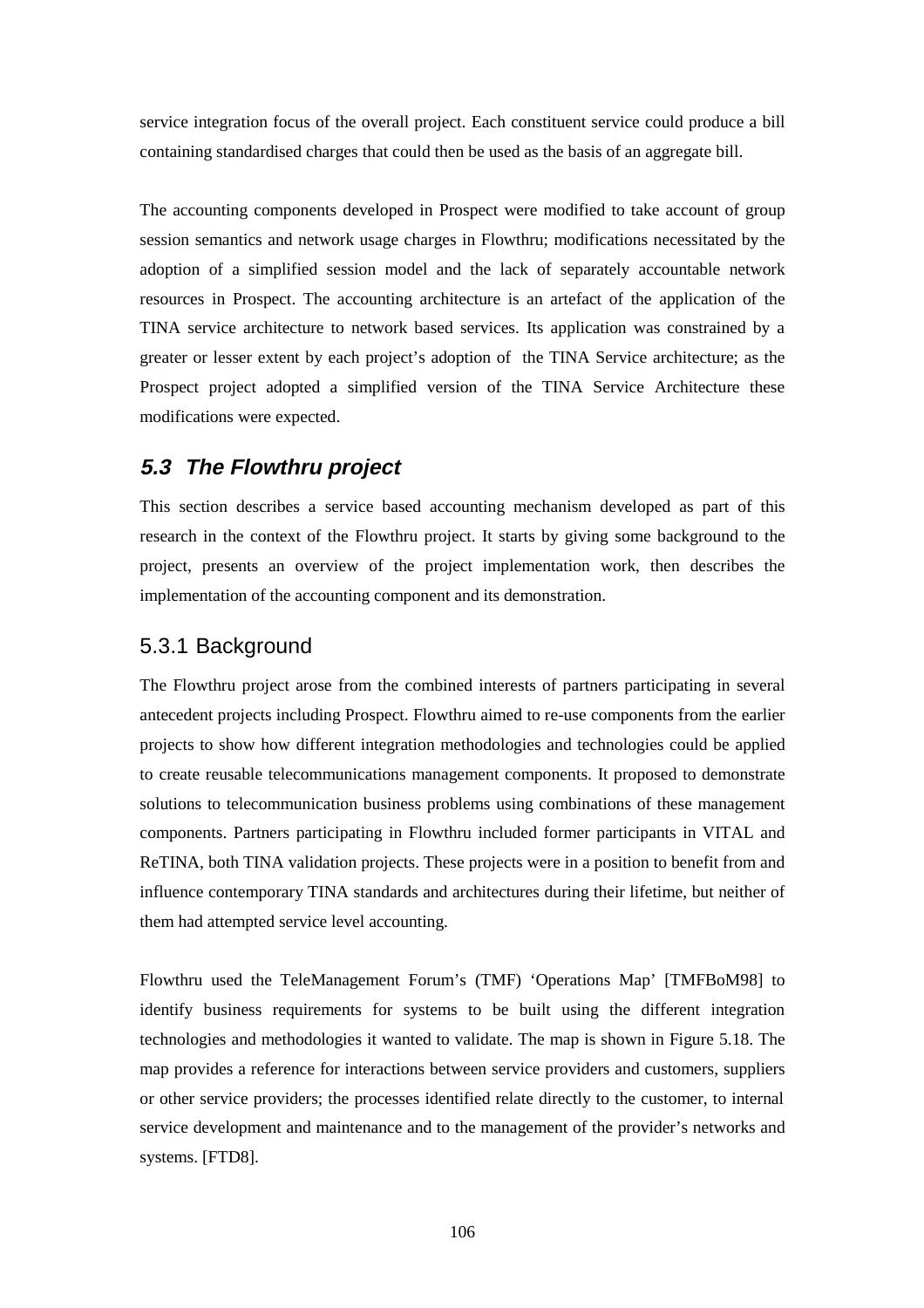

**Figure 5.18, The TMF Telecommunications operations map [TMFBoM98]** 

Vertical process groupings identify three service management areas, Assurance, Fulfilment and Billing. The accounting system implemented an instantiation of the 'Billing' business process, which adequately described one important aspect of the system but was renamed 'Accounting' for the purposes of the project to take alternative service accounting schemes into consideration. The identified business processes were mapped onto the TINA business roles and used as an analysis basis for demonstration system development (the mapping is shown in Figure 5.19, the TINA business roles are outlined in Figure 4.1). The figure shows the following mappings relevant to accounting [FTD3]:

- invoicing and collection, seen as the responsibility of the Retailer,
- Rating and discounting, seen as the responsibility of the Broker, Retailer and  $3<sup>rd</sup>$  Party Service Provider,
- Network Data Management, seen as the responsibility of the Connectivity provider and the 3rd Party Service Provider.

As the system was to use service and network level accounting, the process identified as 'Network Data Management' in the TMF map was renamed to 'Usage/Performance Data Collection' to better signify its role in both the service and network layers.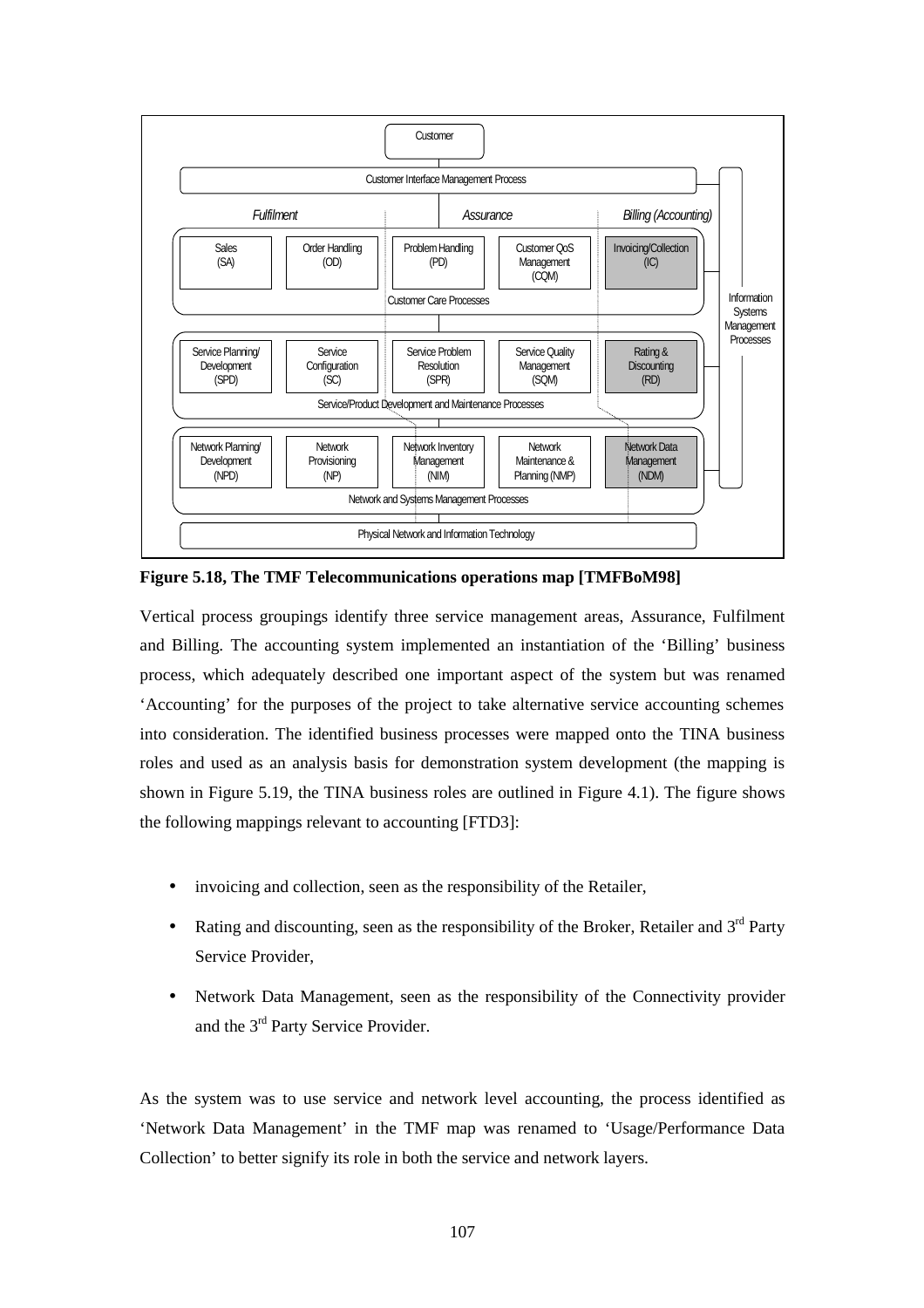

**Figure 5.19, Mapping of TMF business processes onto TINA business roles [FTD8]** 

An overall accounting business model was then elucidated to aid analysis by identifying stakeholders and their roles, this is shown in Figure 5.20.



**Figure 5.20, The overall accounting system business model**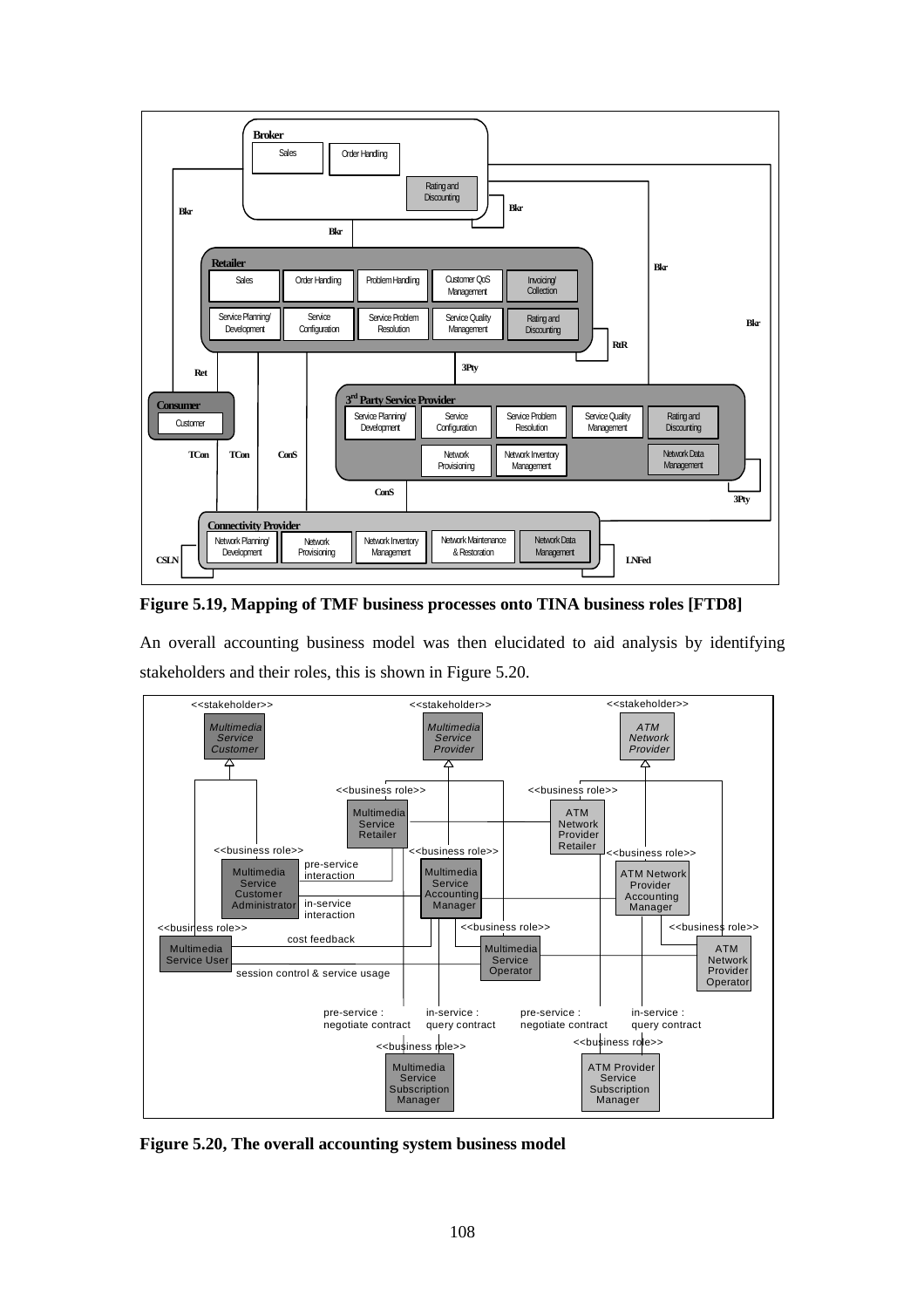As shown, the three primary stakeholders are, as before, the customer the service provider and the connectivity provider (shown here as an 'ATM Network Provider'), but the business roles are made more explicit and a split between interactions that occur in the 'pre-service' and 'inservice' phases are highlighted.

The 'Accounting Business System' consisted of components, based on TINA architectural concepts, originally developed in four projects:

- Prospect: service level accounting,
- VITAL: access and service session control (including sample services),
- SUSIE: network level (ATM) accounting, and
- ReTINA: network configuration and connection management.

The specific scenario adopted focused on aspects of the accounting process for the consumer, the connectivity provider, and the invoicing (but not collection) part of the retailer. The following section outlines the implementation of this system.

## 5.3.2 Project implementation overview

An overview computational model of the system is shown in Figure 5.21.



**Figure 5.21, An overall accounting system computational model**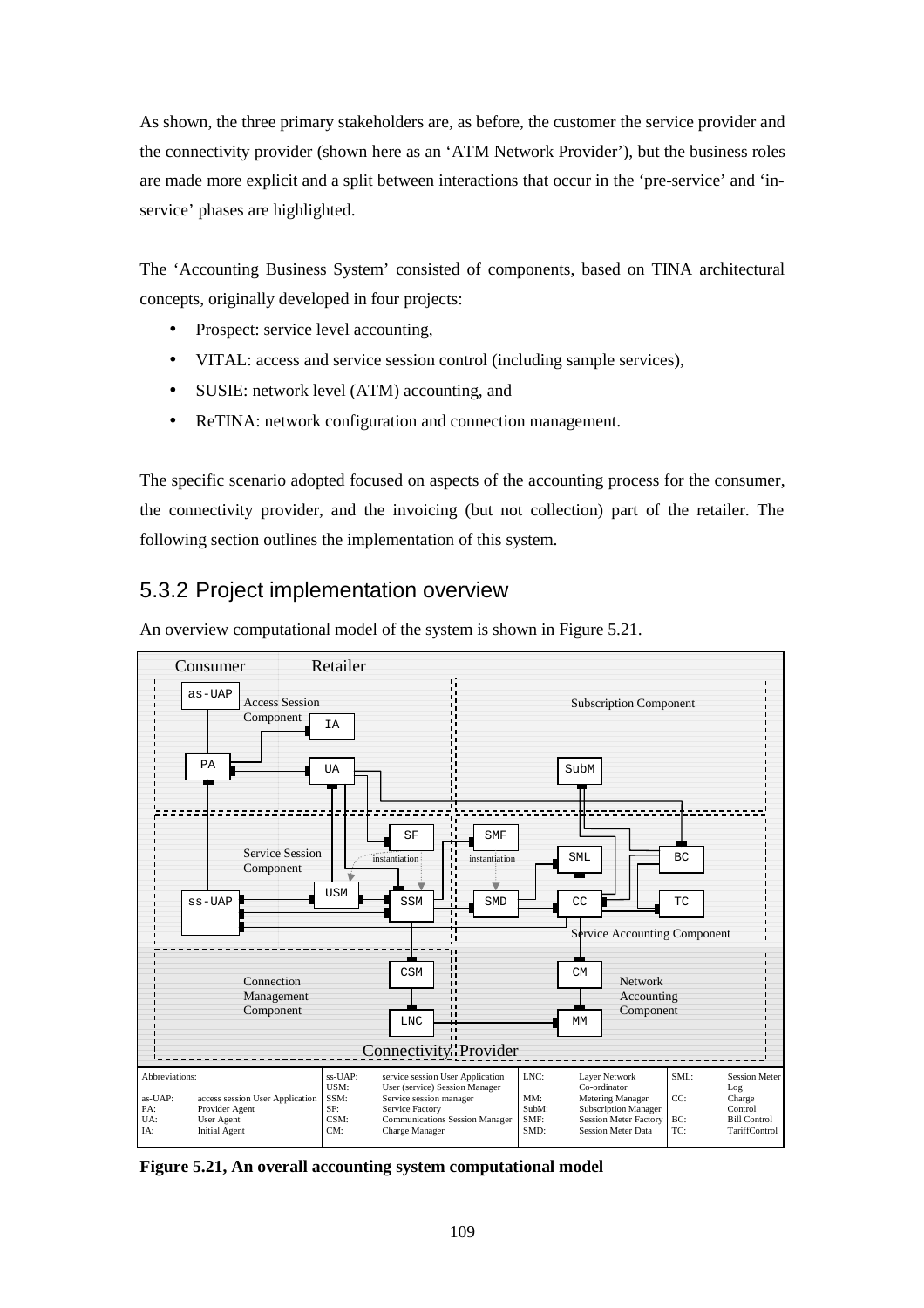In this model there is no separate third party service provider; its functionality is subsumed in the retailer. It is thus the retailer alone that is responsible for the collection of service usage data. The components shown have the following responsibilities:

- The Access Session component was responsible for allowing secure access to subscribed services.
- The Service Session component was responsible for the actual usage of a specific service by a Consumer. In Flowthru it was specialised to cater for two different service paradigms: a multimedia information retrieval service: the 'Digital Library', and an interactive multimedia service: the 'Desktop Video Audio Conference'.
- The Subscription component was responsible for the management of subscription contracts between the Consumer and the Retailer and ensuring access to services is in accordance with these contracts.
- The ATM Accounting component was responsible for collecting network level usage data, generating charges based on this data and forwarding these charges to the Accounting component.
- The Connection Management component was responsible for providing ATM connectivity between end-user equipment and generating network level usage data for the ATM Accounting component.

The 'Accounting Business Process' demonstration initially depended on the integration of these components from the several contributing projects. To facilitate this, the objects that were available to other components or that needed to access other component's objects were highlighted in an overall system component diagram which provided the basis for the diagram above.

The access session components (PA; Provider Agent, UA; User Agent) could establish a secure context for interactions between the Consumer and the Retailer to allow access to subscribed services, where contract details were managed by a subscription component in the Retailer (SA; Subscriber Agent, SubM; Subscription Manager). The service session components (SSUAp; Service Specific User Application, SSM; Service Session Manager) enabled actual service use by a Consumer. These components were specialised to cater for two different service paradigms: an information retrieval service, the 'Digital Library', and an interactive service, the 'Desktop Video Audio Conference'. In Flowthru the SSM was altered to generate the accounting events needed for service level accounting. (The functionality of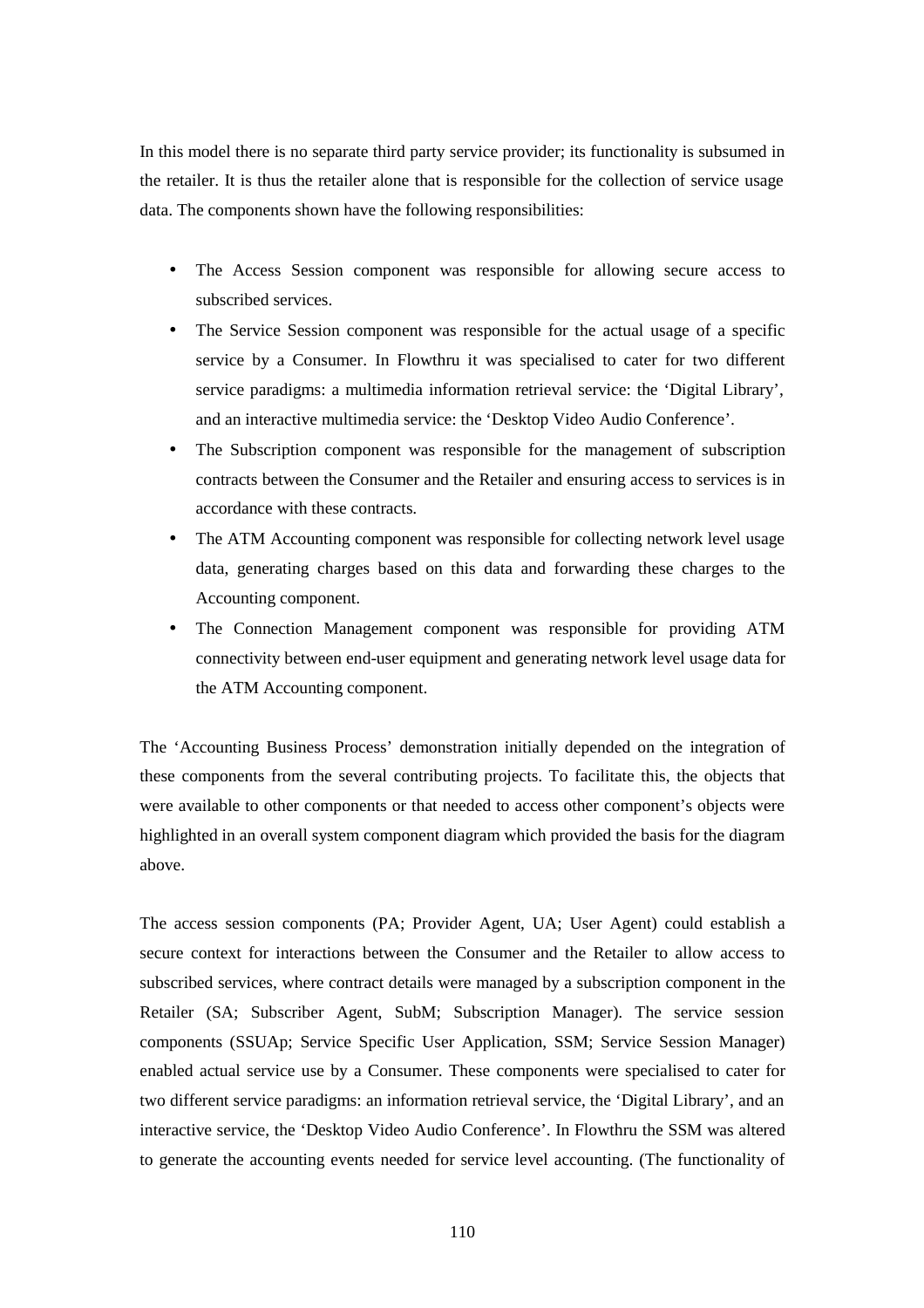the TINA Access and Service session management components, along with the Connection Management component were described in detail in section 3.3.3.3.)

The network level (ATM) accounting components (MM; Metering Manager, CM; charge manager) were responsible for collecting network level usage data and generating charges based on this data for the Connectivity Provider, then forwarding these charges to the Retailer accounting component. The Connectivity Provider's configuration and connection management components (CSM; Communication Session Manager, LNC; Layer Network Co-ordinator) were responsible for providing ATM connectivity between end-user equipment and for generating network level usage data for the network level accounting component.

The service accounting component was to be used to account and charge for both service paradigms, combine these with network based charges to produce a bill and enable real time charging with feedback to desktop displays. They are detailed in the following section.

## 5.3.3 Accounting component implementation

The service accounting component used in Flowthru was based on a similar component developed in Prospect. Although Prospect's architecture was TINA based, it made some simplifying assumptions to avoid over-complicating the prototype software needed for enduser trials. Among these simplifications was the dropping of service independent group session functionality -normally implemented in the SSM- to allow it to be implemented in a service specific way for the services that required it, like the MMC video conferencing service. This was a valid approach as Prospect was mainly concerned with inter-domain service management, not a validation of the TINA architecture, and its IP based services did not need explicit connectivity management that required the SSM to support service session to communication session mappings.

As a consequence of the lack of group session support, the accounting components developed in Prospect were based on single user service sessions; a meter created to record each user's service usage was sufficient to account for a service session. In Flowthru, however, the service components implemented full TINA session functionality which required an alteration of the basis of usage meter creation; each usage meter needed to be associated with a particular service session. The UMData, or Usage Metering Data, computational object within the Prospect accounting component was modified to support the service session as the primary accountable entity for a service, rather than the user, as it had been in Prospect. (A computational object is a unit of distribution in TINA, similar to a CORBA server). To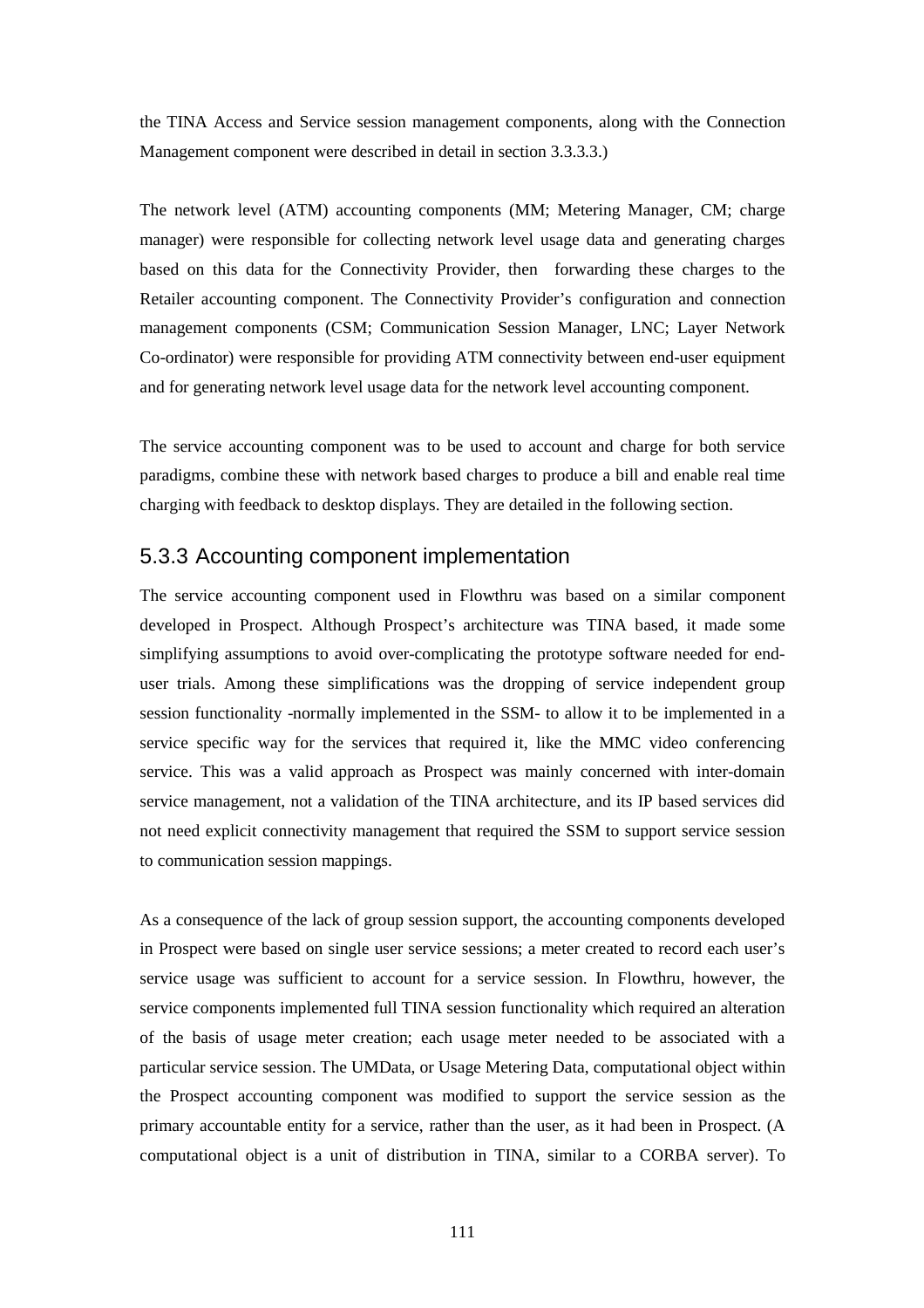highlight the change in the basis of accounting, the computational object was renamed the Session Metering Data, or SMData.

To facilitate real-time service charge monitoring, the ChargeControl computational object was modified to enable it to notify each user participating in a session of their costs; this also required access to the service accounting events as they were gathered in the SMData. The diagrams that follow show the main service level interactions between the access and service session component computational objects and the service accounting component computational objects used to facilitate service level accounting, charging and billing in Flowthru.



 **Figure 5.22, 'In Service' accounting component associations** 

Figure 5.22 shows the interactions between the computational objects primarily involved in service level accounting during actual service use. The shaded computational objects represent computational objects from the service session component; the UAP is the end user's application which allows access to the service functionality implemented in the SSM, the service session manager.

At service session creation, the SSM creates a session meter using the session meter factory in a manner analogous to its own creation by the service factory (SF). As parties join the service session, the session meter is informed and adds parties to the parallel 'accounting session' corresponding to the users they represent. (A user may join a session many times; each user presence is represented by a party and each party can, but need not, play a different role. For example a user could be represented by two parties in a session, one party with a teacher role and another with a student role; each role is charged appropriately.) The user can also register a 'listener' to enable the charge control computational object to feed back charging information to their desktop in real time.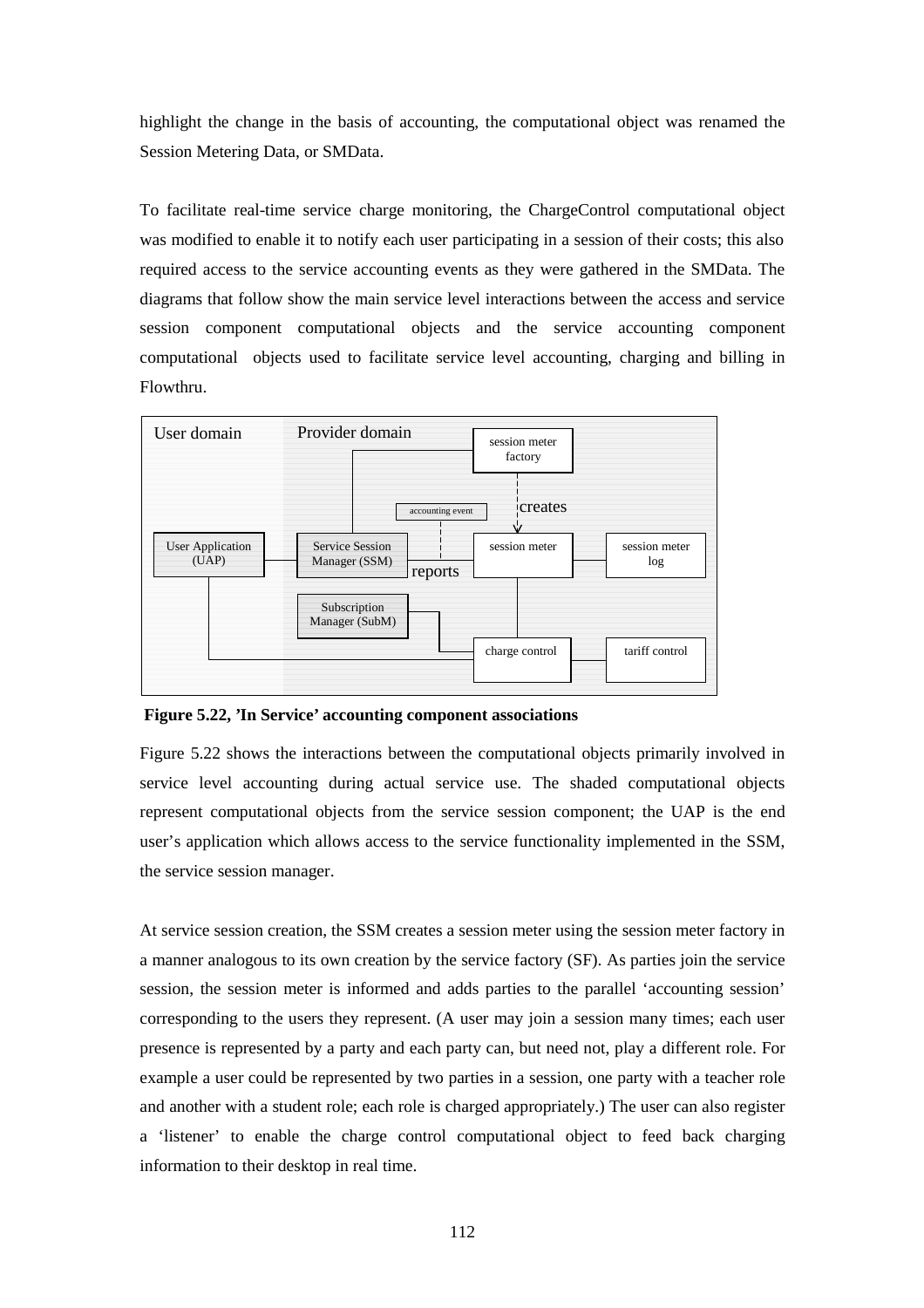As the user actually uses the service, the SSM generates accounting events that serve to report service usage to the session meter; these events are recorded in the SMData and made available to the charge control. The charge control uses these, along with the user's tariff for that service, stored in the tariff control, as a basis for real time charge calculation enabling subscribed users to 'listen' to their charges. The service can also report overall demand for certain service functionality (be that a physically or information resource based, e.g. how busy a server supporting a service is, or how popular an information resource is) to support demand based pricing if the user has chosen a tariff that enables this.

As the users leave the session, their accounting events are stored, with other session context information, in the session meter log. These persisted events are the basis for 'post-service' accounting component functionality, the associations shown in the figure below.



**Figure 5.23. 'Post service' accounting component associations** 

The shaded computational objects represent computational objects from the access session component; the User Agent represents the user in the provider domain, the Provider Agent represents the provider in the user domain and the UAP is the user application, in this case a client capable of requesting a bill and starting service sessions.

When a bill is requested via the User Agent, the bill control computational object requests the charges for that subscriber from the charge control computational object. It then calculates the charges in the same way as it did in the 'In session' scenario presented above, but this time it also bases charges on persisted session information from the session meter log. When the charges are calculated overall subscriber discounts and recurring charges are added by the bill control based on a subscriber specific tariff.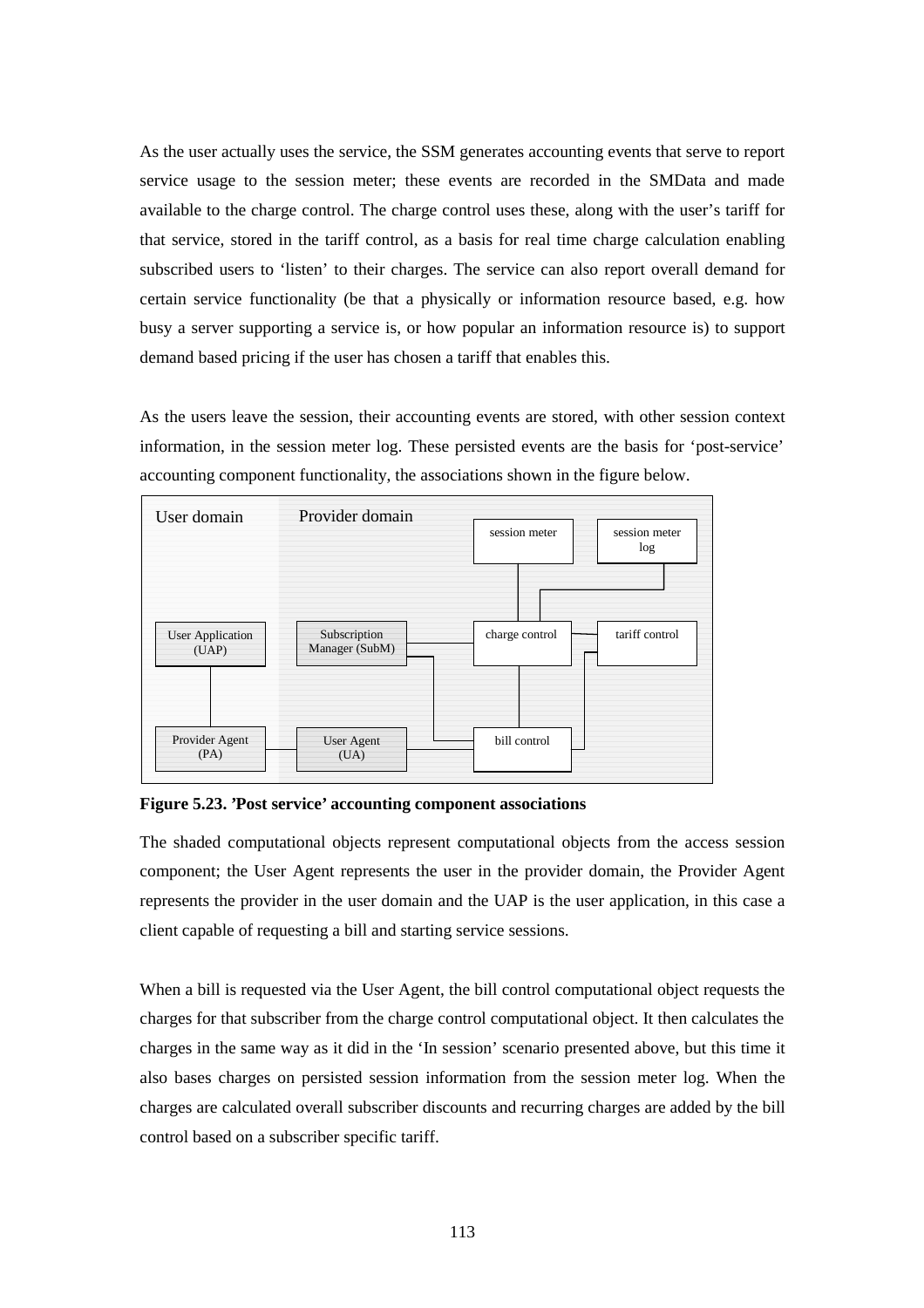## **5.4 Summary**

This chapter discussed an incremental application of the accounting architecture described in the previous chapter, detailing service accounting component implementation and integration in the context of two projects, Prospect and Flowthru. The implementation work carried out within these two projects resulted in two architectural prototypes, with second prototype, developed as part of this research within Flowthru, benefiting from the lessons learnt in producing the first. The next chapter evaluates the implementation work within Flowthru, highlighting architectural issues brought to light through prototype building and discussing the use and performance of the accounting component.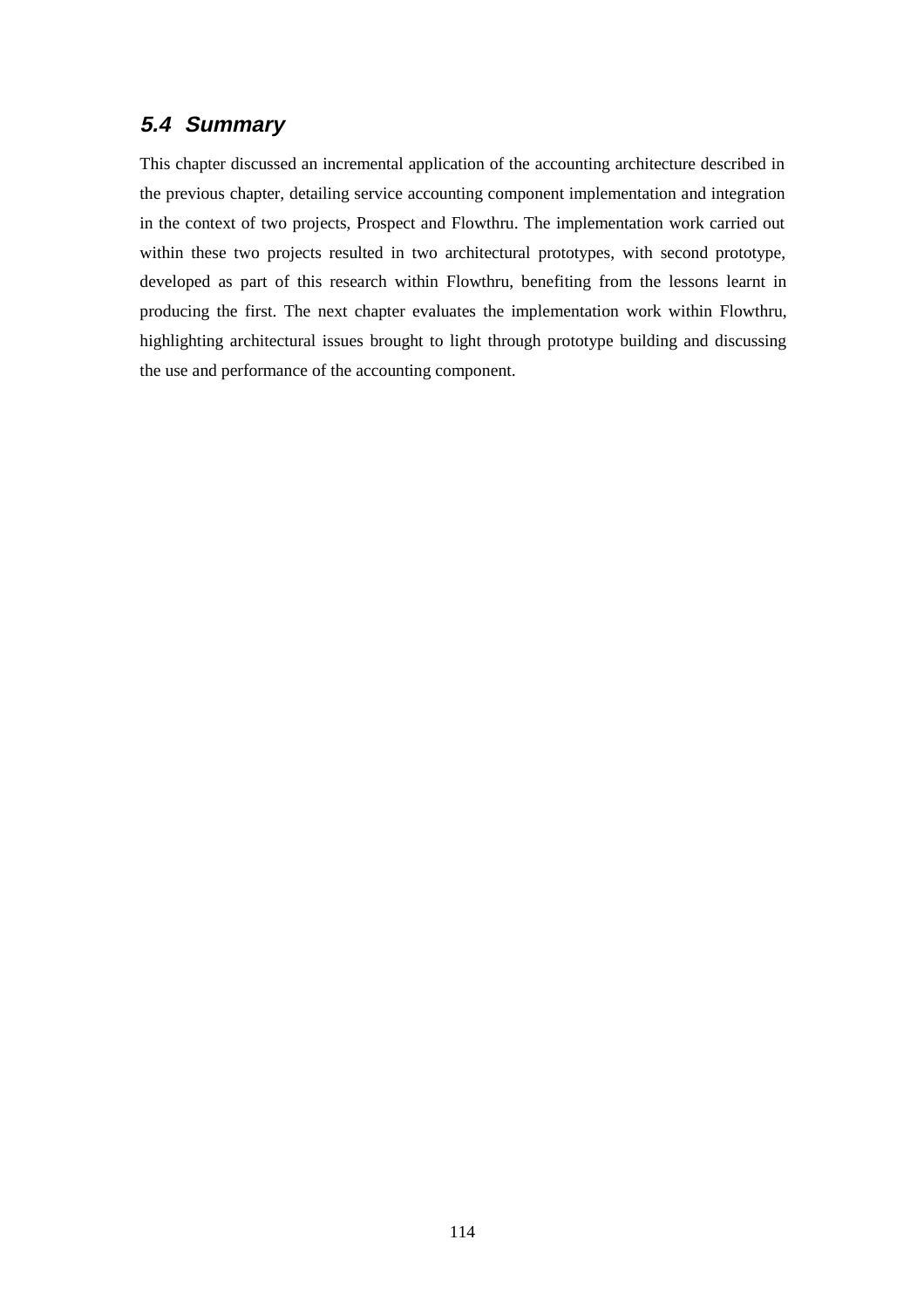## **6 Evaluation and contribution**

### **6.1 Introduction**

This chapter evaluates the accounting component developed as part of this research within the Flowthru project, the implementation of which was described in the previous chapter (section 5.3). The evaluation is based on how well this instantiation of the architecture adhered to the architectural principles described in section 4.4, and how well it met the architectural requirements motivating these principles, outlined in section 4.3. (The requirements themselves were derived from an evaluation of the state of the art in telecommunications pricing and software architectures presented in chapters 2 and 3 respectively).

Section 6.2 considers the technology platform used in the implementation, describing the techniques used and how they assisted or frustrated the application of the first principle that the architecture be component centred and DPE based. In so doing, it also considers the appropriateness of a CORBA platform for the implementation of TINA based systems in general, outlining areas of perceived technological deficiency.

Section 6.3 contains the evaluation of the implementation itself, i.e. how it met the other requirements described in section 4.3. These stipulated that an implementation of the architecture should support easily defined and extensible tariffs; service based charging; and feedback mechanisms sustaining adaptive per-user tariffs to enable real time, demand-based pricing. It demonstrates that an implementation which applies the architectural principles outlined in section 4.4 can meet these requirements. Section 6.4 then places the implementation within the context of recent research work. Section 6.5 then presents this research's contribution to the state of the art, before a brief commentary in section 6.6.

## **6.2 Platform evaluation**

The TINA consortium specified components as part of the definition of each sub-architecture, including the service architecture used as a basis for this research. These specifications, when available, were originally given in the consortium's own 'Object Definition Language' (ODL), which was designed to be a superset of the Object Management Group's (OMG) interface definition language (IDL), with additions to deal with multiple interface objects and stream interfaces suitable for "distributed systems in the telecommunications industry" rather than CORBA's "relatively simple architecture and object model" [Kitson95].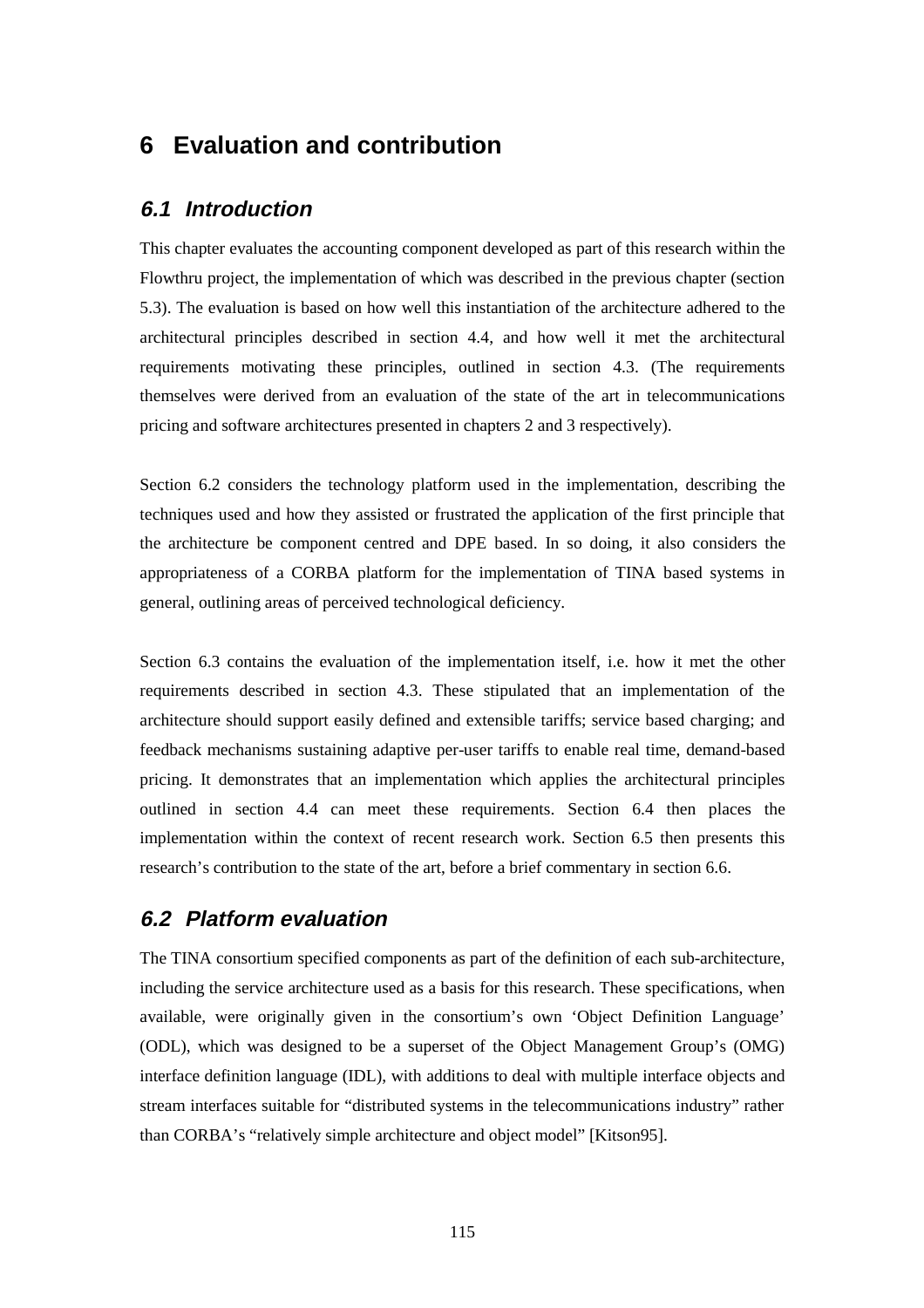The TINA object model allowed objects to support multiple interfaces, and also allowed them to be grouped together to form "building blocks" [Kitson95], component like units of activation and distribution. The presence of these concepts in ODL probably owed their origin to early TINA architectural validation work using an ANSAware platform in the TINA Auxiliary project 'PLATyPus', whose "experience with ANSAware's IDL [provided] valuable insight into how to extend CORBA IDL to satisfy TINA requirements" [Keck95]. These concepts were present in the ANSA architecture, which itself both influenced and drew on RM-ODP concepts and standards [Herbert94].

As CORBA grew in market strength and acceptance, PLATyPus developed an ODL/C++ mapping which extended "the IDL C++ mapping in ways which may readily be implemented using the underlying CORBA platform to support the more stable and well understood aspects of ODL" [Kitson95]. The 'more stable and understood' aspects alluded to TINA operational interfaces, which mapped onto standard IDL interface definitions. Thus PLATyPus, and the TINA validation projects Vital [VD1197] and ALCIN [Hellemans96b] based their architectural implementations on commercial ORB platforms (Orbix and NEO respectively), while streams (i.e. continuous media flows) were dealt with in a project specific manner. (Another TINA validation project, ReTINA, attempted to define a TINA ORB that supported streams and non-implicit binding while endeavouring to "extend the CORBA specifications in an upward compatible way" [Tran96]; components developed within ReTINA were later reused on a CORBA DPE within the Flowthru project.)

Given that several projects supported by the TINA consortium, some of them actually containing TINA members, chose to use CORBA, and commercial ORB implementations, as a suitable distributed processing environment for the implementation of TINA prototypes, the use of a commercial ORB implementation (Orbix) to provide component inter-operability for this research was not unreasonable. CORBA platforms could easily accommodate the TINA object model, albeit normally at the implementation rather than specification level; for example multiple-interface objects could be supported by multiple inheritance (with C++) or explicit delegation (using 'TIE' objects in Java or C++). Grouping of interfaces was achieved by co-opting the IDL keyword 'module', intended for namespace demarcation, and using it as a means to group operational interface definitions to define components.

While the production of interface specifications guaranteed interoperability, it did not necessarily provide a basis for software re-use. TINA addressed this in the substance of their architectural specifications, dictating that certain components were 'generic', i.e. suitable for use with any service, while service specific aspects could be catered for using inheritance.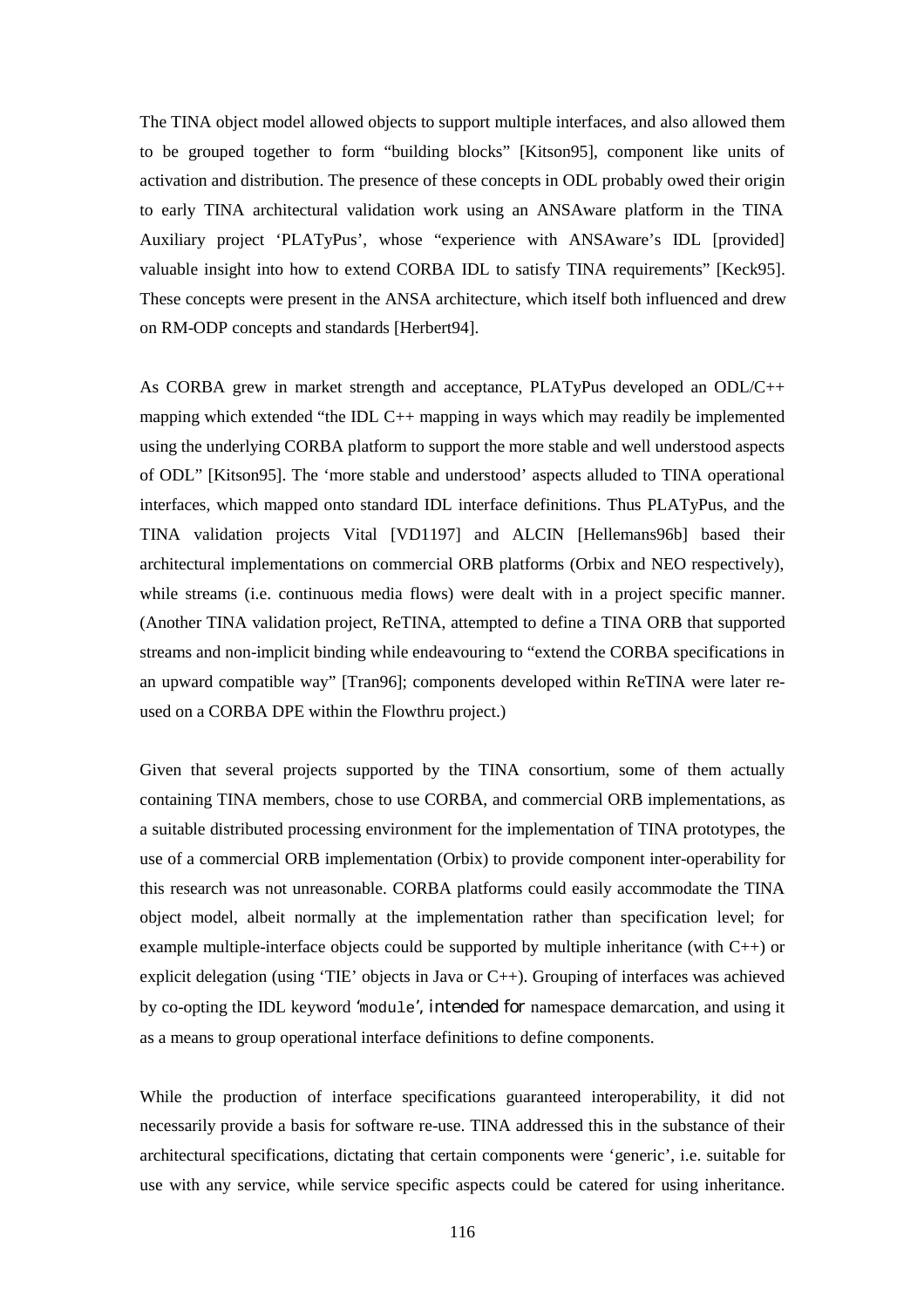This provided for source code level software re-use, but did not allow run-time re-use of the components for multiple services, which is considerably more difficult to achieve, but a more useful form of software re-use. The design of the components for this research considered such run-time re-use for multiple services as one of the requirements to support the rapid development of new services. Such run-time re-use would allow the straightforward inclusion of accounting functionality for newly defined services.

The accounting architecture implementation developed as part of this research within the Flowthru project demonstrated such run-time re-use of all the usage data collection, charging and billing components of the architecture for two services in a public demonstration on a TINA testbed in Alcatel, Antwerp in December 1999. The services, a video conferencing service, the 'Desktop Video Audio Conference' (DVAC), and a digital library service 'DigLib', were implemented in previous projects and needed minor changes to generate the information necessary to enable accounting. The same accounting components were used, without alteration or specialisation, for both services, and also supported the aggregation of network level charges (deemed necessary by the project) in the final bill.

While good specifications facilitate component based re-use in the presence of interoperability guarantees from distributed processing environments like CORBA, they do not enable a market for such components in any realistic sense; there is still a certain amount of information about the components that must be communicated by other means. In TINA the concepts necessary to understand and use the components specified by the architecture were defined in architectural documentation. The 'session' concept defined within the TINA architecture provided the basis for the multi-service run-time re-use of the accounting components created as part of this research (this is described in detail in the next section). Several components developed as part of this research were also used in conjunction with a workflow management system [Wade00], where the process of producing a time delimited bill for services furnished to a subscriber was specified and scheduled using workflow technology. The fact that the components were capable of being used with a separate interaction paradigm demonstrated their flexibility and generality, and also attests to their modularity, in that they fitted easily into an activity centric model. [Fuller00] details the workflow management system and describes its use of the accounting components.

A CORBA component model has been defined to allow easier re-use of CORBA components [RFP960612] in partial recognition of weaknesses in the CORBA architecture with regard to component specification; for example listing the events that a component is capable of receiving and emitting as well as the operations it is capable of carrying out. However, the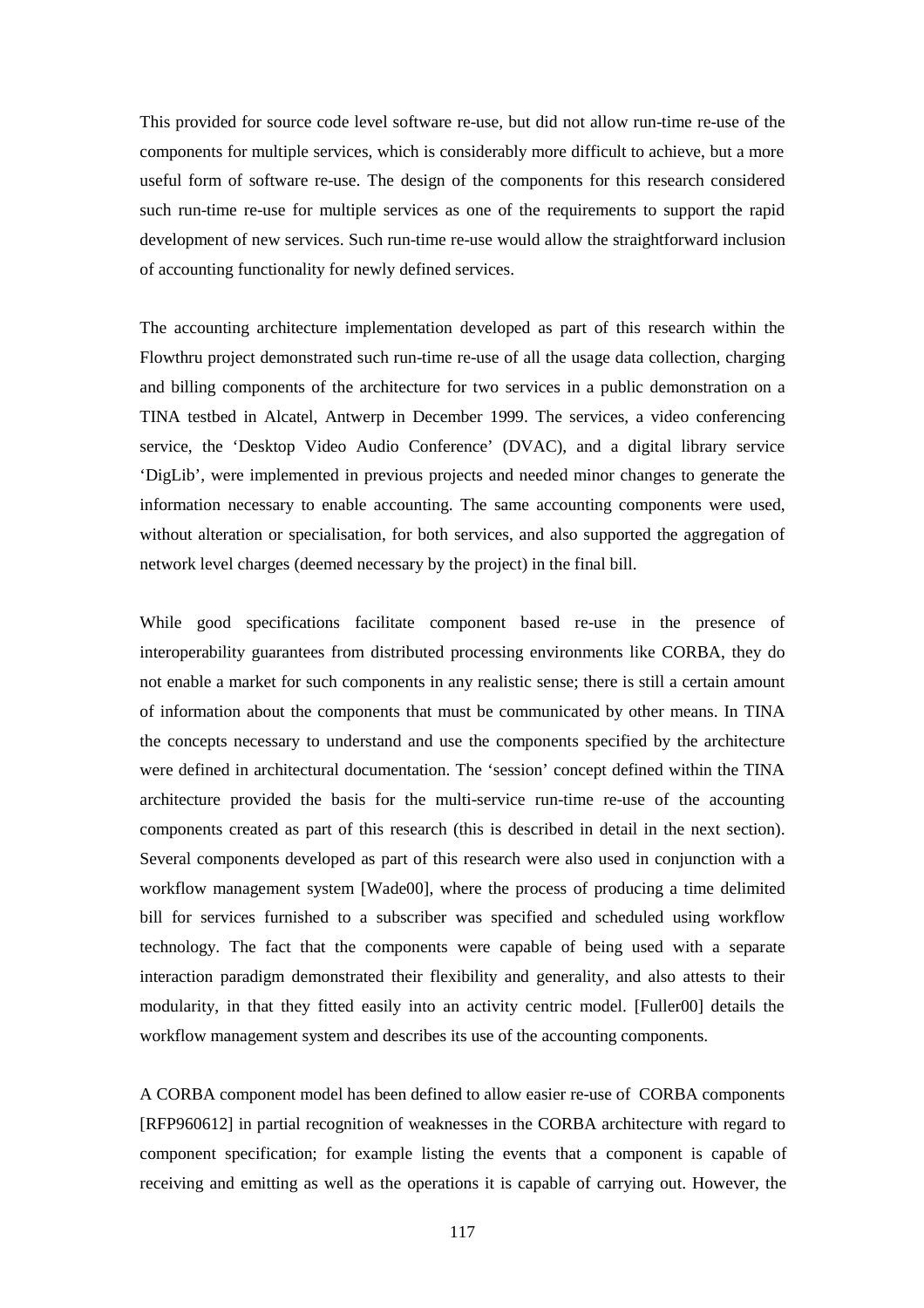lack of a robust commercial implementation means that it is being eclipsed by a language specific component model (Enterprise Java Beans, EJB) in the market place.

This research used CORBA services when they were available and their implementations were robust enough to support the reliability requirements of the research projects in which they were used. In particular, the naming service was used to achieve true location transparency. A commercial implementation of the event service became available in the course of this research but proved unreliable, in particular the facility for typed events. As a consequence, where events are specified in the design they were implemented using one-way calls; in reality this does not deviate significantly from a single source/sink event based model, especially when it is borne in mind that the event service specification is itself based on such one-way calls, albeit within a multicast facility. While the inability to have multiple event sinks did restrict the ability to redundantly deploy usage metering facilities, which might restrict any commercial deployment, it was felt that this was an excusable compromise for a prototype system.

Overall, the use of a CORBA platform, together with TINA architectural concepts, can be seen to have provided the capability to define components that were suitable for re-use by many services. Whether the actual components facilitated such re-use is considered in the following section.

### **6.3 Implementation evaluation**

This section evaluates how well the accounting components developed as part of this research adhered to the architectural principles outlined in section 4.4 - these included: the adoption of a session based service architecture, tariffs that were extensible without sacrificing interoperability, a clear separation between a service and the accounting mechanisms for that service, and the use of real time feedback mechanisms to facilitate demand based pricing. It then considers how the observance of each principle helps meet the requirements established in section 4.3 - these included re-usable components, easily defined and extensible tariffs, service based charging, and feedback mechanisms sustaining adaptive per-user tariffs to enable real time, demand-based pricing.

Figure 6.1 shows the main relationships between the architectural principles and the requirements they were intended to support. While the previous section explained how a DPE platform was capable of supporting re-useable components in conjunction with a service architecture, this section also considers how the other relevant principles helped to fulfil this requirement.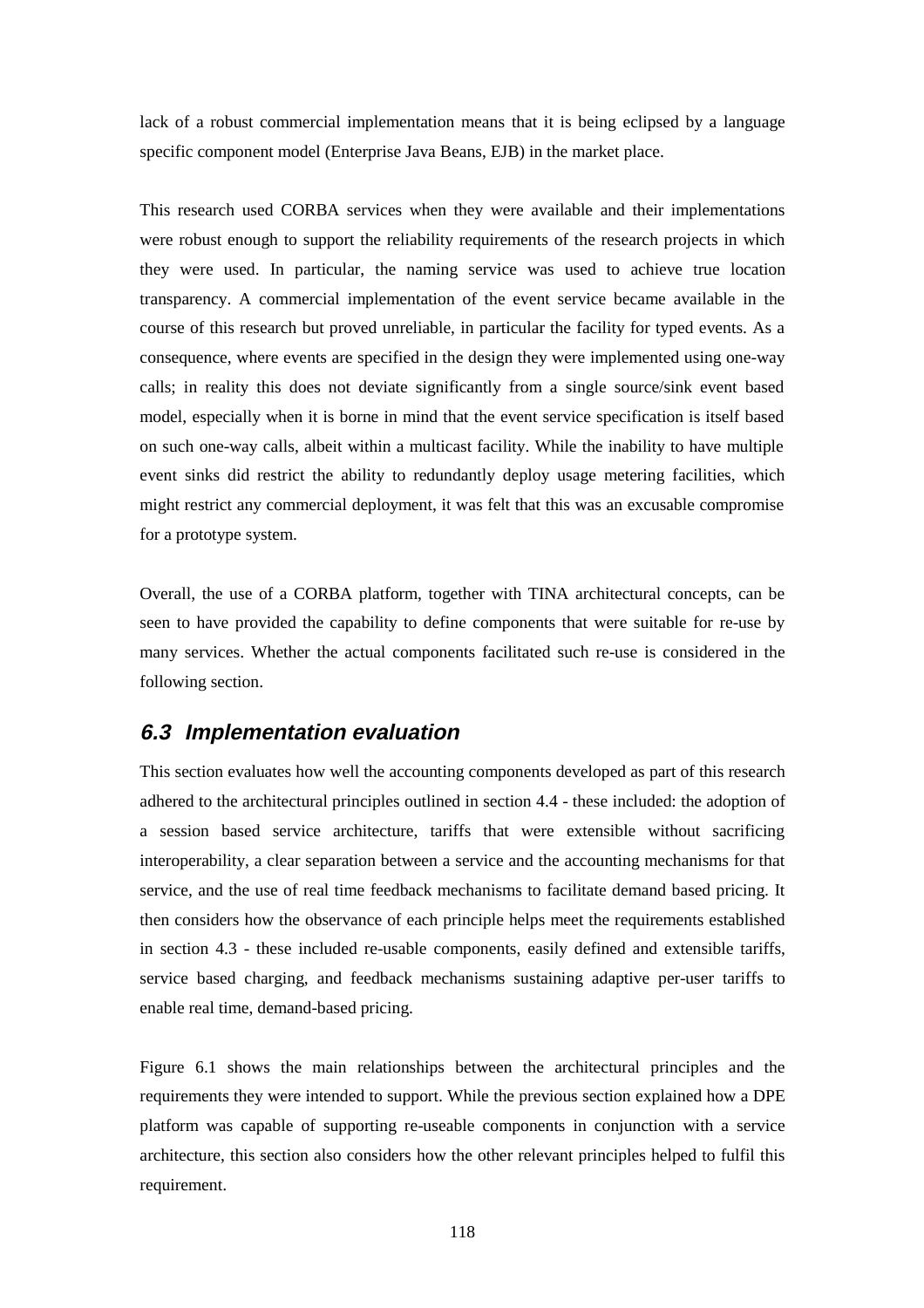



Amongst the most important of the concepts endorsed by the TINA service architecture is that of the 'session' as a context for interactions with a service. As discussed in section 3.3.3.3, several session types were defined because the separation promoted independence between different aspects of service usage. This independence meant that "the modification of a particular session model or related mechanism [did] not impact on models and mechanisms governing other types of session." [Pavon96]. The definition of a separate accounting session would insulate accounting functionality from service specific mechanisms in the similar way. For this reason the accounting architecture adopted the session concept and defined a separate 'accounting session', mirroring the lifecycle of the service session, to provide separate service usage context for accounting purposes. (In this way the principle of separation between service and accounting for that service was also observed; this is discussed further when this principle is considered.)

The model of the session used for accounting purposes is one of the primary differences between the prototypes developed within the Prospect and Flowthru projects. The second architectural implementation supports a generic multi-party, multi-user session, whereas the first only supported single user sessions.

The 'accounting session' is supported by the 'session meter factory' and 'session meter' developed as part of this research within Flowthru, shown in Figure 5.22. These are implemented as separate CORBA objects, but are part of the same CORBA server. A session meter is created for each session. As users are added to the service session, they are also registered in the session meter. This results in the creation of an object to represent that user within the session meter. Under certain circumstances, the same user may join the session more that once, (for example a lecturer making a presentation might like to see how it looks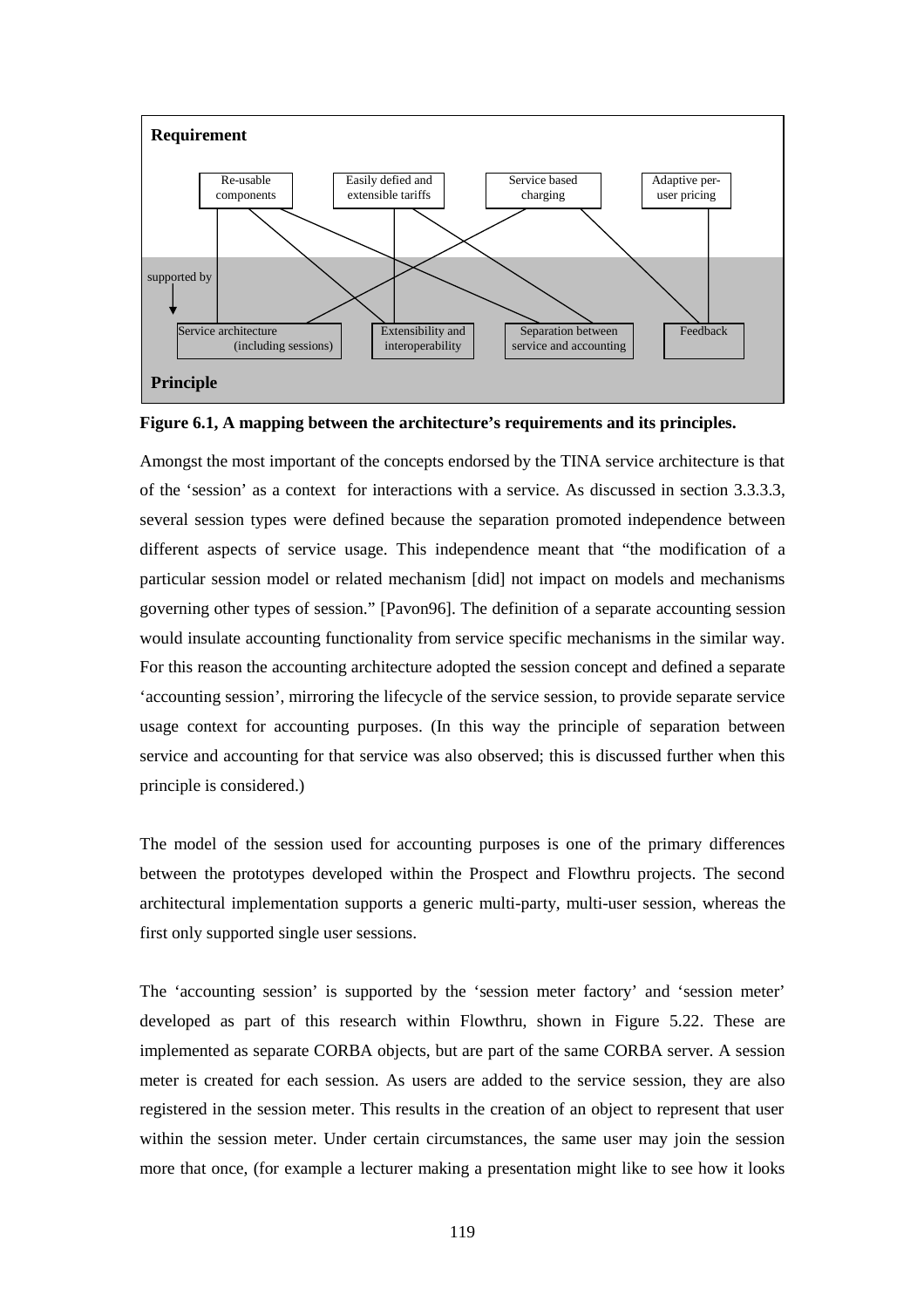to students). To support this, the session meter also supports multi-party sessions, where a party represents an instance of user participation in the service session. This is modelled by adding another party object to the object representing the user in the session (the first time a user joins a party object is created by default). Thus, in each accounting session the same user may be represented by many parties. Each party can also be assigned a time delimited role which can affect the charging basis. This ability was not used in the Flowthru demonstrations, as this was effected by sequentially creating parties with different initial roles, nevertheless the ability to change role mid-session was thought necessary to enable the capabilities of any TINA service session to be accounted for.

The adoption of the TINA service architecture concepts, including that of the session, helped to fulfil the requirement for service based charging. The service session permitted a resource independent view of service usage which was necessary for service based charging, but not sufficient; the basis for the establishment of the session and the basis for the production of charges must also be taken into account when charging for service usage. For this reason a separate accounting session was defined. This accounting session, while separate from the service session, is nevertheless dependent on it and mirrors its lifecycle, but it includes charging information, including the tariff, which is not an innate part of a service session. The definition of a separate accounting session also facilitates greater software re-use, in that a service no longer needs to build separate accounting functionality into its 'Service Session Manager'.

The need for extensibility and inter-operability are often conflicting. As a recognition of the need to compromise between these needs in any implementation, they are conflated to form one architectural principle. Extensibility is a broad goal; in section 4.4 it was concerned with the means to account for many services without resorting to service specific mechanisms which would hamper re-use of the components. Where newer versions of a service support more functionality, the tariff and charging mechanism must still support the calculation of charges for older service implementations; the inter-operability between the older service version and the new charging mechanism must be maintained. This is a form of provision for legacy services. Allowing tariffs for newer services to be based on those for older services also facilitates the separation of service logic updates and the updating of its charging basis.

The overall tariff information model is shown in Figure 4.3. The tariff was implemented as outlined; the step between specification and implementation was carried out by an IDL compiler. Extensibility was brought about by basing the tariff on two charge lists, by their nature extensible, which allow calculations to be based on several accounting events and the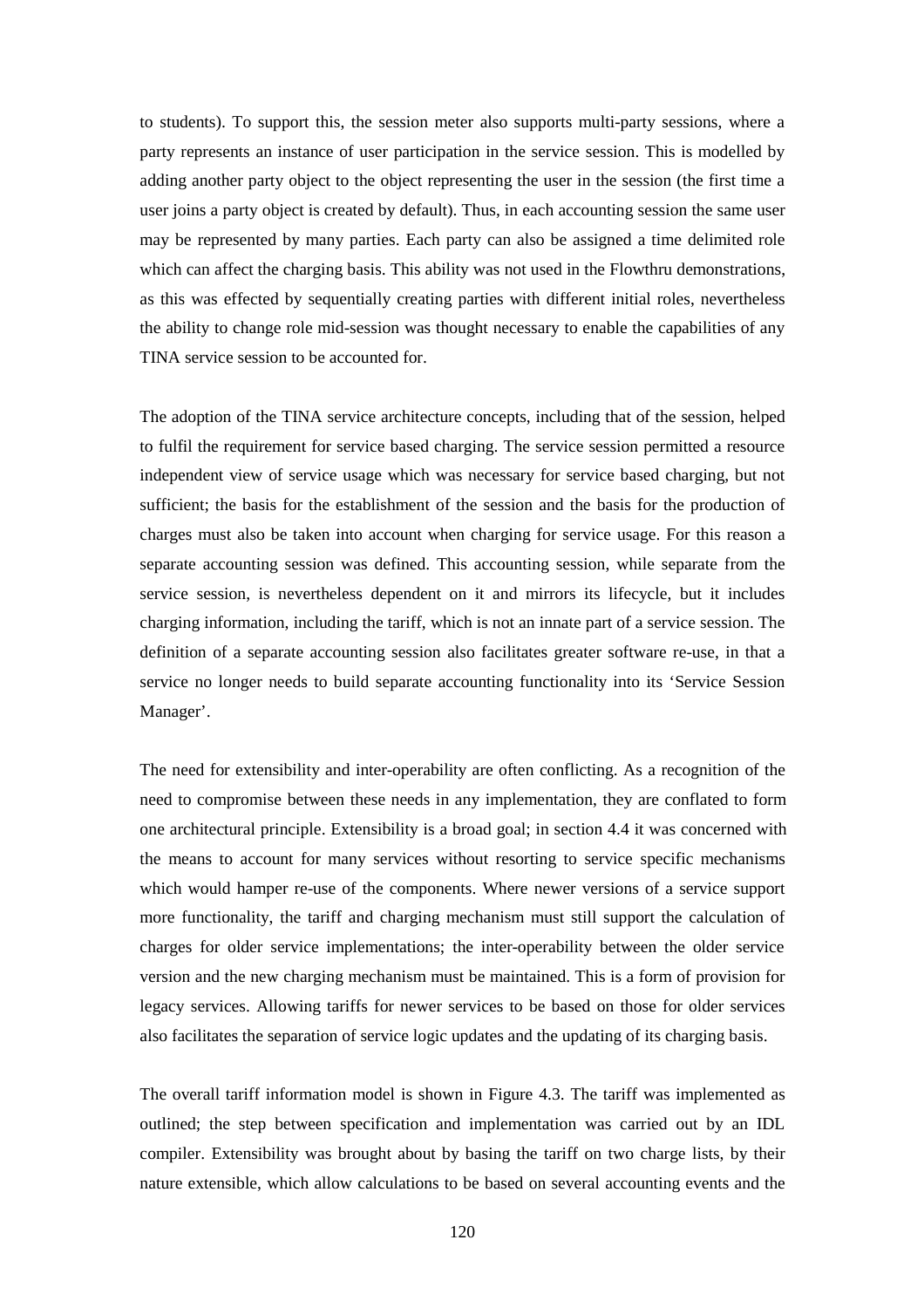time interval between any two. This scheme allows tariffs for newer services to be based on those for older services. Inter-operability is ensured by having each service register tariffs with the 'Tariff Control'. As well as outlining a pricing basis, each tariff specifies the set of possible accounting events the accounting components can expect to receive for a particular service. It is possible to have separate tariffs for each user.

The accounting events in the 'eventChargeList' can bring about a once off charge of an amount falling between the maximum and minimum range of charge, where maximum and minimum prices would often be regulated to discourage under- or over-pricing. (The exact means by which the charge can be calculated is discussed when the principle of feedback is discussed.) The same event can also be used as a starting event in a number of concurrent duration based charges with different timing intervals, again with the charge amount falling within a dictated range. This is brought about by making an entry in the 'durationChargeList'.

A combination of event and duration based pricing can be used to model or approximate the tariff types shown in Figure 2.1. A tariff with a single event based charge is capable of modelling a fixed fee tariff, while a tariff with a single duration based charge is capable of modelling a linear tariff and a tariff with a single event based charge with a duration charge based on the same event is capable of modelling a two-part tariff (and a three part tariff, given a non-unity time interval).

Multi-part block tariffs can be used to approximate smooth tariffs by overlaying several duration based tariffs with different duration intervals, in this case the minimum limit could be negative for some intervals, which would necessitate careful tariff design, lest users be given the ability to make money from using a service! A charging mechanism should not automatically preclude such a possibility though; perhaps some services might want to reward some users that serve to attract others, it might also be the case for early adopters or service testing. Standard non-adaptive peak load pricing can be accommodated by providing a number of tariffs reflecting the average loading periods in a time interval. This would reflect the economic view of, for example, evening and day time telephone usage as that of separate services with common facilities, as only the tariffs would differ.

Overall the implementation ensures tariffs can be extended without affecting inter-operability between different versions of the same service and their common charging basis. The tariffs are defined by specifying the set of 'accounting events' that a service can generate with suitable duration and event based price ranges, and more events and duration based charges can be added to extend the tariff without causing problems for previous service versions. The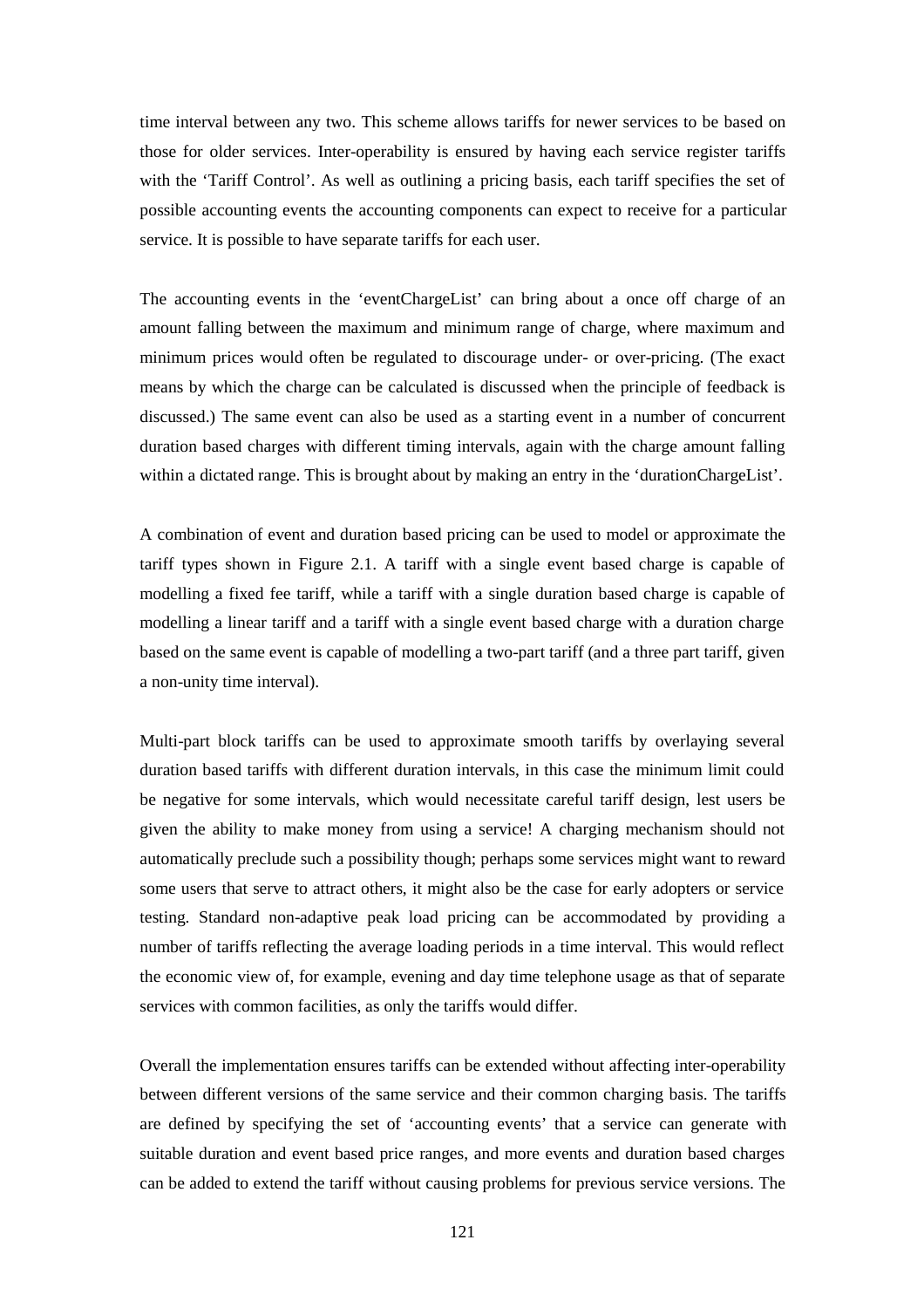charging model could be criticised for the exclusive use of duration as a charge basis for disparate services, i.e. time is the only independent variable in the charging model. The model might have taken into account other commonly used variables, like bandwidth, when calculating tariffs, but it was thought that this would lead to an unnecessarily network centric view of charging. Versions of a service operating at a different bandwidth can have separately defined tariffs instead. This greatly simplifies the charging model; in effect the accounting components view them as different services. This is consistent with the view that different services cater to different market segments; greater bandwidth is normally synonymous with a higher quality of service in the uncertain world of packet based services, and higher quality services are generally priced appropriately. This view is also consistent with price based rationing schemes for packet networks like 'Paris Metro Pricing' proposed in [Odlyzko98]. The subscription model used in the Flowthru demonstration (shown in the top part Figure 4.3) supported the grouping of tariff identifiers to facilitate such 'Service Level' pricing.

The principle of a separation between a service and the mechanism accounting for that service has been touched upon when discussing the choice of a session basis for charging. This separation, and the existence of a separate 'accounting session', is made possible in the implementation by the definition of separate 'accounting events'. These events, the basis of charging, are published in each service's tariff, and stored for each in the 'Tariff Control' accounting component. During service usage, the accounting events are generated by the TINA 'Service Session Manager' and forwarded to the session meter corresponding to the session. From there they can be persisted in the 'Session Meter Log' during, or at the end of, a service session. The principle of separation between the service and its accounting facilitates software re-use by allowing the same accounting components to be used for many services, the separation also ensures that tariffs can be specified in a service independent manner.

Real-time feedback of pricing information to users is always useful, and is necessary if the price of using a service can change in real-time, as it could under an adaptive pricing regime. Figure 4.2 shows how the accounting components support the feedback of service usage costs to users. This feedback is achieved through a 'chargeListener', a desktop client that renders charging information in an informative manner. If a user chooses to receive pricing information, they register a CORBA object that then becomes the sink for charge information based on that user's usage of the service within the service session. The charge is calculated in real-time by the 'ChargeControl' which then sends the information to the registered 'listener'. It is based on the occurrence of an accounting event interpreted within the context of the accounting session. Per-user pricing was supported by allowing tariffs to be defined for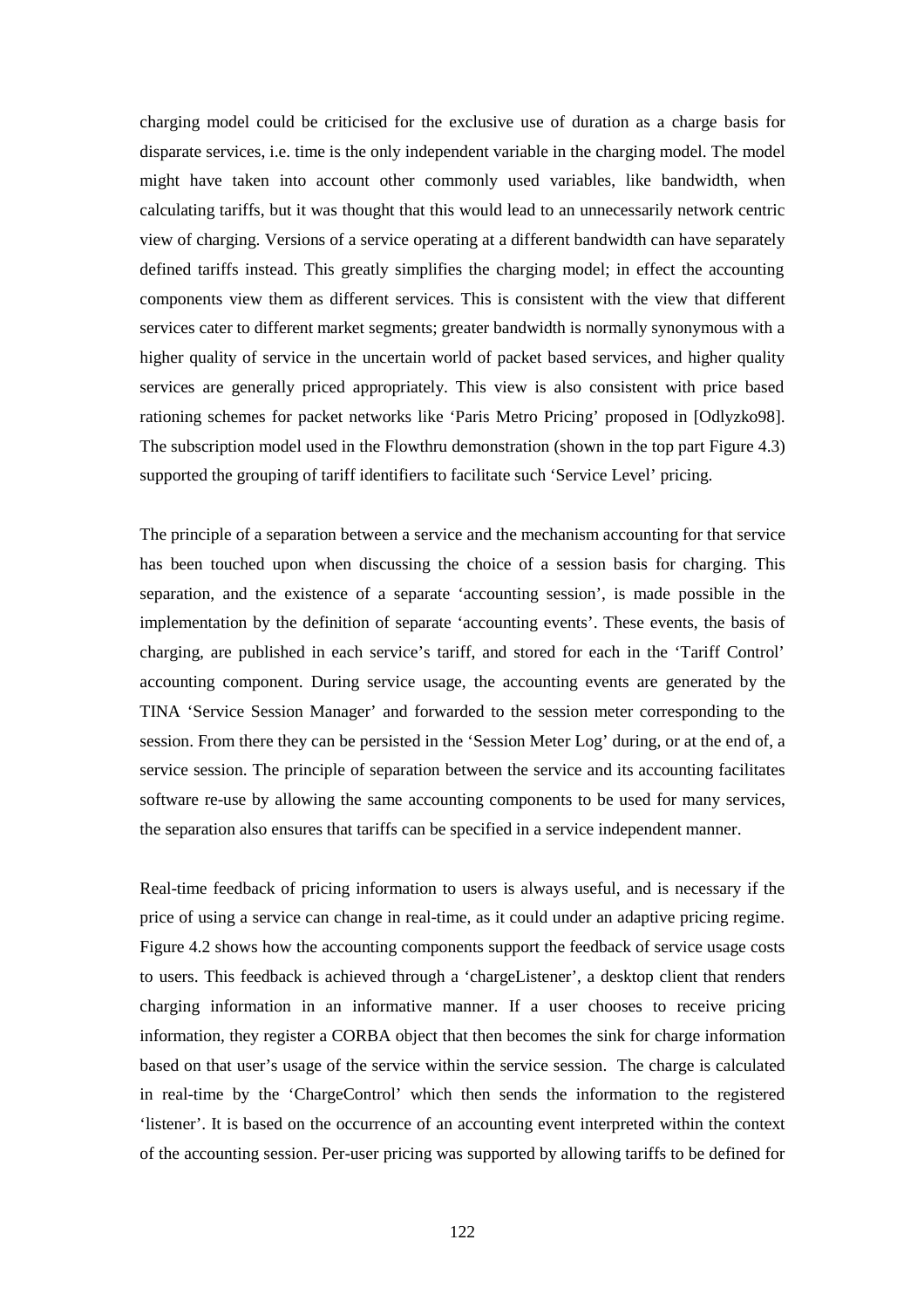each user of a service, although if necessary the same tariff definition can be shared by many users.

Pricing based on service demand is supported by the service explicitly signalling its load, thereby putting the onus on the service to signal how its usage pattern should affect charging. The figure given is used, with a per-user 'loadAverageMultiplier' (present in that user's tariff; see Figure 4.3), to calculate the actual price for an instance or duration of service usage for a user. The size of the 'loadAverageMultiplier' thus signifies the extent to which pricing is affected by the service load; a figure of zero means that pricing is independent of load for that user. The price must fall within the range specified by the 'chargeRange' specified as part of that accounting event's entry in the tariff.

While being adaptive in a limited sense, it could be argued that reducing something as complicated as a switch busy hour to a single figure is somewhat of an oversimplification. Nevertheless such an aggregate figure is possible and could reduce non-price rationing (e.g. delayed, or non-existent dial tone at busy times) by forcing price sensitive users from the system, and, as such, it would be 'fairer' in the economic sense. Such adaptive pricing needs the ability to inform the user of the change in the charge basis in real-time; this was possible in the implementation. The adaptivity possible is quite limited and does not facilitate the sort of demand based sensitivity necessary for information based services, which need to be able to price differently at the granularity of a service accounting event, but such monitoring is not impossible within present functionality.

Overall, it can be seen that the architectural principles have been applied in the implementation of the Flowthru accounting components; the TINA session based service architecture was used, with the TINA 'Service Session Manager' producing the accounting events necessary to sustain a separate accounting session mirroring the lifecycle of the service session, but independent of it, demonstrating a separation between a service and its charging mechanism. Extensible tariffs are capable of being defined based on those for older services, but preserving inter-operability and price feedback mechanism was implemented to facilitate demand based pricing. The application of these principles was also seen to have supported the requirements that the accounting implementation be DPE based and component centred, and that it support easily defined and extensible tariffs, service based charging, and real time feedback mechanisms to assist the application of adaptive per-user tariffs.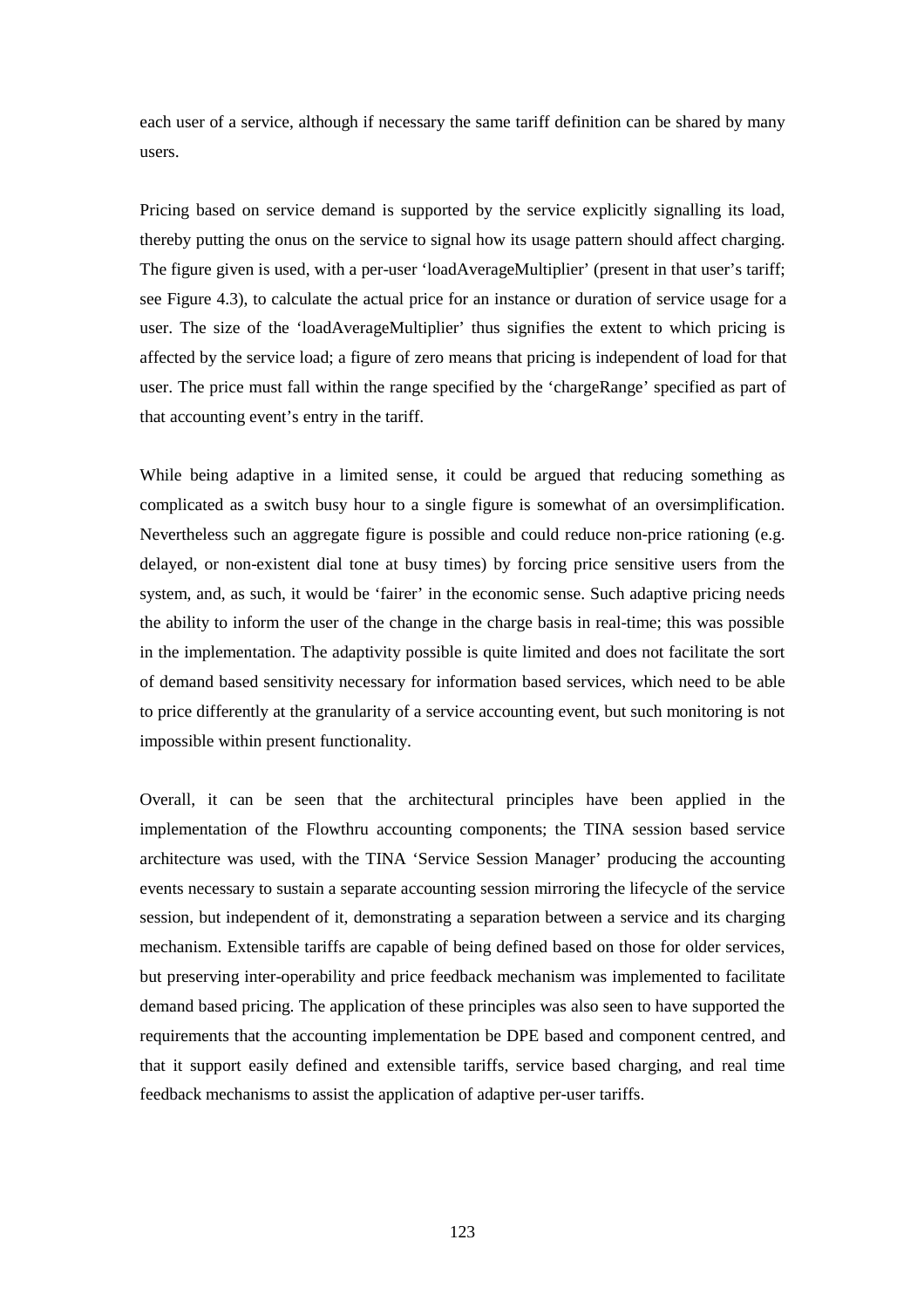## **6.4 Context**

The accounting architecture proposed was intended to use the facilities provided by an implementation of the TINA service architecture. Thus far this service architecture has achieved little market success, which may appear to diminish the accounting architecture's utility. However, TINA concepts, including the 'session' concept, were shown to be applicable to Internet services in the Prospect project [PD14b98]. Given that an initial implementation of the accounting architecture was based on Internet services, it is not unlikely that accounting architecture could account for them too.

While this research was on-going, there was comparable work which suggested combining service based costs with those of the network, as was actually carried out contemporaneously in the Flowthru project as part of this research [FTD398], [Kausar98]. While Flowthru project considerations necessitated the inclusion of such network based charges, this thesis suggests that they could have been covered by charges at the service layer.

## **6.5 Contribution**

This thesis presented a rigorous examination of the basis of charging for telecommunications service, with the contention that pricing for telecommunications services should be based not on the cost of the underlying communication, but on the value of using the service, where this value can be self-selected, even on an on-going basis. It also showed that present charging mechanisms are still predominantly based on single-service network models that depend on resource level statistics for charging, with misguided, and invariably unsuccessful attempts, to recover similar resource level usage information to provide a charge basis for services on multi –service, packet based, networks.

This thesis proposed, and the implementation demonstrated, that service level, rather than resource level, based accounting is possible. The approach necessitated the selection of the service session as the basic accountable object when dealing with telecommunications services; the service session had already abstracted away the unnecessary details of the underlying technology supporting the service. Accountable events are related based on their presence inside a session, rather than purely historically; there is no need for correlation as the records needed to charge for a specific service usage instance are already related by their origin in a service session. As the notion of the 'service transaction' for which records are correlated is normally defined in a service specific manner, the selection of the session further encourages service independence in the charging mechanism.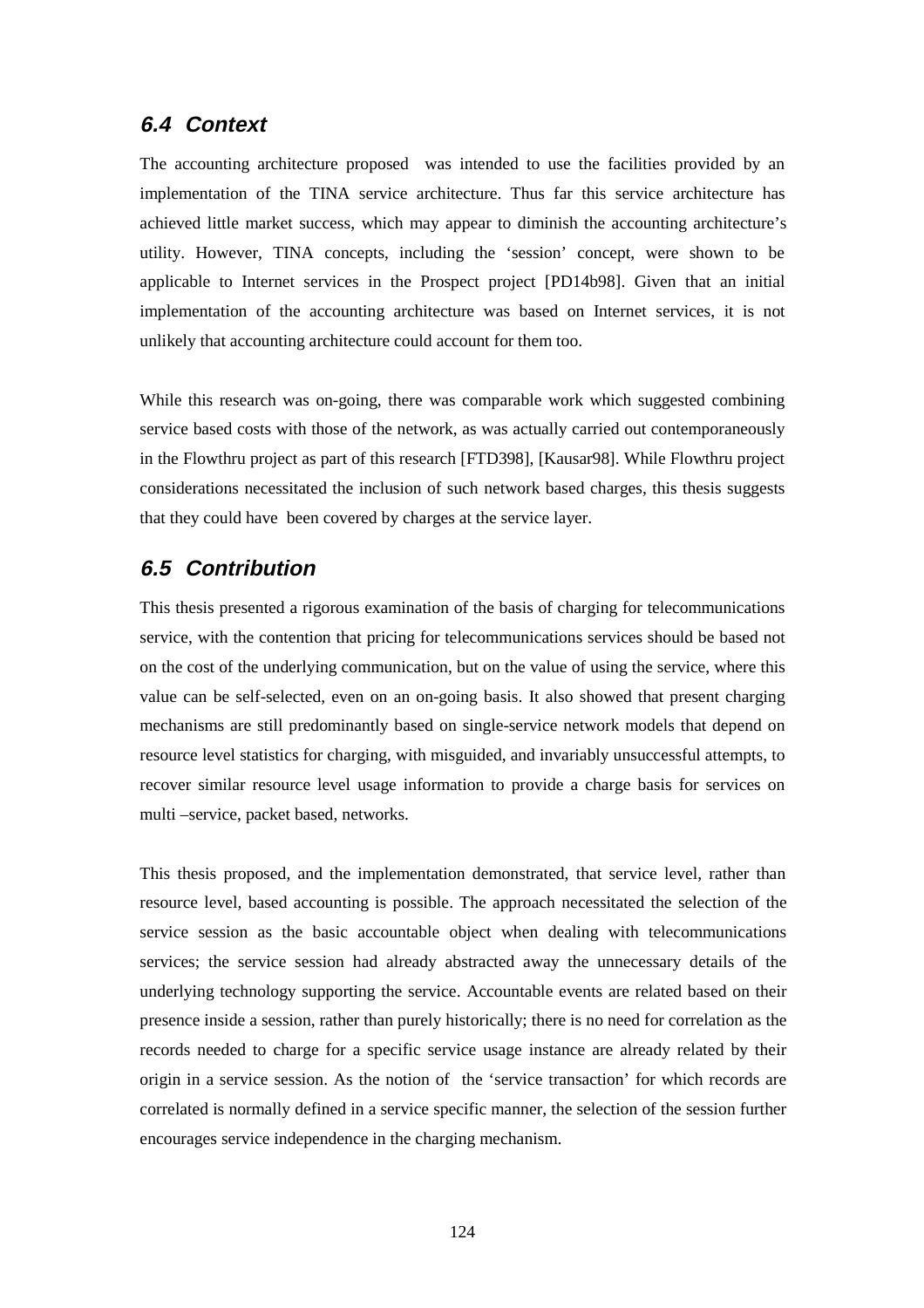To support re-use and independence from the service session, accounting session accounting events are defined separately from service events. This also facilitates significant run time software re-use. The complete description of a service for accounting purposes is contained within its tariff; when that is registered, a session of that service producing the accounting events listed in the tariff is capable of being charged for. No service specific accounting mechanisms are necessary. New service tariffs can be based on successful old tariffs, and services can be modified and tested independently of accounting functionality. The separation between the service and the accounting mechanisms is significant when dealing with new service features, for example it means that current income sources are not jeopardised by testing new services.

This thesis has shown the benefits of service level accounting and has proposed a flexible architecture to facilitate it. This service accounting architecture has been demonstrated in international trials and can be used in conjunction with network level accounting if required [Hellemans99].

## **6.6 Commentary**

The adoption of service level accounting would bring telecommunications accounting away from the resource usage model it has followed blindly since the early days of the telephone's single service network. As multiple new services add new value over and above that provided by the network alone, this value should be capable of being captured and charged for by the network and service providers.

Service level accounting would brings telecommunications accounting to a level above the network technology, a level it should have moved to when the services themselves began to be defined without regard for the underlying network technology. In effect it introduces an accounting abstraction; charging for services at a layer above the usage of the resources that they have been supplied on. This approach inherently allows for greater accounting system component re-use. The service and its accounting mechanism are both built without regard for the underlying network technology. Re-use is further ensured by ensuring a clear separation between the service and its accounting mechanism. With service level accounting it is likely that the processing overhead for bill calculation, traditionally based on correlating umpteen resource usage records corresponding to a service specific 'service transaction', could be considerably reduced.

Service based accounting does not entail a more 'sloppy' approach to accounting; the charges at the service level will need to be carefully calculated to ensure that they can cover any costs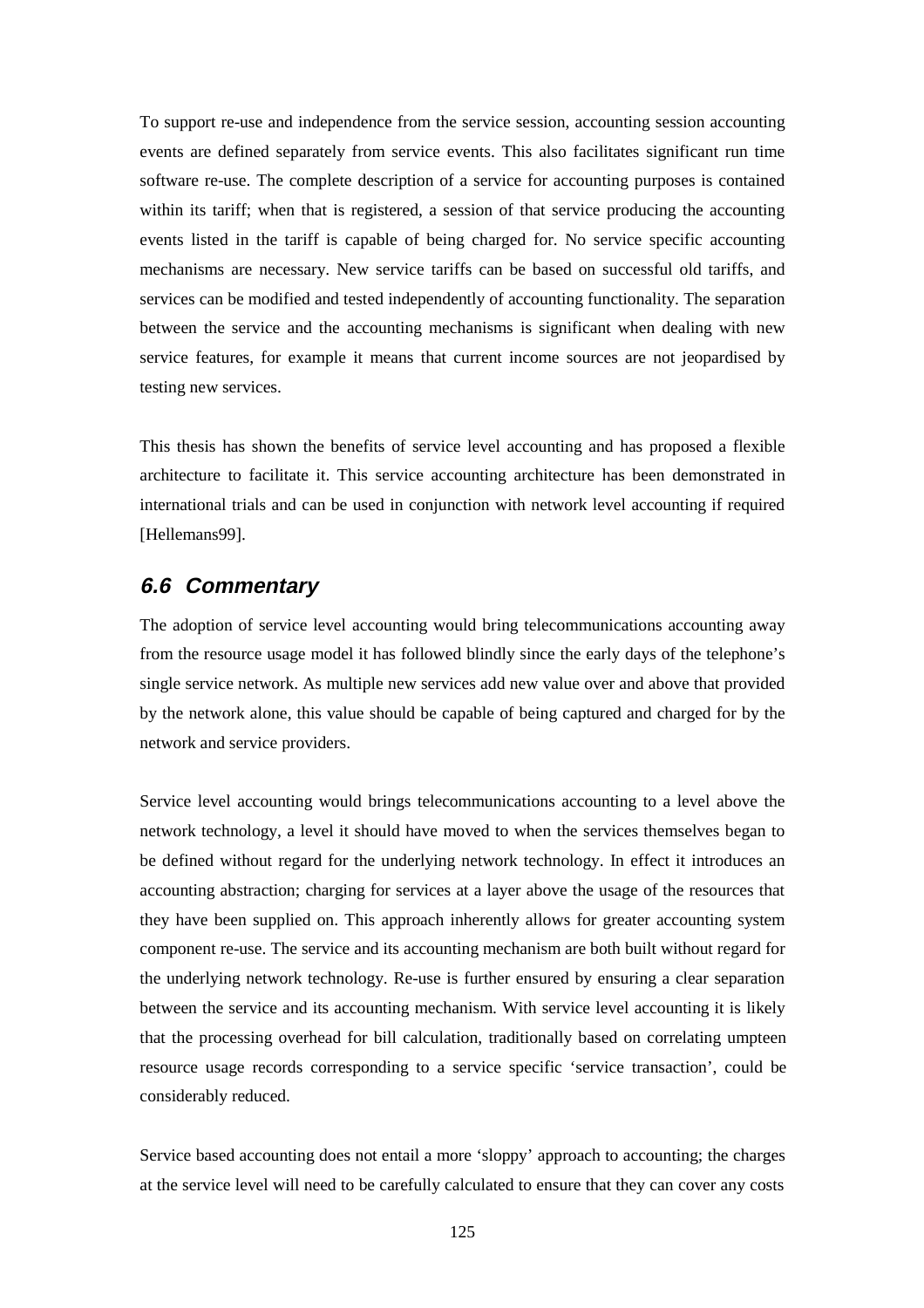they incur, especially those at the network level if there is a separate network provider. Service tariffs would probably be initially framed in conjunction with, or at least with reference to, the network provider who could then take a portion of the charge. Perhaps perversely, it will probably be the network provider who will be in the best position to provide the software infrastructure necessary to account at the service level. For a price. Service providers could introduce any number of new services which, with a flexible accounting mechanism furnished by the network provider, they could then charge for. The problem of how to exclude non-paying services would then have to be addressed: there could be technical solutions which build on Cox's 'meterware' ideas [Cox96], or solutions based on protected service specific features, but blunter strategies seem to underlie the recent convergence of content service and network providers. The danger with such convergence is that it may create closed networks which limit new service innovation, but whatever the services available on these networks, they could still use service level accounting schemes.

The introduction of service based charging would involve some political will too; the introduction of any new accounting scheme leaves potential for abuse. It could be all too easy to set prices at far above cost in a service level accounting scenario, for this reason there would be a need for continued regulatory vigilance in the absence of true competition.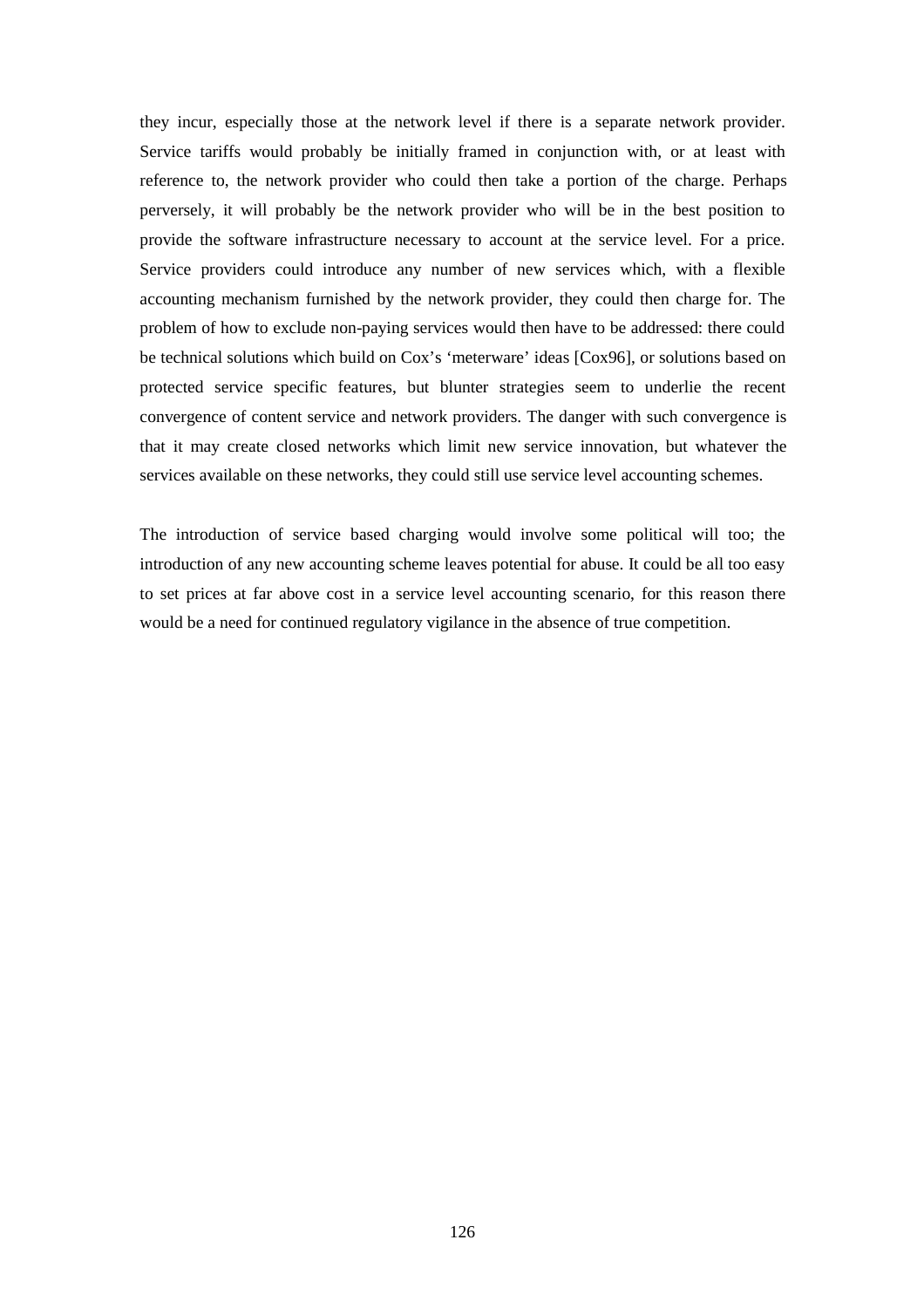# **7 Conclusions**

## **7.1 Summary of research**

This research examined the price basis and mechanisms for disparate telecommunications services, outlining requirements that any system accounting for these services should meet. It examined several telecommunications software architectures in historical progression appraising their abilities to support a generic re-usable accounting mechanism. It also examined the actual provision made for accounting in these architectures.

It found that two of the architectures considered, those of the 'Intelligent Network' and the 'Telecommunications Management Network' were incapable of supporting such an accounting architecture as, overall, the first failed to sufficiently consider operations support for new services, while the latter failed to support service creation. The specific provisions for accounting in these architectures was also found to be lacking. The third software architecture, that of the 'Telecommunications Information Networking Architecture Consortium', was considered sufficient to support a generic re-usable accounting mechanism, but the specific provisions made for accounting in this architecture had several shortcomings including service dependent, resource based, charging mechanisms.

An architecture to support the requirements for re-usable components, easily defined and extensible tariffs, service based charging, and adaptive, per-user pricing, was then suggested. This was based on the principles of service session based accounting, extensibility and interoperability, the separation of service and accounting and price feedback.

The architecture was then applied. Its incremental application for four separate services, within the context of two European research projects was documented. The implementation work was assessed with regard to its adherence to the architectural principles, and then with regard to how the application of the principles helped it to meet the original requirements. The assessment was also divided into an assessment of the platform support necessary for the architecture and the components of the architecture itself.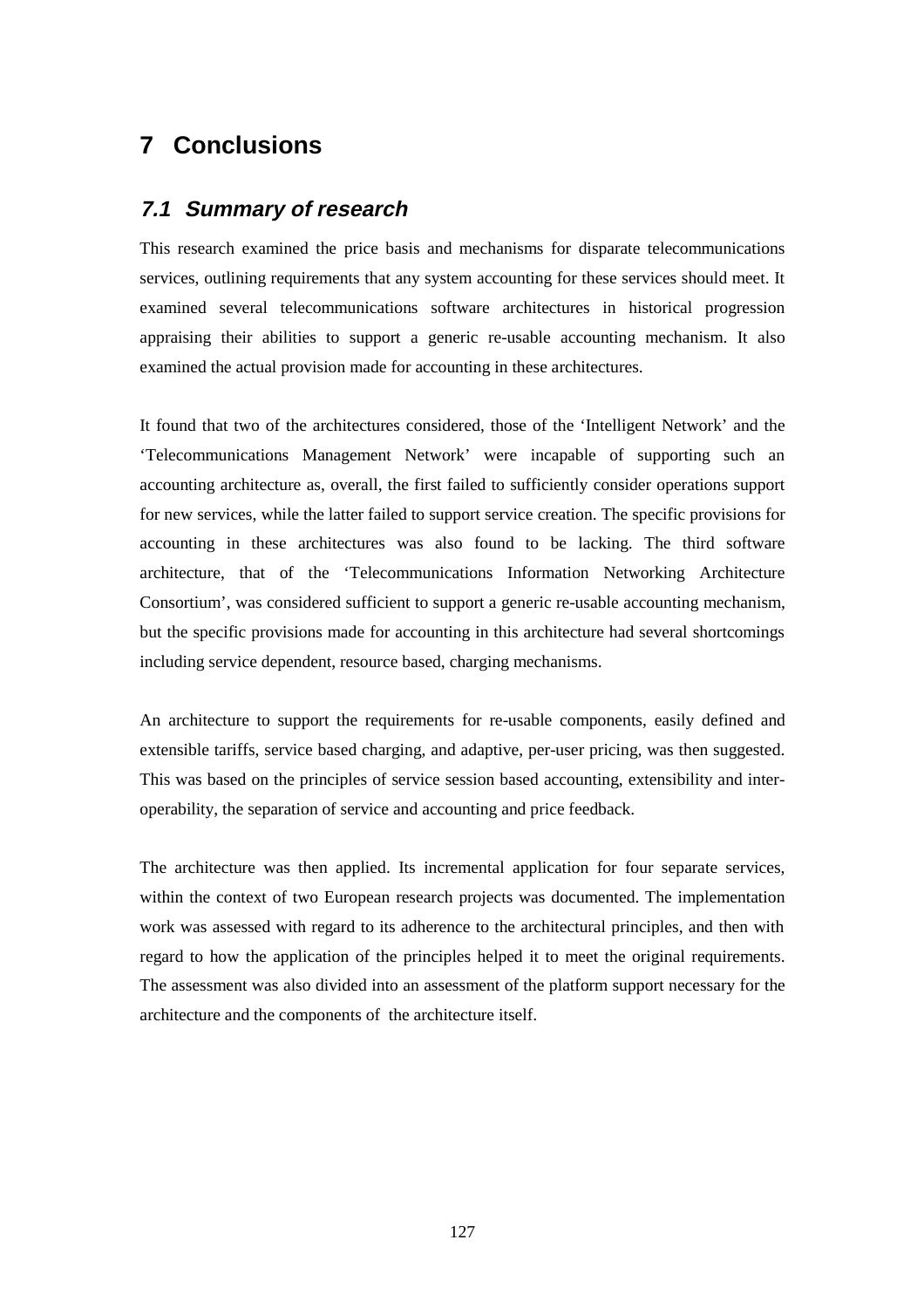## **7.2 Conclusions from research work**

This research suggests that an accounting mechanism operating at the service layer can recognise and charge for the added value that new services offer over and above basic connectivity.

It suggests that the traditional fixation on producing, aggregating and interpreting network level measures in an attempt to account for service usage fails to address the perceived value in using a service, and overlooks the fact that a software defined service has the ability to produce its own usage information that can be used as a basis for charging. The capability to charge at the service level may become more important with the growth of multi-service networks because network level accounting schemes for these networks fail to address several basic value attribution problems, for example whether the receiver or sender of information should pay for a particular service transaction. It also suggests that a failure to abstract from the underlying network when devising a charging scheme has repercussions on the ability to provide a service independent accounting mechanism.

The research showed that a service-level accounting architecture was realisable. It also showed that an implementation was capable of meeting the architectural requirements for reusable components, which was demonstrated by run-time accounting component re-use for two separate services; for easily defined and extensible tariffs, which was addressed by the provision of a generic basis for tariff specification which included extensibility; for service based charging, which was addressed by extending the TINA session concept to define an 'accounting session' with separately defined 'accounting events' which also facilitated service independence in the charging mechanism; and for adaptive, per-user pricing, which was facilitated by the real-time feedback of pricing information with explicit service load indications.

## **7.3 Limitations and suggestions for future work**

The architecture as suggested suffers from a number of limitations, but the most immediately apparent one is the lack of appreciable market success for the underlying TINA service architecture which this research is based on, and for whose services it would hope to account. However, TINA concepts, including the 'session' concept, were shown to be applicable to Internet services in the Prospect project [PD14b98] which included an initial implementation of the accounting architecture as part of this research.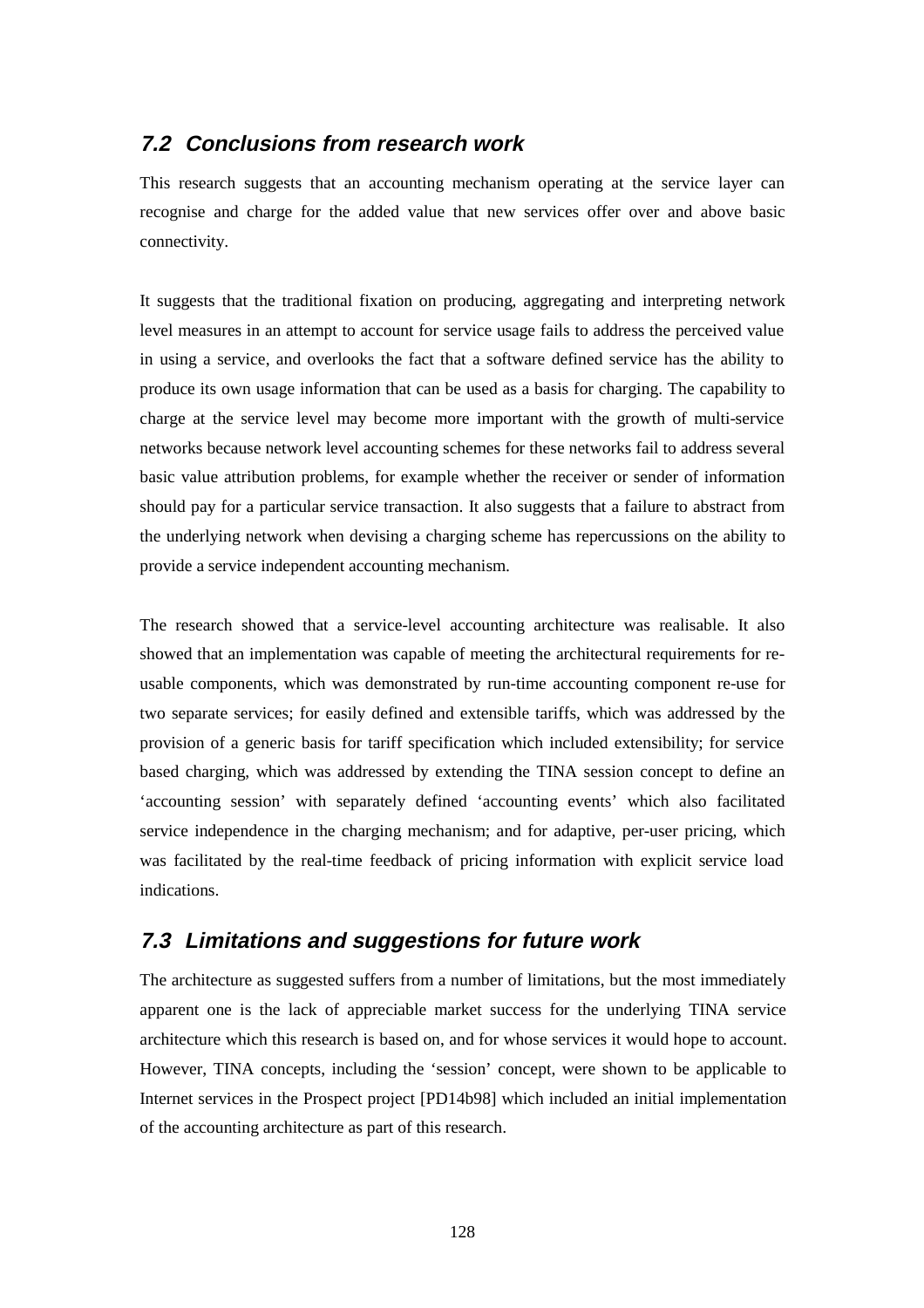Another problem might be resistance to service based charging if it was mooted in the real world, but with enough competition and good marketing, and especially, with good services, it might be acceptable.

The research's main deficiency lies in its failure to address inter-domain accounting issues while dealing with service value issues. This research focused on the fundamental basis of charges, not their interchange: the means to negotiate the split between service providers, and its basis was not considered. The inter-communication of services whose users originate on separately provided networks was not addressed, nor was the basis for a likely subdivision of service based charges between the network providers. In such a scenario, brokerage services, which can mediate between service providers, offer a direction for future research that might address this shortcoming.

Another deficiency lies in the fact that, while adaptive pricing was possible it could only be provided at a very coarse level of granularity; it would be better if individual service accounting events were capable of price changes to reflect generally perceived trends of service usage across the service sessions of many users. This would also enable information which is sensitive to time and market size to change its price with respect to its age and audience, as well as general service load, in real-time. Future research might address this shortcoming; it may be necessary to specify a separate policy to direct the interpretation of service accounting events in this case, as they be used to alter prices in more ways than was originally intended. The basis for session meter collaboration would also need to be well specified. This policy description would need to be part of the tariff to ensure it remains the sole description of a service for accounting purposes.

The implementation does not record the real-time charges generated and fed back to service users in real-time, nor does it provide a facility to record them. Session state is preserved and re-used to calculate periodic bills; while this is currently acceptable, it does lead to a needless duplication of effort in bill calculation, and if a finer grained adaptive pricing mechanism was adopted it would probably be more sensible to record generated charges than their basis, although it is likely that some recorded session and service state information will be necessary for auditing purposes.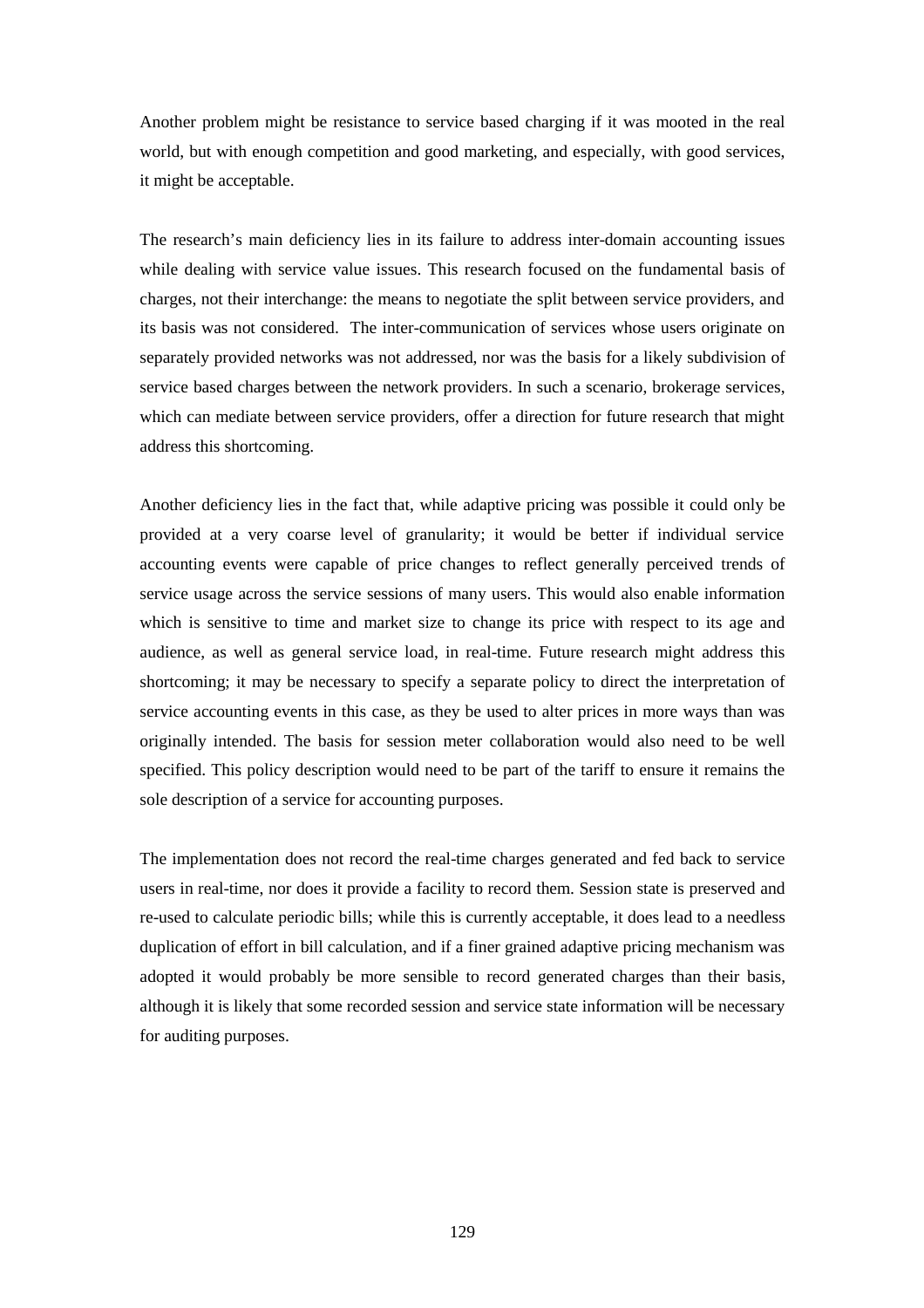# **Bibliography**

- [90/387/EEC] Council of the European Communities. Council Directive of 28 June 1990 on the establishment of the internal market for telecommunications services through the implementation of open network provision. Official Journal of the European Communities No. L 192, 24/7/1990
- [90/388/EC] Commission of the European Communities. Commission Directive of 28 June 1990 on competition in the markets for telecommunications services. Official Journal of the European Communities No. L 192, 24/7/1990
- [97/114/EC] Commission of the European Communities. Commission Decision of 27 November 1996 concerning the additional implementation periods requested by Ireland for the implementation of Commission Directives 90/388/EEC and 96/2/EC as regards full competition in the telecommunications markets. Official Journal of the European Communities No. L 41, 12/02/1997
- [97/51/EC] Council and Parliament of the European Communities. Directive 97/51/Ec Of The European Parliament and of The Council of 6 October 1997 amending Council Directives 90/387/EEC and 92/44/EEC for the purpose of adaptation to a competitive environment in telecommunications. Official Journal of the European Communities No. L 295, 29/10/1997
- [Adler95] Richard M. Adler. Distributed Coordination Models for Client/Server Computing. *IEEE Computer*, 28(4):14-22, April 1995.
- [Anania97] Loretta Anania and Richard Jay Solomon. Flat The Minimalist Price. In Lee W. McKnight and Joseph P. Bailey editors, *Internet Economics*, pages 91-118. The MIT Press, 1997.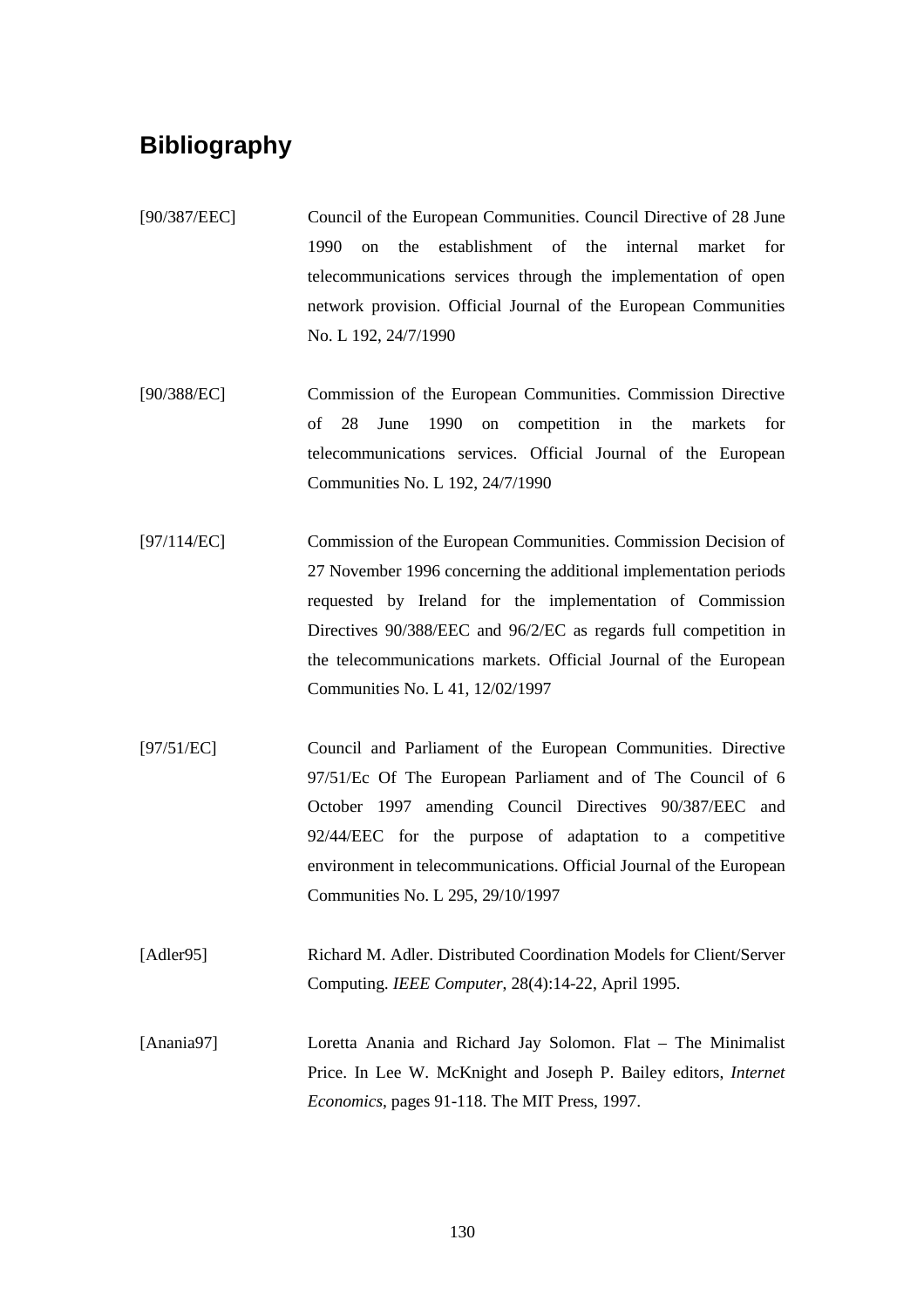- [Appledorn93] Menso Appledorn, Roberto Kung, Roberto Saracco. TMN + IN = TINA. *IEEE Communications Magazine*, 31(3): 78-85, March 1993.
- [Arango93] M. Arango *et al.*. The Touring Machine System. *Communications of the ACM*, 36(1), 68-77, January 1993.
- [Barlow94] John Perry Barlow. The Economy of Ideas. *Wired*, 2(3), March 1994.
- [BThistory] The Historical Development of BT. Available at http://www.bt.com/archives/history.htm
- [BandX97] http://www.band-x.com/about.cfm
- [Bangemann97] Martin Bangemann. A New World Order for Global Communications. Speech to International Telecommunications Union, Geneva, Switzerland, September 1997. Available at: http://www.ipso.cec.be/infosoc/promo/speech/geneva.html (1999).
- [Barr93] William J. Barr, Trevor Boyd, Yuji Inoue. The TINA Initiative. *IEEE Communications Magazine*, 31(3): 70-76, March 1993.
- [Bauer88] Helen A. Bauer, John J. Kultzer, Edward G. Sable. Designing Service-Independent Capabilities for Intelligent Networks. *IEEE Communications Magazine*, 26(12): 31-41, December 1988.
- [Berman92] Roger K. Berman and John H. Brewster. Perspectives on the AIN Architecture. *IEEE Communications Magazine*, 30(2): 27-33, February 1992.
- [Berndt94] Berndt Hendrik, Peter Graubmann, Masaki Wakano. Service Concepts in TINA-C. In *Proceedings of the International conference on Intelligence in Services and Networks* (IS&N 94), pages 355-366, 1994.
- [Black95] Uyless Black. The X series recommendations: standards for data communications. McGraw-Hill, 1995.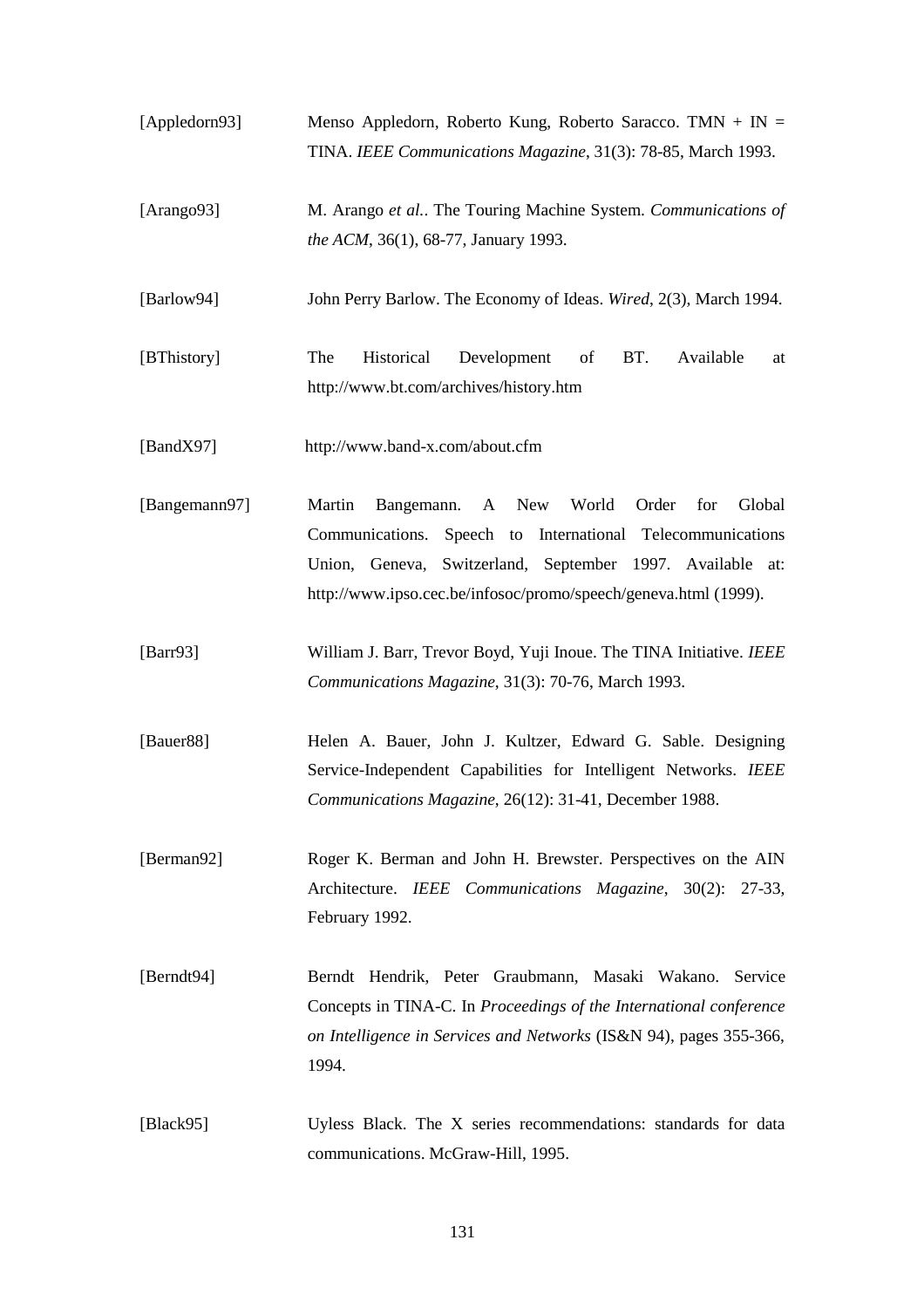| [Bleakley97] | Bleakley, C., Donnelly, W., Lindgen, A., Vuorela, H. TMN           |
|--------------|--------------------------------------------------------------------|
|              | Specifications to Support Inter-Domain Exchange of Accounting,     |
|              | Billing and Charging Information, in <i>Proceedings of the 5th</i> |
|              | International Conference on Intelligence in Services and Networks, |
|              | Cernobbio, Italy, pages 275-282, Springer-Verlag, May 1997.        |

- [Bodamer98] Stefan Bodamer. Charging in Multi-Service Networks, 1998. Available at: http://www.ind.uni-stuttgart.de/Content/Staff/50\_WiMa / bodamer/User/IB-Charging98.pdf
- [Brooks75] Frederick P. Brooks. The mythical man-month : essays on software engineering. Addison-Wesley, 1995, previous edition 1975.

[Brownlee97] Nevil Brownlee. Internet Pricing in Practice. In Lee W. McKnight and Joseph P. Bailey editors, *Internet Economics*, pages 77-90. The MIT Press, 1997.

- [Bruno99] Lee Bruno, 'Broadband: to infinity and beyond', Red Herring Magazine (ISSN 1080-076X), February 2000, pages 170-171
- [Cairncross95] Frances Cairncross. The death of distance. *Economist Newspaper*, London, September 30, 1995.
- [Cameron93a] E. Jane Cameron, Nancy Griffeth, Yow-Jian Lin, Margaret E. Nilson, William K. Schnure and Hugo Velthuijsen. A Feature-Interaction Benchmark for IN and Beyond.
- [Cameron93b] E. Jane Cameron and Hugo Velthuijsen. Feature Interactions in Telecommunications Systems. *IEEE Communications Magazine*, 31(8):18-23, August 1993.
- [Carlton75] Lynne Carlton. Sensitising Telephone rates. *Telephony*, 15(9):66- 70,138, September 1975.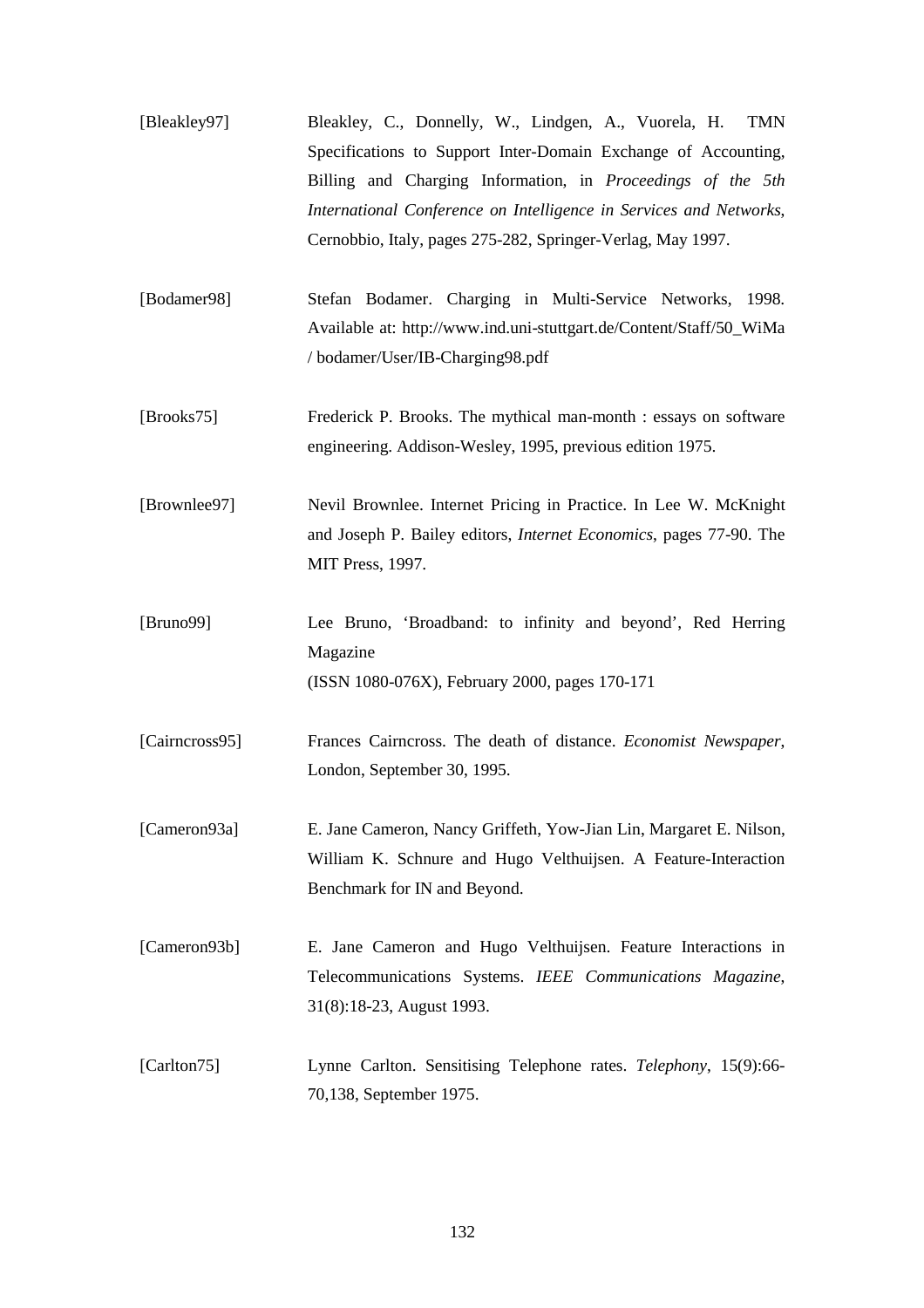| [Clark96]    | David D. Clark. Adding service discrimination to the Internet.<br>Telecommunications Policy, (Special issue: Lessons from the<br>Internet), 20(3):169-181, April 1996.                                                               |
|--------------|--------------------------------------------------------------------------------------------------------------------------------------------------------------------------------------------------------------------------------------|
| [Clark97]    | David D. Clark. Internet cost allocation and pricing. In Lee W.<br>McKnight and Joseph P. Bailey editors, <i>Internet Economics</i> , pages<br>215-252. The MIT Press, 1997.                                                         |
| [CNET98]     | Jim Hu. AT&T Limits Flat-rate Net Hours. Available at:<br>http://www.canada.cnet.com/news/0-1005-200-327944.html, March<br>1998.                                                                                                     |
| [Collect 92] | Patrice Collet, Roberto Kung. The Intelligent Network in France.<br>IEEE Communications Magazine, 30(2):82-89, February 1992.                                                                                                        |
| [Comptel99]  | Mediation<br>Solutions.<br>Available<br><b>Billing</b><br>at<br>http://www.comptel.com/solutions/billing.asp                                                                                                                         |
| [Cox96]      | Brad Cox. Superdistribution: objects as property on the electronic<br>frontier. Addison-Wesley 1996.                                                                                                                                 |
| [Cuiker99]   | Kenneth Neil Cuiker, 'Pulling in the Net', Red Herring Magazine<br>(ISSN 1080-076X), February 2000, pages 208-210.                                                                                                                   |
| [Davison99]  | R. Davison and T. Turner. A Practical Perspective on TMN<br>Evolution. In Proceedings of the 6th International Conference on<br>Intelligence in Services and Networks, Barcelona, Spain, pages 3-12,<br>Springer-Verlag, April 1999. |
| [Dupuy95]    | Fabrice Dupuy, Gunnar Nilsson, Yuji Inoue. The Tina Consortium:<br>Toward Networking Telecommunications Information Services.<br>IEEE Communications Magazine, 33(11):78-83, November 1995.                                          |
| [Duran92]    | José M. Duran, John Visser. International Standards for Intelligent<br>Networks . IEEE Communications Magazine, 30(2): 34-42, February<br>1992.                                                                                      |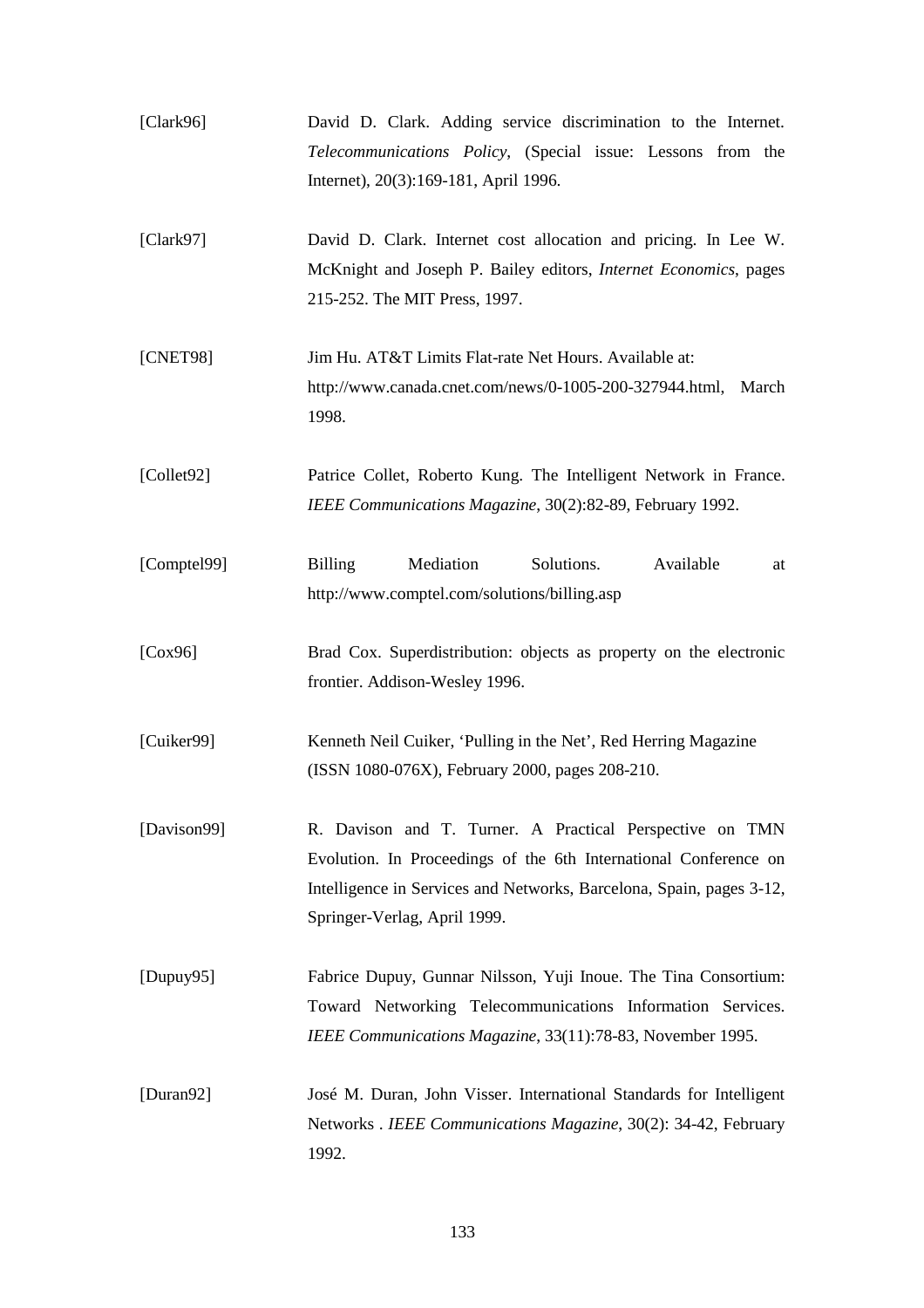[Dyson95] Esther Dyson. Intellectual Value. *Wired*, 3(7), July 1995.

- [Edell95] Richard J. Edell, Nick McKeown and Pravin P. Varaiya. Billing users and Pricing for TCP. IEEE Journal on Selected Areas in Communications, 13(7):1162-1175, September 1995.
- [ETSITR101] European Technical Standards Institute. Network Aspects: Considerations on Network Mechanisms for Charging and Revenue Accounting (ISBN 2-7437-2694-6), TR101 619 V1.1.1 , November 1998.
- [EUTP99] Status Report on European Union Telecommunications Policy. European Union, Directorate-General XIII. March 1999.
- [FTD398] Costas Stathopoulos (ed.). ACTS Project AC335: Flowthru Deliverable 3: System Specifications and Models. November 1998.
- [FTD800] William Donnelly (ed.) ACTS Project AC335: Flowthru Deliverable 8: Final Report. January 2000.
- [Farley00] Tom Farley. Private Line's Telephone History. Available at http://www.privateline.com/TelephoneHistory/History1.htm. June 2000.
- [Ferguson92] Eugene S. Ferguson. *Engineering and the Mind's Eye*. MIT Press, 1992.

[Fishburn98] Peter C. Fishburn and Andrew M. Odlyzko. Dynamic Behaviour of Differential Pricing and Quality of Service Options for The Internet. *In Proceedings ICE'98* Charleston SC, USA. Pages 128-139. ACM Press, 1998.

[Fowler86] Mark S. Fowler, Albert Halprin, James D. Schlichting. Back to the Future: A Model for Telecommunications. *Federal Communications Law Journal*, 38(2):145-200, 1986.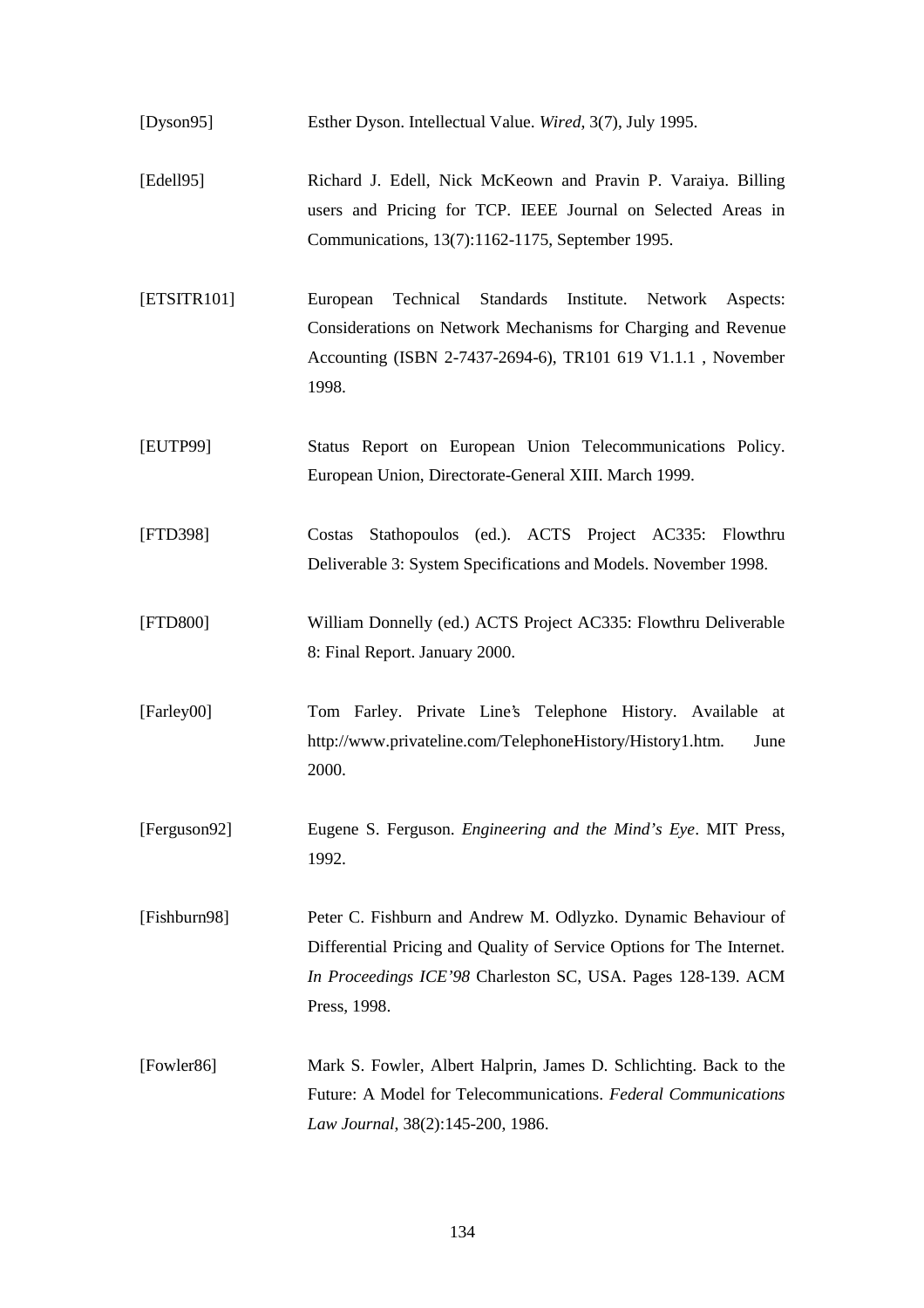| [Fuente94]    | Luis A. de la Fuente, Juan Pavon, Nikolaus Singer. Application of<br>TINA-C Architecture to Management Services. In Proceedings of<br>Intelligence in Services and Networks (IS&N 94), pages 273-284,<br>1994.                                                                            |
|---------------|-------------------------------------------------------------------------------------------------------------------------------------------------------------------------------------------------------------------------------------------------------------------------------------------|
| [Fuller00]    | John Fuller. A Framework for CORBA Component Integration and<br>Invocation in a Workflow Environment. MSc. Thesis, University of<br>Dublin, October 2000.                                                                                                                                 |
| [Gansert88]   | Joseph A. Gansert. Intelligent Network Evolution Issues. IEEE<br>Communications Magazine, 26(12): 59-63, December 1988.                                                                                                                                                                   |
| [Garfinkel75] | Larry Garfinkel, Usage Sensitive Pricing: Studies of a New Trend,<br>Telephony, 10(2):24-29, 1975.                                                                                                                                                                                        |
| [Garrahan93]  | J.J. Garrahan, P. A. Russo, K.Kitami and R. Kung. Intelligent<br>Network Overview. IEEE Communications Magazine, 31(3):30-38,<br>March 1993.                                                                                                                                              |
| [Gilmour88]   | Julia Gilmour and Richard D. Gove. Intelligent Network/2: The<br>Architecture – The Technical Challenges – The Opportunities. IEEE<br>Communications Magazine, 26(12): 8-11, December 1988.                                                                                               |
| [Glitho95]    | Roch H. Glitho, Stephen Hayes. Telecommunications Management<br>Network: Vision vs. Reality. IEEE Communications Magazine,<br>33(3): 47-52, March 1995.                                                                                                                                   |
| [Goldhaber96] | Michael H. Goldhaber. Attention shoppers! Wired, pages 182-189,<br>December 1997.                                                                                                                                                                                                         |
| [Gopal92]     | Gita Gopal, Gary Herman, Mario P. Vecchi. The Touring Machine<br>Project: Toward a Public Network Platform for Multimedia<br>Applications. In Proceedings of the $8^{th}$ International Conference on<br>Software Engineering for Telecoms Systems and Services, Florence,<br>March 1992. |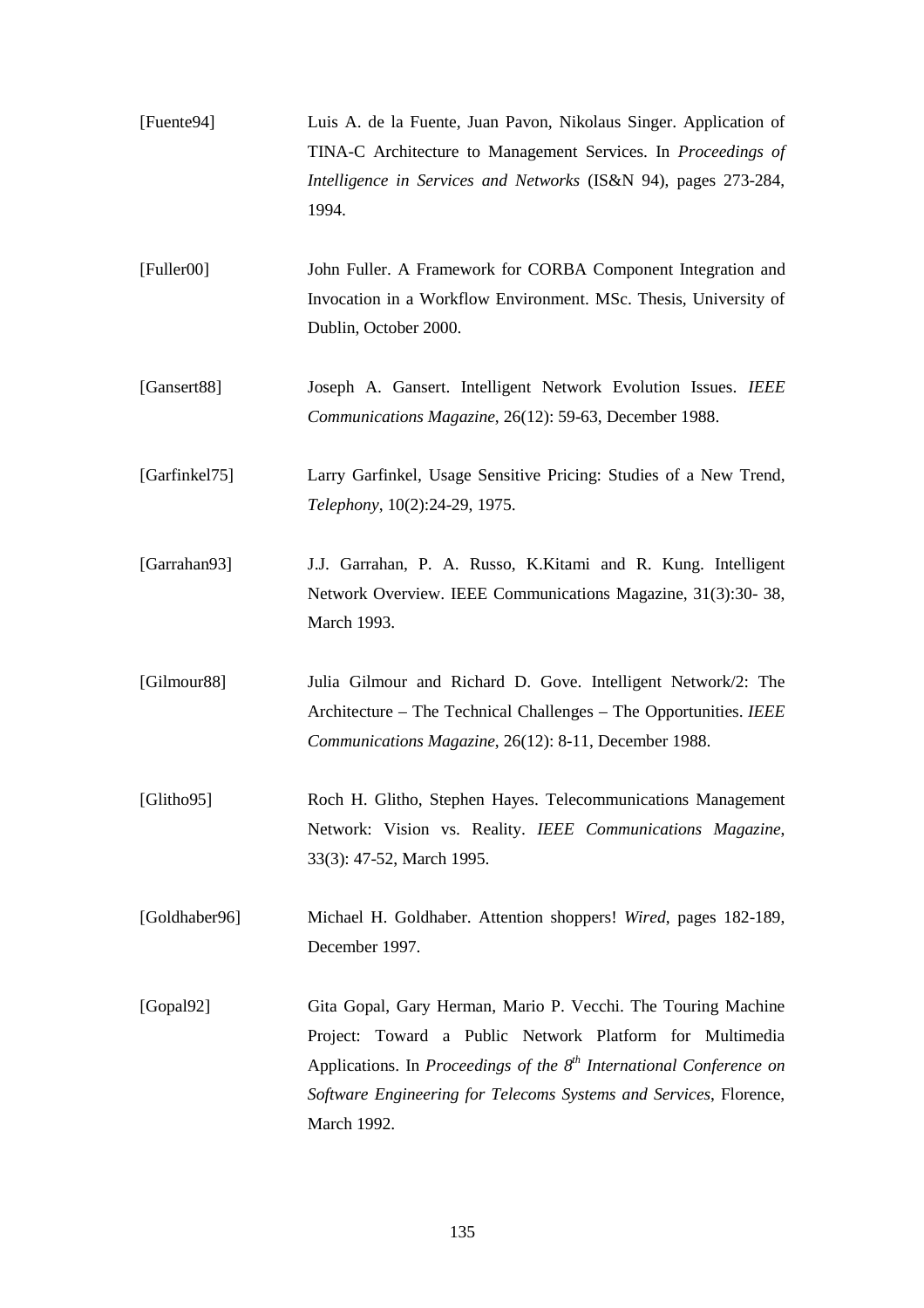- [Griffeth93] Griffeth, Extending telecommunications systems: The featureinteraction problem, *IEEE Computer* August 1993
- [Gupta97] Alok Gupta, Dale O. Stahl and Andrew B Whinston. Priority Pricing of Integrated Service Networks. In Lee W. McKnight and Joseph P. Bailey editors, *Internet Economics*, pages 323-352. The MIT Press, 1997.
- [Hall94] Jane Hall, Thomas Magedanz. Uniform Modelling of Management and Telecommunication Services in Future Telecommunication Environments based on the ROSA Approach. In H.G. Hegering, Y. Yemini, editors, *Integrated Network Management III*. Elsevier Science Publishers B.V., 1993.
- [Hamada96] Takeo Hamada, TINA Accounting Management Architecture, In *Proceedings TINA'96 Conference* (ISBN 3-8007-2201-1), VDE-VERLAG, Berlin & Offenbach, 1996.
- [Hass88] Ronald J. Hass, Stewart D. Personick. Working with the Industry to Shape Intelligent Network Requirements. *IEEE Communications Magazine*, 26(12): 12-15, December 1988.
- [Head88] Charles S. Head. Intelligent Network: A Distributed System. *IEEE Communications Magazine*, 26(12): 16-20, December 1988.
- [Hellemans96] Patrick Hellemans, A Comparison Between TINA and Legacy Signalling, In *Proceedings TINA'96 Conference* (ISBN 3-8007-2201- 1), VDE-VERLAG, Berlin & Offenbach, 1996.
- [Hellemans96b] Patrick Hellemans, Piet De Cueleners, Guy Reyniers, Frank Steegmans, Hans Vanderstraeten, Hans Zandbelt. The ALCIN Project: TINA Validation Through Prototyping. In *Proceedings TINA'96 Conference* (ISBN 3-8007-2201-1), pages 125-134, VDE-VERLAG, Berlin & Offenbach, 1996.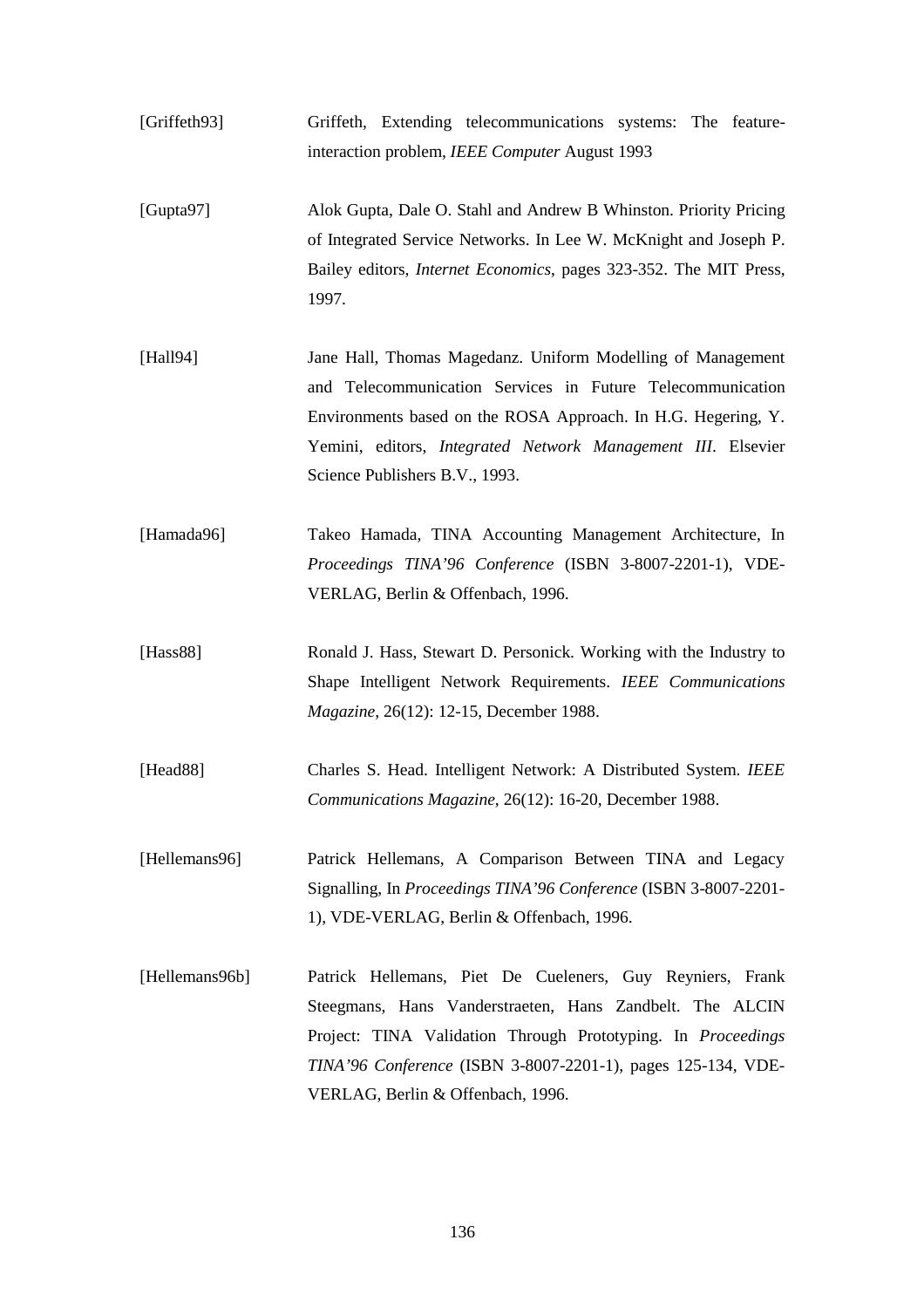| [Hellemans99] | Patrick Hellemans, Cliff Redmond, Koen Daenen and David Lewis.     |
|---------------|--------------------------------------------------------------------|
|               | Accounting Management in a TINA-Based service and Network          |
|               | Environment. In <i>Proceedings of Intelligence in Services and</i> |
|               | <i>Networks</i> (IS&N'99).                                         |
|               |                                                                    |
| [Herbert94]   | Andrew Herbert. An ANSA Overview. IEEE Network, pages18-23,        |

- January/February 1994.
- [Homayoon88] Seth Homayoon, Harmi Singh. Methods of Addressing the Interactions of Intelligent Network Services with Embedded Switch Services. *IEEE Communications Magazine*, 26(12):42-46, December 1988.
- [Huber93] Peter Huber. Two Cheers for Price Discrimination. *Forbes Magazine*, September 27, 1993.
- [Huber97] Peter Huber. Law and Disorder in Cyberspace: abolish the FCC and Let Common Law Rule the Telecosm. Oxford University Press, 1997.
- [Humes88] Robert W. Humes. Editorial: Special Edition on Intelligent Networks. *IEEE Communications Magazine*, 26(12):7, December 1988.
- [Hssworld99] Hughes Software Systems, http://www.hssworld.com/
- [Hwang96] Woosun Hwang, Eunchul Kim, Heekyung Jeong. Realisation of TINA Service Architecture on the Internet. In *Proceedings TINA'96 Conference* (ISBN 3-8007-2201-1), pages 235-244. VDE-VERLAG, Berlin & Offenbach, 1996.
- [Isenberg98] David S. Isenberg. The Dawn of the Stupid Network. Mixed Media. ACM Networker. February/March 1998.
- [Ithell89] Alan H. Ithell. Service Integration on Digital Networks. Cimtech (Hatfield Polytechnic), 1989.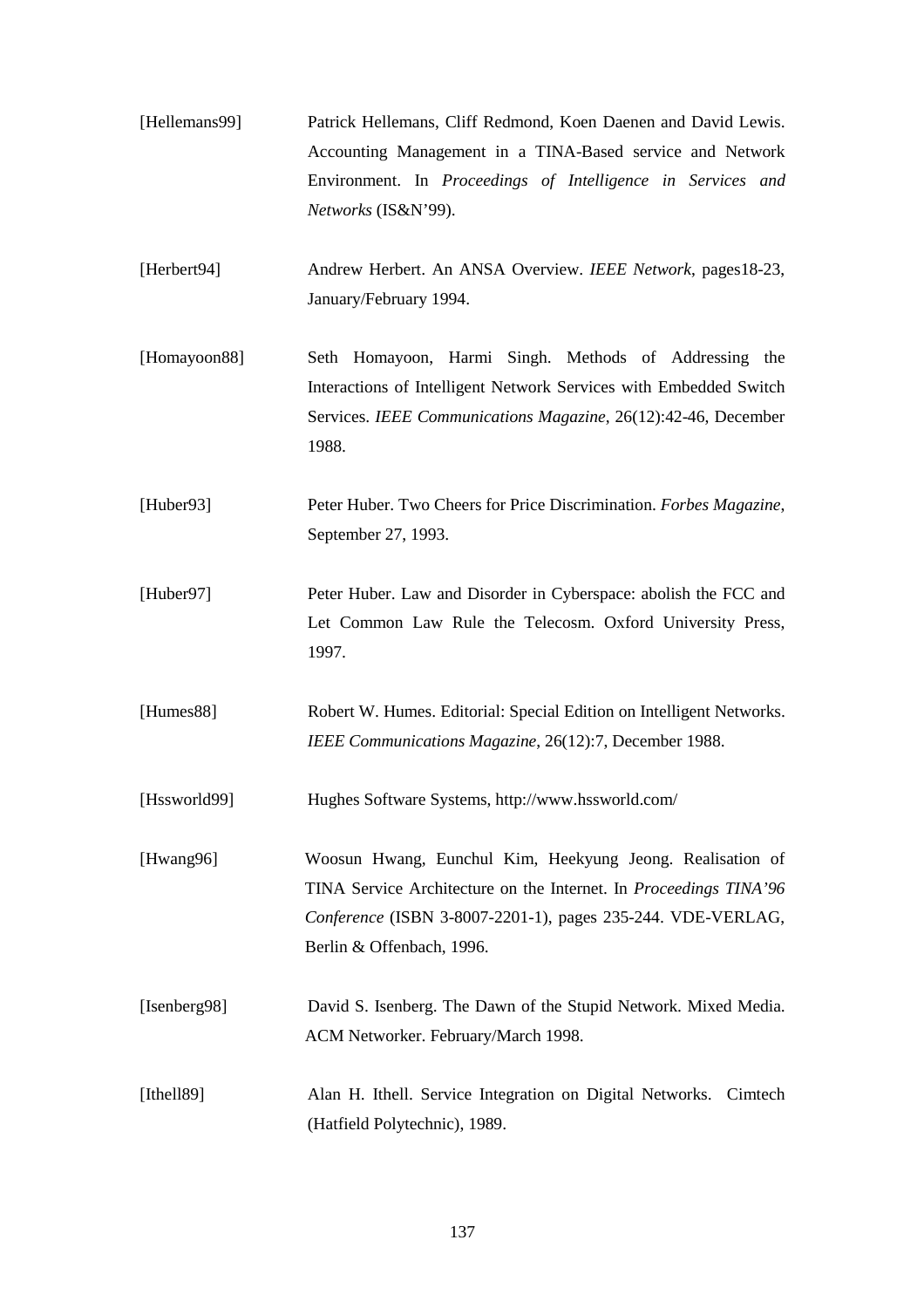| [Jacobson92]   | Ivar Jacobson. Object-oriented software engineering : a use case<br>driven approach. ACM Press, Addison-Wesley, 1992.                                                                                                                                                                 |
|----------------|---------------------------------------------------------------------------------------------------------------------------------------------------------------------------------------------------------------------------------------------------------------------------------------|
| [Jacobson99]   | Ivar Jacobson, Grad Booch and James Rumbaugh. The Unified<br>Software development process. Addison-Wesley, 1999.                                                                                                                                                                      |
| [Kausar98]     | Nadia Kausar, Bob Briscoe and Jon Crowcroft. A charging model for<br>sessions on the Internet, 1998.                                                                                                                                                                                  |
| [Kirzner81]    | Israel M. Kirzner. The 'Austrian' Perspective on the Crisis. In,<br>Daniel Bell and Irving Kristol, editiors, The Crisis In Economic<br><i>Theory</i> . Basic Books, New York 1981.                                                                                                   |
| [Kitson95]     | Barry Kitson. CORBA and TINA: The Architectural Relationships.<br>In Proceedings of TINA 95, Melbourne, Australia. Volume 2; pages<br>371-386. TINA Consortium/ IEEE Press, February 1995.                                                                                            |
| [Keck95]       | Brian Keck, Barry Kitson, Steve Leask, Ian Lewis, Ajeet Parhar,<br>Peter Richardson and Geoff Wheeler. PLATyPus – Roadtesting and<br>Tuning TINA. In <i>Proceedings of TINA 95</i> , Melbourne, Australia.<br>Volume 2; pages 719-733. TINA Consortium/ IEEE Press, February<br>1995. |
| [Kockelmans95] | Maarten Kockelmans, Eric de Jong. Overview of IN and TMN<br>Harmonization. IEEE Communications Magazine, 33(3):62-66,<br>March 1995.                                                                                                                                                  |
| [LaPorta97]    | Thomas F. La Porta and Kuo-Wei Herman Chen. A Direct Signalling<br>System for Flexible Access and Deployment of Telecommunications<br>Services. IEEE/ACM Transactions on Networking, 5(4): 489-501,<br>August 1997.                                                                   |
| [Laffont00]    | Jean-Jacques<br>Laffont<br>Jean<br>Tirole.<br>Competition<br>and<br>in<br>Telecommunications. The MIT Press, 2000.                                                                                                                                                                    |
| [Lappin96]     | Adrian Lappin. Billing Systems and IN. Intelligent Networks<br>Conference, Claridges Hotel, London, May 1996.                                                                                                                                                                         |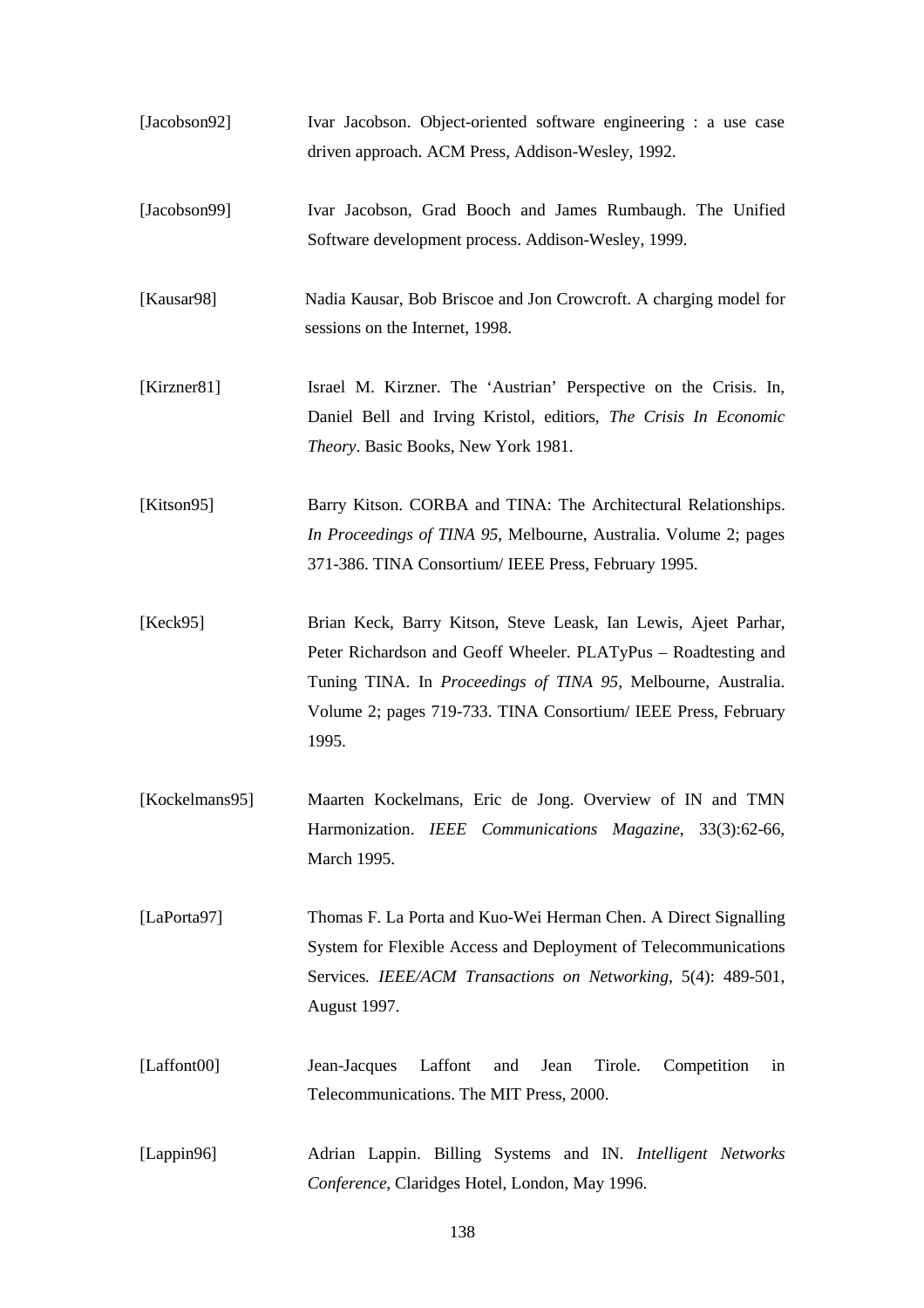| [Lengdell96]      | Magnus Lengdell, Juan Pavon, Masaki Wakano, Martin Chapman,<br>Motoharu Kawanishi. The TINA Network Resource Model. IEEE<br>Communications Magazine, 35(3): 74-79, March 1996.                                                                             |
|-------------------|------------------------------------------------------------------------------------------------------------------------------------------------------------------------------------------------------------------------------------------------------------|
| [Lewis97]         | David Lewis, Thanassis Tiropanis, Alistair McEwan, Cliff Redmond,<br>Vincent Wade, Ralf Bracht. Inter-Domain Integration of Services and<br>Service Management. In Proceedings IS&N'97, Como, Italy, May<br>1997.                                          |
| [Lewis97b]        | D. Lewis, T. Tiropanis, A. McEwan, C. Redmond, V. Wade, R.<br>Bracht. Experiences in Integrated Multi-Domain Management. In<br>Proceedings IFIP/IEEE International Conference on Management of<br>Multimedia Networks and Services, Motreal, Canada, 1997. |
| [Lewis98]         | David Lewis and Thanassis Tiropanis. Integrating TINA into an<br>Internet-based Services Market. In Proceedings of the International<br>Conference on Intelligence in Services and Networks (IS&N'98).                                                     |
| [Lewis99]         | David Lewis, 'A Development Framework for Open Service<br>Management Systems'. In Interoperable Communications Networks,<br>2(1):11-30. Baltzer Science Publications, 1999.                                                                                |
| [L194]            | Li. A component theory for telecommunications<br>Haijiang<br>Architectures.In Proceedings of the International Conference on<br>Intelligence in Services and Networks (IS&N'94).                                                                           |
| [Littlechild79]   | Stephen C. Littlechild. Elements of telecommunications economics.<br>Institution of Electrical Engineers, London., 1979.                                                                                                                                   |
| [Mackie-Mason95a] | Jeffrey K. MacKie-Mason and Hal R. Varian. Pricing congestible<br>Resources.<br><b>IEEE</b><br>Journal<br>Network<br>Selected<br>Areas<br>in<br>on<br>Communications, 13(7):1141-1149, September 1995.                                                     |
| [Mackie-Mason97a] | Jeffrey K. MacKie-Mason and Hal R. Varian. Economic FAQs<br>About the Internet. In Lee W. McKnight and Joseph P. Bailey<br>editors, Internet Economics, pages 27-62. The MIT Press, 1997.                                                                  |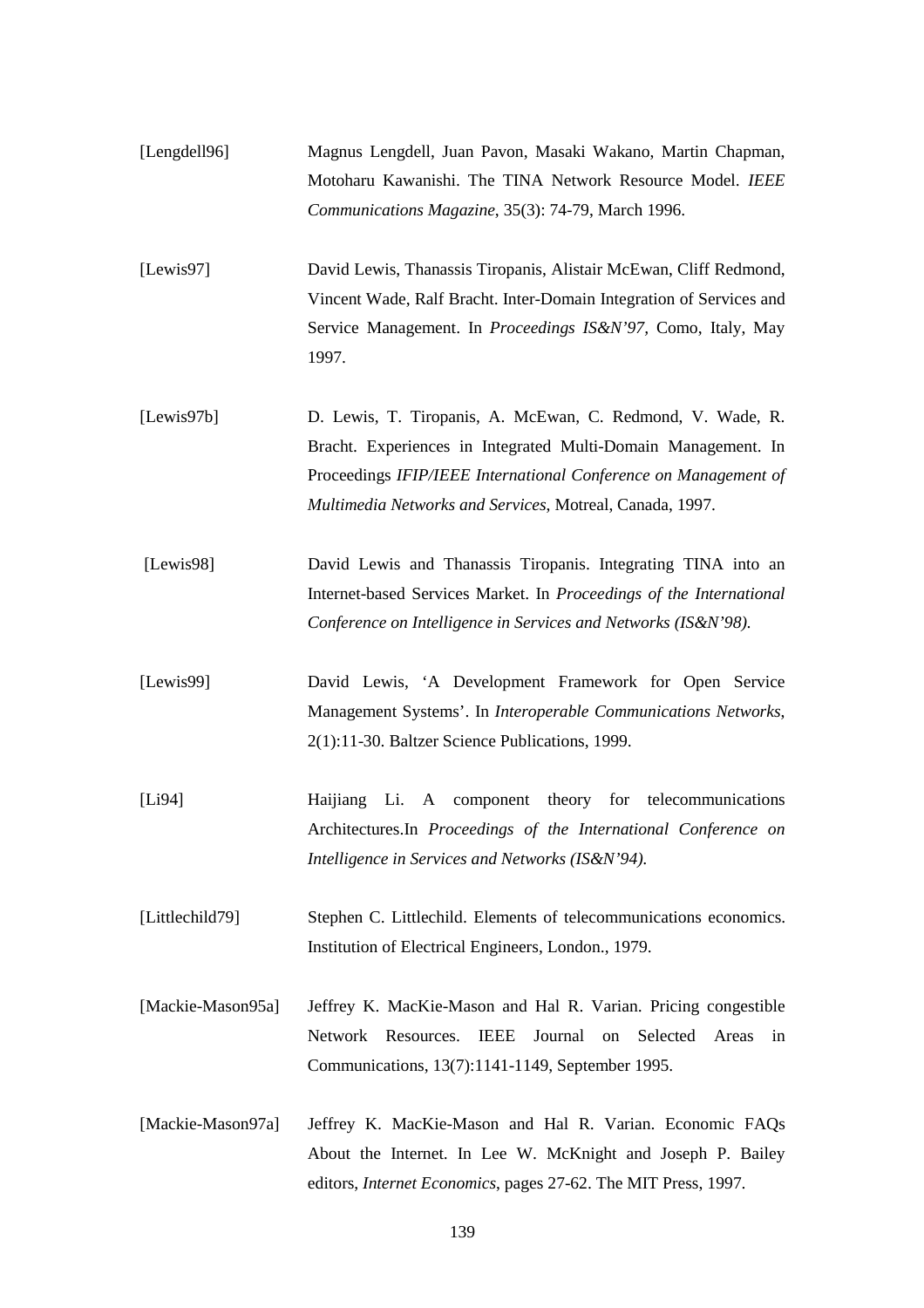- [Mackie-Mason97b] Jeffrey K. MacKie-Mason, Liam Murphy and John Murphy. Responsive Pricing in the Internet. In Lee W. McKnight and Joseph P. Bailey editors, *Internet Economics*, pages 280-303. The MIT Press, 1997.
- [M.3010] M.3010. Principles for a Telecommunications Management Network. International Telecommunications Union, 1992.
- [M.3200] M. 3200. TMN Management Services and telecommunication managed areas: overview. International Telecommunications Union, 1992.
- [M.340092] M.3400. TMN Management Functions. International Telecommunications Union, 1992.
- [MaA94a] Mícheál Mac an Airchinnigh and Hans-Jürgen Kugler. Service Engineering Versus Software Engineering – A Foundational Study. In *Proceedings of the International Conference on Intelligence in Services and Networks (IS&N'94),* Springer-Verlag 1994.
- [Marshall95] I.W. Marshall, M. Bagley. The Information Services Supermarket an Information Network Prototype. *BT Technology Journal*, 13(2), April 1995.
- [McKinney98] R.D. McKinney, Warren A. Montgomery, Hamza Ouibrahim, Paul Sijbem and John J. Stanaway Jr. Service-Centric Networks. Bell Labs Technical Journal, July-September 1998, pages 98-115.
- [Mercury93] Mercury Communications. The Magic of IN. Mercury Communications Ltd. Available at http://www.gare.co.uk/technology\_watch/in.htm. February 1993.
- [Mierop93] John Mierop, Stefan Tax, Ronald Janmaat. Service Interaction in an Object-Oriented Environment. *IEEE Communications Magazine*, 32(8): 46-51, August 1993.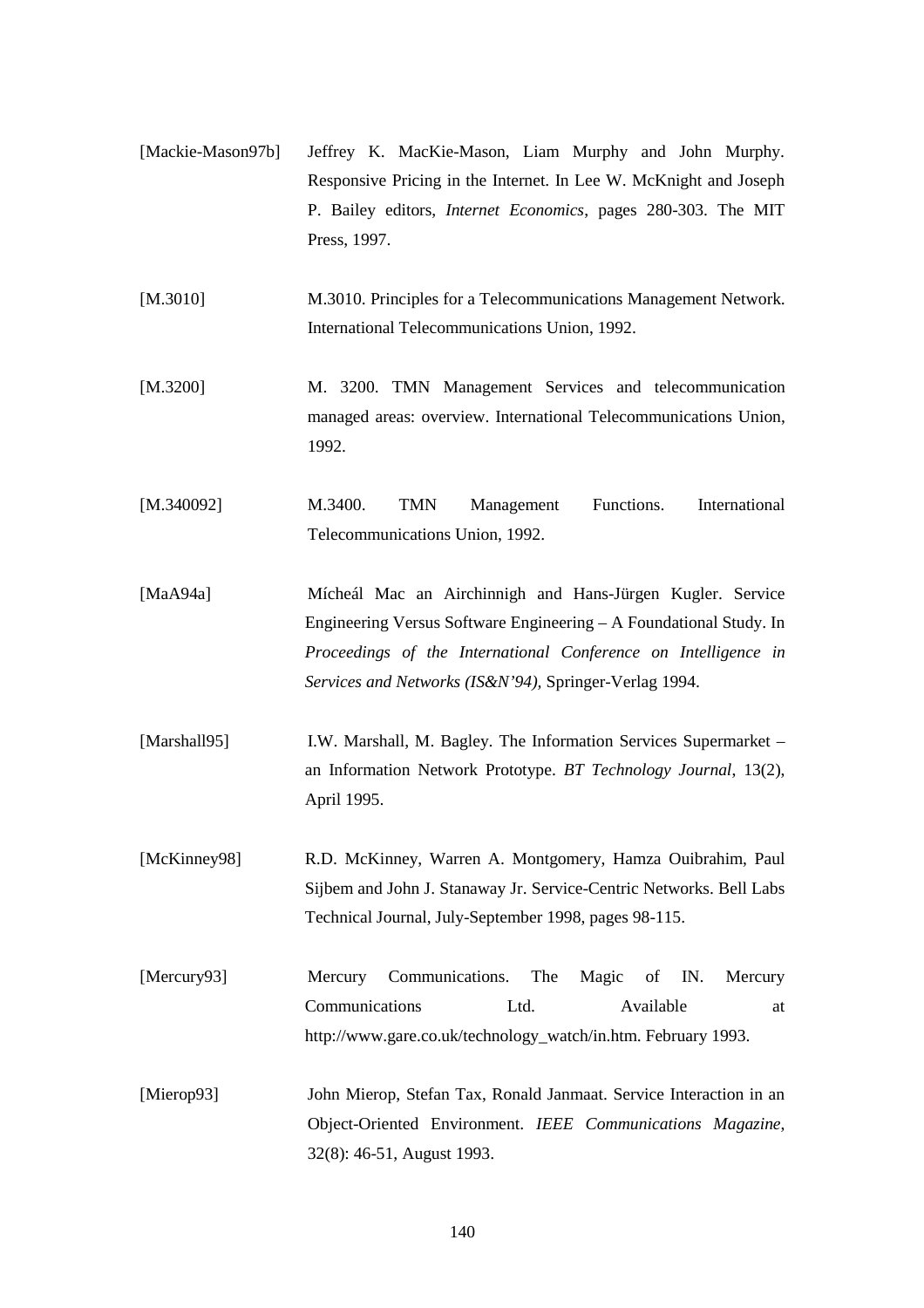- [Mitchell91] Bridger M. Mitchell and Ingo Vogelsang. Telecommunications Pricing: Theory and Practice. Cambridge University Press, 1991.
- [MitchellR97] Russ Mitchell. Eli Noam Wants to Disturb You. *Wired Magazine*, 5(10), October 1997. Available at http://www.wirednews.com/wired/archive/5.10/cyberspace\_pr.html
- [Mowbray95] The Essential CORBA, Thomas J. Mowbray & Ron Zahavi
- [Mueller97] Milton Mueller. Myth Made Law: Universal Service and the Telecommunications Act. Communications of the ACM, 40(3):39- 47, March 1997.
- [Mäkelä99] Teemu Mäkelä. Accounting in the PSTN. Available at http://www.tml.hut.fi/Opinnot/Tik-110.551/1999/papers/09Accounti ngInPSTN/accounting.html, April 1999.
- [Nat92] N. Natarajan, G.M. Slawsky. A Framework Architecture for Multimedia Information Networks. *IEEE Communications Magazine*, 31(2): 97-104, February 1992.
- [Netman94] RACE H408. Accounting Management Services in TMN. Available at ftp://ftp.uni-stuttgart.de/pub/org/CFS/race-cfs/rh408.doc.gz
- [OMG99-02-05] Object Management Group. RFP: 99-02-05. CORBA Component Model.
- [Odlyzko97] Andrew Odlyzko. A Modest Proposal for Preventing Internet Congestion. DIMACS Technical Report 97-69. October 1997.
- [Odlyzko98a] Andrew Odlyzko. Paris Metro Pricing for the Internet. Available at http://www.research.att.com/~amo/doc/networks.html
- [O'RR98] Maureen O'Reilly Roche. Call Party Handling Using the Connection View State Approach: A Foundation for Intelligent Control of Multiparty Calls. IEEE Communications Magazine, 36(6):60-66, June 1998.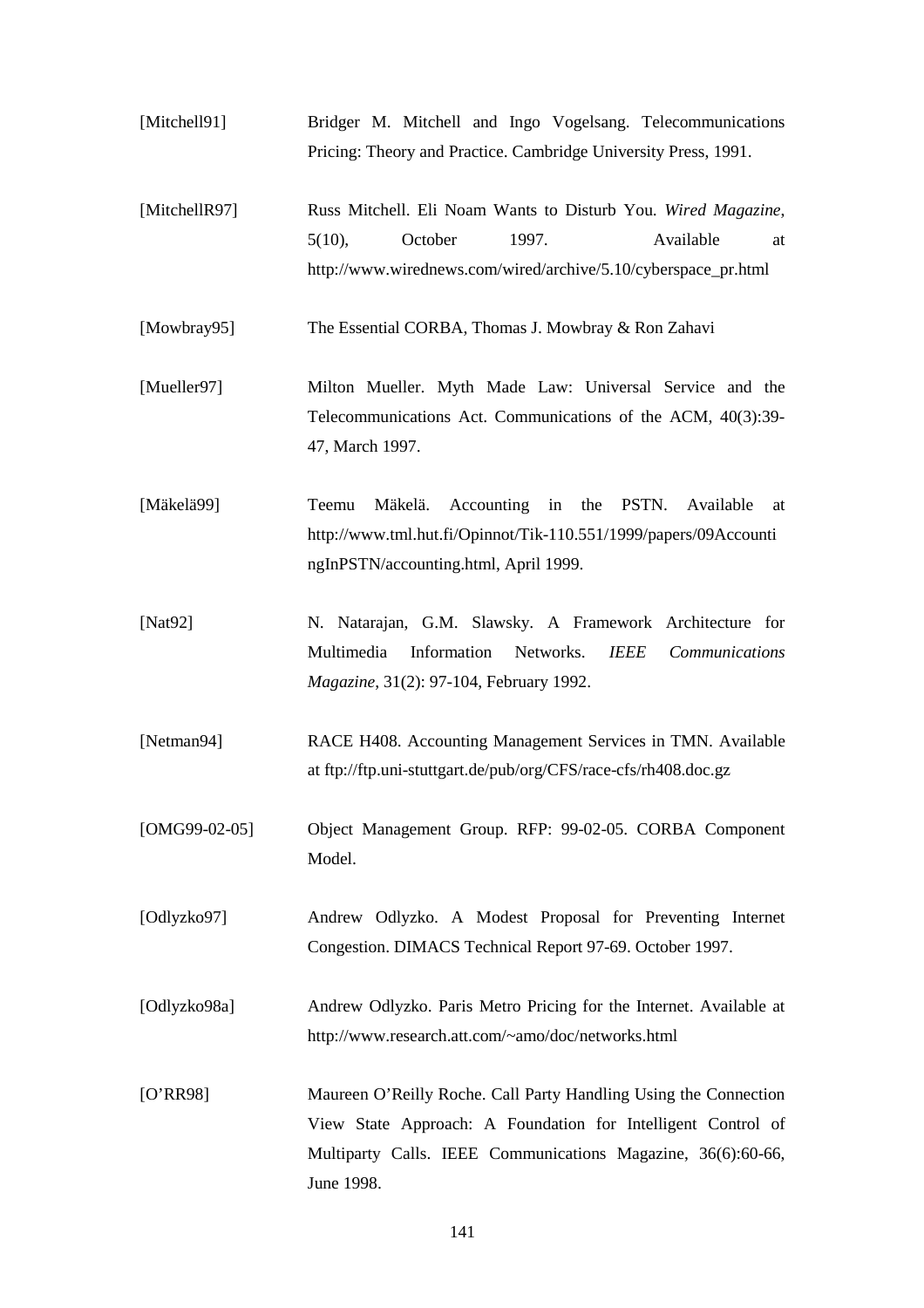- [P226D495] Eurescom Project P226. TMN Management of IN-based Services and Mobility of pan-European IN-based Services. Details available at http://www.eurescom.de/public/projects/p200-series/p226.htm
- [P407D197] Eurescom Project P407. Specification of TMN X-interface for Charging, Billing and Accounting. Details available at http://www.eurescom.de/Public/Projects/p400-series/p407.htm
- [PD14b98] Ralf Bracht (ed.). Prospect deliverable D14b: The Final System Model. August 1998.
- [PD22B98] Vincent Wade (ed.). Prospect deliverable D22b: Prospect Methodology for the design of Multi Domain Management Services in an Open Services Environment (Trial 2). February 1998.
- [PD4B98] Siamak Peykarimah (ed.). Prospect deliverable D4: Specification of Inter-Domain Management Services for Second Trial. February 1998.
- [Pavon96] Juan Pavon. Towards Integration of Service and Network Management in TINA. *Journal of Network and Systems Management*, 4(3): 299-318, 1996.
- [Perez94] Franklin Perez. The Case for a Deregulated Free Market Telecommunications Industry. *IEEE Communications Magazine*, 34(12):63-70, December 1994.
- [Pezzutti92] David A. Pezzutti. Operations Issues for Advanced Intelligent Networks. *IEEE Communications Magazine*, 31(2): 58-63, February 1992.
- [Pierce88] Michael Pierce, Fred Fromm, Fred Fink. Impact of the Intelligent Network on the Capacity of Network Elements. *IEEE Communications Magazine*, 26(12): 25-30, December 1988.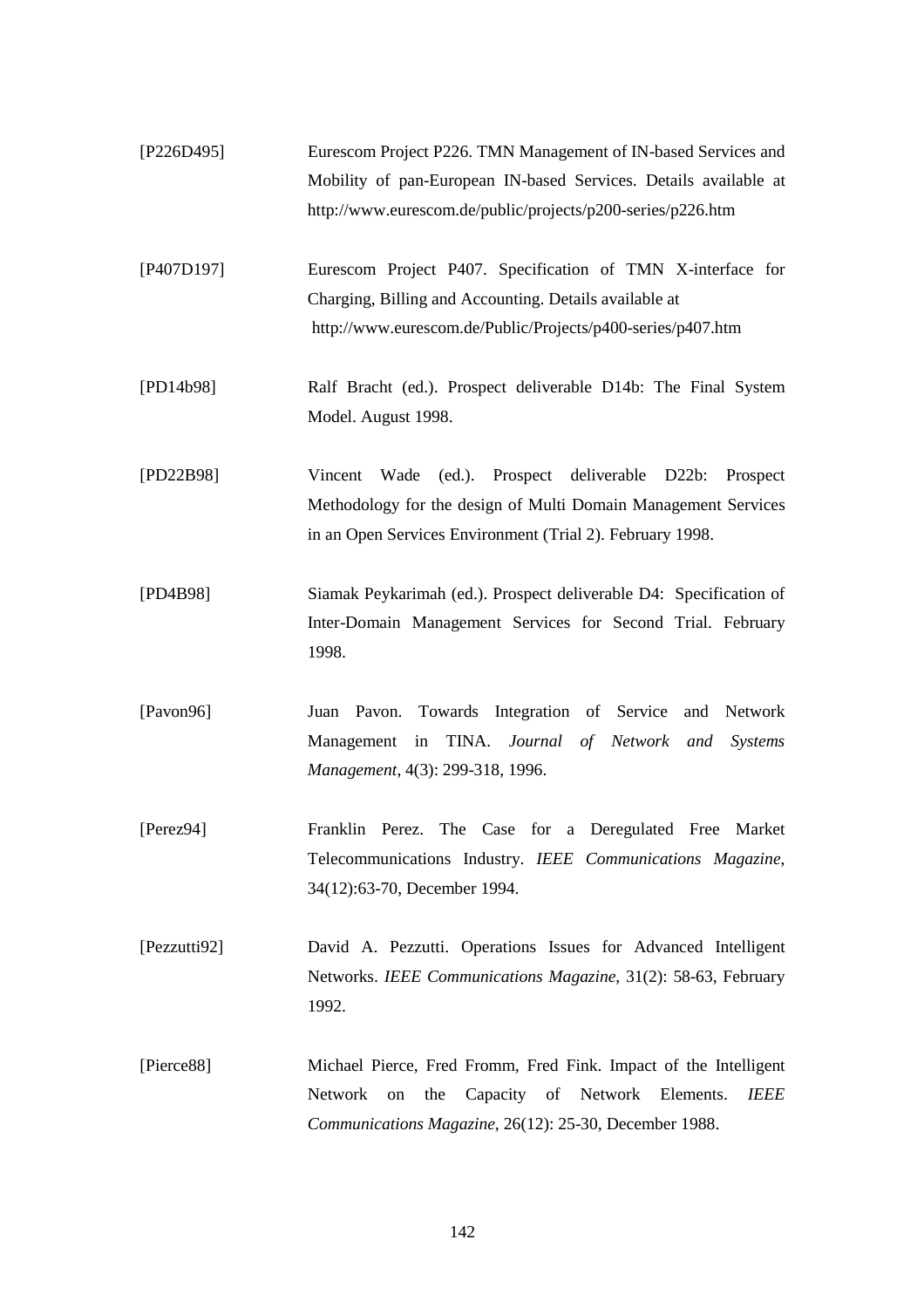| [Pinkham88]  | Gary Pinkham, Intelligent Network Feature Transaction Interface.<br>IEEE Communications Magazine, 26(12): 47-52, December 1988.                                                                                                                       |
|--------------|-------------------------------------------------------------------------------------------------------------------------------------------------------------------------------------------------------------------------------------------------------|
| [Pioneer97]  | James Romenesko. Will the flat rate fly? Available at<br>http://www.pioneerplanet.com/archive/netsurvey/dox/survey2.htm,<br>March 1997.                                                                                                               |
| [ $Pras99$ ] | Aiko Pras, Bert-Jan van Beijnum, Ron Sprenkels. Introduction to<br>TMN. CTIT Technical Report 99-09, University of Twente, April<br>1999.                                                                                                             |
| [Prepare96]  | 'Management of Telecommunications Systems and Services:<br>Implementing<br>TMN-Based<br>Multi<br>Modelling<br>and<br>Domain<br>Management'. Jane Hall (ed.).<br>Springer Verlag Berlin/Heidelberg, 1996. (Lecture notes in computer<br>science 1116.) |
| [Q.82598]    | Q.825. Specification of TMN Applications at the Q3 Interface: Call<br>Detail Recording. ITU-T 1998.                                                                                                                                                   |
| [RFC1462]    | E. Krol and E. Hoffman. RFC 1462: FYI on "What is the Internet?"<br>(available at http://info.internet.isi.edu/in-notes/rfc/files/rfc1462.txt).<br>May 1993.                                                                                          |
| [RFC1958]    | B. Carpenter (ed.). RFC 1958: Architectural Principles of the Internet<br>(available at http://info.internet.isi.edu/in-notes/rfc/files/rfc1958.txt).<br>June 1996.                                                                                   |
| [RFC2109]    | D. Kristol and L. Montulli. RFC 2109: HTTP State Management<br>Mechanism (available at http://sunsite.dk/RFC/rfc/rfc2109.html).<br>February 1997.                                                                                                     |
| [RFP960612]  | 'CORBA Component Model Request for Proposal', OMG Document<br>orbos/96-06-12, Object Management Group, 1996. Available at<br>http://cgi.omg.org/cgi-bin/doc?orbos/97-06-12.pdf                                                                        |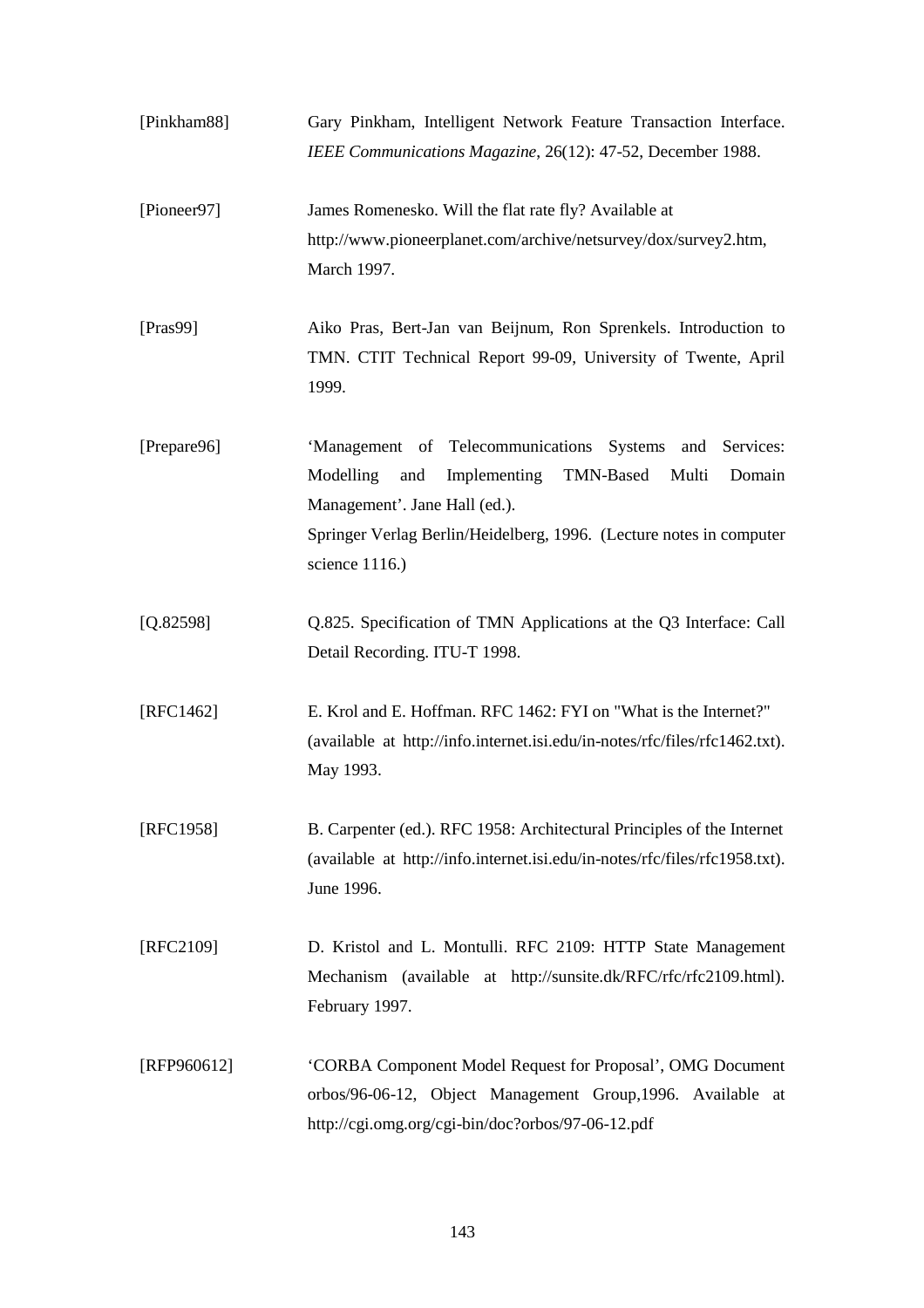- [Ranasinghe94] Donald Ranasinghe, Jørgen Nørgaard. Charging generalised: a generic role model for charging and billing services in telecommunications. In Jarmo Harju, Tapani Karttunen and Olli Martikainen, editors, *Intelligent Networks - Proceedings of the IFIP workshop on Intelligent Networks*, pages 159-172. Chapman and Hall, 1994.
- [RateXchange98] http://www.ratexchange.com/
- [Redmond97c] Cliff Redmond and Vincent Wade. Dynamic charging for information services.In *Proceedings IEE Colloquium on Charging for ATM*, London, November 1997.
- [Redmond98a] Cliff Redmond and Vincent Wade. Towards Flexible Metering & Charging For Information Services. *In Proceedings ICCC/IFIP Conference on Electronic Publishing*, Budapest, Hungary. April 1998.
- [Robinson62] Joan Robinson. Economic Philosophy. Penguin books, 1981.
- [Ridley97] Matt Ridley. The Origins of Virtue. Penguin books, 1997.
- [Rubin94] Harvey Rubin, N. Natarajan. A Distributed Software Architecture for Telecommunications Networks. *IEEE Network*, 8-17, January/February 1994.
- [Schenker96] Scott Shenker,. Pricing in computer networks: reshaping the research agenda. *Telecommunications Policy*, (Special issue: Lessons from the Internet), 20(3), April 1996.
- [Scherer88] Joan, R. Scherer, Thomas A. Murray. Management of the Intelligent Network. *IEEE Communications Magazine*, 26(12): 21-24, December 1988.
- [Schnizlein98] John M. Schnizlein. How Can Routers Help Internet Economics?. *In Proceedings ICE'98* Charleston SC, USA. Pages 52-58. ACM Press, 1998.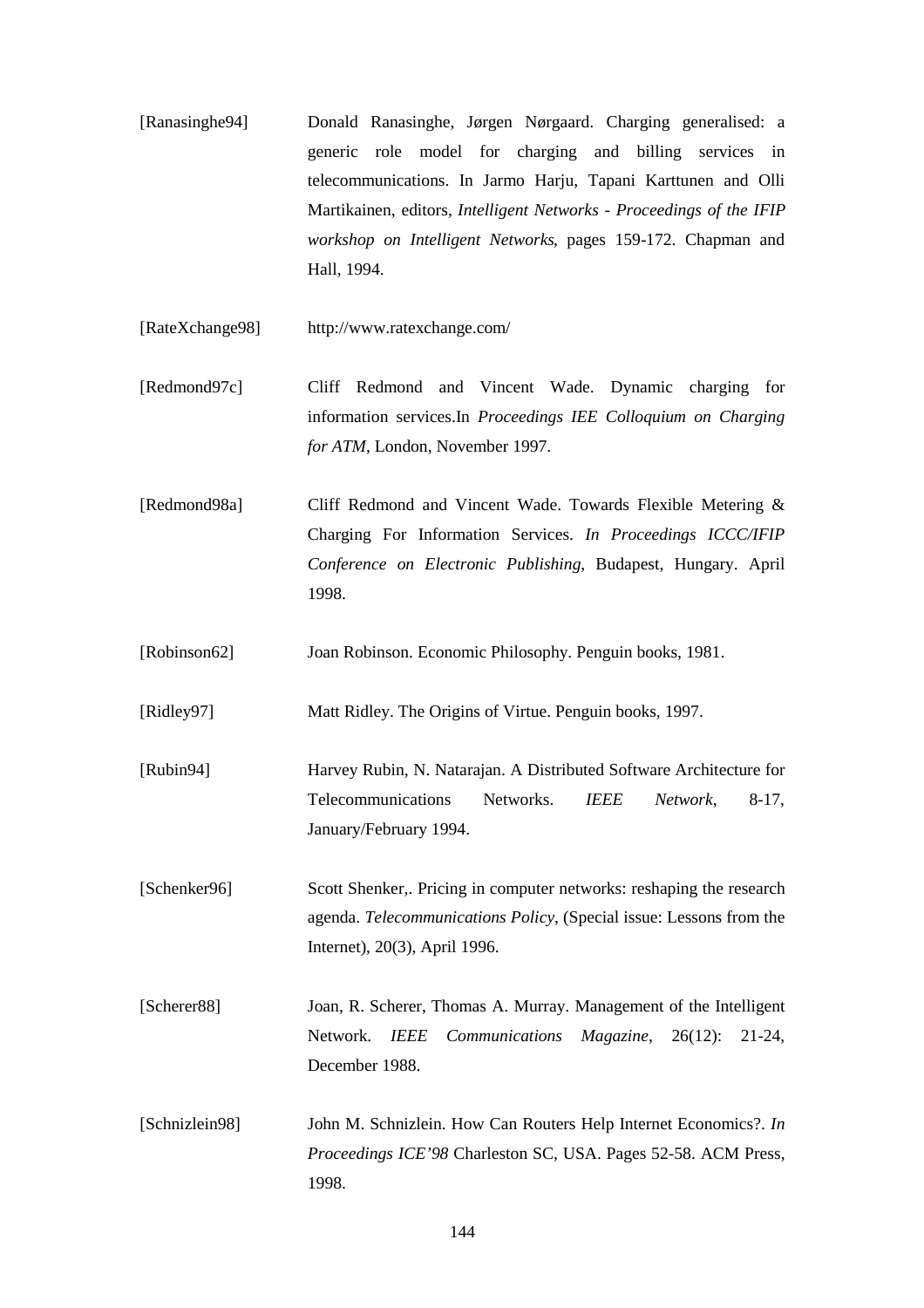- [Schulz92] Klaus Schultz, Heinrich Kaufer, Bernhard Heilig. The Deutsche Bundespost Telekom Implements IN. *IEEE Communications Magazine*, 30(2): 90-96, February 1992.
- [Senior91] Paul Senior. An Architecture for the Implementation of an Integrated Management System. In I. Krishnan and W. Zimmer, editors, *Integrated Network Management*, pages 359-370. Elsevier Science Publishers B.V., 1991.
- [Shapiro99] Carl Shapiro and Hal R. Varian. Information rules: A Strategic Guide to the Network Economy. Harvard Business School Press, Boston Mass.,1999
- [Shrewsbury95] J. Kirk Shrewsbury. An Introduction to TMN. *Journal of Network and Systems Management*, 3(1): 13-38, 1995.
- [Stanlake95] G.F. Stanlake and S.J. Grant. *Introductory Economics.* Longman 1995.
- [Szyperski97] Clements Szyperski. Component software. Addison-Wesley 1997.
- [TINAB99] Hendrik Berndt et al. The TINA Book. Prentice Hall Europe, 1999.
- [TINABM97] Harm Mulder (ed.). TINA Business Model and Reference Points. TINA Consortium May 1997
- [TINAGOT97] TINA Glossary of Terms. TINA Consortium 1997.
- [TMFBoM98] Telecommunications Operations Map. TeleManagement Forum.
- [TMN00] Keith J. Willetts and Elizabeth K. Adams. Evolving TMN as Global Telecommunications Prepares for the Next Millennium. IEICE Transcations on Communications, e80(B.6), June 1997. Available at http://search.ieice.or.jp/1997/pdf/e80-b\_6\_796.pdf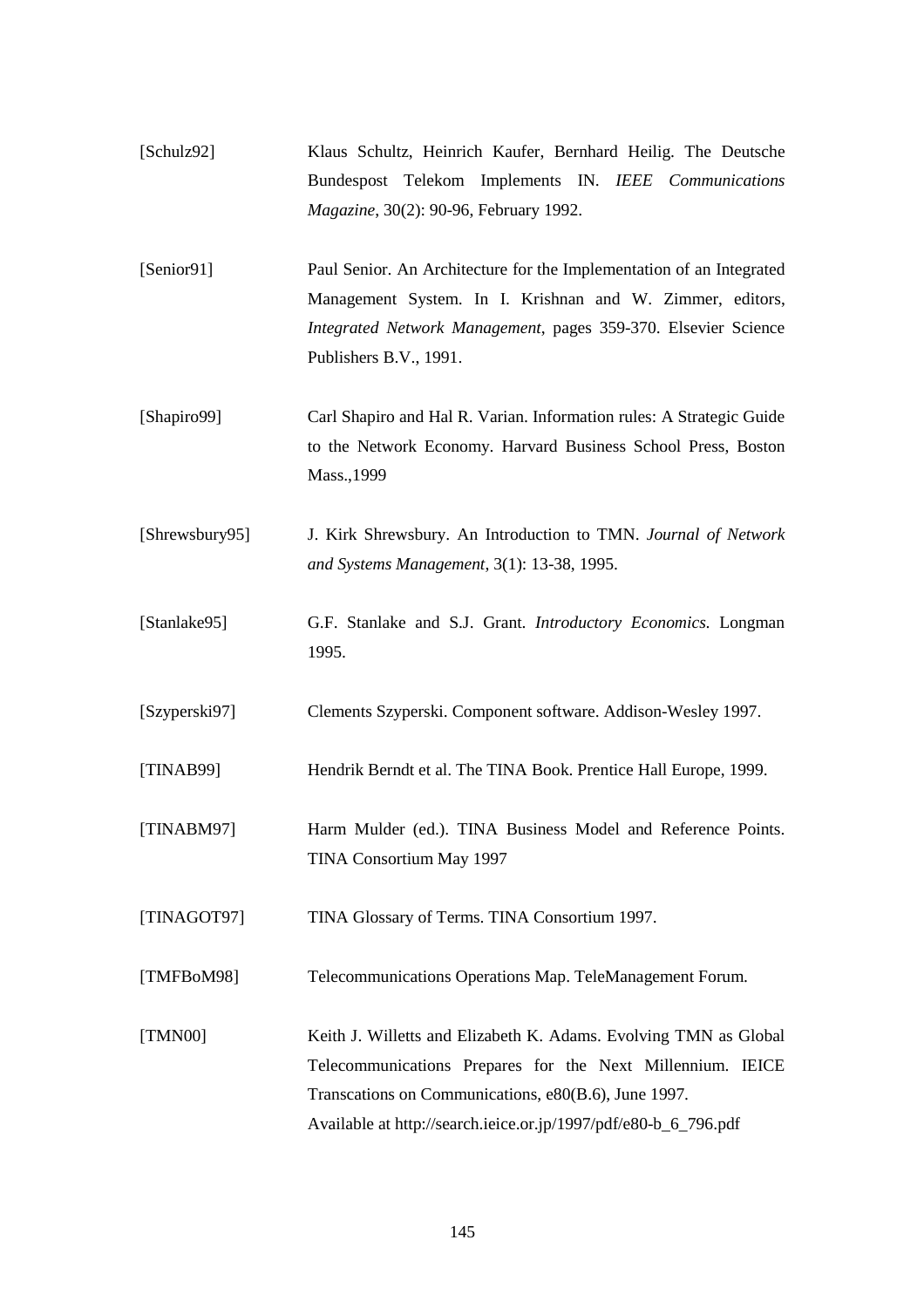| [TNRA97]         | Frank Steegmans (ed). TINA Network Resource Architecture. TINA                                                                 |
|------------------|--------------------------------------------------------------------------------------------------------------------------------|
|                  | Consortium, February 1997.                                                                                                     |
| [TOCP95]         | Martin Chapman (ed.). Overall Principles and Concepts of TINA.                                                                 |
|                  | TINA Consortium Feb. 1995.                                                                                                     |
| [ $T$ Req $95$ ] | Requirements<br>upon TINA-C Architecture<br>(document)<br>label                                                                |
|                  | TB_MH.002_2.0_94). Stefano Montesi (ed.). TINA Consortium,<br>February 1995.                                                   |
| [TSA95]          | Hendrik Berndt and Roberto Minerva (eds). TINA Service                                                                         |
|                  | Architecture Version 2.0, TINA Consortium March 1995.                                                                          |
| [TSA97]          | Lill Kristiansen (ed.). TINA Service Architecture Version 5.0. TINA                                                            |
|                  | Consortium, June 1997.                                                                                                         |
| [TSCS97]         | Per Fly Hansen and Carlo Alberto Liccardi. TINA Service                                                                        |
|                  | Component Specification. TINA Consortium January 1998.                                                                         |
| [TSDG95]         | Johan Sallros (ed.). TINA-C Service Design Guidelines. TINA                                                                    |
|                  | Consortium March 1995.                                                                                                         |
| [TSMWG99]        | TINA Service Management Working Group. Available at                                                                            |
| [Trans96]        | Frédéric Dang Tran, Victor Perebaskine and Jean-Bernard Stefani.                                                               |
|                  | Binding and Streams: the ReTINA approach. In <i>Proceedings</i><br>TINA'96 Conference (ISBN 3-8007-2201-1), VDE-VERLAG, Berlin |
|                  | & Offenbach, 1996.                                                                                                             |
| [Tt99]           | TINA Tutorial Slides.TINA Consortium 1999. Available at:                                                                       |
|                  | http://www.tinac.com/tutorial/tutorial.htm                                                                                     |
| [VD1197]         | ACTS Project Vital (AC003). Deliverable D1: Description of the                                                                 |
|                  | Second<br>Trial<br>(Part<br>$\bf{A}$ )<br>Available<br>at                                                                      |
|                  | http://www.algo.com.gr/acts/dolphin/cdrom/html/vital/deliverables/d<br>11/d11b1aw6/D11b1aw6.html                               |

146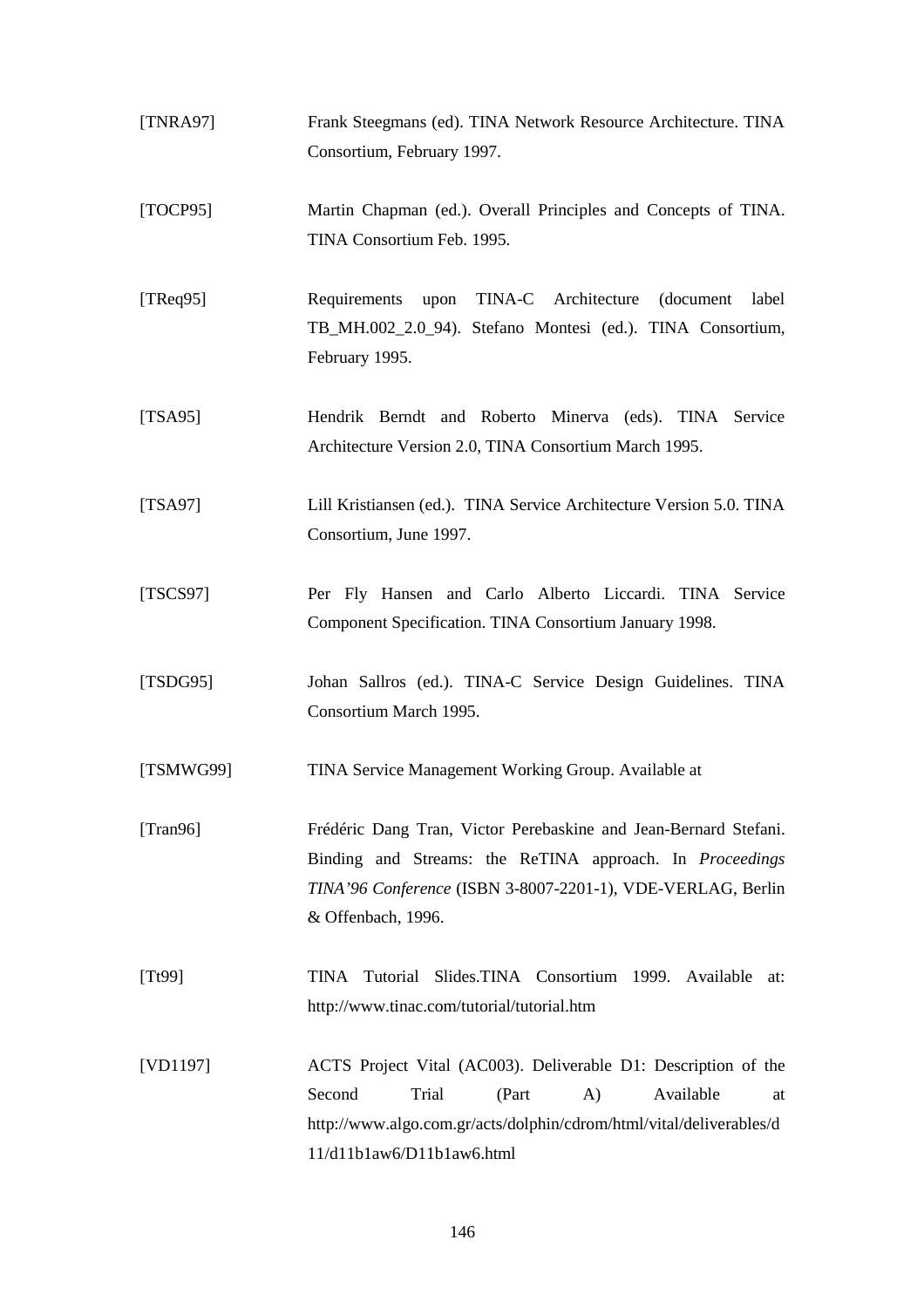- [VitalA298] ACTS Project Vital (AC003) Profile. Available at http://www.algo.com.gr/acts/dolphin/cdrom/html/vital/profile/vital.ht m [Wade00] Vincent P. Wade and Tony Richardson. Workflow – A Unifying Technology for Operational Support Systems. In *Proceedings of 2000 IEEE/IFIP Network Operations and Management Symposium (NOMS 2000)*. IEEE Computer Society Press 2000. [Wang96] Qiong Wang, Jon M. Peha and Marvin A. Sirbu. Optimal Pricing for Integrated Services Networks. In Lee W. McKnight and Joseph P. Bailey editors, *Internet Economics*, pages 353-376. The MIT Press, 1997. [Weisser88] Frank J. Weisser and Randall L. Corn. The Intelligent Network and Forward-Looking Technology. *IEEE Communications Magazine*, 26(12): 64-70, December 1988. [Wilson93] Robert Wilson. Nonlinear Pricing. Oxford University Press, 1993. [X.74298] X.742. Usage Metering Function for Accounting Purposes. Draft international standard ISO/IEC 10164-10 / ITU-T Recommendation
- [Yordon84] Wesley J. Yordon. Telephone Rates: Economic Theory and Current Issues. In Leonard Lewin, editor, *Telecommunications: An Interdisciplinary Text (ISBN 0-89006-140-8)*, chapter 6, pages 237- 271, 1984.

X.742. 1998.

- [YoungJ88] John W. Young. Service Creation: A Telephone Company Perspective. *IEEE Communications Magazine*, 26(12): 64-70, December 1988.
- [YoungJS99] Jeffrey S. Young, 'The next net', *Wired Magazine*, April 1999.
- [Zave93] Pamela Zave. Feature Interactions and Formal Specifications in Telecommunications. *IEEE Computer*, 26(8):20-29, August 1993.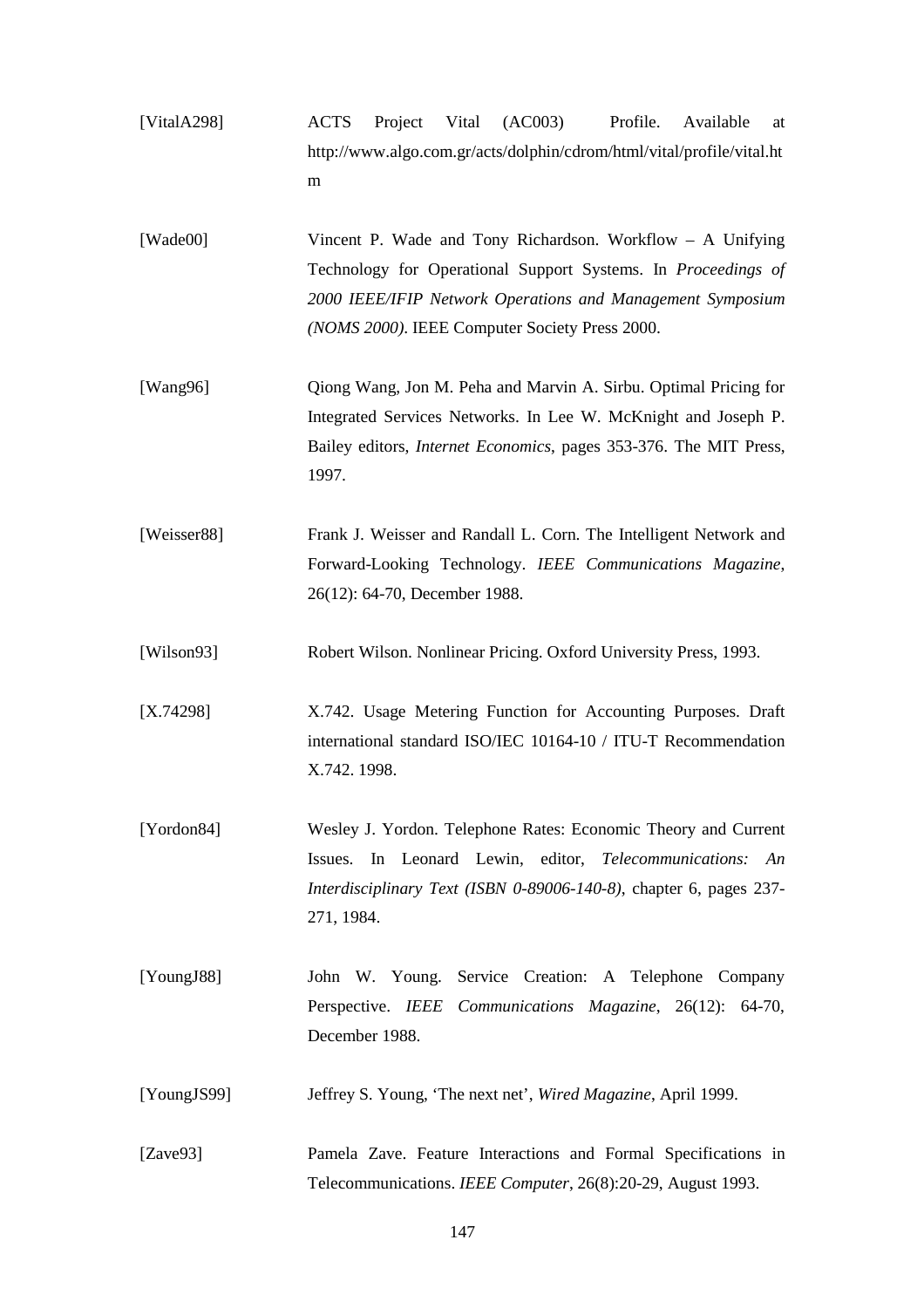## **Appendix A: Published Papers**